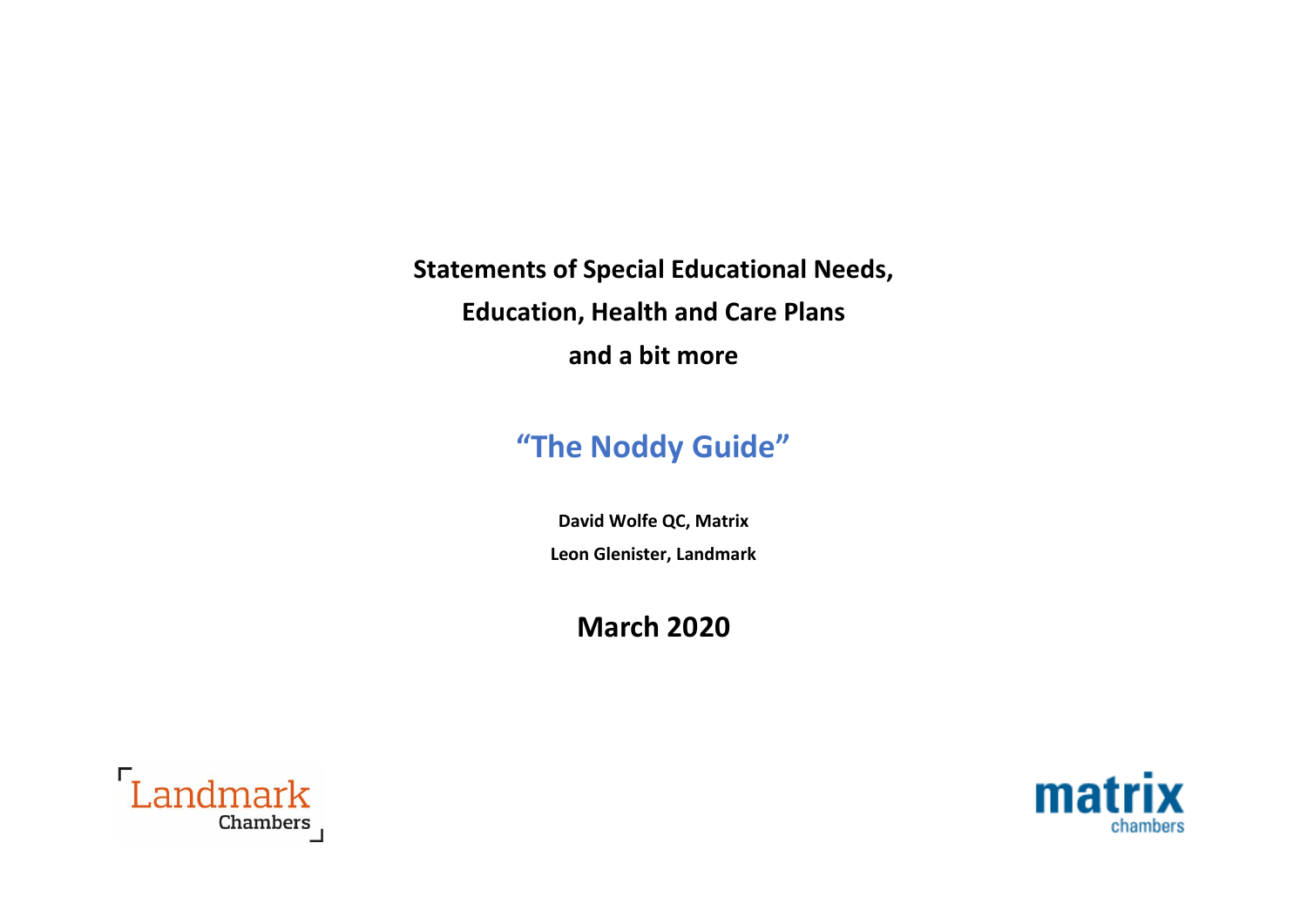### **CONTENTS**

|                                 | 1. The EA and the CFA2014<br>4                              |                                                                |    |
|---------------------------------|-------------------------------------------------------------|----------------------------------------------------------------|----|
|                                 | 2. THE SEN Code of Practice<br>4                            |                                                                |    |
|                                 | 3. The general duty of the LA when it comes to SEP<br>5     |                                                                |    |
|                                 | 4. Assessments and issuing of a Statement/EHCP<br>7         |                                                                |    |
|                                 | 5. The Local Offer<br>12                                    |                                                                |    |
|                                 | 13<br>6. Statements of SEN and EHC Plans - general          |                                                                |    |
|                                 | 7. Part 2 / Section B - Special Educational Need<br>14      |                                                                |    |
|                                 | 15<br>8. Part 3 / Section F - Special Educational Provision |                                                                |    |
|                                 | 9. Part 4 / Section I - Placement - general<br>24           |                                                                |    |
| 10. Placement request generally |                                                             |                                                                | 29 |
|                                 |                                                             | a. Where parent ask for a particular<br>maintained placement   | 29 |
|                                 |                                                             | b. Where parents ask for an independent<br>placement/provision | 33 |
|                                 |                                                             | c. Where parents want a maintained                             | 39 |

|                                                                                                       |    | mainstream placement (or mainstream<br>academy placement for EHCP)         |    |
|-------------------------------------------------------------------------------------------------------|----|----------------------------------------------------------------------------|----|
|                                                                                                       |    | d. Where parents ask for a home programme<br>or other non-school placement | 44 |
|                                                                                                       |    | e. Out of area placements                                                  | 45 |
|                                                                                                       | f. | Where a parent or young person does not<br>make a request                  | 46 |
| 11. Ceasing to maintain a Statement/EHCP<br>46                                                        |    |                                                                            |    |
| 12. Transport                                                                                         |    | 49                                                                         |    |
| 13. What if parents want provision in excess of that<br>which the Tribunal considers to be necessary? |    | 52                                                                         |    |
| 14. European Convention on Human Rights / Human<br>Rights Act 1998                                    |    | 53                                                                         |    |
| 15. Tribunal (FTT) procedure                                                                          |    | 54                                                                         |    |
| 16. Relationship of CFA2014 and other statutory schemes 66                                            |    |                                                                            |    |

## **Noddy Guide March 2020** – [davidwolfe@matrixlaw.co.uk](mailto:davidwolfe@matrixlaw.co.uk) – [lglenister@landmarkchambers.co.uk](mailto:lglenister@landmarkchambers.co.uk)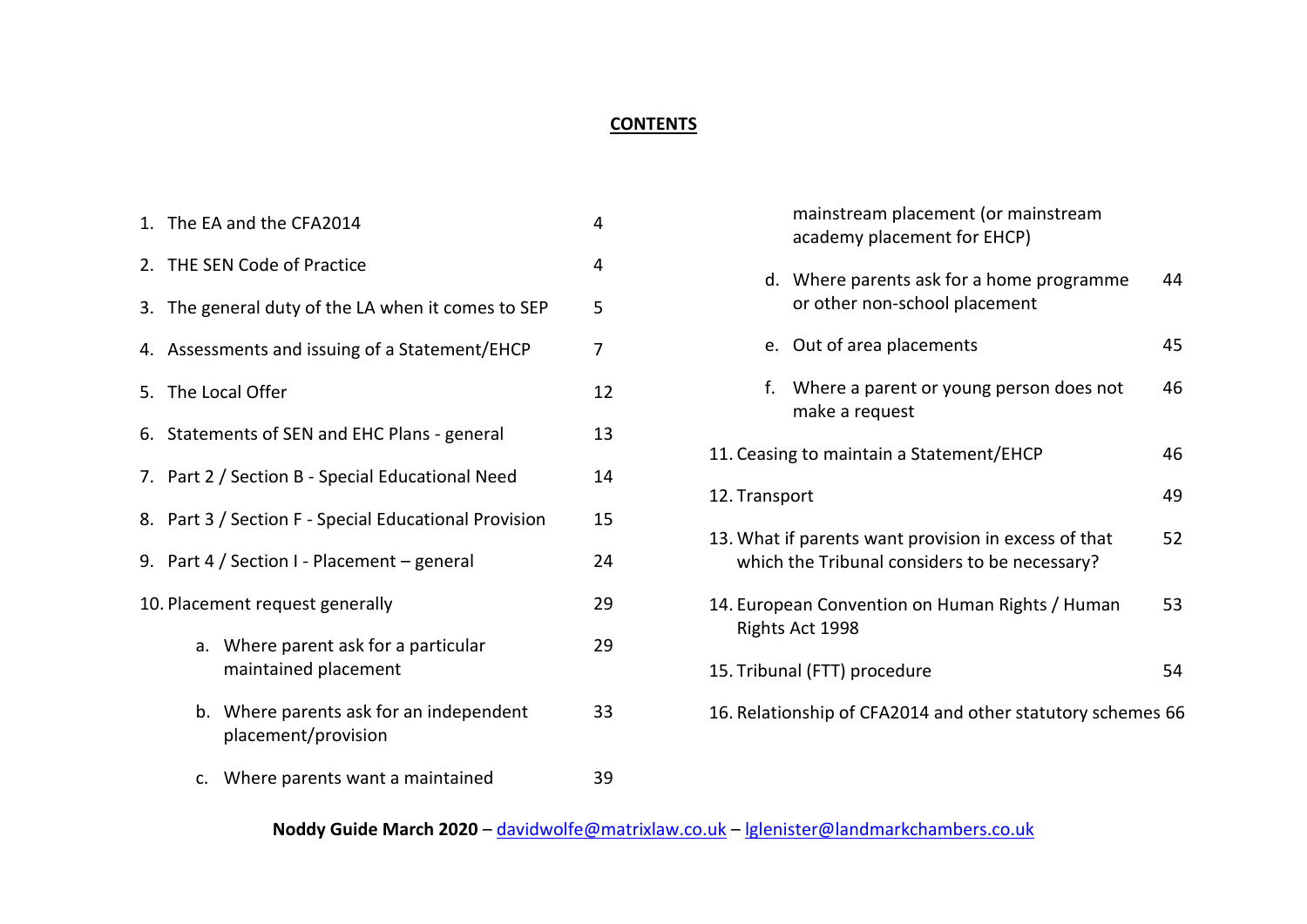## **INTRODUCTION – THE MARCH 2020 NODDY GUIDE**

This is the March 2020 version of the "Noddy Guide" (as it has come to be known) which David Wolfe first produced over 10 years' ago. Disregard older versions. This version covers both the Education Act 1996 (**EA1996**) (and its regulations (**Regs2001**<sup>1</sup> ) and Code of Practice (**COP1996**)) relating to Statements of Special Educational Needs (Statements) as well as the Children and Families Act 2014 (**CFA2014**) (and its regulations (**Regs2014**<sup>2</sup> ) and Code of Practice (**COP2015**)) relating to Education and Health Care Plans (**EHCPs**); also DfE Guidance "SEND: 19- to 25-year-olds' entitlement to EHC plans" published on 21 February 2017 (**Guidance19-25**) (which must be read alongside and be applied in accordance with **CFA2014** and **COP2015**: **IPSEA v Secretary of State [2003] EWCA Civ 7 [2003] ELR 393**). In Wales, the EA1996 provisions still apply, albeit with a different Tribunal (**SENTW**), and Welsh regulations (**WRegs2012**<sup>3</sup> ) and the Special Educational Needs Code of Practice for Wales (**WCOP2013**). The Additional Learning Needs and Education Tribunal (Wales) Act 2018 has been granted Royal Assent, but is not yet in force. The most recent indication provided by the Welsh Assembly is that this piece of legislation will take effect in September 2021. This version of the guide sets out the law as it applies in England, and *currently* applies in Wales.

In many respects the new framework essentially replicates the former (and in many respects **COP2015** directly reflects case law arising from the **EA1996**). So it is likely that High Court and Upper Tribunal decisions dealing with the former can be read across to the latter. We have identified some areas where that may not be the case. Cases marked \*\* are currently unpublished.

Thanks to Kevin McManamon of Geldards LLP, we have set out where the law diverges in Wales. Our aim here is to bring together the relevant legal provisions, the COPs, Government guidance and case law (principally from the High Court and, latterly, the Upper Tribunal). However, the Guide is not intended to be a substitute for direct consideration of the legal materials or relevant COP.

This document is a public resource so please feel free to download<sup>4</sup>, use, circulate and quote from this document. But please don't adopt it as your own, let alone in an edited or amended form (as some people have done in the past with earlier versions). We would be happy to provide a version in another font or colour on request.

The March 2017 edition was the first to include the law in relation to CFA2014, which this edition is based on. We are grateful to Judge Jane McConnell, Douglas Silas (Douglas Silas Solicitors), Ali Fiddy & Julie Moktadir (IPSEA), Nigel Pugh (Education Advocacy), Tracey Eldridge-Hinmers (Sinclairslaw), Helen Gill (John Ford Solicitors), Nick Graham (Oxfordshire CC), Cathryn Tillman & Mathilda Goodchild (East Sussex CC) and Victoria Federico (Shoosmiths) for their comments on the March 2017 draft.

#### **Particular thanks to Kevin McManamon of Geldards LLP for his work on the Wales elements of this edition.**

We welcome comments on any aspect of this Guide, particularly if you think we have missed something out or got something wrong: [davidwolfe@matrixlaw.co.uk,](mailto:davidwolfe@matrixlaw.co.uk) [lglenister@landmarkchambers.co.uk](mailto:lglenister@landmarkchambers.co.uk) 

 $\overline{a}$ 

<sup>1</sup>The Education (Special Educational Needs) (England) (Consolidation) Regulations 2001 (SI 2001/3455)

<sup>&</sup>lt;sup>2</sup>The Special Educational Needs and Disability Regulations 2014 (SI 2014/1530)

<sup>3</sup> The Special Educational Needs Tribunal for Wales Regulations 2012 (SI 2012/322)

<sup>4</sup> <http://www.matrixlaw.co.uk/member/david-wolfe/>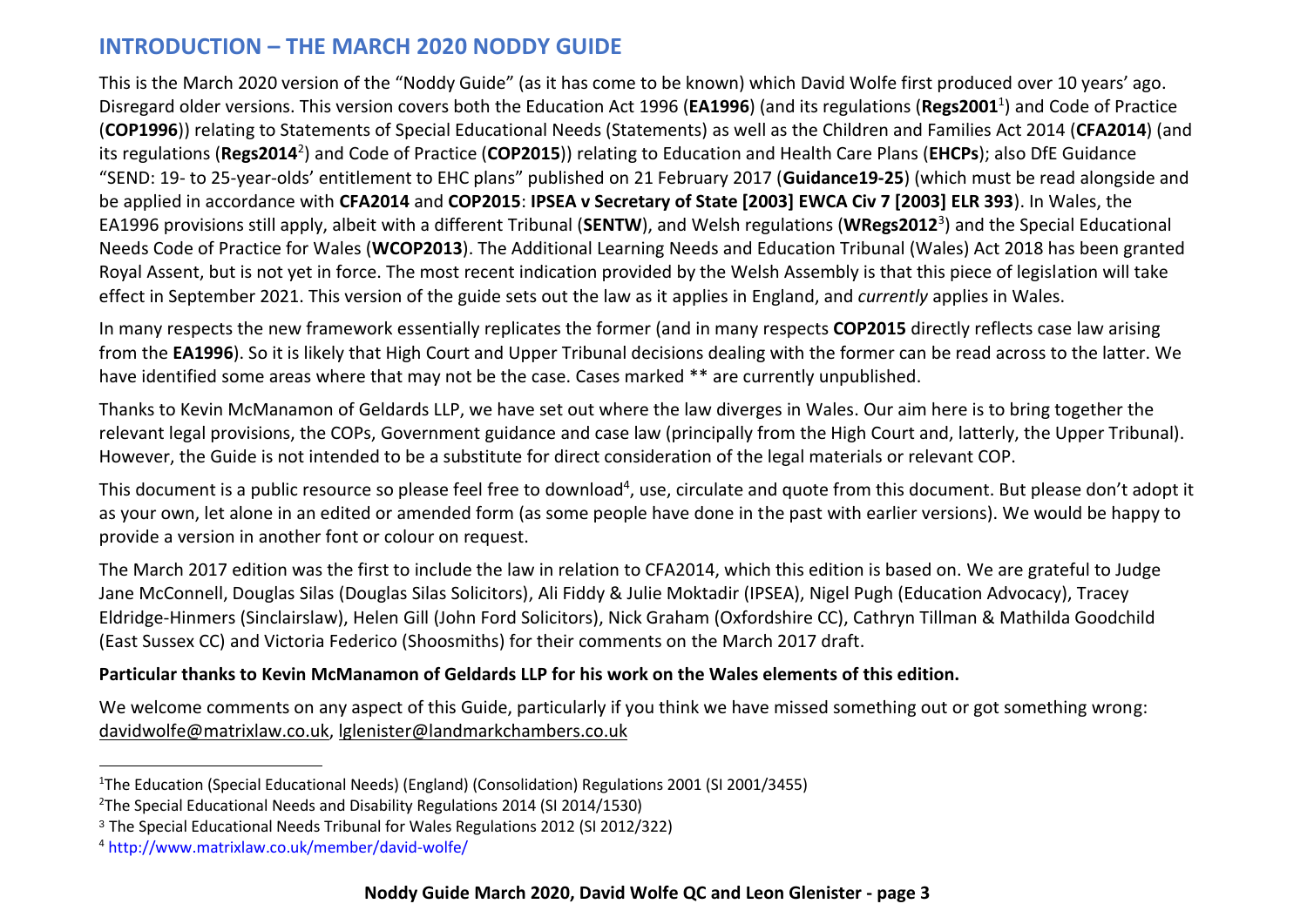| THE EA1996 AND CFA2014                        |                                                                                                                                                                                                                                                                                                                                                                                                                                                                                                                                                                                                              |  |
|-----------------------------------------------|--------------------------------------------------------------------------------------------------------------------------------------------------------------------------------------------------------------------------------------------------------------------------------------------------------------------------------------------------------------------------------------------------------------------------------------------------------------------------------------------------------------------------------------------------------------------------------------------------------------|--|
| <b>Relationship between</b><br>the Acts       | In light of "substantially common features around the very building blocks of the special educational needs regime", the<br>UT has "proceed[ed] on the basis that the legislative intention was in general terms for a continuity of approach, except<br>where the 2014 Act provides a specific reason to conclude otherwise. Subject to that note of caution, authorities on<br>concepts common to both regimes will continue to be relevant": Devon CC v OH [2016] UKUT 292 (AAC), [2016] ELR<br>377.                                                                                                      |  |
| THE SEN CODE OF PRACTICE                      |                                                                                                                                                                                                                                                                                                                                                                                                                                                                                                                                                                                                              |  |
| <b>SEN Code of Practice</b><br><b>COP1996</b> | The Secretary of State has an obligation to issue "a code of practice giving practical guidance in respect of the discharge<br>by local authorities and the governing bodies of maintained schools and maintained nursery schools of their functions<br>under this Part": EA1996 s313(1). Such bodies (and those exercising functions on behalf of such bodies) have a duty to<br>have regard to the provisions of the Code: EA1996 s313(2). And the FTT shall have regard to the code where it is relevant<br>to an appeal: EA1996 s313(3).                                                                 |  |
|                                               | In Wales, the obligation falls upon the Welsh Assembly Minister to issue the WCOP2013. This code is separate and<br>independent to COP2015 issued for England. The version currently in force is dated January 2004.                                                                                                                                                                                                                                                                                                                                                                                         |  |
|                                               | The Tribunal must identify and correctly understand the relevant provisions of the Code and apply them unless it has and<br>states clear reasons for not doing so: W v Blaenau Gwent [2003] EWHC 2880, [2004] ELR 152.                                                                                                                                                                                                                                                                                                                                                                                       |  |
|                                               | Guidance or a statutory code can only be departed from for good reason: Munjaz v Mersey NHS Trust [2005] UKHL 58,<br>[2006] 2 AC 148.                                                                                                                                                                                                                                                                                                                                                                                                                                                                        |  |
| <b>CFA2014</b>                                | The Secretary of State's duty to issue a code requires guidance to be given to a much wider range of bodies than for<br>EA1996 including academies, CCGs, NHS trusts and PRUs: CFA2014 s77(1). Those bodies (as well as anyone exercising<br>functions on behalf of such bodies) "must have regard to the code in exercising their functions" and the FTT "must have<br>regard" to provisions relevant to an appeal: CFA2014 s77(4)-(5). The Secretary of State must consult such persons as are<br>thought fit at the draft stage, and the Code must be approved by both houses of Parliament: CFA2014 s78. |  |

 $\overline{\phantom{a}}$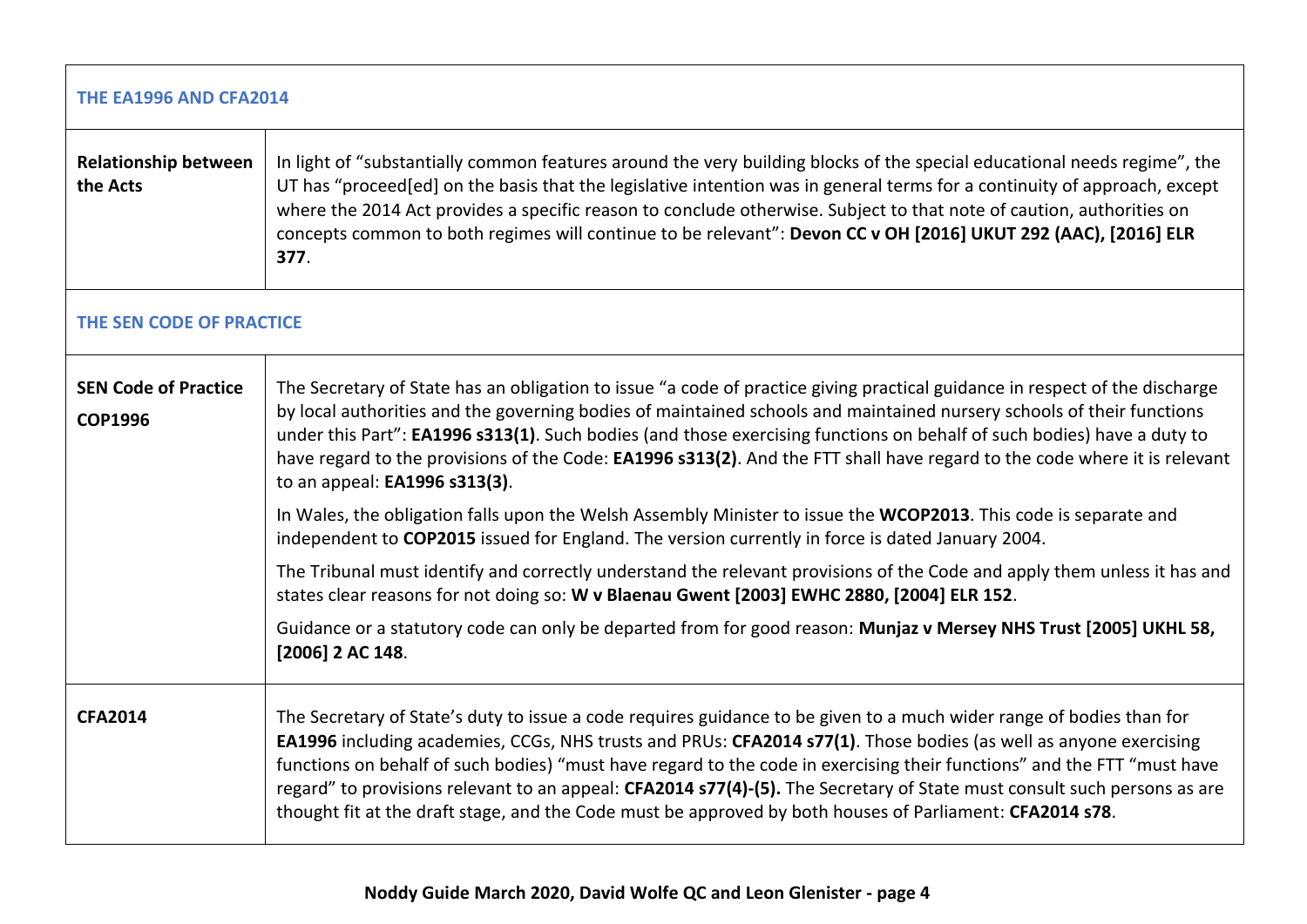|                                        | The Code cannot override the statute: Devon CC v OH [2016] UKUT 0292 (AAC), [2016] ELR 377, Staffordshire CC v JM<br>[2016] UKUT 0246 (AAC), [2016] ELR 307.<br>See COP2015 Introduction                                                                                                                                                                                                                                                                                                                                                                                                                                                                                                                 |
|----------------------------------------|----------------------------------------------------------------------------------------------------------------------------------------------------------------------------------------------------------------------------------------------------------------------------------------------------------------------------------------------------------------------------------------------------------------------------------------------------------------------------------------------------------------------------------------------------------------------------------------------------------------------------------------------------------------------------------------------------------|
|                                        | THE GENERAL DUTY OF THE LOCAL AUTHORITY (LA) WHEN IT COMES TO SPECIAL EDUCATIONAL PROVISION (SEP)                                                                                                                                                                                                                                                                                                                                                                                                                                                                                                                                                                                                        |
| What must the LA<br>provide?<br>EA1996 | The LA is under a duty to secure provision which meets the child's SEN but is not "under an obligation to provide a child<br>with the best possible education. There is no duty on the authority to provide such a Utopian system, or to educate him<br>or her to his or her maximum potential. ": R v Surrey CC ex p H (1984) 83 LGR 219. See also " this does not oblige the<br>local education authority to make available the best possible education, Parliament has imposed an obligation to meet<br>the needs of the child and no more": S v SEN Tribunal [1995] 1 WLR 1627; and Stanley Burnton J in Hammersmith &<br>Fulham v Pivcevic & SENDIST [2006] EWHC 1709 (Admin), [2006] ELR 594 [51]. |
|                                        | The paramountcy principle under Children Act 1989 s1 does not apply to SEN proceedings - a child's needs are not<br>thereby elevated above all other considerations including cost, provided that the LA provision was suitable: LB Richmond<br>upon Thames v AC [2017] UKUT 173.                                                                                                                                                                                                                                                                                                                                                                                                                        |
|                                        | "what would be required by a local authority is advice as to the provision which is appropriate for a child". Per Thorpe LJ<br>in C v Buckinghamshire CC, [1999] ELR 179, at p189E-H, appropriate is not the same as adequate, and the assessment<br>must be of what is appropriate, not just what is adequate": NM v Lambeth [2011] UKUT 499 (AAC), [2012] ELR 224.                                                                                                                                                                                                                                                                                                                                     |
|                                        | In respect of placement, the duty is to select "an appropriate school  There is nothing in the statutory scheme which<br>requires the local education authority to specify the optimum available provision": R v Cheshire CC ex P C (1996) 95<br>LGR 299. The issue is whether the child's needs can be appropriately met in a particular school, not whether they could<br>be better met in another school: S v SENDIST [2005] EWHC 196, [2005] ELR 443.                                                                                                                                                                                                                                                |
|                                        | "Needs" (as in what a child "needs") means "what is reasonably required" and calls for a decision on whether what was<br>proposed for inclusion in a statement was reasonably required or whether it went beyond that. Such a decision was pre-<br>eminently a matter for the expert judgment of the SENDIST: A v Hertfordshire CC [2006] EWHC 3428; (2007) ELR 95.                                                                                                                                                                                                                                                                                                                                      |
|                                        | Exceptional ability is not an SEN (whether on an ordinary reading of EA1996 s312(2) or by application of ECHR Article 2<br>Protocol 1): S v SENDIST [2005] EWHC 196 (Admin).                                                                                                                                                                                                                                                                                                                                                                                                                                                                                                                             |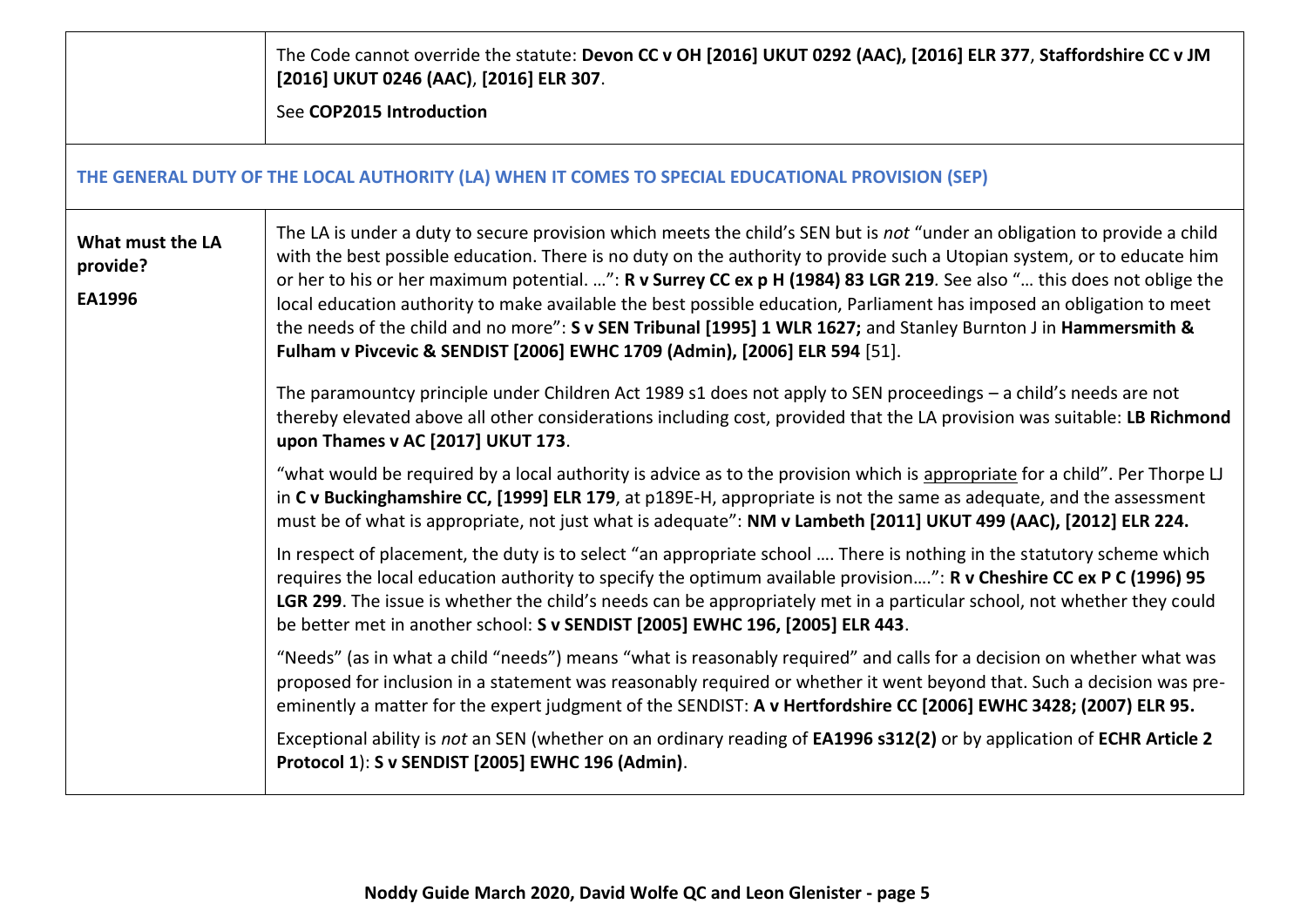| <b>CFA2014</b>            | That the LA must provide what is "reasonably required" per A v Hertfordshire [2006] EWHC 3428; (2007) ELR 95 applies<br>to the CFA 2014 - "Achiev[ing] the best possible educational and other outcomes" is not a duty on the LA (or even<br>directly a mandatory consideration): Devon CC v OH [2016] UKUT 0292 (AAC), [2016] ELR 377.                                                                                                                                                                                                                                                         |
|---------------------------|-------------------------------------------------------------------------------------------------------------------------------------------------------------------------------------------------------------------------------------------------------------------------------------------------------------------------------------------------------------------------------------------------------------------------------------------------------------------------------------------------------------------------------------------------------------------------------------------------|
|                           | In exercising its functions, the LA must have regard to (1) the views, wishes and feelings of the child and parent, or the<br>young person, (2) the importance of child and parent, or young person, to participate as fully as possible in decisions, (3)<br>the importance of the child and parent, or young person, being provided with information and support to participate in<br>such decisions, (4) the need to support child and parent, or young person, to facilitate development and to achieve the<br>best possible education and other outcomes: CFA2014 s19                      |
|                           | COP2015 #6.1: "All children and young people are entitled to an appropriate education, one that is appropriate to their<br>needs, promotes high standards and the fulfilment of potential. This should enable them to:                                                                                                                                                                                                                                                                                                                                                                          |
|                           | • achieve their best                                                                                                                                                                                                                                                                                                                                                                                                                                                                                                                                                                            |
|                           | • become confident individuals living fulfilling lives, and                                                                                                                                                                                                                                                                                                                                                                                                                                                                                                                                     |
|                           | • make a successful transition into adulthood, whether into employment, further or higher education or training"                                                                                                                                                                                                                                                                                                                                                                                                                                                                                |
|                           | Obtaining qualifications is not an essential element of education (i.e. the fact that a child/young person will not obtain<br>qualifications does not mean that they do not need, or are not entitled to, education). Per Buckinghamshire CC v SJ<br>[2016] UKUT 254 (AAC), [2016] ELR 350, the FTT was entitled to direct the LA to issue an EHC plan following assessment<br>in circumstances where SJ (who was 20 years old) functioned at a pre-school level and it was accepted "further<br>achievements would be small", because those achievements would be valuable in SJ's adult life. |
|                           | "To the extent that it is to be hoped in appropriate cases that this results in young people moving near employment that<br>is of course a good thing and if economic benefits on a national level flow from that, that too is one of the positives to be<br>derived, but it cannot of itself provide a basis for overturning the finely balanced legislative framework": Devon CC v OH<br>[2016] UKUT 0292 (AAC), [2016] ELR 377.                                                                                                                                                              |
|                           | Higher education courses do not fall within the CFA2014 regime: CFA2014 s83(4). However, just because a course is<br>provided by an institution in the higher education sector does not mean it is a course of higher education for the purpose<br>of section 83(4) (one example may be certain modules provided by the Open University): Gloucestershire CC v EH (SEN)<br>[2017] UKUT 0085 (AAC), RBKC v GG (SEN) [2017] UKUT 141 (AAC).                                                                                                                                                       |
| Over what time<br>period? | When considering what is "appropriate" (for Parts 3 or 4), the LA/Tribunal must, where it arises as an issue, have regard<br>to the curriculum presently being followed by the child and the impact of disrupting that curriculum: W v                                                                                                                                                                                                                                                                                                                                                          |

- r

┬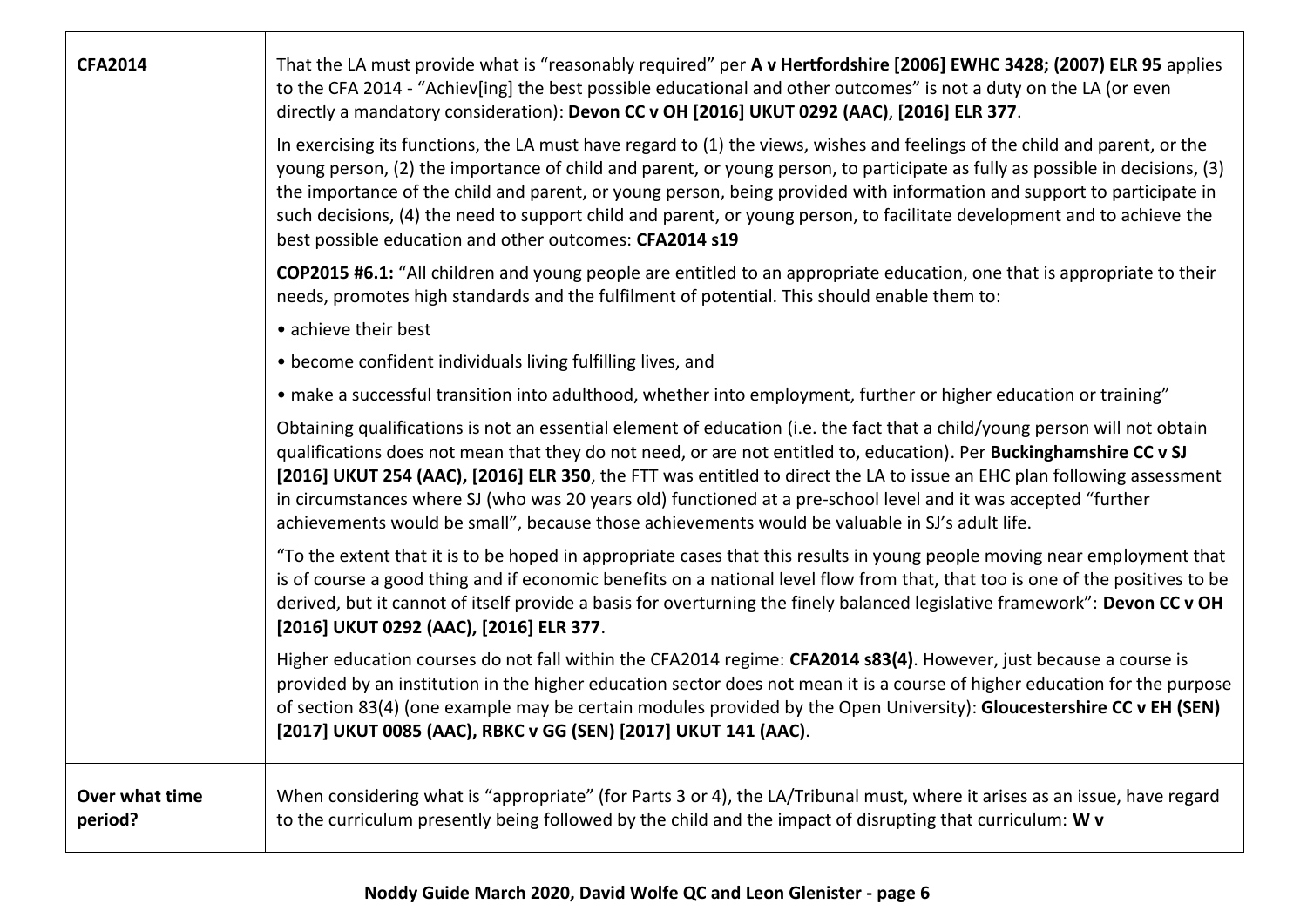| EA1996                                          | Gloucestershire CC [2001] EWHC Admin 481.                                                                                                                                                                                                                                                                                                                                                          |  |
|-------------------------------------------------|----------------------------------------------------------------------------------------------------------------------------------------------------------------------------------------------------------------------------------------------------------------------------------------------------------------------------------------------------------------------------------------------------|--|
|                                                 | The LA/Tribunal should not simply look at the short term needs of a child in drawing up a Statement: Wilkin &<br>Goldthorpe v Coventry CC [1998] ELR 345 (error in only looking at the one term the child had at primary and not at what<br>would happen at secondary too). This also applies to the question of whether to assess: Buckinghamshire v HW [2013]<br>UKUT 470 (AAC), [2013] ELR 519. |  |
|                                                 | A statement of SEN is a "living instrument'. It is as much $-$ if not more so $-$ a forward-looking rather than a historic<br>document. In that context, it was important for the tribunal to be informed of the impending change in the school's<br>status.": LS v Oxfordshire CC [2013] UKUT 135 (AAC), [2013] ELR 429                                                                           |  |
|                                                 | Southampton CC v G [2002] EWHC 1516; [2002] ELR 698 error of law in not looking at cost of whole GCSE course.                                                                                                                                                                                                                                                                                      |  |
| <b>EHCP</b>                                     | "EHC Plans should be forward looking – for example, anticipating, planning and commissioning for important transition<br>points in a child or young person's life, including planning and preparing for their transition to adult life": COP2015 #9.61                                                                                                                                             |  |
|                                                 | If the child or young person is beyond year 9, the EHC plan must include within the SEP, health care provision and social<br>care provision specified, provision to assist the child or young person in preparation for adulthood and independent<br>living: 2014Regs r12(3). At Year 9 "at the latest" LAs should start to plan successful transition to adulthood: Guidance19-<br>25.            |  |
| <b>Budget reduction</b>                         | Where the LA is making significant and sufficiently rigid cuts in SEN spend as part of budget setting, it has to have due<br>regard to the public sector equality duty; has to consult under CFA2014 s27 and common law; and has to have regard<br>under the Children Act 2004 s11: R (KE, IE, CH) v Bristol CC [2018] EWHC (Admin) 2103.                                                          |  |
| ASSESSMENT AND ISSUING OF A STATEMENT/EHCP      |                                                                                                                                                                                                                                                                                                                                                                                                    |  |
| When the LA is<br>required to assess?<br>EA1996 | <b>EA1996 s323:</b> The LA is required to assess the child where:<br>"(a) he has special educational needs, and<br>(b) it is necessary for the authority to determine the special educational provision which any learning difficulty he may<br>have calls for."<br>So, on the face of it, the question posed by the statutory test (although, as it happens, not the focus of COP1996) is who     |  |
|                                                 |                                                                                                                                                                                                                                                                                                                                                                                                    |  |

**Noddy Guide March 2020, David Wolfe QC and Leon Glenister - page 7**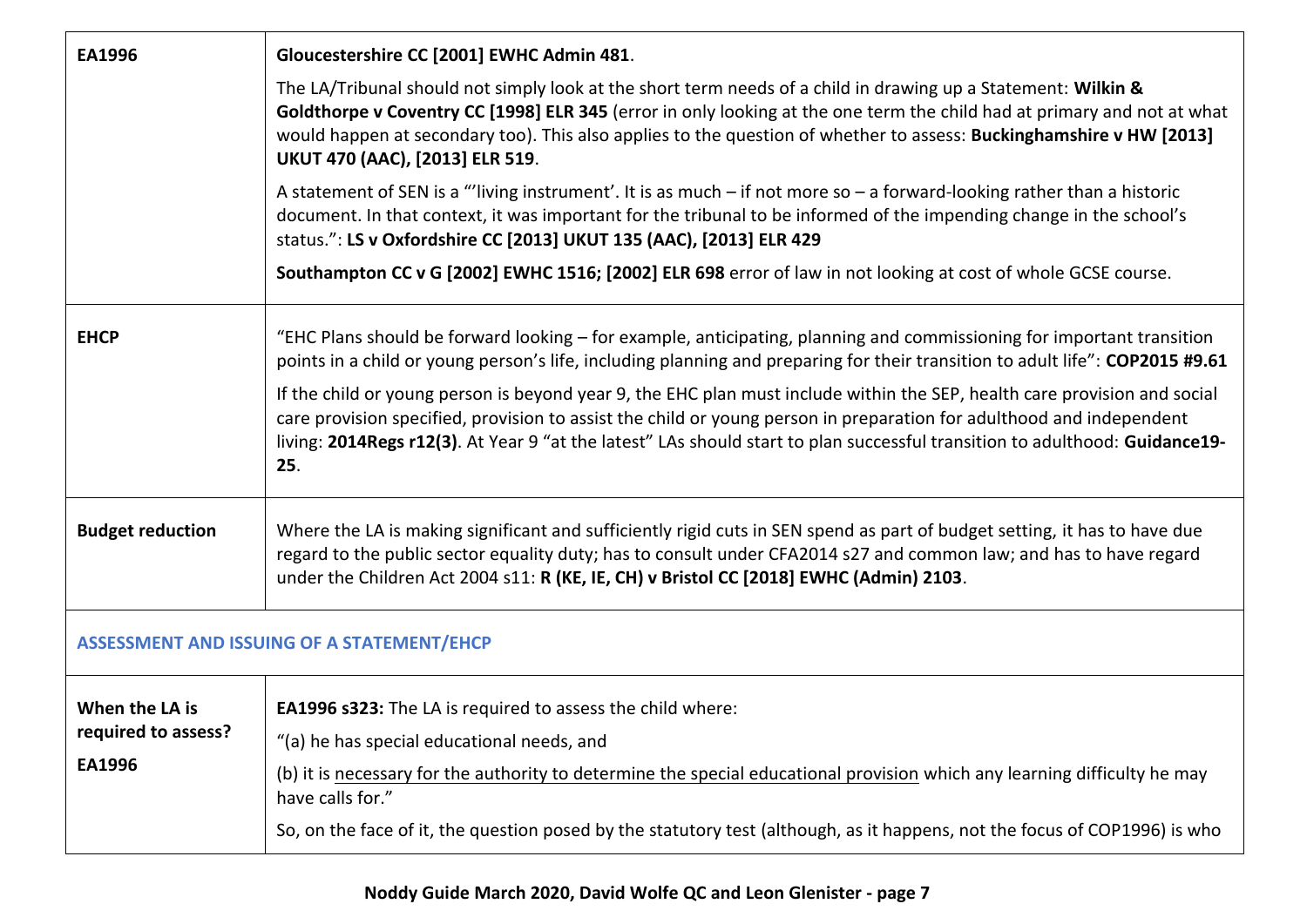(i.e. LA or someone else) is to "determine" (i.e. decide upon) the SEP.

However, particularly in conjunction with its consideration of whether (following assessment) a Statement must be made and maintained, the UT has required a wider approach which also focusses on the practical question of whether, without the Statement in place, the child would receive the SEP they require – i.e. a focus on delivery and enforcement of delivery of the SEP.

In **Buckinghamshire v HW [2013] UKUT 470 (AAC), [2013] ELR 519** the UT rejected Buckinghamshire's argument that the FTT had been wrong to order an assessment without identifying the SEP the child required – that was the point of the assessment! [12]. As to what is 'necessary', the UT stated it is a standard that is "somewhere between *indispensable* and *useful* or *reasonable*" [16]; "Whether something is *necessary* assumes a reason and a purpose. The reason and purpose is obviously to identify whether a child needs further educational provision and, perhaps, a statement of special educational needs" [18].

To put it another way, there is a duty to assess (1) where the LA is of the opinion that the child for whom it is necessary to determine SEP, and (2) where the LA is of the opinion that the child is "probably" a child for whom it is necessary to determine SEP; the answer to that question "has to be informed by the wider legislative scheme of which the statementing provisions are part"; "a statement generates certainty and stability in educational provision"; "parliament decided not to rely on general statutory obligations, including a governing body's section 317(1) "best endeavours" duty, to secure an appropriate education for the child": **SC & MS v Worcestershire CC [2016] UKUT 267 (AAC), [2016] ELR 537**.

Even if provision for the child exceeds School Action Plus, if in the particular case the child had access to provision required then it may be lawful for the authority not to assess: see e.g. **MC v Somerset CC [2015] UKUT 461 (AAC), [2016] ELR 53**.

The question of progress is relevant as to whether an assessment is "necessary", however is not the only test or even the principal issue in every case. The Tribunal's consideration of whether an assessment is necessary should not be determined by the fact a statement may not be required or likely to result: \*\***O v Hampshire CC HS/5350/2014**

An assessment may be necessary where there is insufficient awareness of the SEP a child requires, or where a child needs a statement to access relevant provision. It follows that the result of applying the "necessary" test may be affected by financial arrangements in different LA areas (i.e. because in some areas those arrangements will ensure that the child will get the SEP without a statement, whereas in others that is not necessarily so): \*\***C v Somerset CC HS/718/2015**

In Wales, **WCOP2013 #3:18** addresses the issue of pupil participation: Schools and professionals need to "provide clear and accurate information about the child's special educational needs and the purpose of any assessment.. [and] explain clearly what additional support or assessment arrangements are being made and how the pupil can contribute to them."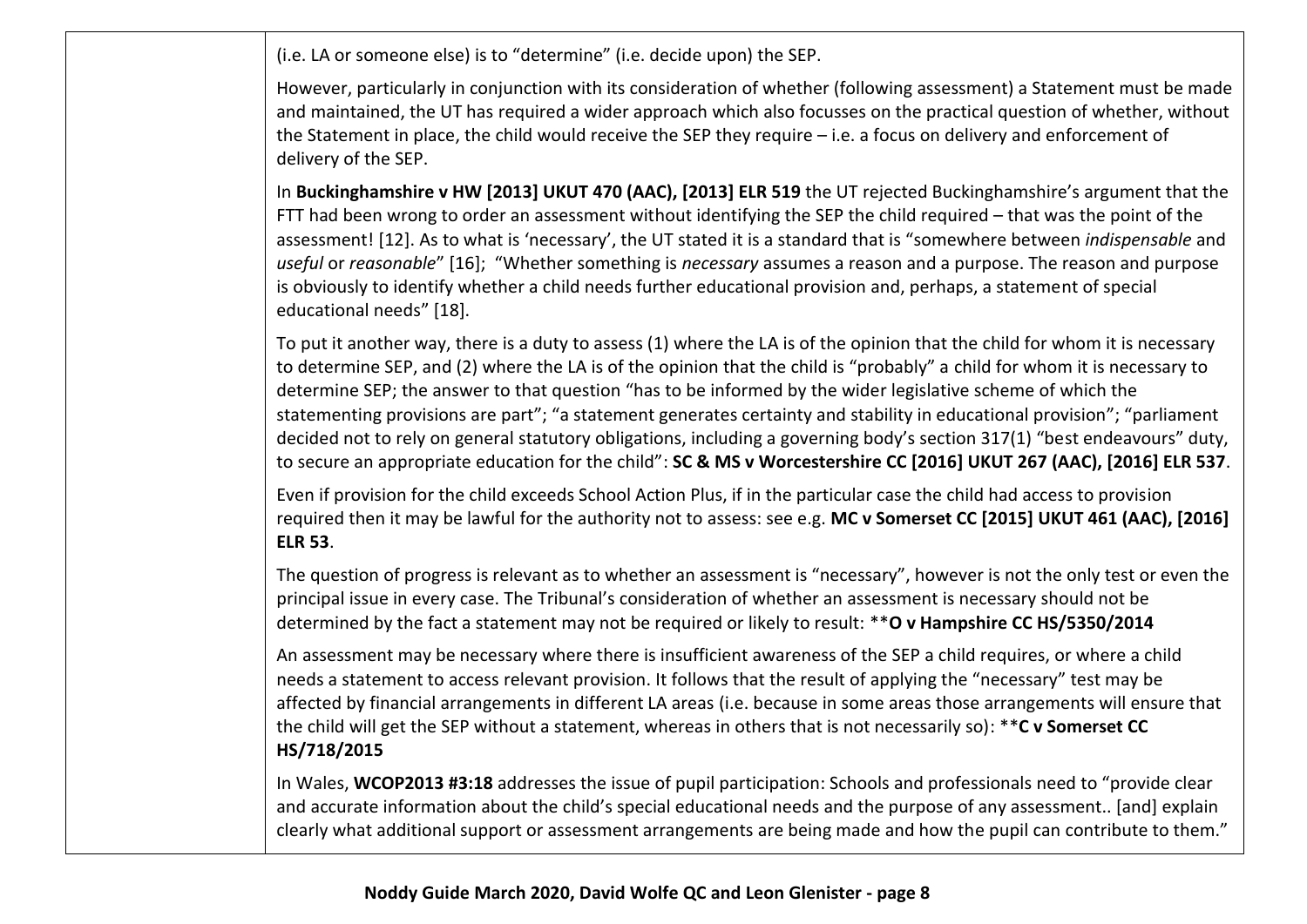|                | Additionally, LEAs should also seek to ascertain the views of children and young people as part of the assessment"<br>(WCOP2013 #7.85). As to language see WCOP2013 #1:10 "When assessing a child's SEN it would not be appropriate to<br>assess the Child in a language other than the preferred language of either English or Welsh and steps should be taken to<br>ensure that all those involved in this process are made aware of the Child's language needs."              |
|----------------|----------------------------------------------------------------------------------------------------------------------------------------------------------------------------------------------------------------------------------------------------------------------------------------------------------------------------------------------------------------------------------------------------------------------------------------------------------------------------------|
| <b>CFA2014</b> | CFA2014 s36:                                                                                                                                                                                                                                                                                                                                                                                                                                                                     |
|                | "(1) A request for a local authority in England to secure an EHC needs assessment for a child or young person may be<br>made to the authority by the child's parent, the young person or a person acting on behalf of a school or post-16<br>institution                                                                                                                                                                                                                         |
|                | (3) When a request is made to a local authority under subsection (1), or a local authority otherwise becomes responsible<br>for a child or young person, the authority must determine whether it may be necessary for special educational provision<br>to be made for the child or young person in accordance with an EHC plan                                                                                                                                                   |
|                | (8) The local authority must secure an EHC needs assessment for the child or young person if, after having regard to any<br>views expressed and evidence submitted under subsection (7), the authority is of the opinion that-                                                                                                                                                                                                                                                   |
|                | (a) the child or young person has or may have special educational needs, and                                                                                                                                                                                                                                                                                                                                                                                                     |
|                | (b) it may be necessary for special educational provision to be made for the child or young person in accordance with an<br>EHC plan."                                                                                                                                                                                                                                                                                                                                           |
|                | So the statutory focus is now (consistently with the earlier case law) more directly on the question of whether an EHCP is<br>required as the means to secure the SEP which the child or young person requires.                                                                                                                                                                                                                                                                  |
|                | The structure of s36 is not clear. It appears to provide for a 2-stage process where a request is made:                                                                                                                                                                                                                                                                                                                                                                          |
|                | • The first stage is for LA to determine whether it may be necessary for SEP to be made in accordance with an EHC<br>Plan (s36(3)) in consultation with the child's parent or young person (s36(4)). At this stage the statutory provisions<br>do not provide for a duty to assess. Where it is determined it is not necessary the child's parent or young person<br>is notified $(s36(5))$ .                                                                                    |
|                | • The second stage arises where the LA has determined it may be necessary for SEP to be made in accordance with<br>an EHC Plan (s36(6)). It requires the LA to notify the parent or young person that it has a right to express views<br>and submit evidence (s36(7)). If after considering this, there is a duty to assess where the LA considers the child or<br>young person may have SEN and it may be necessary for SEP to be made in accordance with an EHC Plan (s36(8)). |
|                | Note that COP2015 (following the tradition established by COP1996) identifies additional considerations and factors                                                                                                                                                                                                                                                                                                                                                              |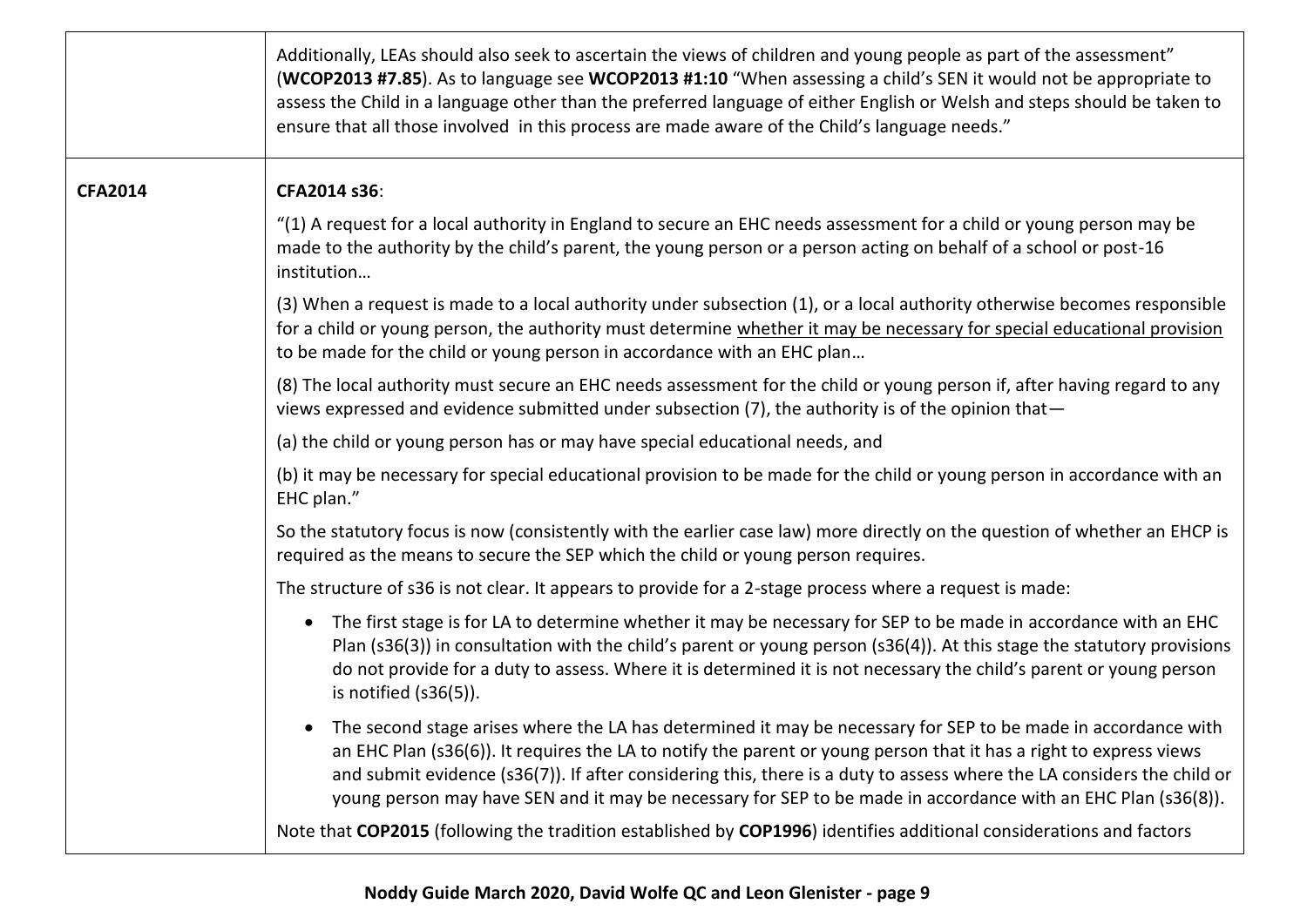|                                                                  | which bear little resemblance to the statutory test $-$ see thus COP2015 #9.14 (with its focus on progress made and<br>related matters).                                                                                                                                                                                                                                                                                                                    |
|------------------------------------------------------------------|-------------------------------------------------------------------------------------------------------------------------------------------------------------------------------------------------------------------------------------------------------------------------------------------------------------------------------------------------------------------------------------------------------------------------------------------------------------|
|                                                                  | Per Cambridgeshire CC v FL-J [2016] UKUT 225 (AAC), the two questions to be asked are (1) has the child/young person<br>a learning difficulty or disability, and (2) is it one that 'calls for' SEP? The question of whether SEP is "necessary" is at a<br>later stage. The initial question on assessment is a "provisional and predictive" one.                                                                                                           |
|                                                                  | The Tribunal will err if it asks itself "was special educational provision necessary" rather than "whether it may be<br>necessary for special provision" to be made: RB v Calderdale MBC (SEN) [2018] UKUT 390 (AAC).                                                                                                                                                                                                                                       |
| The need to make<br>and maintain a<br><b>Statement</b><br>EA1996 | EA1996 s324(1): "If, in the light of an assessment under section 323 of any child's educational needs and of any<br>representations made by the child's parent in pursuance of Schedule 27, it is necessary for the local authority to<br>determine the special educational provision which any learning difficulty he may have calls for, the authority shall make<br>and maintain a statement of his special educational needs."                          |
|                                                                  | As to "necessary" under s324, the reasoning in Buckinghamshire CC v HW [2013] UKUT 470 (AAC), [2013] ELR 519<br>applies.                                                                                                                                                                                                                                                                                                                                    |
|                                                                  | Manchester CC v JW [2014] UKUT 168 (AAC), [2014] ELR 304: the questions to ask are (1) whether the provision<br>identified as necessary for the child in the assessment was available within the resources normally available to a<br>mainstream school and (2) could the school reasonably be expected to make such provision from its own resources; the<br>answers to those questions will usually require the Tribunal to consider financial resources. |
|                                                                  | A third question is whether SEP is secure, as if not a statement may be necessary: LS v Oxfordshire CC [2013] UKUT 135<br>(AAC), [2013] ELR 429.                                                                                                                                                                                                                                                                                                            |
|                                                                  | Alternatively, to simplify matters and avoid detailed evidence about local school financing arrangements, the Tribunal<br>can just ask itself "whether, without a statement, the decision maker can be satisfied, to a reasonable degree of<br>certainty, that the required educational provision will be delivered": SC & MS v Worcestershire CC [2016] UKUT 267<br>(AAC), [2016] ELR 537.                                                                 |
|                                                                  | MC v Somerset CC [2015] UKUT 461 (AAC), [2016] ELR 53: it might be necessary to make a Statement because "there<br>was insufficient awareness of the special educational provision which a child requires. It might be if the child needed to<br>have a statement of SEN to access the relevant specific provision."                                                                                                                                        |
|                                                                  | If there appears to be good progress at the current placement, that must be placed in context when deciding whether to<br>issue a statement or not. For example in JS v Worcestershire CC [2012] UKUT 451 (AAC), [2013] ELR 138 it was relevant<br>there was a high level support at the current placement which may not be available at the school he would attend when                                                                                    |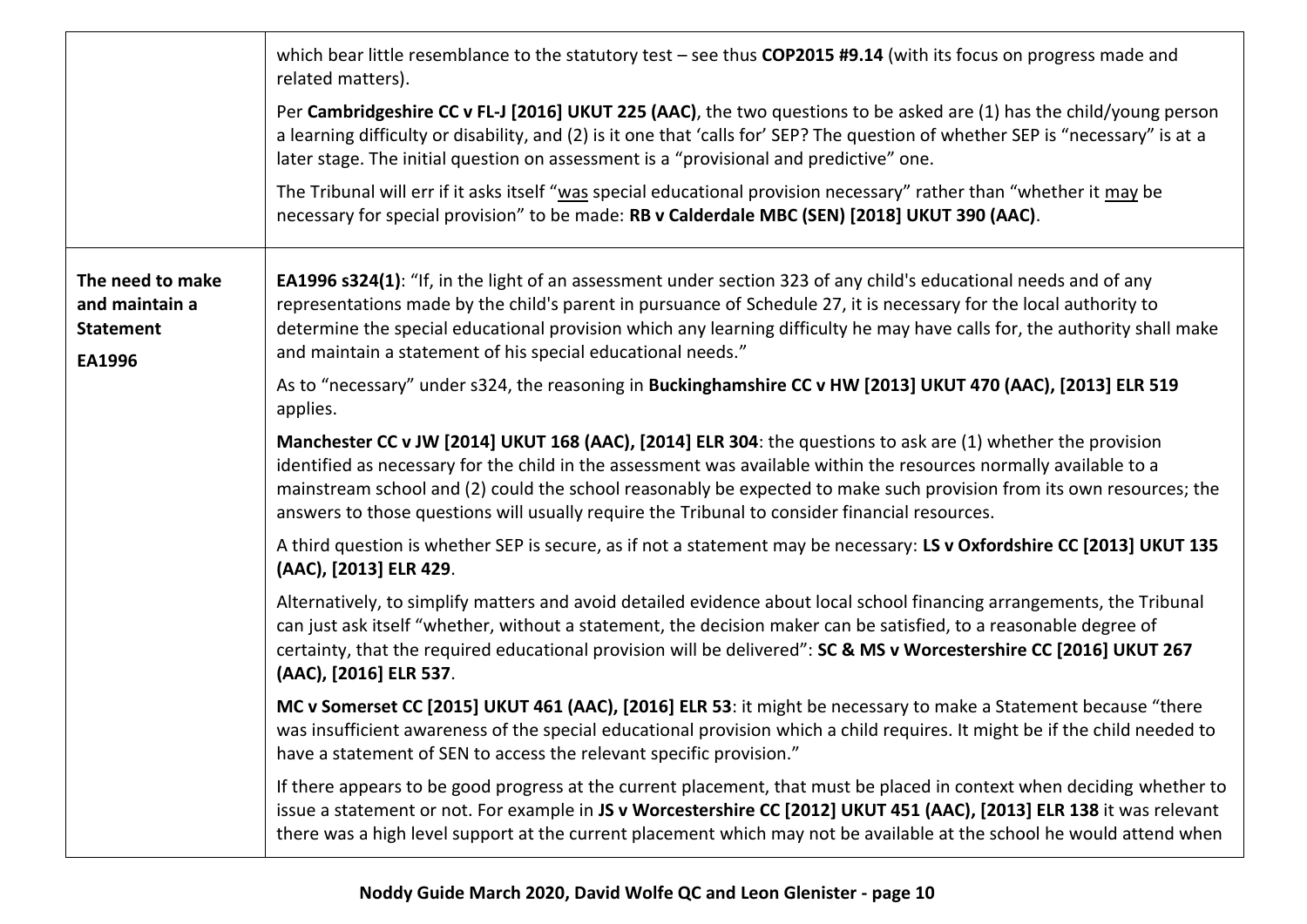|                | he left his current placement.                                                                                                                                                                                                                                                                                                                                                                                                                                                                                                                                                                                                                                                                                                                                    |
|----------------|-------------------------------------------------------------------------------------------------------------------------------------------------------------------------------------------------------------------------------------------------------------------------------------------------------------------------------------------------------------------------------------------------------------------------------------------------------------------------------------------------------------------------------------------------------------------------------------------------------------------------------------------------------------------------------------------------------------------------------------------------------------------|
| <b>CFA2014</b> | CFA2014 s37(1):                                                                                                                                                                                                                                                                                                                                                                                                                                                                                                                                                                                                                                                                                                                                                   |
|                | "(1) Where, in the light of an EHC needs assessment, it is necessary for special educational provision to be made for a<br>child or young person in accordance with an EHC plan-                                                                                                                                                                                                                                                                                                                                                                                                                                                                                                                                                                                  |
|                | (a) the local authority must secure that an EHC plan is prepared for the child or young person, and                                                                                                                                                                                                                                                                                                                                                                                                                                                                                                                                                                                                                                                               |
|                | (b) once an EHC plan has been prepared, it must maintain the plan."                                                                                                                                                                                                                                                                                                                                                                                                                                                                                                                                                                                                                                                                                               |
|                | Note that the CFA2014 statutory focus is now explicitly on what had - through case law - become the EA1996 focus,<br>namely on the simple and practical question of whether an EHCP (previously a Statement) is required in order that the<br>child/young person gets the SEP they require (rather than on any particular level of functioning or progress by the<br>child/young person which had in some sometimes - but wrongly - become the focus before).                                                                                                                                                                                                                                                                                                     |
|                | Note that COP2015 introduces an additional focus on progress made COP2015 #9.55                                                                                                                                                                                                                                                                                                                                                                                                                                                                                                                                                                                                                                                                                   |
|                | What is "necessary" is not defined by CFA2014 and allows for flexibility, which is not overridden by the COP2015.<br>Whether it is "necessary" is to be deduced rather than defined. Its determination will vary according to the<br>circumstances of a particular case and may well involve a considerable degree of judgment": Hertfordshire CC v MC and<br>KC [2016] UKUT 0385 (AAC).                                                                                                                                                                                                                                                                                                                                                                          |
|                | Obtaining qualifications is not an essential element of education. Per Buckinghamshire CC v SJ [2016] UKUT 254 (AAC),<br>[2016] ELR 350, the FTT was entitled to direct the LA to issue an EHC plan following assessment in circumstances where<br>SJ (who was 20 years old) functioned at a pre-school level and it was accepted "further achievements would be small", as<br>those achievements would be valuable in SJ's adult life.                                                                                                                                                                                                                                                                                                                           |
|                | The LA and Tribunal should generally consider whether, without an EHC Plan, "can the child's special educational needs<br>be met through provision from the resources normally available to a mainstream school and will they actually be met?":<br>JP v Sefton MBC [2017] UKUT 0364 (AAC), DH & GH v Staffordshire CC [2018] UKUT 49 (AAC).                                                                                                                                                                                                                                                                                                                                                                                                                      |
|                | "There is a clear, albeit rough and ready resource line to be crossed before an EHC plan is considered to be necessary. It<br>is based on the kinds of provision a school could make from its own notional SEN budget"; the local offer is relevant as to<br>what the school may provide, but a party may "show that it does not represent what is expected to be available, or that<br>a particular school will not be able to make the provision expected under the local offer": CB v Birmingham CC [2018]<br>UKUT 13 (AAC). However, the UT did not refer to or appear to apply the decisions above as to the "can" and "will"<br>questions – it proceeded on the assumption that if schools can, then they will; indeed that if all schools in the area can, |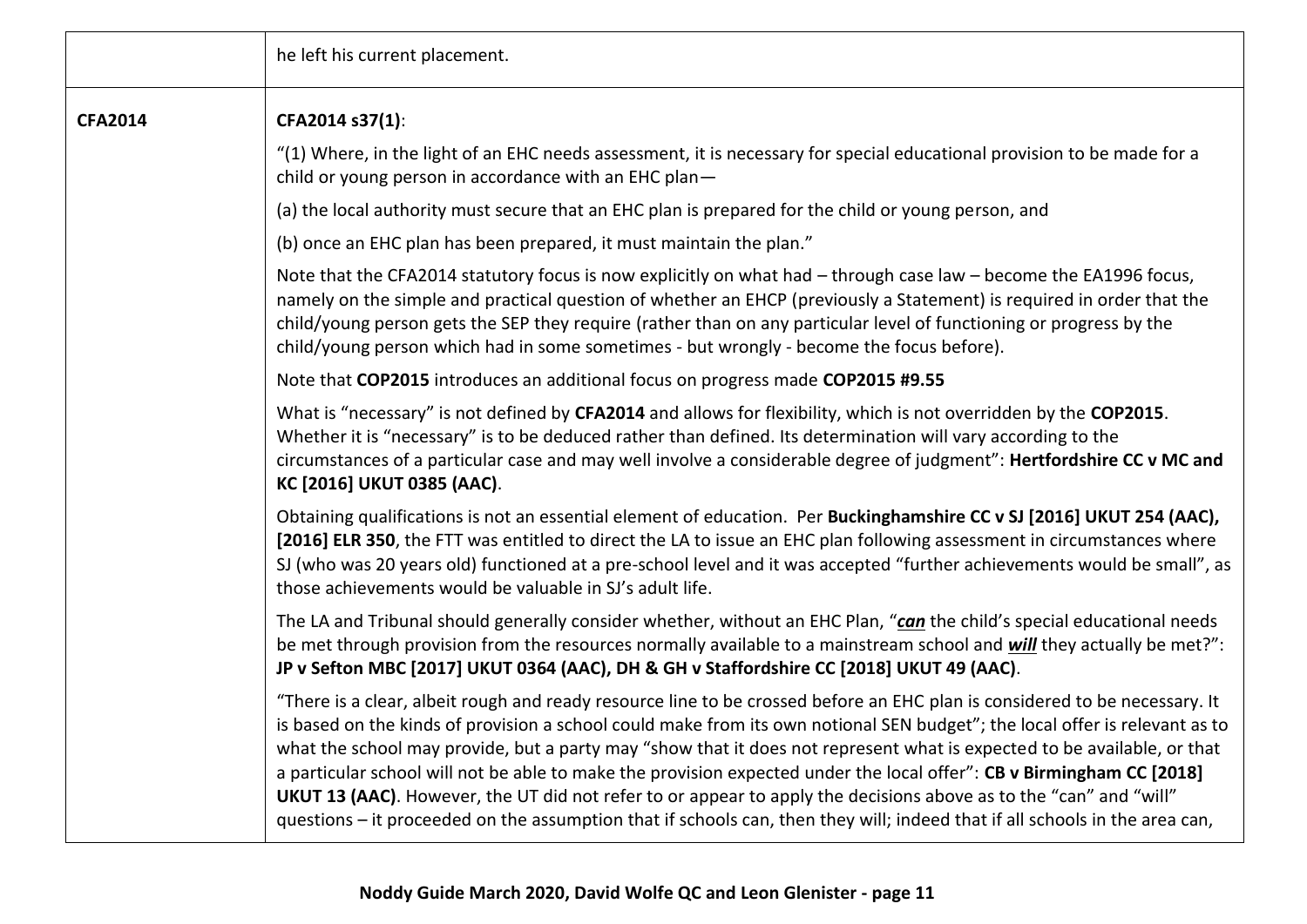all will. It is also hard to reconcile the suggestion that a parent could set out to show that a particular school could not deliver what the LA set out in the local offer, with the suggestion that the LA need not show that the provision would be available at all schools in the area. If no particular school is in the frame at the time, then the questions must indeed relate to all schools in the area since the parent is entitled to express a preference for them all, so all must be assessed by reference to the EHC plan trigger.

The Court of Appeal approved **HW**, **JW**, and **MC and KC** (referred to above) as to the approach to considering what is "necessary" **Nottinghamshire CC v SF and GD [2020] EWCA Civ 226**. The Court of Appeal considered that what is "necessary" is a "an evaluative judgment [for the FTT] using its specialist expertise" which "will depend on the nature and extent of the provision required for the child concerned". It also recorded that the provision made for the child has to be compared with that available nationally in mainstream (c.f. EA1996 which compared the educational provision provided generally for others in the mainstream schools in the area, which appeared to be the position in **CB** above). In other words: would a child or young person need an EHCP to secure their SEP given the general pattern of provision in mainstream schools across the country (i.e. regardless of the position within that local authority's area or within the actual placement they are to attend). The question of whether an EHCP is necessary may include whether there is a shortfall in provision currently, or if there is not, whether there may be in the future upon a change to a different school or resources.

A Tribunal can find a plan for a young person is "necessary" in the absence of a clear educational programme, particular where the young person has suffered educational anxiety: **Gloucestershire CC v EH (SEN) [2017] UKUT 85 (AAC)**.

In respect of young people specifically, the definition of SEP is to "identify those young persons for whom standard educational provision will not suffice". In determining what provision is made generally by mainstream post-16 institutions, the FTT need not look at every mainstream post-16 institution but should exercise professional educational judgment to fix the typical nature of provision made for that particular age group. Once that is done, then the FTT can determine whether the provision required for a particular young person is additional to or different from that made generally in England (although a particular LA area is likely to be representative) and therefore is SEP: **RBKC v GG [2017] UKUT 141 (AAC)**.

Where a child is about to transfer to secondary school, that is a matter to be considered in whether an EHC Plan is necessary: **Wilkin v Goldthorpe [1998] ELR 345**, **DH & GH v Staffordshire CC [2018] UKUT 49 (AAC)**.

#### **THE LOCAL OFFER (CFA2014 ONLY)**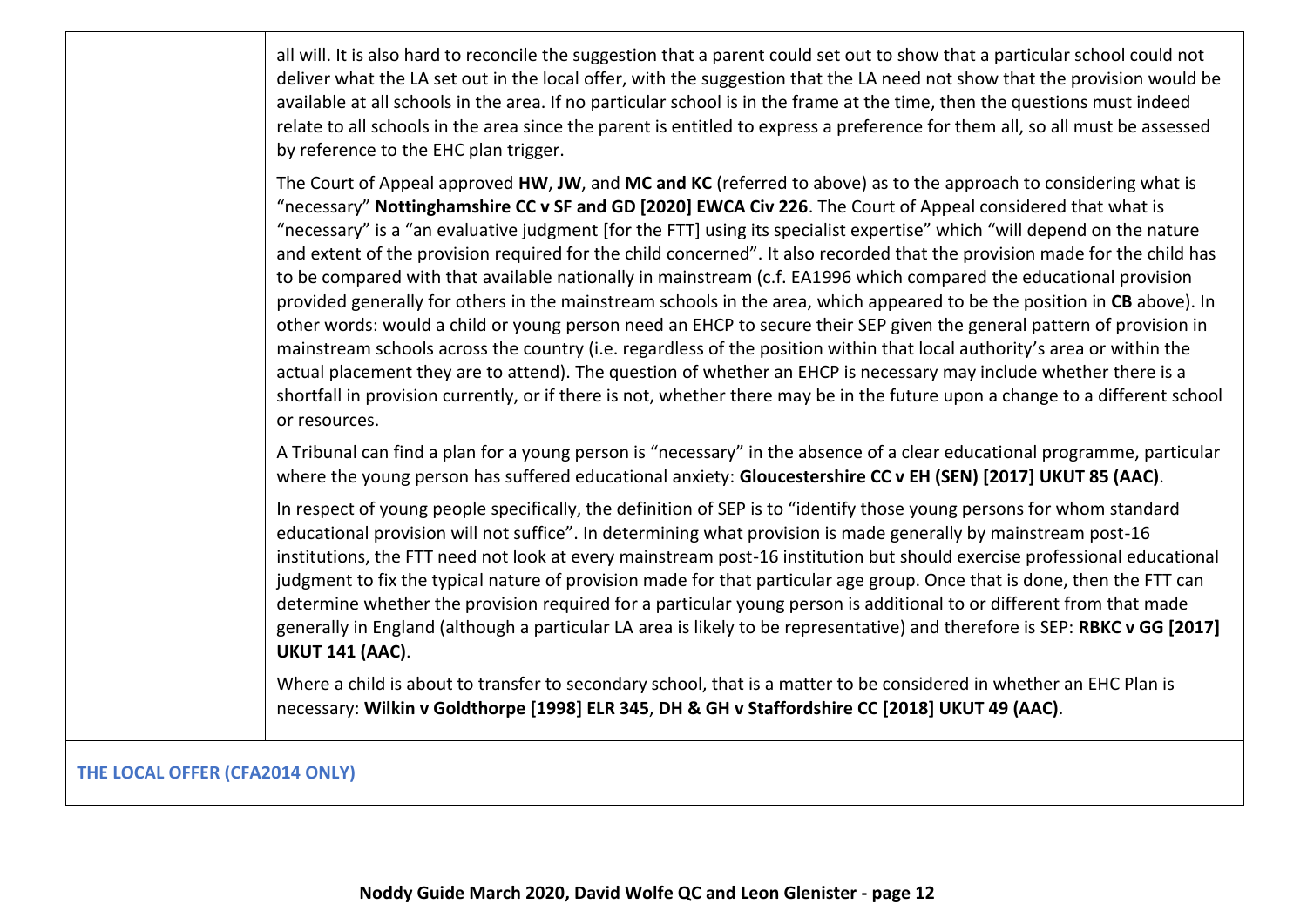| General                                 | The LA must publish information on the education, health and care provision it expects to be available in its area for<br>children and young people with SEN: CFA2014 s30; COP2015 Chapter 4. It should be noted the inclusion of a service<br>within the local offer does not mean it will necessarily be available to any particular child or young person.<br>When preparing and reviewing the local offer, the LA must consult children, young people, schools and others: Regs2014<br>r55. However, the consultation is on a "compendium of information" and will only be successfully challenged where<br>something went "radically wrong": L&P v Warwickshire [2015] EWHC 203 (Admin), [2015] ELR 271 [54-57]. |
|-----------------------------------------|-----------------------------------------------------------------------------------------------------------------------------------------------------------------------------------------------------------------------------------------------------------------------------------------------------------------------------------------------------------------------------------------------------------------------------------------------------------------------------------------------------------------------------------------------------------------------------------------------------------------------------------------------------------------------------------------------------------------------|
|                                         | <b>STATEMENTS OF SPECIAL EDUCATIONAL NEEDS AND EHC PLANS - GENERAL</b>                                                                                                                                                                                                                                                                                                                                                                                                                                                                                                                                                                                                                                                |
| <b>Statements EA1996</b>                | Statements have to be intelligible to people who have to read them and not just to their authors. The parties have to be<br>able to reach a good understanding of what the words mean. It is no good if they are ambiguous: T v Hertfordshire<br>[2003] EWCA Civ 1893.                                                                                                                                                                                                                                                                                                                                                                                                                                                |
| <b>EHCP CFA2014</b>                     | EHCPs should be "clear, concise, understandable and accessible to parents, children, young people, providers and<br>practitioners. They should be written so they can be understood by professionals in any local authority": COP2015 #9.61                                                                                                                                                                                                                                                                                                                                                                                                                                                                           |
| In what order to<br>consider the parts? | Part 4 specifies the placement at which the SEP in Part 3 which is required to meet the SEN in Part 2 will be made. The<br>decision-maker (LA or Tribunal) must thus develop Part 2, then Part 3A then 3B then 4. See A v Barnet [2003] EWHC<br>3368; "It is important to identify or diagnose the need before going on to prescribe the educational provision to which<br>that need gives rise, and only once the educational provision has been identified can one specify the institution or type<br>of institution which is appropriate to provide it."                                                                                                                                                           |
|                                         | The Learning Trust v MP [2007] EWHC 1634 (Admin), [2007] ELR 658 [42]: The Tribunal had erred in law in deciding on<br>Part 4 and left it to the parents to "agree some amendments with the LEA to reflect our decision that [P] should be<br>placed in a residential school." That was "putting the cart before the horse" in that Part 4 should only be decided after<br>Part 2, then 3 had been resolved. See also T v Neath Port Talbot [2007] EWHC 3039.                                                                                                                                                                                                                                                         |
| <b>EHCP</b>                             | As for the content of the EHCP overall, see CFA2014 s37, Regs2014 r12, and COP2015 #9.62-9.76.<br>The LA must first specify all of the child's needs in section B (COP2015 #9.69(B)), then specify provision in section F "for                                                                                                                                                                                                                                                                                                                                                                                                                                                                                        |

 $\Gamma$ 

┬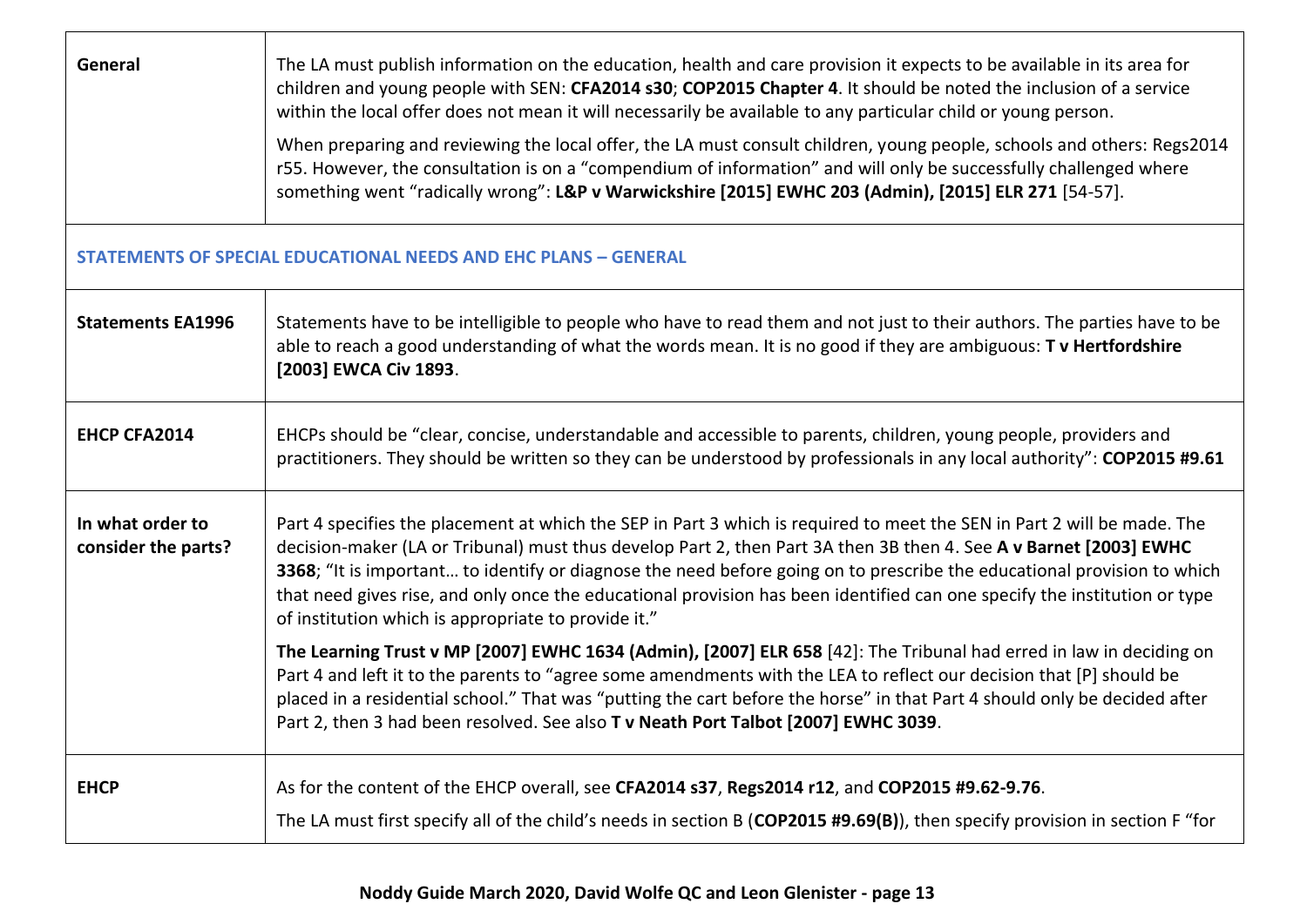|                         | each and every need specified in section B" (COP2015 #9.69(F)). Placement is considered last, and a draft plan must not<br>include a name or type of placement: CFA2014 s 38(5).                                                                                                                                                                                                                                                                                                                                                                                                                                                                                                                                                                                      |  |  |
|-------------------------|-----------------------------------------------------------------------------------------------------------------------------------------------------------------------------------------------------------------------------------------------------------------------------------------------------------------------------------------------------------------------------------------------------------------------------------------------------------------------------------------------------------------------------------------------------------------------------------------------------------------------------------------------------------------------------------------------------------------------------------------------------------------------|--|--|
|                         | <b>PART 2 / SECTION B - SPECIAL EDUCATIONAL NEED</b>                                                                                                                                                                                                                                                                                                                                                                                                                                                                                                                                                                                                                                                                                                                  |  |  |
| <b>Statement Part 2</b> | <b>EA1996 s312:</b> A child has SEN "if he [or she] has a learning difficulty which calls for special educational provision to be<br>made for him [or her]". He has a learning difficulty if "(a) he [or she] has a significantly greater difficulty in learning than<br>the majority of children of his age, (b) he [or she] has a disability which either prevents or hinders him [or her] from<br>making use of educational facilities of a kind generally provided for children of his [or her] age in schools within the area<br>of the local authority, or (c) he [or she] is under compulsory school age and is, or would be if special educational<br>provision were not made for him [or her], likely to fall within paragraph (a) or (b) when of that age." |  |  |
|                         | Part 2 can include narrative description of a child as well as specifying SEN (cf R v Secretary of State for Education ex p E<br>[1992] 1 FLR 377): W v Leeds CC [2005] EWCA Civ 988, [2005] ELR 617.                                                                                                                                                                                                                                                                                                                                                                                                                                                                                                                                                                 |  |  |
| <b>EHCP Section B</b>   | CFA2014 s20: a child has SEN when he or she "has a learning difficulty or disability which calls for special educational<br>provision to be made for him or her". He or she has such a learning difficulty or disability if he or she "(a) has a<br>significantly greater difficulty in learning than the majority of others of the same age, or (b) has a disability which<br>prevents or hinders him or her from making use of facilities of a kind generally provided for others of the same age in<br>mainstream schools or mainstream post-16 institutions."                                                                                                                                                                                                     |  |  |
|                         | Note that this is a material change from the EA1996 test because the comparison is now between the provision this<br>child/young person requires and what is generally provided to others in mainstream schools generally, rather than any<br>comparison with what the particular local authority ensures is provided in its mainstream schools.                                                                                                                                                                                                                                                                                                                                                                                                                      |  |  |
|                         | Note also that the comparison with what is provided generally to others of the same age $-$ i.e. with general mainstream<br>provision and not with what mainstream institutions might provide to some pupils/young people.                                                                                                                                                                                                                                                                                                                                                                                                                                                                                                                                            |  |  |
|                         | Not every disability (as defined by section 6 of the Equality Act 2010) amounts to a learning difficulty. A disability which<br>falls within section 20(2)(b) must prevent or hinder the child or young person from making use of facilities, which are<br>likely to be physical features rather than the way in which the school provides education for the pupil: Hertfordshire v<br>MC & KC [2016] UKUT 385 (AAC).CFA2014 s21(5): SEN will include those needs for what would otherwise be health or<br>social care provision that are treated as SEP because they educate or train the child or young person. It follows that the<br>mere fact that the provision in question might be considered health or social care, or might in practice be provided by a    |  |  |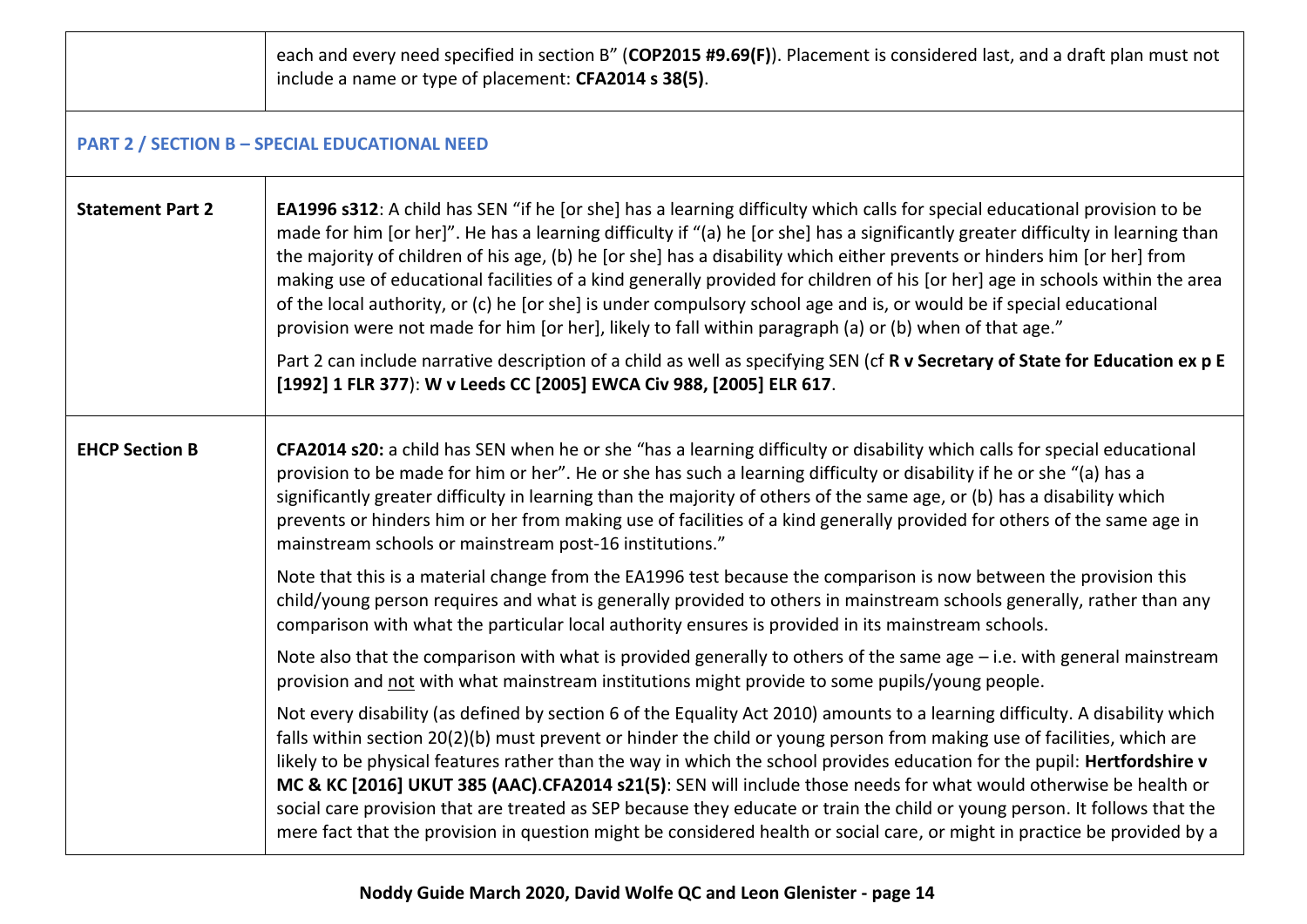|                                                                                                   | social services department or the NHS, does not mean that it is not to be treated as SEN. The most obvious effect of this<br>is that SALT is almost always SEN.                                                                                                                                                                                                                             |  |
|---------------------------------------------------------------------------------------------------|---------------------------------------------------------------------------------------------------------------------------------------------------------------------------------------------------------------------------------------------------------------------------------------------------------------------------------------------------------------------------------------------|--|
|                                                                                                   | When describing cognitive impairments, the learning difficulty can be categorised as severe, moderate, or mild; there is<br>no category of 'significant learning difficulty': **LB Hillingdon v G HS/2241/2016                                                                                                                                                                              |  |
|                                                                                                   | Needs "may be accurately assessed without knowing their precise cause": SG v Denbighshire CC [2018] UKUT 369 (AAC)<br>(note this was a UT permission decision but it has been published by the UT itself nonetheless).                                                                                                                                                                      |  |
|                                                                                                   | See also COP2015 Introduction xiii-xxiii                                                                                                                                                                                                                                                                                                                                                    |  |
| <b>Relationship between</b><br><b>Statement Part 2 and</b><br>Part 3                              | Each special educational need specified in Part 2 must be met by provision specified in Part 3: R v Secretary of State for<br>Education ex parte E [1992] 1 FLR 377.                                                                                                                                                                                                                        |  |
| <b>Relationship between</b><br><b>EHCP Part B and Part</b><br>F                                   | "Provision must be specified for each and every need specified in Section B": COP2015 #9.69(F)                                                                                                                                                                                                                                                                                              |  |
| <b>PART 3 / SECTION F - SPECIAL EDUCATIONAL PROVISION</b>                                         |                                                                                                                                                                                                                                                                                                                                                                                             |  |
| <b>Relationship between</b><br>Part 3A (objectives)<br>and Part 3B<br>(provision)                 | Where something is identified as an "objective" in Part 3A, Part 3B needs to specify the SEP intended to meet that<br>objective: C v East Sussex CC [2004] EWHC 3122 (Admin), [2005] ELR 367.                                                                                                                                                                                               |  |
| <b>EHCPs: relationship</b><br>between Section E<br>(outcomes) and<br><b>Section F (provision)</b> | "It should be clear how the provision will support achievement of the outcomes": COP2015 #9.69(F)<br>If the Tribunal allows an appeal and recasts SEP in the EHC Plan, then it may make consequential amendments to the<br>outcomes to fit with the SEP - notwithstanding there is no specific appeal right in respect of Section E: S v<br>Worcestershire CC (SEN) [2017] UKUT 0092 (AAC). |  |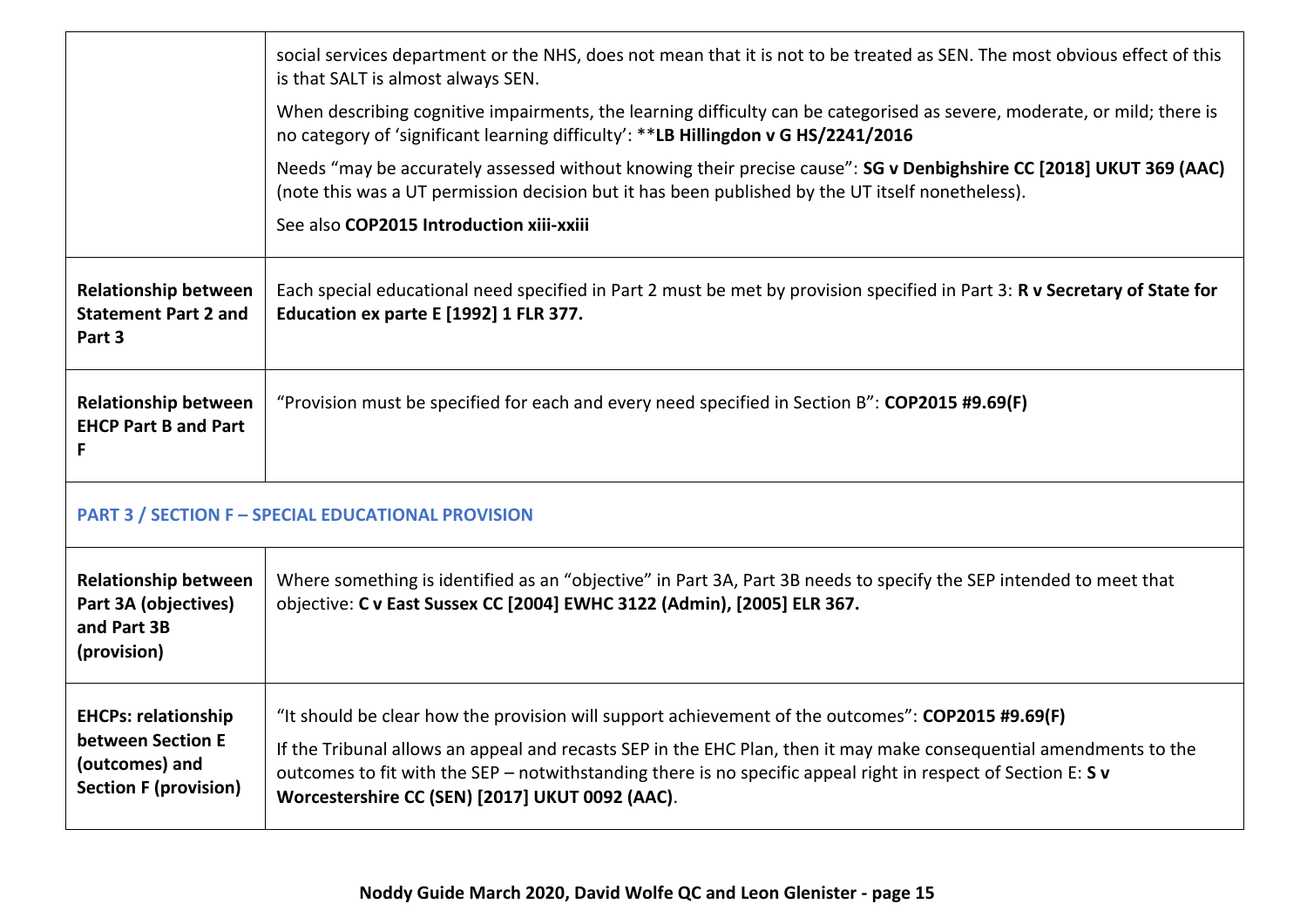| <b>EA1996 Relationship</b><br>between SEP (Part 3)<br>and non-educational<br>provision (Part 6) | Note that, for the EA1996, the distinction was between "special educational provision" and what became known as<br>"non-educational provision". Neither was the subject of any statutory definition and the boundary was understood<br>through the application of case law.<br>"It is not the function of the special educational needs provision to provide for a child's social needs (at least not those<br>which are not also educational needs)": The Learning Trust v MP [2007] EWHC 1634 (Admin), [2007] ELR 658 [43]<br>The Tribunal can seek and consider evidence on a child's non-educational needs as part of taking a "holistic" view, but<br>must remember that it is an educational tribunal: W v Leeds City Council [2005] EWCA Civ 988, [2005] ELR 617.<br>The question of whether any particular provision is educational or non-educational (or a mixture of both) is not a<br>question of law; rather, it is a matter for the LA and, on appeal, the Special Educational Needs Tribunal. A Tribunal can<br>lawfully give educational need a broad meaning, for example a child's education can require day-long and year-round<br>attention to many physical needs: LB Bromley v SENT [1999] ELR 260.<br>A v Hertfordshire CC [2006] EWHC 3428, [2007] ELR 95: It is well established that there is no hard boundary between<br>"educational" and "non-educational" - some things could be both - the LA, then Tribunal, decides. And, just because<br>particular provision brings some educational benefit, it does not follow that there is a special educational need for it.<br>Much less does it follow that a provision bringing some educational benefit beyond school hours automatically translates<br>into a special educational need (and thus special educational provision) beyond school hours.<br>Learned behaviour, such as sexualised behaviour, may not itself be a learning difficulty, but that does not mean that the<br>provision required in relation to it (including a residential placement) is not SEP if it is directly related to a learning<br>difficulty: H v A London Borough [2015] UKUT 316, [2015] ELR 503 [25-26].<br>Psychiatric input is capable of being an educational need, but is a question of fact for the specialist tribunal (but not, like<br>here, "vague well-being sessions"). Education is "about instruction, schooling or training, so one or more of these factors<br>is likely to be discernible in provision which is asserted to be educational": DC & DC v Hertfordshire CC [2016] UKUT 379<br>(AAC). |
|-------------------------------------------------------------------------------------------------|-------------------------------------------------------------------------------------------------------------------------------------------------------------------------------------------------------------------------------------------------------------------------------------------------------------------------------------------------------------------------------------------------------------------------------------------------------------------------------------------------------------------------------------------------------------------------------------------------------------------------------------------------------------------------------------------------------------------------------------------------------------------------------------------------------------------------------------------------------------------------------------------------------------------------------------------------------------------------------------------------------------------------------------------------------------------------------------------------------------------------------------------------------------------------------------------------------------------------------------------------------------------------------------------------------------------------------------------------------------------------------------------------------------------------------------------------------------------------------------------------------------------------------------------------------------------------------------------------------------------------------------------------------------------------------------------------------------------------------------------------------------------------------------------------------------------------------------------------------------------------------------------------------------------------------------------------------------------------------------------------------------------------------------------------------------------------------------------------------------------------------------------------------------------------------------------------------------------------------------------------------------------------------------------------------------------------------------------------------------------------------------------------------------------------------------------------------------------------------------------------------------------------------------------------------------------------------------|
| <b>EHCP</b>                                                                                     | CFA2014 provides for a three way split (with no need for the old concept of "non-educational provision") namely<br>(special) educational provision (SEP), Social Care Provision (SCP) and Health Care Provision (HCP). CFA2014 s21:<br>SEP (for a child or young person aged 2 or over) means "educational or training provision that is additional to, or<br>different from, that made generally for others of the same age in (a) mainstream schools in England, (b)<br>maintained nursery schools in England, (c) mainstream post-16 institutions in England, or (d) places in England at                                                                                                                                                                                                                                                                                                                                                                                                                                                                                                                                                                                                                                                                                                                                                                                                                                                                                                                                                                                                                                                                                                                                                                                                                                                                                                                                                                                                                                                                                                                                                                                                                                                                                                                                                                                                                                                                                                                                                                                        |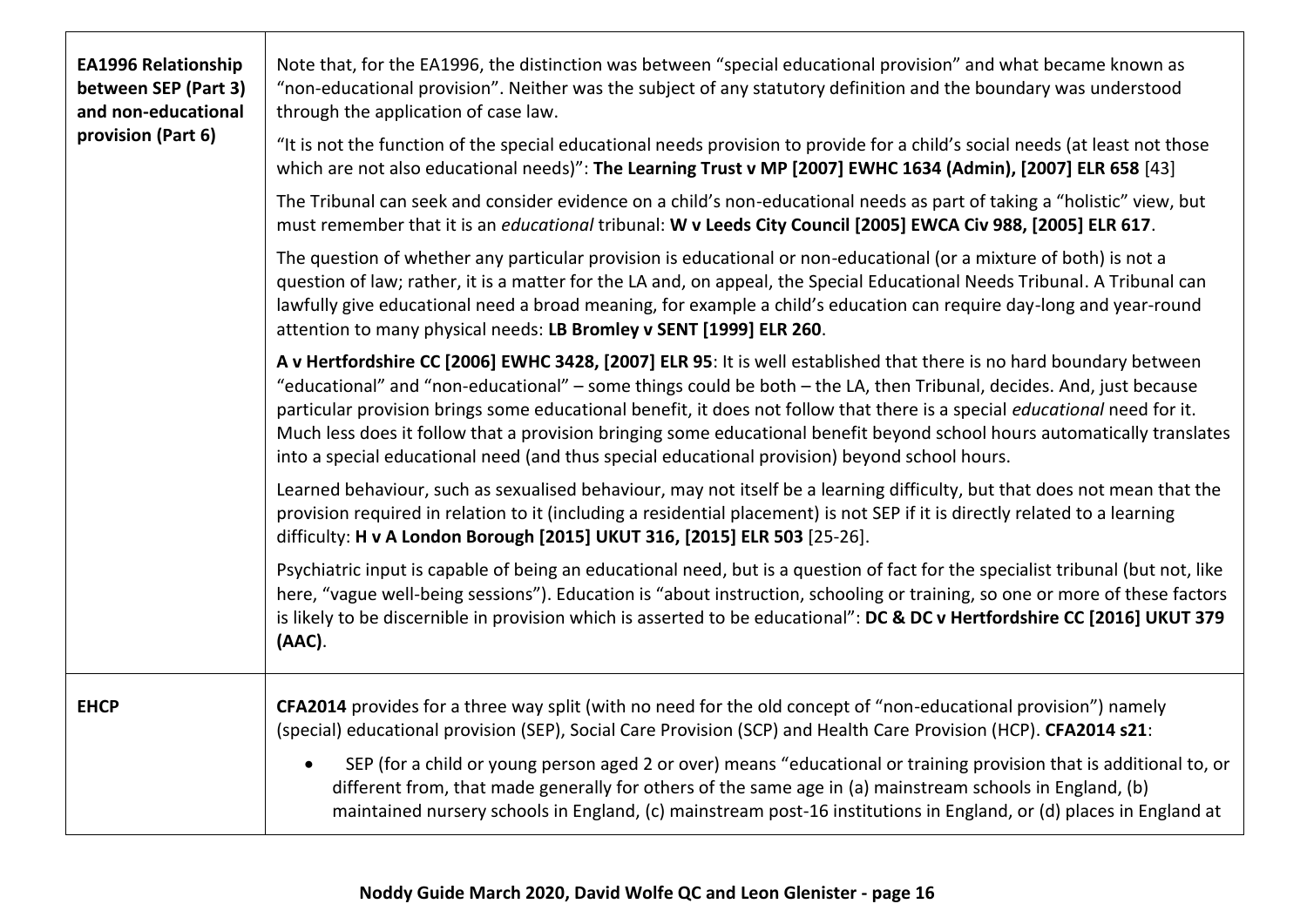which relevant early years education is provided". SEP (for a child under 2) is "education provision of any kind".

- SCP means "provision made by a local authority in the exercise of its social services functions".
- HCP means "provision of health care services as part of the comprehensive health service in England continued under section 1(1) of the National Health Service Act 2006".

The previously wide approach to what is SEP thus applies.

However, **CFA2014 s21(5)** is needed and operates to ensure that aspects of what were previously regarded as SEP which would otherwise also now fall within the definition of SCP or HCP remain treated as SEP (rather than SCP or HCP): "Health care provision or social care provision which educates or trains a child or young person is to be treated as special educational provision (instead of health care provision or social care provision)."

There is no rule that SEP is provision which is "exclusively educational" and "there is no requirement of exclusivity in section 21(5): **East Sussex CC v JC** [2018] UKUT 81 (AAC). See also: **LB Bromley v SENT** [1999] ELR 260 and **A v Hertfordshire CC** [2006] EWHC 3428, [2007] ELR 95 in relation to "educational" generally.

The task of the tribunal is different between 'direct', and 'deemed' SEP (i.e. provision falling in CFA2014 s21(5)). For direct provision it may add, amend or remove, it; but for deemed provision the tribunal's only role is to classify the social care provision to filter out that part of the provision that is properly classified as SEP under 21(5): **East Sussex CC v TW [2016] UKUT 528 (AAC)**.

To be SEP, the provision must "educate" or "train". In **East Sussex CC v KS**, the UT approved of **City of Bradford v A [1997] ELR 417** and **OD v Gloucestershire CC [2013] UKUT 113** in finding that even if medical and nursing support is essential for the child or YP to be educated, that does not of itself make it SEP. The UT considered a powered wheelchair in **East Sussex CCC v JC [2018] UKUT 81 (AAC)**: "If (and it might be a big if) the use of the powered wheelchair educates or trains, there is no rule excluding its provision from being educational or training provision, but the tribunal needs to make adequate findings about how a young person's use of a wheelchair actually educates or trains him". The UT set aside the FTT decision so the FTT could properly consider that question.

In **HN v South Tyneside Council (SEN) [2019] UKUT 380 (AAC)**, in considering whether parent/teacher meetings were educational the FTT was required to ask "what is it in the fact to face contact or telephone contact in contemplation that *provides* something of educational worth to the child?". It considered that "meetings between parent and teacher *might*, on the correct set of facts, amount to SEP, if the child's difficulties, arising from their disabilities or learning difficulties, in attending and integrating into the school or class on school days were such that they needed very close and regular liaison between the child's parents and class teacher - for example, in the form of daily discussions about strategies the parents could put in place at home or on the journey to school - in order to enable the child to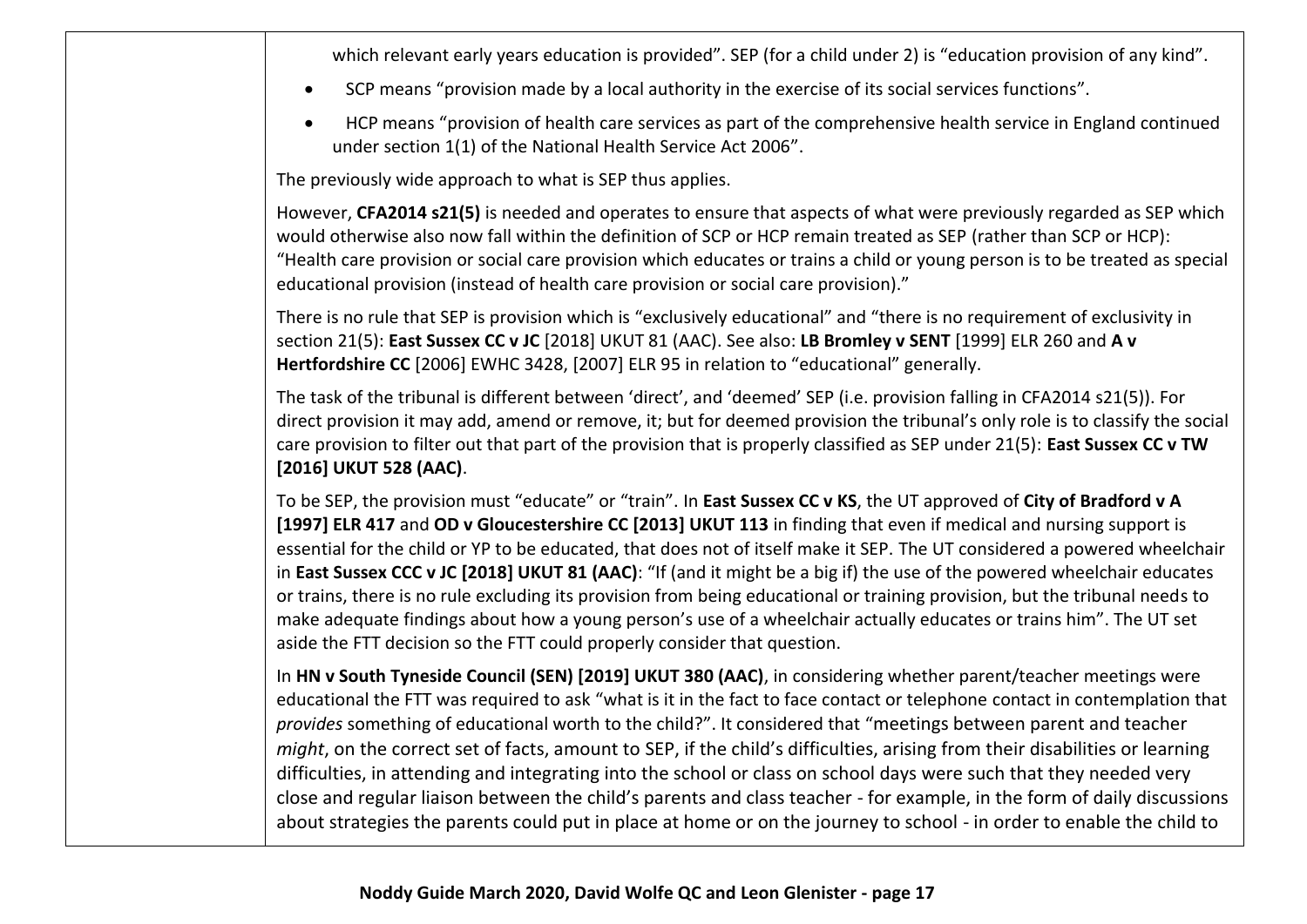|                                              | access their education" however such were "likely to be rare if not very rare". That may turn out to be an<br>overcautious assessment given that other sorts of meetings (such as Annual Review meetings) are often specified<br>within section F SEP.<br>In relation to the Tribunal's powers on this issue, see below under heading 'Relationship of CFA2014 and other statutory<br>schemes'.                                                                                                                                                                                                                                                                                                                     |
|----------------------------------------------|---------------------------------------------------------------------------------------------------------------------------------------------------------------------------------------------------------------------------------------------------------------------------------------------------------------------------------------------------------------------------------------------------------------------------------------------------------------------------------------------------------------------------------------------------------------------------------------------------------------------------------------------------------------------------------------------------------------------|
| <b>Speech and Language</b><br><b>Therapy</b> | Speech therapy should be treated as educational (i.e. Part 3) unless there are "exceptional reasons for not doing so":<br>COP1996 #8.49; X&X v Caerphilly BC [2004] EWHC 2140, [2005] ELR 78. For Wales see WCOP2013 #8.49.                                                                                                                                                                                                                                                                                                                                                                                                                                                                                         |
| <b>EHCP</b>                                  | "Speech and language therapy and other therapy provision can be regarded as either education or health care provision,<br>or both. It could therefore be included in an EHC plan as either educational or health provision. However, since<br>communication is so fundamental in education, addressing speech and language impairment should normally be<br>recorded as special educational provision unless there are exceptional reasons for not doing so": COP2015 #9.74.                                                                                                                                                                                                                                        |
| "Waking day<br>curriculum"                   | A waking day curriculum (which in practice is likely to lead to a requirement for a residential school placement) may be<br>justified if the pupil needs to "translate into his home and social and indeed all areas of his life and functioning, the skill<br>which he learns within the school and school room": S v Solihull MBC [2007] EWHC 1139.                                                                                                                                                                                                                                                                                                                                                               |
|                                              | Simply because a child needs consistency of approach is not necessarily an educational need which should be met<br>beyond the school day in a residential setting: LB Hammersmith and Fulham v JH [2012] UKUT 328 (AAC) [18-19]. The<br>question to be asked is whether the "need for a consistent program was such that [the child's] education could not<br>reasonably be provided unless accommodated on the site where [the child] was educated": Hampshire v JP [2009] UKUT<br>239 (AAC); [2010] ELR 413. When finding an educational need for a residential placement, the FTT needed clearly to<br>explain its finding that out of school hours SEP was required: Essex CC v DH (SEN) [2016] UKUT 463 (AAC). |
| <b>EHCP</b>                                  | The FTT has acknowledged the imprecision of the term "waking day curriculum", while noting that it generally means<br>that "the person's special educational needs are such that they call for special educational provision to be delivered<br>beyond 'normal hours'". It may be linked with residential placement, but not necessarily so: East Sussex CC v TW [2016]<br><b>UKUT 528 (AAC).</b>                                                                                                                                                                                                                                                                                                                   |
|                                              | It is not sufficient to say that SCP to help a child or young person "to generalise skills learnt at college in out of college                                                                                                                                                                                                                                                                                                                                                                                                                                                                                                                                                                                      |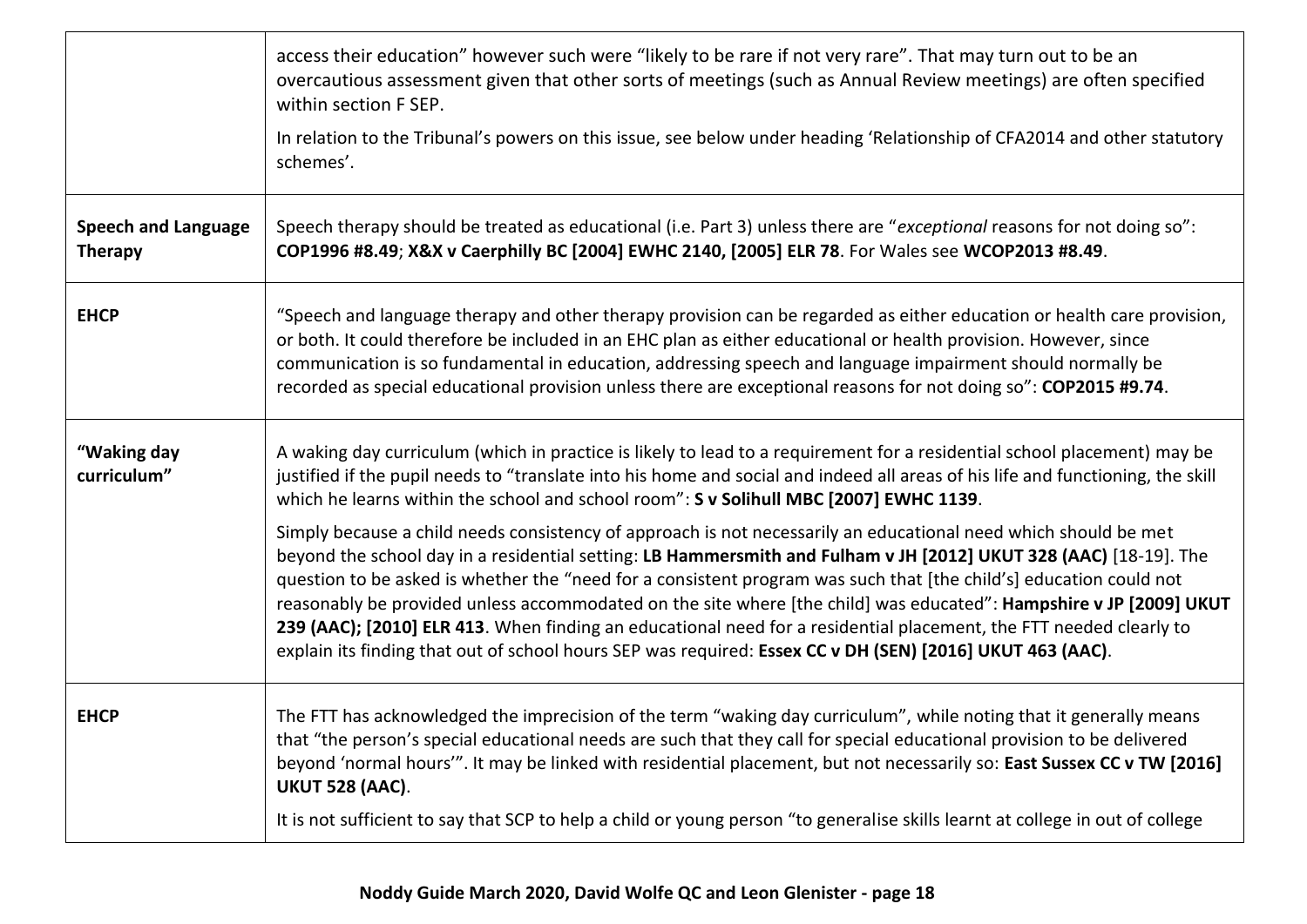|                                                                   | time" becomes SEP by virtue of section 21(5) CFA 2014. The question is whether the SCP falls on the "education and<br>training" side of the line or the "support" side of the line, which is a question of fact and degree for the FTT to determine<br>in light of its own expertise: GL v West Sussex CC [2017] UKUT 414 (AAC). A reminder, as our comment, that there is no<br>separate and freestanding "waking day curriculum" question, let alone one that is asked before considering the elements<br>of the SEP (as was apparently to happen here). Rather, the first question is "what SEP is required, including any SCP<br>which is to treated as SEP by operation of s21(5)?", then "is any of that out of school hours?", then, "if yes, does that<br>necessitate a residential placement?". Those steps cannot be re-ordered or short circuited. |
|-------------------------------------------------------------------|---------------------------------------------------------------------------------------------------------------------------------------------------------------------------------------------------------------------------------------------------------------------------------------------------------------------------------------------------------------------------------------------------------------------------------------------------------------------------------------------------------------------------------------------------------------------------------------------------------------------------------------------------------------------------------------------------------------------------------------------------------------------------------------------------------------------------------------------------------------|
| <b>Requirement for</b><br>specification of<br>provision in Part 3 | Following from the definition of SEP in EA1996 s312 and the Schedule to the SEN regulations (which prescribe the format<br>for a Statement) Part 3 must describe all aspects of the provision which differ from the provision normally made in<br>mainstream schools in the area. Thus for example:                                                                                                                                                                                                                                                                                                                                                                                                                                                                                                                                                           |
|                                                                   | Placement in a different year group: AB v North Somerset [2010] UKUT 8.<br>$\bullet$                                                                                                                                                                                                                                                                                                                                                                                                                                                                                                                                                                                                                                                                                                                                                                          |
|                                                                   | Different class sizes: H v Leicestershire [2000] ELR 471.<br>٠                                                                                                                                                                                                                                                                                                                                                                                                                                                                                                                                                                                                                                                                                                                                                                                                |
|                                                                   | Staff qualifications/experience: e.g. "teacher who is experienced in working with pupils who have significant<br>٠<br>learning difficulties and autism/communication disorders": R v Wandsworth ex parte M [1998] ELR 424.                                                                                                                                                                                                                                                                                                                                                                                                                                                                                                                                                                                                                                    |
|                                                                   | Where small group work is involved, the size of the group, the length and frequency of the sessions: L v Clarke<br>$\bullet$<br>and Somerset [1998] ELR 129.                                                                                                                                                                                                                                                                                                                                                                                                                                                                                                                                                                                                                                                                                                  |
|                                                                   | The need for and amount of 1:1 work: L v Clarke and Somerset [1998] ELR 129.                                                                                                                                                                                                                                                                                                                                                                                                                                                                                                                                                                                                                                                                                                                                                                                  |
|                                                                   | Input from other professionals, such as sessions of speech therapy: R v Harrow ex parte M [1997] FCR 761<br>$\bullet$                                                                                                                                                                                                                                                                                                                                                                                                                                                                                                                                                                                                                                                                                                                                         |
|                                                                   | It followed from the fact that the reference point was the provision normally made in mainstream schools in the area<br>that what was SEP in one area might not be SEP in another. So if, for example, every child in mainstream schools in the<br>area was routinely provided with a laptop, then provision of a laptop would not be SEP, whereas otherwise it would be.                                                                                                                                                                                                                                                                                                                                                                                                                                                                                     |
| <b>EHCP Section F</b>                                             | Regs2014 r12(f) requires section F to set out "the special education provision required by the child or young person", for<br>which see CFA2014 s21(1) (extracted above). The same general principles will apply as under the EA1996.                                                                                                                                                                                                                                                                                                                                                                                                                                                                                                                                                                                                                         |
|                                                                   | But the reference point is no longer what is provided in mainstream schools in the area, but now what is provided in<br>mainstream institutions in England as a whole. It follows that what is SEP in one area will also now be SEP in every other;<br>and also that, depending on how existing provision in an area compares to the national picture, things which were SEP in<br>that area may no longer be SEP and vice versa. It follows that, in the migration from a Statement to an EHCP the SEP                                                                                                                                                                                                                                                                                                                                                       |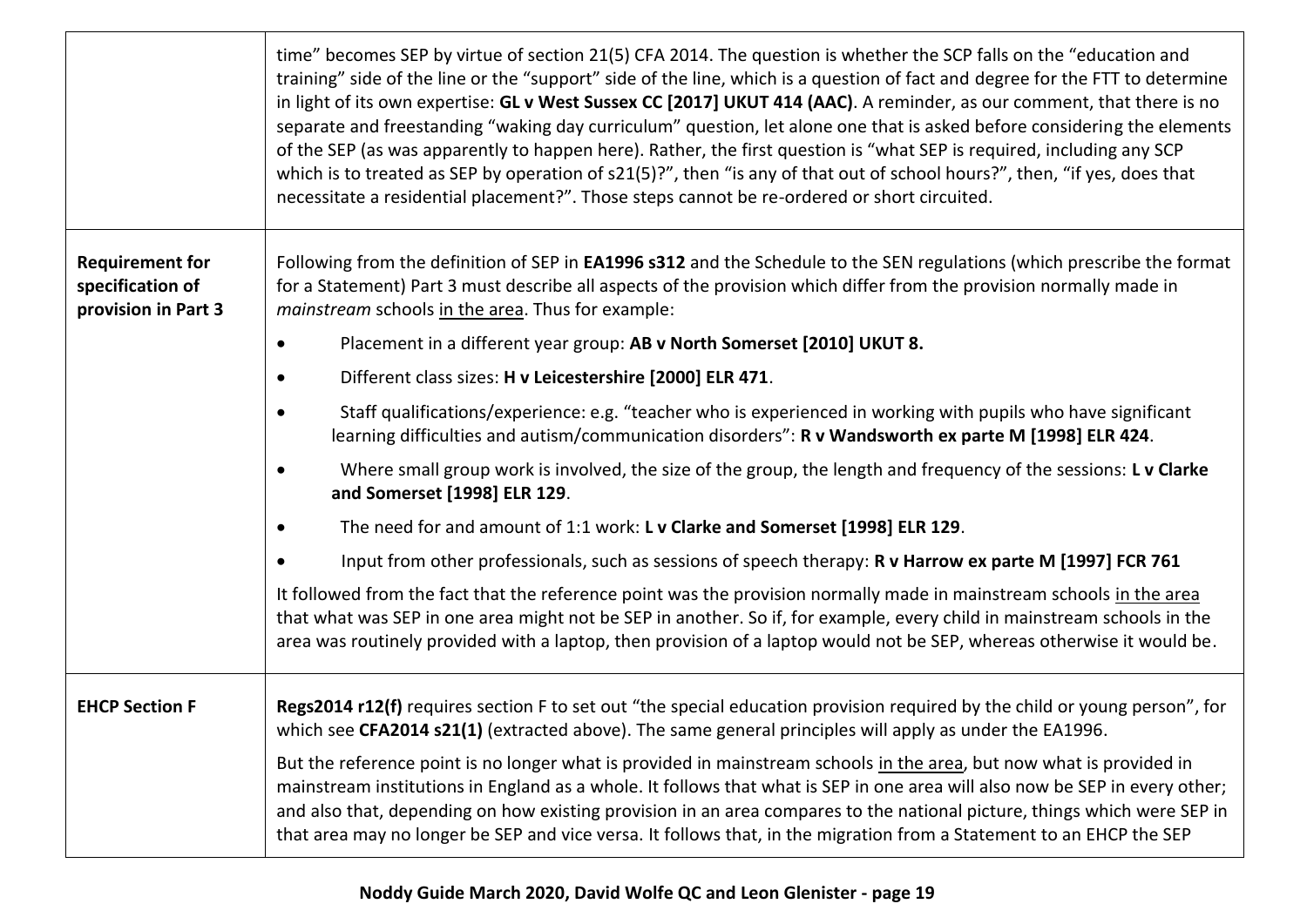|                                                | which is specified may not be the same (up or down) even if nothing else has changed.                                                                                                                                                                                                                                                                                                                                                                                                                                                                                                                    |
|------------------------------------------------|----------------------------------------------------------------------------------------------------------------------------------------------------------------------------------------------------------------------------------------------------------------------------------------------------------------------------------------------------------------------------------------------------------------------------------------------------------------------------------------------------------------------------------------------------------------------------------------------------------|
| <b>SEP in Part 3 must</b><br>normally be       | COP1996 #8.37: Provision should be quantified in terms of hours (etc) except, exceptionally, by reference to the<br>"changing needs of the child".                                                                                                                                                                                                                                                                                                                                                                                                                                                       |
| quantified in terms of<br>hours, staffing, etc | Think who, what, where and when?                                                                                                                                                                                                                                                                                                                                                                                                                                                                                                                                                                         |
|                                                | A child's needs may be "changing" in that way because the child itself is changing or because of the interaction between<br>the child and its environment; but not because of external factors or changes; it is not permissible to leave provision<br>unspecified or unquantified simply to allow for flexibility in the school's approach/arrangements: IPSEA v Secretary of<br>State [2003] EWCA Civ 7 [2003] ELR 393.                                                                                                                                                                                |
|                                                | "The real question  is whether [the statement] is so specific and so clear as to leave no room for doubt as to what has<br>been decided and what is needed in the individual case": L v Clarke and Somerset [1998] ELR 129.                                                                                                                                                                                                                                                                                                                                                                              |
|                                                | Words like "as appropriate", "as required", "regular", "periodic", "subject to review" are all likely to illustrate illegality.                                                                                                                                                                                                                                                                                                                                                                                                                                                                          |
|                                                | Example (of a child in a special school):                                                                                                                                                                                                                                                                                                                                                                                                                                                                                                                                                                |
|                                                | "LS needs direct involvement with speech and language therapy in the classroom, initially a visit once a week for a term,<br>thereafter reducing to at least once a fortnight. This should involve joint planning and delivery with the class teacher.                                                                                                                                                                                                                                                                                                                                                   |
|                                                | The speech and language therapist also needs to manage a structured programme, which will include training, to support<br>'out of school' professionals in providing a consistent approach and assisting LS in developing and generalising his skills in<br>different settings. Similarly LS's parents and carers need support so they may embed more firmly the full range of<br>communication methods used in school so he can apply them in other contexts, including home and respite provision.<br>The speech and language therapist will visit the home at least three times a year."              |
|                                                | Held, S v SENDIST [2007] EWHC 1139, "much more detail" was needed.                                                                                                                                                                                                                                                                                                                                                                                                                                                                                                                                       |
|                                                | See also M v Brighton and Hove City Council [2003] EWHC 1722, condemning as impermissibly ambiguous (especially<br>the last sentence): "Opportunities for individual and/or small group support within class and a withdrawal basis as<br>considered appropriate to target literacy difficulties and specific areas of the curriculum. J needs to be in a class setting<br>with others who have similar severity of specific learning difficulty and work across the curriculum. He needs to be<br>taught by specialist teachers trained in teaching pupils with severe specific learning difficulties." |
|                                                | And per S v SENDIST [2007] EWHC 1139 saying (for example) that the therapist should give "initially a visit once a week<br>for a term thereafter reducing to once a fortnight" was too vague [e.g. How long is each session? What should each<br>session consist of?]. Likewise, that the SALT "also needs to manage a structured programme, which will include training,                                                                                                                                                                                                                                |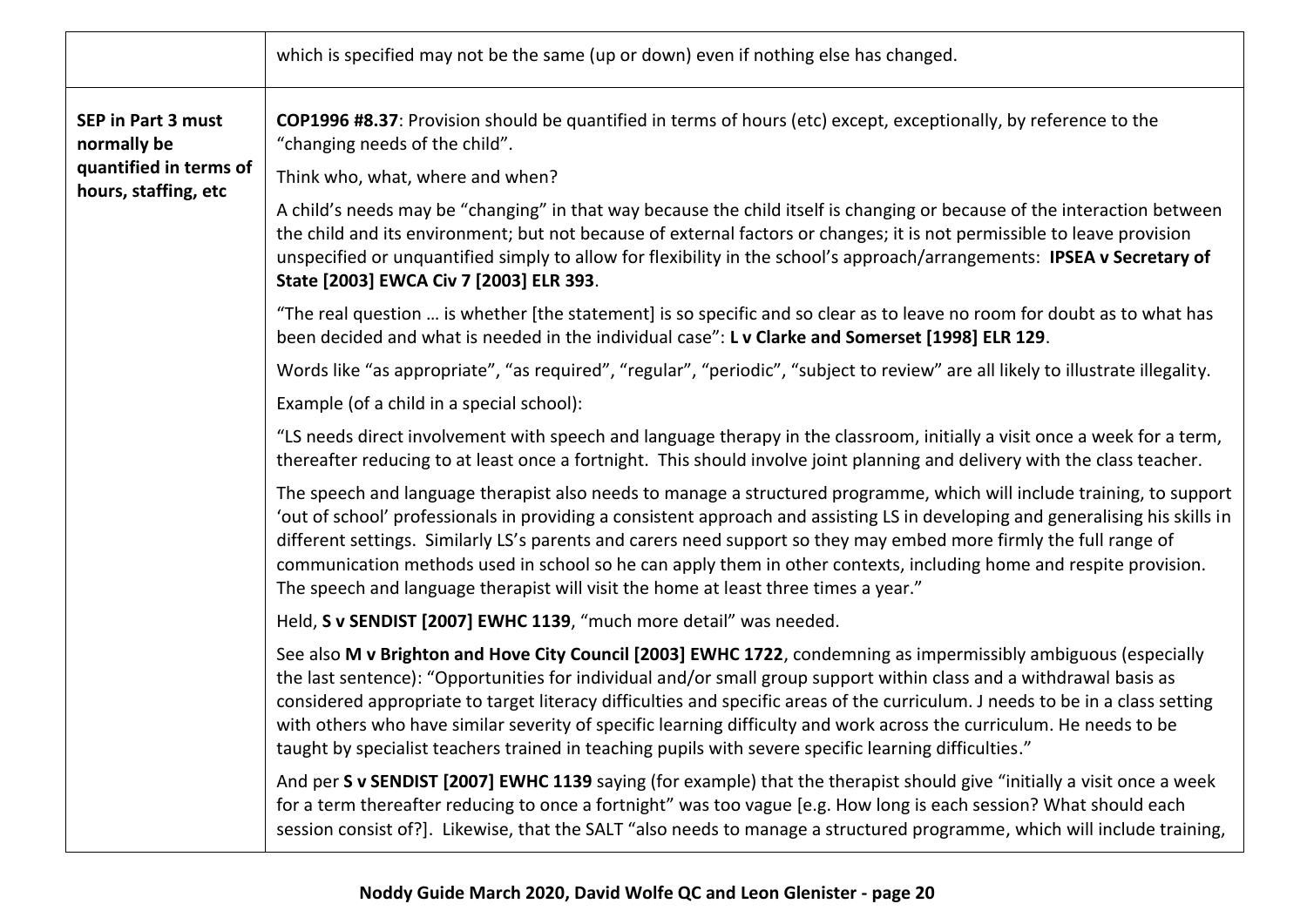to support out of school professionals in providing a consistent approach and assisting LS in developing and generalising his skills in different settings" [what sort of professionals?]. Similarly "LS's parents and carers need support so they may embed more firmly the full range of communication methods" [what type and intensity of support?]. Nor should the Tribunal have relied on the LA's assurance that it would flesh out the detail later [unless that led to amendment to the statement, how would the parents appeal?].

Further see **JD v South Tyneside [2016] UKUT 9 (AAC), [2016] ELR 118** which criticised: (1) the use of the term "it is recommended that the needs and objectives as previously outlined should be met by the following", as it suggested nothing at all is *required*, (2) "individual programmes tailored to her needs. She will require a handwriting programme, a PE programme and a reading programme. These programmes can be provided on an individual basis or in a group situation as deemed appropriate by her school (SENCO)" added nothing as the content of programmes is not specified, (3) "access to multi-sensory teaching may be helpful" was beside the point as Part 3 is to specify *required* provision, (4) "opportunities to encounter success in her work in order to increase her confidence and self-esteem" achieves nothing as the LA would not design opportunities for the child to encounter failure.

The requirement to specify is "not a bureaucratic purpose…. by that provision, local authorities … and tribunals… are required to give full and adequate specific consideration to the needs of the child… the requirement for specificity outlaws … a general statement …. in such broad terms that it could lead to specific needs being ignored or inadequately focussed upon…. the second purpose is that, once made in terms which are specific the purpose of the provision can be furthered and effected by enforceability….": **E v Flintshire [2002] EWHC 388, [2002] ELR 378***.* 

The legislative purpose is "to require focussed and express consideration to be given to the specific needs of a child and then to provide for them in terms which will further and effect its enforceability as a provision…": **IPSEA Ltd v Secretary of State for Education [2002] EWHC 504**.

An LA policy not to specify/quantify is unlawful.

Statements can refer to funding "bands" (see further below) but not as an alternative to specifying/quantifying provision nor so as to override or limit the specified/quantified provision.

Note also that the fact that the LA has a policy of delegating "all" SEN funds to schools independently of the statementing regime is *not* an answer to an appeal against a refusal to assess or make a statement; the test for those things remains grounded in whether (per the Code) the child requires provision beyond School Action Plus and whether (per EA 1996 s324) the child's SEN is such that the provision needs to be "determined" by the LA. Funding follows that; not the other way round. The Tribunal is *not* bound by the LA policy.

In **K&K v The Authority [2013] UKUT 624 (AAC), [2014] ELR 295**, the UT had to decide whether "taught in small groups of less than 10 pupils" required small classes, or merely being within a small supported group doing differentiated work in a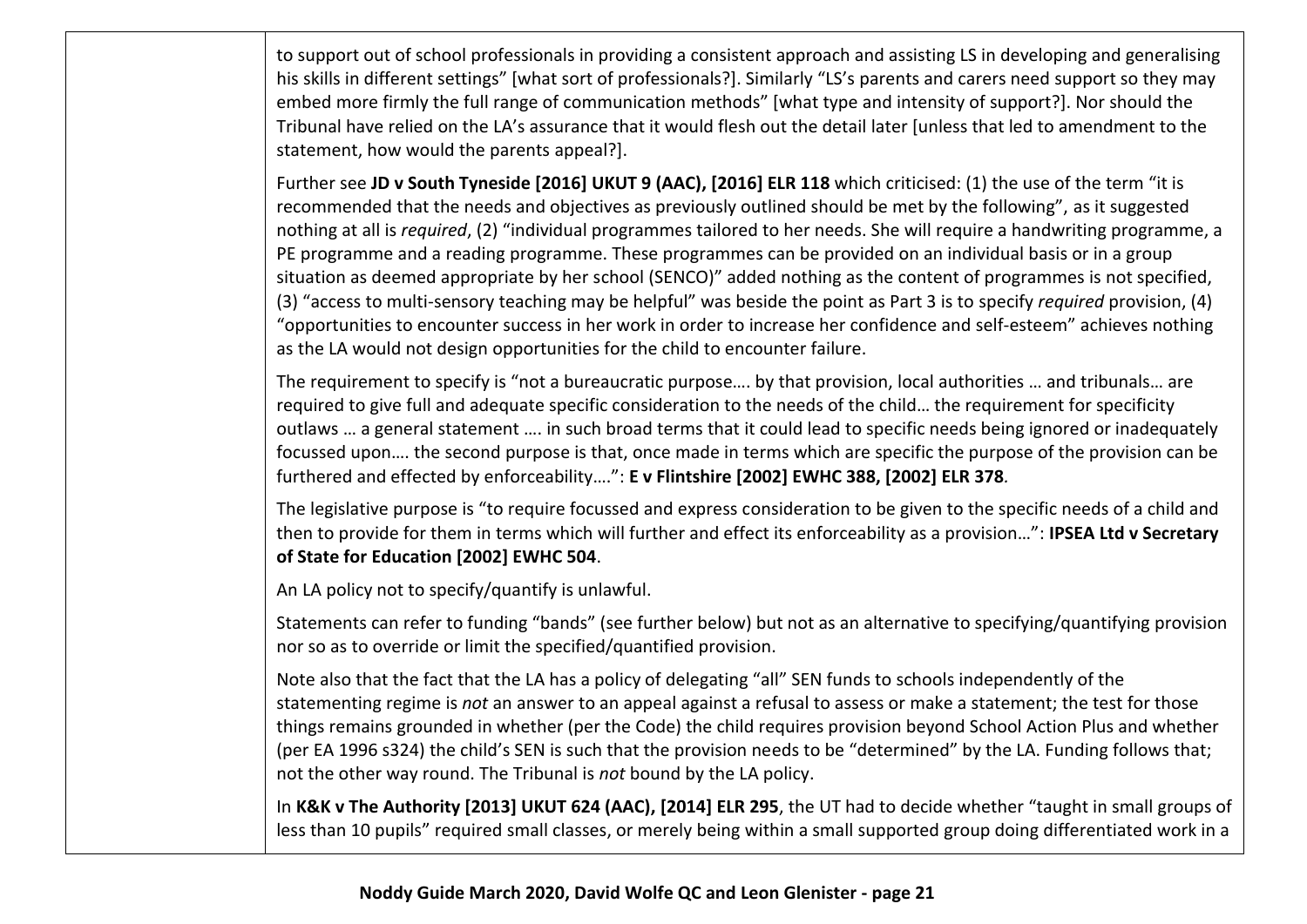|             | whole class setting. Recalling that the function of a statement is to "specify" the SEP: EA1996 s324(3)(b), the UT said that<br>the FTT should have resolved and made clear what was required and meant; and sent the case back to the FTT to decide.<br>A Tribunal should not "rubber stamp" an inadequately vague statement: EC v North East Lincolnshire [2015] UKUT 648<br>(AAC), [2016] ELR 109. The FTT is "empowered to take a much closer look at the content of the LEA's statement [than<br>the judicial review court]. Indeed for many purposes it stands in the LEA's shoes, re-evaluating the available information<br>in order if necessary to recast the statement": Bromley v SENT [1999] ELR 260 per Sedley LJ at 294.<br>"The specificity and flexibility of Part 3 is pre-eminently an area within the expertise of the FTT" – it is entitled to take a<br>more flexible approach if it considers it to be appropriate and may delete provisions that are too prescriptive: FC v<br>Suffolk CC [2010] UKUT 368 (AAC), [2011] ELR 45. The Tribunal will be pragmatic, particularly in cases where a child is to<br>start at a new school – the statement will be "realistic and practical" where adjustments will be made to provision and<br>knowledge develops. The reference to an assessment that might take place was not an unlawful delegation of the FTT's<br>duty to specify SEP: CL v Hampshire CC [2011] UKUT 468 (AAC), [2012] ELR 110. |
|-------------|-----------------------------------------------------------------------------------------------------------------------------------------------------------------------------------------------------------------------------------------------------------------------------------------------------------------------------------------------------------------------------------------------------------------------------------------------------------------------------------------------------------------------------------------------------------------------------------------------------------------------------------------------------------------------------------------------------------------------------------------------------------------------------------------------------------------------------------------------------------------------------------------------------------------------------------------------------------------------------------------------------------------------------------------------------------------------------------------------------------------------------------------------------------------------------------------------------------------------------------------------------------------------------------------------------------------------------------------------------------------------------------------------------------------------------------------------------------------------|
| <b>EHCP</b> | "Provision must be detailed and specific and should normally be quantified, for example, in terms of the type, hours and<br>frequency of support and level of expertise, including where this support is secured through a Personal Budget":<br>COP2015 #9.69(F)                                                                                                                                                                                                                                                                                                                                                                                                                                                                                                                                                                                                                                                                                                                                                                                                                                                                                                                                                                                                                                                                                                                                                                                                      |
|             | The previous case law has been applied under the CFA2014. Where a child is at a special school or college, rather than a<br>mainstream school, that may be a factor to be taken into account in allowing greater flexibility: East Sussex CC v TW<br>[2016] UKUT 528 (AAC). However "even for a child in specialist provision, the requirement of specificity cannot be<br>abandoned where detail could reasonably be provided": B-M and B-M v Oxfordshire CC (SEN) [2018] UKUT 35 (AAC).                                                                                                                                                                                                                                                                                                                                                                                                                                                                                                                                                                                                                                                                                                                                                                                                                                                                                                                                                                             |
|             | B-M and B-M the following was found unlawful: (1) "support from a learning support assistant" said nothing about how<br>much or their training or experience; (2) "programme to develop his social communication skills" failed to say anything<br>about the nature/content of the programme; (3) "opportunities for" is "vague, meaningless and unenforceable"; (4) "the<br>equivalent of 25 hours of support to be used flexibly across the school day to include individual, small group and whole<br>class teaching to meet the outcomes described" is vague and lacks the required specificity; what is meant by<br>"equivalent"? who is to provide the support?                                                                                                                                                                                                                                                                                                                                                                                                                                                                                                                                                                                                                                                                                                                                                                                                 |
|             | In SB v Herefordshire CC [2018] UKUT 141 (AAC) the UT (surprisingly) found that where neither party had advanced any<br>argument on what size of teaching group was required, and where (per the UT) achievement of the aims of the EHC plan<br>did not compel the FTT to specify group size, it was not an error of law for the FTT to order that a child would be taught<br>in "small groups" without specifying the size of those small groups. The flexibility was justified as, although the EHC Plan<br>did not specify an upper limit on size, it was clear that the groups must be small enough to allow effective delivery of                                                                                                                                                                                                                                                                                                                                                                                                                                                                                                                                                                                                                                                                                                                                                                                                                                |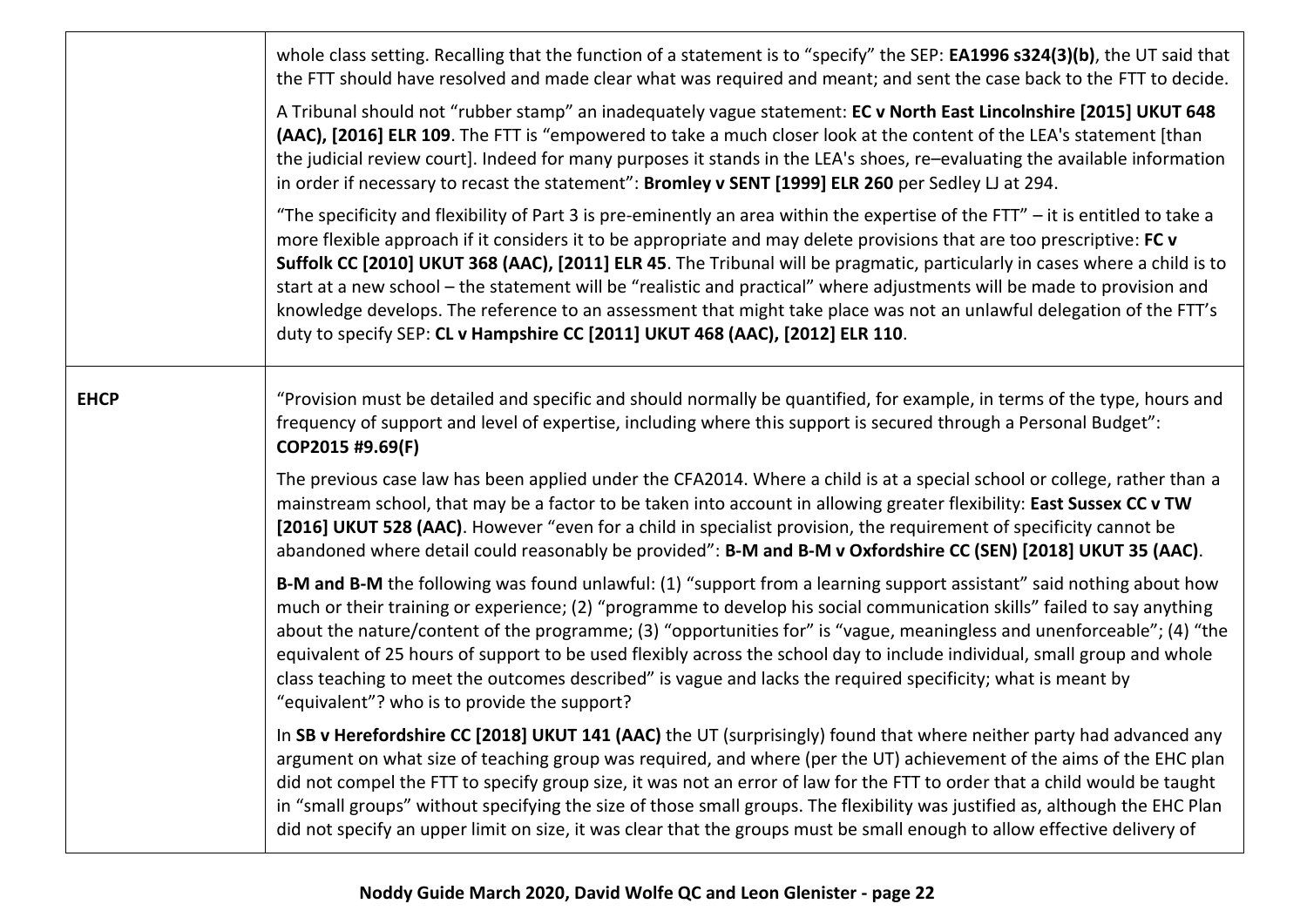|                                                                            | other provision in the plan. As our comment, there was no mention of other key cases such as K&K v The Authority, L v<br>Clarke and Somerset, E v Flintshire and IPSEA v SSE above. It is hard to see how the requirement of "small groups" could<br>be enforced.                                                                                                                                                                                                                 |
|----------------------------------------------------------------------------|-----------------------------------------------------------------------------------------------------------------------------------------------------------------------------------------------------------------------------------------------------------------------------------------------------------------------------------------------------------------------------------------------------------------------------------------------------------------------------------|
| <b>Can the Statement</b><br>leave matters in Part<br>3 to be dealt with by | The Statement must actually set out what has been decided by the LA and, on appeal, the Tribunal. Recall: EA 1996 s324<br>refers to the LA "determining" provision. The Tribunal does the same. It cannot leave matters over for future<br>assessment, such as:                                                                                                                                                                                                                   |
| a future assessment?                                                       | the extent of disapplication from the National Curriculum: C v SENT and Greenwich [1999] ELR 5.                                                                                                                                                                                                                                                                                                                                                                                   |
|                                                                            | the nature or amount of other provision (say speech therapy) which is to be provided: Re A [2000] ELR 639.<br>$\bullet$                                                                                                                                                                                                                                                                                                                                                           |
|                                                                            | Example: E v Rotherham MBC [2001] EWHC 432, [2002] ELR 266 condemning a statement which provided SALT detail<br>but then said that it was to be "formally reviewed every 6 months by a speech and language therapist" and that "any<br>change in the level [of] support will require a formal discussion between the LEA, the NHS Trust and one or both of [C]'s<br>parents, but the above level of support is to remain at no less than the present level until June this year." |
|                                                                            | Although note that the Court of Appeal accepted as lawful a statement which made provision for future assessment of<br>therapy needs where the statement was seen as necessary to get the child back into school and his therapy needs could<br>not be assessed until he was back in school: E v Newham [2003] EWCA Civ 07; although presumably the results of the<br>later assessment should then have been encapsulated in a fresh statement.                                   |
|                                                                            | Also see Hampshire CC v JP [2009] UKUT 239 (AAC), [2010] ELR 413: the Tribunal did not err simply because there was a<br>risk that a place at a placement would not be available for 9 months. This is because there was a chance a place would<br>open sooner, and to look for other placements may lead to disagreement and stress for the child.                                                                                                                               |
| <b>EHCP</b>                                                                | CFA2014 s36(3) continues the statutory language that the LA must "determine" whether SEP may be necessary<br>reinforcing that the LA must determine rather than leaving matters for future assessment.                                                                                                                                                                                                                                                                            |
| <b>Can the Statement</b><br>require parents to<br>provide education?       | A Statement cannot lawfully specify (in Part 3 or 4) provision which is to be made by parents: A v Cambridgeshire [2002]<br>EWHC 2391, [2003] ELR 464.                                                                                                                                                                                                                                                                                                                            |
|                                                                            | The Tribunal should look at what a statement requires of parents and ask whether it is "educational" or "special<br>educational provision": KW v Rochdale [2003] EWHC 1770. See thus for example, T v Hertfordshire CC [2004] EWCA Civ<br>927, [2003] EWCA Civ 1893, in which the Tribunal lawfully found that there was no need for educational provision out of                                                                                                                 |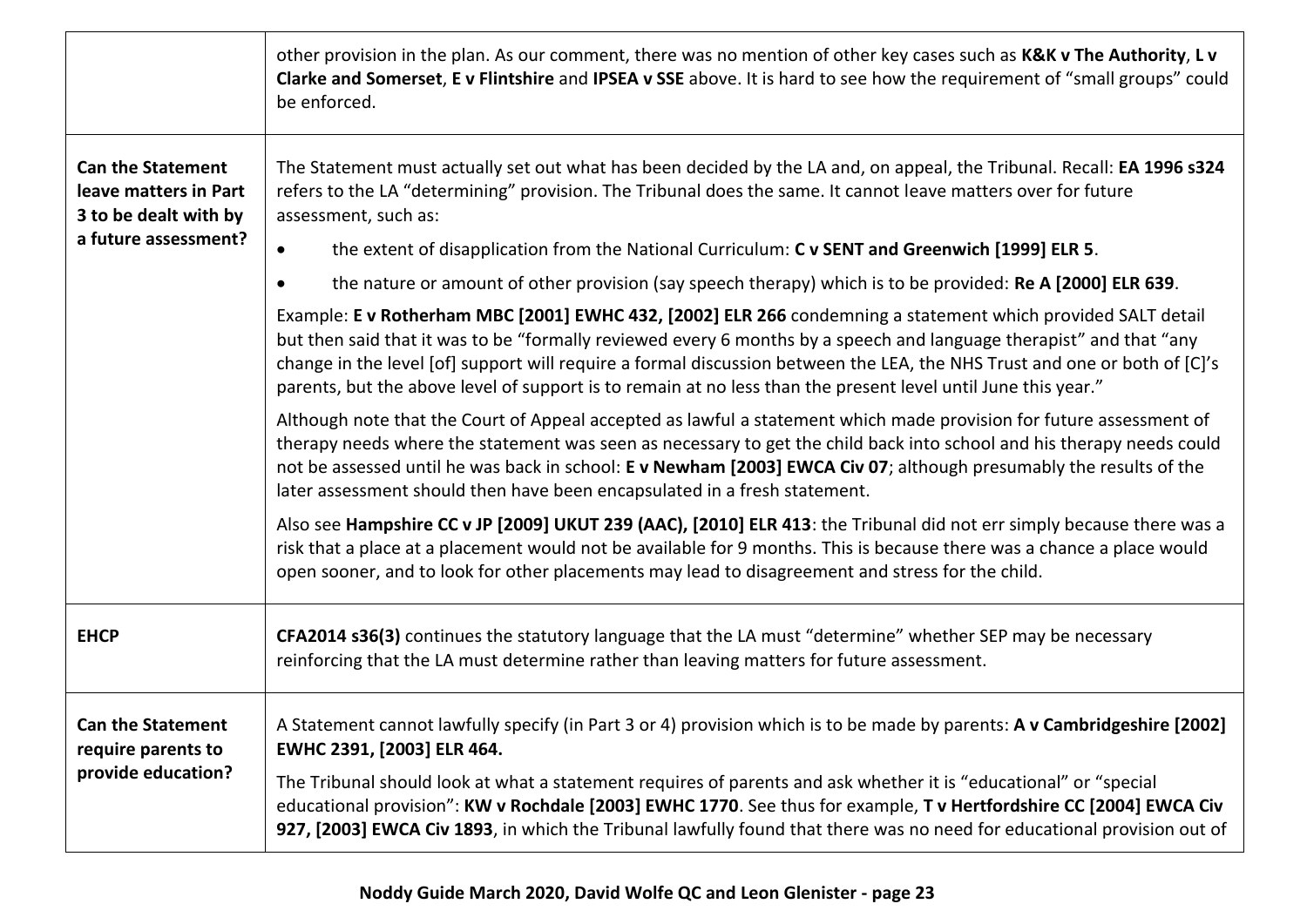|                                                                                                | school hours (there was merely a need for "consistency of approach").                                                                                                                                                                                                                                                                                                                               |
|------------------------------------------------------------------------------------------------|-----------------------------------------------------------------------------------------------------------------------------------------------------------------------------------------------------------------------------------------------------------------------------------------------------------------------------------------------------------------------------------------------------|
| <b>EHCP</b>                                                                                    | CFA2014 s42(2): Where an EHC Plan is maintained, the "local authority must secure the specified special educational<br>provision for the child or young person" (i.e. LA and not parents).                                                                                                                                                                                                          |
|                                                                                                | However, where the LA has satisfied itself that the parents have made suitable alternative arrangements for SEP to be<br>made then no duty falls on the LA to secure the SEP: CFA2014 s42(5), COP2015 #9.131-9.136.                                                                                                                                                                                 |
| <b>Can the Statement</b><br>require other bodies<br>to arrange/fund the<br>required provision? | The Statement must make provision in its Part 3 for all the SEP in question and cannot leave it to bodies other than the<br>LA (such as the social services department or the NHS) to make such provision (whether identified in Part 5 or not): Tv<br>Hertfordshire CC [2004] EWCA Civ 927; FJ v Cambridgeshire CC [2002] EWHC 2391; N v North Tyneside BC [2010] EWCA<br>Civ 135, [2010] ELR 312. |
|                                                                                                | A requirement for "an Occupational Therapy programme [to be] devised and implemented by Children's Integrated<br>Therapies, South Tyneside NHS Foundation Trust" was found unlawful by the UT as the obligation to arrange SEP is on<br>the LA not the NHS: JD v South Tyneside [2016] UKUT 9 (AAC), [2016] ELR 118.                                                                                |
| <b>EHCP</b>                                                                                    | CFA2014 s42(3): It is the duty of the LA to secure SEP and if (non-educational) health care provision is specified in the<br>EHC Plan, the healthcare organisation who is responsible for arranging provision of that kind is under a duty to arrange<br>the specified provision.                                                                                                                   |
| Can Part 3 make it<br>the school's<br>responsibility to fund<br>provision?                     | Part 3 can make reference to the arrangements for funding the provision (e.g. the balance between school and LA or<br>health and LA): R v Cumbria CC ex parte P [1995] ELR 337.                                                                                                                                                                                                                     |
|                                                                                                | But, whatever the effect of such arrangements on the relationship between the LA and the school, they have no legal<br>effect in terms of the child's entitlement and the LA remains ultimately responsible for making the provision if the school<br>fails to do so: R v Oxfordshire ex parte C [1996] ELR 153; R v Hillingdon ex parte Queensmead School [1997] ELR 331.                          |
|                                                                                                | COP1996 #8.6. "LEAs have a duty under section 324 of the Education Act 1996 to arrange the special educational<br>provision in a child's statement. LEAs may provide the facility in their funding agreements to intervene when a pupil is<br>not receiving the provision in their statement and make the arrangements themselves, charging the costs to the school's<br>budget."                   |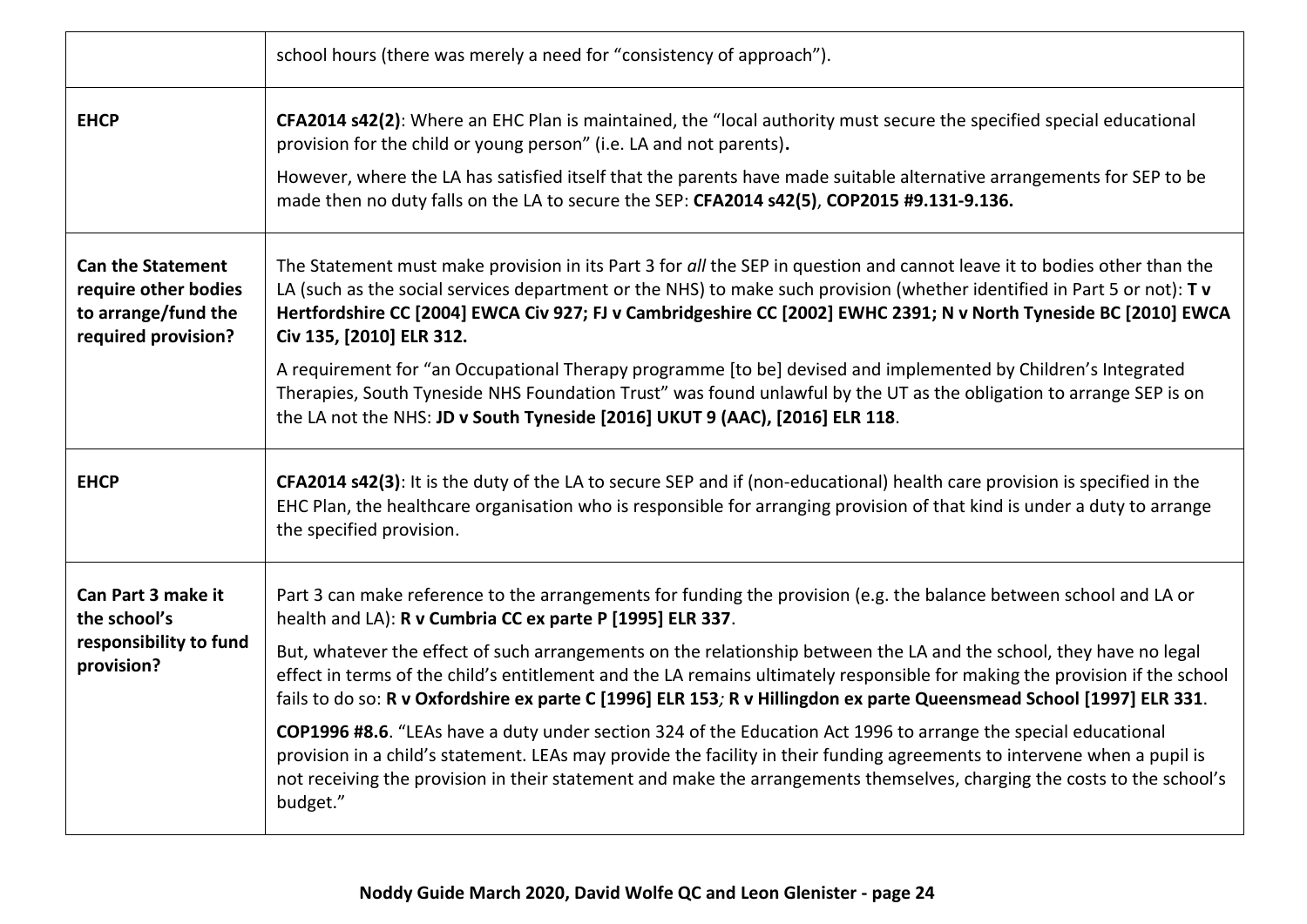|                                                  | WCOP2013 #8.6: "schools and LEAs have specific duties in relation to children with special educational needs which<br>funding for SEN should support. Community, foundation and voluntary school governing bodies are required under<br>section 317 of the Education Act 1996 to use their best endeavours to see that pupils with special educational needs<br>receive the help their learning difficulties call forLEAs have a duty under section 324 of the Education Act 1996 to<br>arrange the special educational provision in a child's statement. LEAs may provide the facility in their funding<br>arrangements to intervene where a pupil is not receiving the provision in their statement and make the arrangements<br>themselves, charging the costs to the school's budget." |  |
|--------------------------------------------------|--------------------------------------------------------------------------------------------------------------------------------------------------------------------------------------------------------------------------------------------------------------------------------------------------------------------------------------------------------------------------------------------------------------------------------------------------------------------------------------------------------------------------------------------------------------------------------------------------------------------------------------------------------------------------------------------------------------------------------------------------------------------------------------------|--|
| <b>EHCP</b>                                      | CFA2014 s42 and COP2015 #9.131-132 "When an EHC plan is maintained for a child or young person the local authority<br>must secure the special educational provision specified in the plan. If a local authority names an independent school or<br>independent college in the plan as special educational provision it must also meet the costs of the fees, including any<br>boarding and lodging where relevant."                                                                                                                                                                                                                                                                                                                                                                         |  |
| <b>PART 4 / SECTION I - PLACEMENT - GENERAL</b>  |                                                                                                                                                                                                                                                                                                                                                                                                                                                                                                                                                                                                                                                                                                                                                                                            |  |
| <b>Relationship between</b><br>Part 3 and Part 4 | " part 4 cannot influence part 3. It is not a matter of fitting part 3 to part 4, but of considering the fitness of part 4 to<br>meet the provision in part 3": R v Kingston upon Thames and Hunter [1997] ELR 223 p233C. Recall, after all, that a<br>consultation draft statement contains the LA's proposals for Parts 2 and 3 but must be silent on type and name of<br>placement: EA1996 Schedule 27 para 2.                                                                                                                                                                                                                                                                                                                                                                          |  |
| <b>EHCP</b>                                      | It remains the case that provision (Section F) is a prior consideration to placement (Section I). Where the draft EHC Plan<br>is sent to the child's parent or young person, it must not name the school or institution, or specify a type of school or<br>institution: CFA2014 s38(5).                                                                                                                                                                                                                                                                                                                                                                                                                                                                                                    |  |
|                                                  | However, factors other than the specification in Section F may be relevant to placement, such as whether a particular<br>course may be too demanding: S v Worcestershire CC (SEN) [2017] UKUT 0092 (AAC).                                                                                                                                                                                                                                                                                                                                                                                                                                                                                                                                                                                  |  |
|                                                  | In an appeal made only in respect of Section I, the Tribunal will look at placement more rigorously than the LA, and this<br>may highlight a need to alter SEP in Section F: S v Worcestershire CC (SEN) [2017] UKUT 0092 (AAC).                                                                                                                                                                                                                                                                                                                                                                                                                                                                                                                                                           |  |
| <b>Evidence to support a</b>                     | The decision to name a particular school must be based on proper evidence. Before naming a particular school, the                                                                                                                                                                                                                                                                                                                                                                                                                                                                                                                                                                                                                                                                          |  |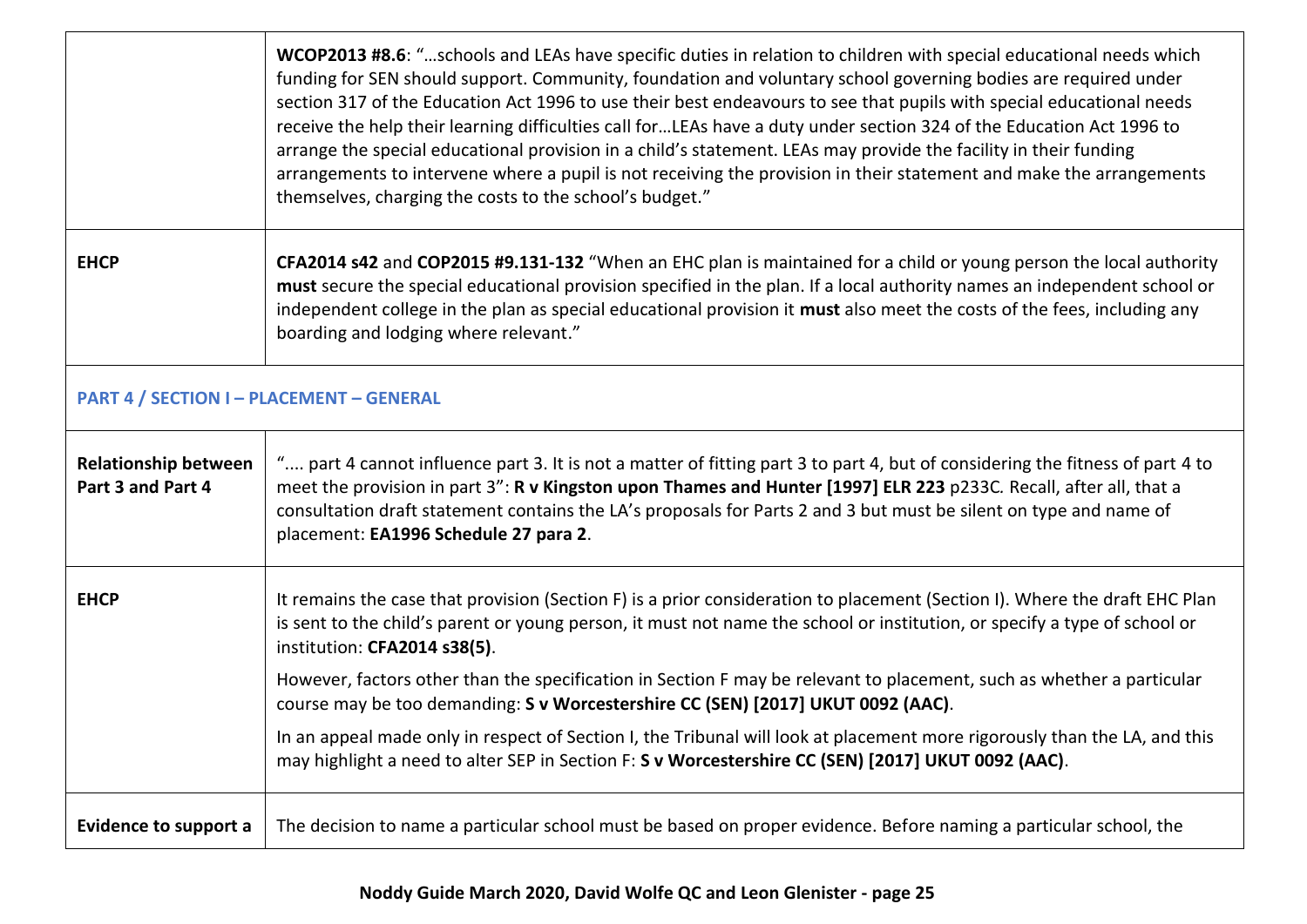| placement                                                  | Tribunal should normally have at the very least the prospectus, or oral evidence or a written statement from a member<br>of the school's staff. Neither the fact of registration of an independent school nor the fact that other LAs place children<br>there is evidence of its suitability for children in general let alone for the particular child in question: "a Tribunal may<br>draw reassurance or comfort from those facts, but no more": LB Southwark v Animashaun [2005] EWHC 1123, [2006]<br><b>ELR 208.</b><br>The decision as to whether a particular child should be placed at a particular school must be based on the particular child<br>and their particular needs. The fact that there are other children with greater SEN whose needs are being met by the<br>school is irrelevant: MMB v Hillingdon [2004] EWHC 513. |
|------------------------------------------------------------|---------------------------------------------------------------------------------------------------------------------------------------------------------------------------------------------------------------------------------------------------------------------------------------------------------------------------------------------------------------------------------------------------------------------------------------------------------------------------------------------------------------------------------------------------------------------------------------------------------------------------------------------------------------------------------------------------------------------------------------------------------------------------------------------------------------------------------------------|
| <b>EHCP</b>                                                |                                                                                                                                                                                                                                                                                                                                                                                                                                                                                                                                                                                                                                                                                                                                                                                                                                             |
| Must the school have<br>the provision in place<br>already? | The fact that a particular school does not have all the required facilities at the time of the Tribunal does not preclude it<br>from being named provided that the Tribunal is properly satisfied by the assurances that it will do so by the time the<br>child attends: Lawrence v LB Southwark [2005] EWHC 1210; and, of course, the provision specified in Part 3 can, in any<br>event, be enforced by the child through judicial review proceedings: R v Harrow ex parte M [1997] FCR 761, VA v<br>Cumbria [2003] EWHC 232, R (S) v LB Camden [2018] EWHC 3354 (Admin).                                                                                                                                                                                                                                                                 |
|                                                            | In N v North Tyneside Borough Council [2010] EWCA Civ 135, [2010] ELR 312 N sought to compel delivery of that SALT in<br>her Statement by judicial review. The Administrative Court refused to compel delivery. The Court of Appeal held that to<br>be wrong. The obligation under the Education Act 1996 s324(5) on an LA to arrange the SEP specified in a statement of<br>SEN was absolute. It was not merely a "best endeavours" obligation which was satisfied where the LA had arranged most<br>of the elements of Part 3 of the statement and considered that the child did not require the others (despite the Tribunal<br>having decided to the contrary). A provision in a statement which purported to allow an LA to change provision without<br>amending the statement was unlawful.                                           |
|                                                            | See also Hampshire CC v JP [2009] UKUT 239 (AAC), [2010] ELR 413 above showing that a place need not even be<br>available at the time of the hearing.                                                                                                                                                                                                                                                                                                                                                                                                                                                                                                                                                                                                                                                                                       |
| <b>EHCP</b>                                                |                                                                                                                                                                                                                                                                                                                                                                                                                                                                                                                                                                                                                                                                                                                                                                                                                                             |
| Specifying a                                               | Part 4 must set out the "type of school" which is considered appropriate (e.g. mainstream, special, residential, MLD, EBD,                                                                                                                                                                                                                                                                                                                                                                                                                                                                                                                                                                                                                                                                                                                  |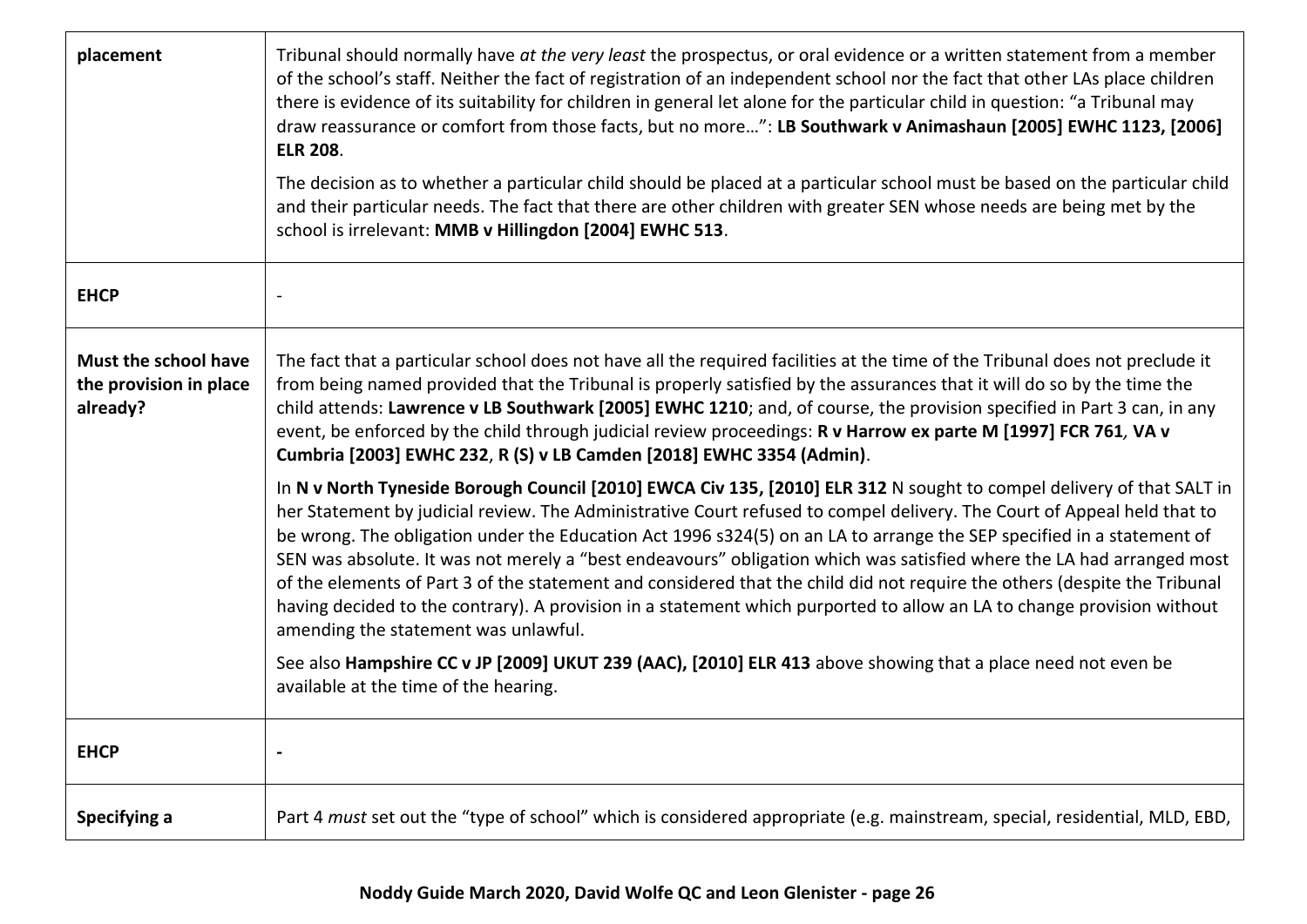| type/name                                                                         | etc.). But, unless para 3(3) of Schedule 27 compels it, there is no absolute legal obligation to name a particular school:<br>Richardson v Solihull [1998] ELR 319.                                                                                                                                                                                                                                                                                                                                                           |
|-----------------------------------------------------------------------------------|-------------------------------------------------------------------------------------------------------------------------------------------------------------------------------------------------------------------------------------------------------------------------------------------------------------------------------------------------------------------------------------------------------------------------------------------------------------------------------------------------------------------------------|
|                                                                                   | Where, however, the LA/Tribunal has identified "mainstream" as the "type", then it should normally name a particular<br>school: MH v Hounslow [2004] EWCA 770 [2004] ELR 424 (see further below).                                                                                                                                                                                                                                                                                                                             |
|                                                                                   | Type includes "primary" or "secondary" which must be specified: R(M) v East Sussex [2009] EWHC 1651, rejecting an<br>LA's argument that it did not need to amend a statement to anticipate secondary transfer where the statement did not<br>specify primary and where the school named made provision 5-16 such that (on its case) no amendment was needed,<br>and thus no right of appeal would be triggered. The LA could not be permitted to rely on its own failure to properly<br>specify the type of school in Part 4. |
|                                                                                   | Where two parents disagree on a choice of maintained school, the LA or Tribunal may not resort to naming only a type of<br>school: SG v Denbighshire CC [2016] UKUT 460 (AAC).                                                                                                                                                                                                                                                                                                                                                |
|                                                                                   | In Wales, "[t]the LEA is not required to specify the name of a school in part 4 of the child's statement where they are<br>satisfied that the child's parents have made suitable arrangements but they must, in those circumstances, state the type<br>of provision": WCOP2004 #8:97                                                                                                                                                                                                                                          |
| <b>EHCP</b>                                                                       | Regs2014 r12(i): The EHCP must set out "the name of the school, maintained nursery school, post-16 institution or other<br>institution to be attended by the child or young person and the type of that institution or, where the name of a school or<br>other institution is not specified in the EHC plan, the type of school or other institution to be attended by the child or<br>young person (section I)".                                                                                                             |
| <b>Relevance of</b><br>breakdown of<br>relationship between<br>parents and school | The Tribunal is entitled to take account of the breakdown in considering suitability of a placement and "give some weight<br>to it" L v Wandsworth [2006] EWHC 694 (QB), [2006] ELR 376.                                                                                                                                                                                                                                                                                                                                      |
| <b>EHCP</b>                                                                       |                                                                                                                                                                                                                                                                                                                                                                                                                                                                                                                               |
| <b>Relevance of religion</b>                                                      | The impact of religion can be relevant to the delivery of provision, for example how a child can access provision at a non-                                                                                                                                                                                                                                                                                                                                                                                                   |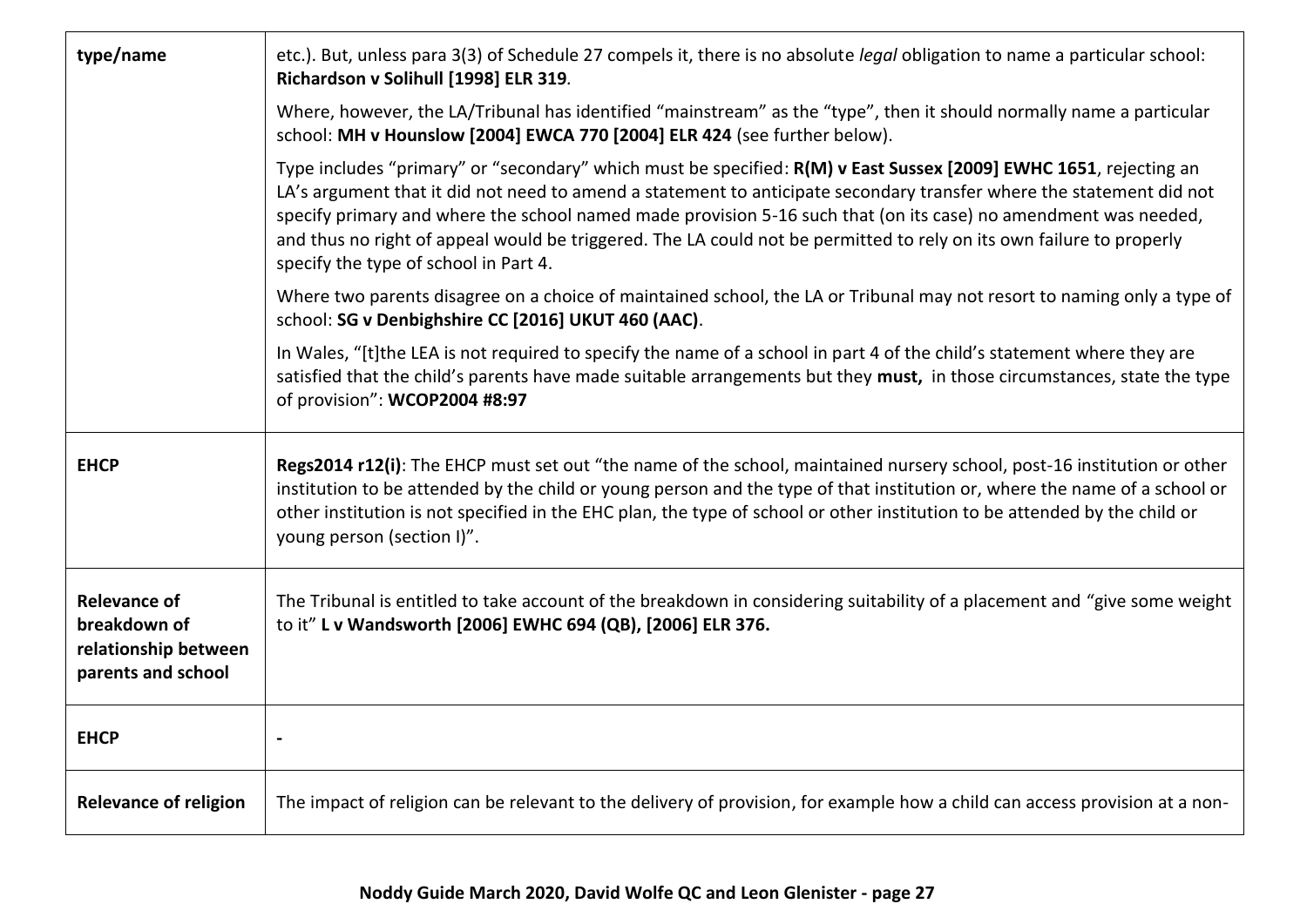|                                                                                  | religious school where they have previously attended a religious school: A v SENDIST & LB Barnet [2003] EWHC 3368.<br>In Wales,"[t]he LEA should consider very carefully a preference stated by parents for a denominational maintained<br>mainstream school and representations made by parents for a denominational non-maintained special school or<br>independent school. Denominational considerations cannot override the requirements of EA1996 s316": WCOP2013<br>#8:65.                                                                                                                                                                                                                                                                                                                                                                                                                                                                                                                                             |
|----------------------------------------------------------------------------------|------------------------------------------------------------------------------------------------------------------------------------------------------------------------------------------------------------------------------------------------------------------------------------------------------------------------------------------------------------------------------------------------------------------------------------------------------------------------------------------------------------------------------------------------------------------------------------------------------------------------------------------------------------------------------------------------------------------------------------------------------------------------------------------------------------------------------------------------------------------------------------------------------------------------------------------------------------------------------------------------------------------------------|
| <b>EHCP</b>                                                                      |                                                                                                                                                                                                                                                                                                                                                                                                                                                                                                                                                                                                                                                                                                                                                                                                                                                                                                                                                                                                                              |
| <b>Relevance of stress</b><br>on a pupil                                         | B v Vale of Glamorgan [2001] ELR 529: A 16 year old suffering from mental ill-health refused to attend the school<br>specified in Part 4 of her statement of SEN. Her parents' appeal was allowed because there had been a failure to address<br>how, notwithstanding her refusal, it concluded that the school could provide for her needs.<br>MW v Halton BC [2010] UKUT 34 (AAC): If a tribunal were merely to find that a pupil, whilst attending or being expected<br>to attend a school, experienced symptoms (from whatever cause) consistent with stress sufficient to be of evident<br>concern to his medical advisers, it would need to be able to form a conclusion that the school proposed was nonetheless<br>"appropriate". This implies a need to consider the impact, if any, of attendance at that school on the child and how, if at<br>all, the condition could be managed in such an environment and (since the circumstances are unlikely to be entirely<br>fixed, or necessarily clear-cut) monitored. |
| <b>EHCP</b>                                                                      |                                                                                                                                                                                                                                                                                                                                                                                                                                                                                                                                                                                                                                                                                                                                                                                                                                                                                                                                                                                                                              |
| <b>Relevance of multi-</b><br>agency assessment to<br>a residential<br>placement | COP1996 #8.74 provides that a residential placement will be appropriate where a multi-agency agreement identifies a<br>listed specified circumstance but does not make the existence of one of those circumstances a pre-condition to such a<br>placement: The Learning Trust v MP [2007] EWHC 1634 (Admin), [2007] ELR 658 [53].                                                                                                                                                                                                                                                                                                                                                                                                                                                                                                                                                                                                                                                                                            |
| <b>EHCP</b>                                                                      | There is no directly equivalent provision in COP2015.                                                                                                                                                                                                                                                                                                                                                                                                                                                                                                                                                                                                                                                                                                                                                                                                                                                                                                                                                                        |
| <b>Consultation with the</b>                                                     | A school should be careful before refusing to admit a child or young person on the basis it was not consulted by the LA.                                                                                                                                                                                                                                                                                                                                                                                                                                                                                                                                                                                                                                                                                                                                                                                                                                                                                                     |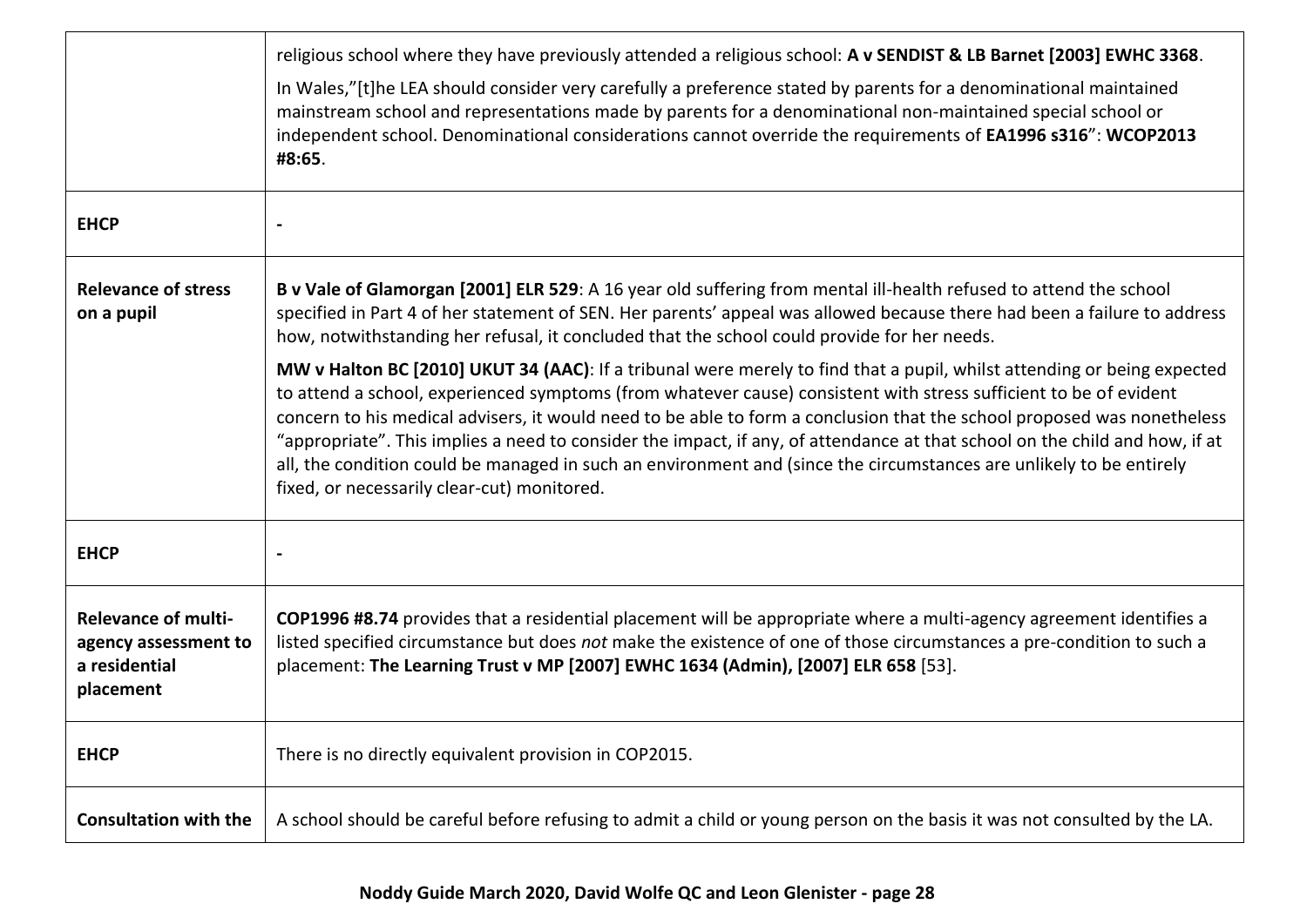| school                                                                  | Where a school is named in a statement, the refusal to admit due to a failure to consult can be challenged by judicial<br>review and costs ordered against the school (even if the SofS has agreed with the school in a determination that the<br>authority has unreasonably named the school): N v Governing Body of a School [2014] EWHC 1238 (Admin). |  |
|-------------------------------------------------------------------------|----------------------------------------------------------------------------------------------------------------------------------------------------------------------------------------------------------------------------------------------------------------------------------------------------------------------------------------------------------|--|
|                                                                         | A school can challenge the issuing of a plan where it is unsuitable. This occurred in R (An Academy Trust) v Medway<br>Council [2019] EWHC 156 (Admin) where the Court found, when it was transferred the child's EHC Plan from RB<br>Greenwich, Medway Council had irrationally removed provision from Section F in order to name a particular school.  |  |
|                                                                         | The school is also able to ask the Secretary of State to intervene pursuant to EA1996 s496 on the basis an LA has acted<br>unreasonably.                                                                                                                                                                                                                 |  |
| <b>EHCP</b>                                                             | Maintained schools, academies, etc have a duty to admit where named in the EHCP: CFA2014 s43.                                                                                                                                                                                                                                                            |  |
|                                                                         | Most academies have a clause in their funding agreement providing that the academy can seek the Secretary of State's<br>determination as to whether the LA should have named the academy. However, that determination is still subject to an<br>appeal to the FTT.                                                                                       |  |
| PLACEMENT REQUEST GENERALLY                                             |                                                                                                                                                                                                                                                                                                                                                          |  |
| EA1996                                                                  | See EA1996 Schedule 27 para 3, EA1996 s316                                                                                                                                                                                                                                                                                                               |  |
| <b>CFA2014</b>                                                          | See CFA2014 s33 and s39, COP2015 #9.78-9.94                                                                                                                                                                                                                                                                                                              |  |
| Where parents ask for a particular <i>maintained</i> [school] placement |                                                                                                                                                                                                                                                                                                                                                          |  |
| Parental request for a<br>maintained school                             | If (per EA1996 Schedule 27 para 3(3)) the parent has requested that a particular maintained school should be named,<br>then Part 4 must name that school as long as it is:                                                                                                                                                                               |  |
| (mainstream or<br>special)                                              | suitable to meet his or her needs; and<br>$\bullet$                                                                                                                                                                                                                                                                                                      |  |
|                                                                         | his/her attendance would be compatible with the provision of efficient education for the children with whom<br>$\bullet$                                                                                                                                                                                                                                 |  |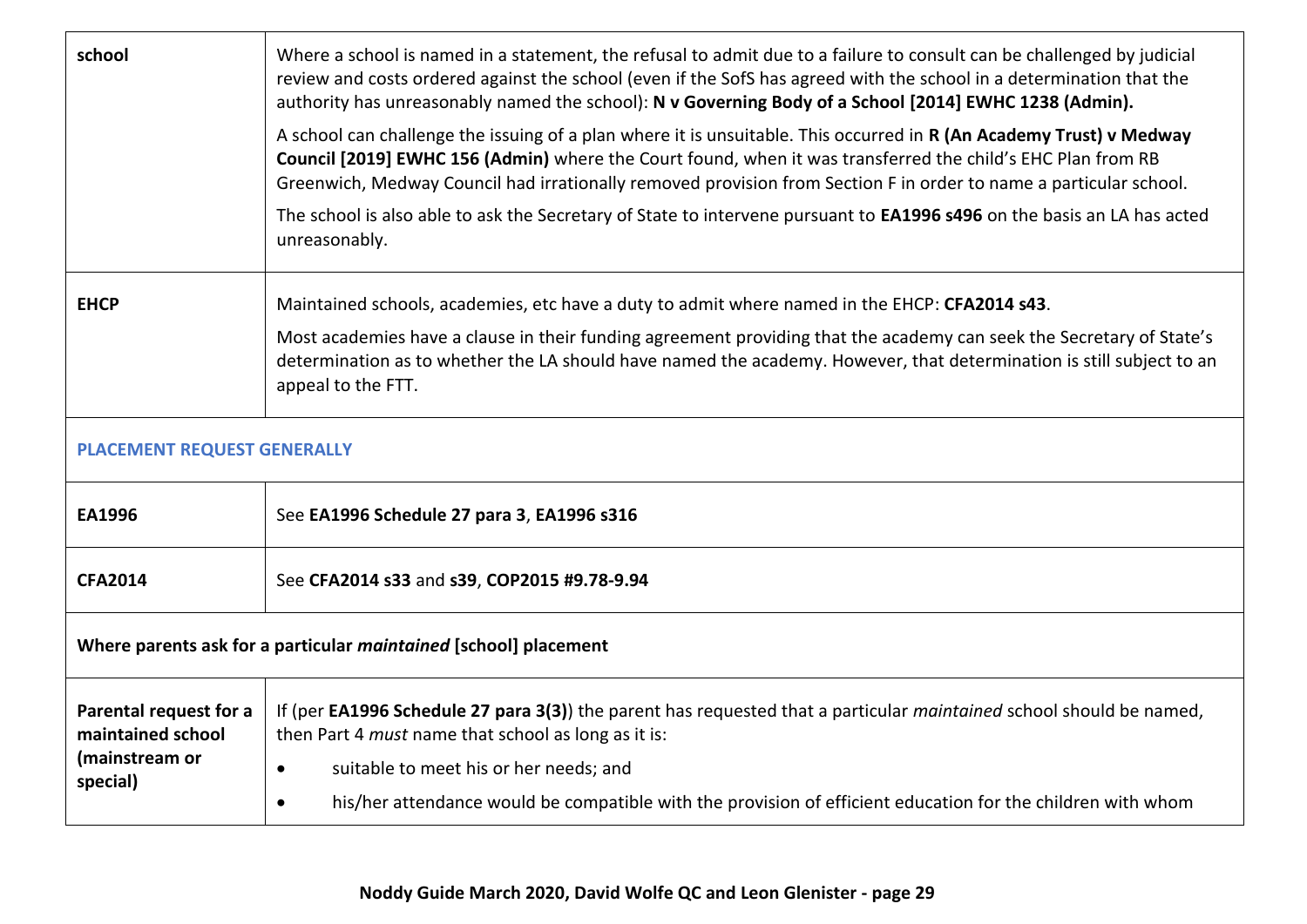|             | he/she would be educated and the efficient use of resources.                                                                                                                                                                                                                                                                                                                                                                                                                                                                                                                                                                                                                       |
|-------------|------------------------------------------------------------------------------------------------------------------------------------------------------------------------------------------------------------------------------------------------------------------------------------------------------------------------------------------------------------------------------------------------------------------------------------------------------------------------------------------------------------------------------------------------------------------------------------------------------------------------------------------------------------------------------------|
|             | As considered further below, that did not apply where a parent expressed a preference for an academy or free school,<br>since they are independent schools and not maintained schools.                                                                                                                                                                                                                                                                                                                                                                                                                                                                                             |
|             | Para 3(3) allows "a parent" to express a preference and therefore does not explicitly provide for where two parents<br>disagree upon the choice of maintained school. When that happens, the Tribunal should determine which of the schools<br>preferred would provide a better education. The Tribunal may not simply name a type of school, nor may it name two<br>schools: SG v Denbighshire CC [2016] UKUT 460 (AAC).                                                                                                                                                                                                                                                          |
| <b>EHCP</b> | When a draft EHCP is prepared, the child's parents or young person may request the LA name a particular school or<br>institution of the type listed: COP2015 #9.78.                                                                                                                                                                                                                                                                                                                                                                                                                                                                                                                |
|             | Those listed are set out at CFA2014 s38(3) and are wider than simply maintained schools:                                                                                                                                                                                                                                                                                                                                                                                                                                                                                                                                                                                           |
|             | "(a) a maintained school;                                                                                                                                                                                                                                                                                                                                                                                                                                                                                                                                                                                                                                                          |
|             | (b) a maintained nursery school;                                                                                                                                                                                                                                                                                                                                                                                                                                                                                                                                                                                                                                                   |
|             | (c) an Academy;                                                                                                                                                                                                                                                                                                                                                                                                                                                                                                                                                                                                                                                                    |
|             | (d) an institution within the further education sector in England;                                                                                                                                                                                                                                                                                                                                                                                                                                                                                                                                                                                                                 |
|             | (e) a non-maintained special school;                                                                                                                                                                                                                                                                                                                                                                                                                                                                                                                                                                                                                                               |
|             | (f) an institution approved by the Secretary of State under section 41 (independent special schools and special post-16<br>institutions: approval)."                                                                                                                                                                                                                                                                                                                                                                                                                                                                                                                               |
|             | That extension beyond "maintained schools" has the effect of putting academies/free schools on an equal footing with<br>maintained schools for the first time.                                                                                                                                                                                                                                                                                                                                                                                                                                                                                                                     |
|             | The addition of "institution approved by " under CFA2014 s41 allows for individual independent schools to choose to<br>be placed on that same footing, which creates a level playing field in terms of parent's/young person's preference in<br>relation to such schools and maintained schools/academies/free schools while, of course, also bringing a level playing<br>field for the purposes of admitting children (i.e. an independent school or specialist college which opts to be within that<br>framework is considered equally alongside maintained schools by parents and young people, but must also, if then<br>named by the LA, admit as would a maintained school). |
|             | When a parent or young person has requested such a placement, the LA is then required to consult the school or<br>institution (CFA2014 s39(2)), and must secure that the EHCP names the school or institution (CFA2014 s39(3)) unless                                                                                                                                                                                                                                                                                                                                                                                                                                              |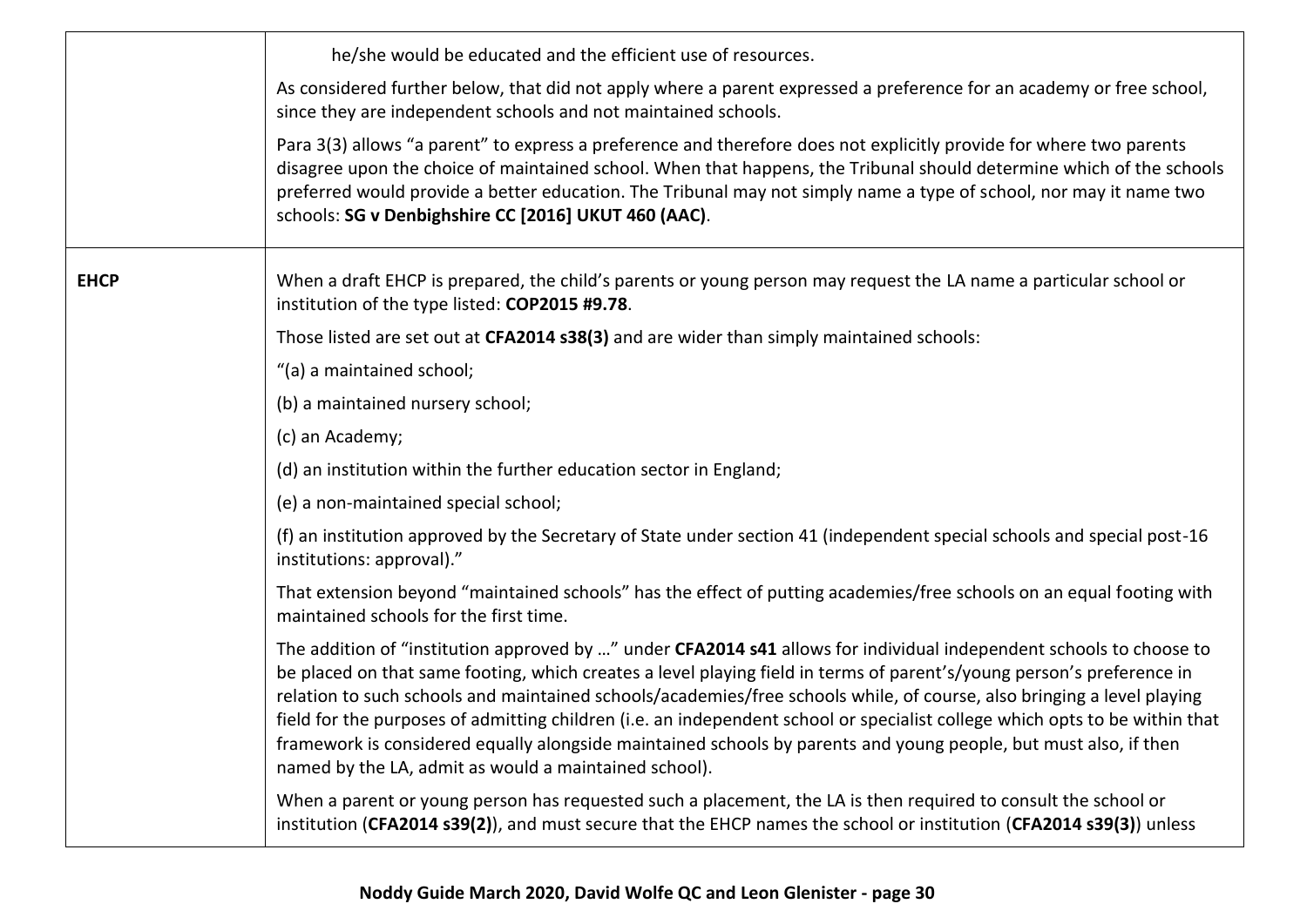|                                      | $(CFA2014 s39(4))$ :                                                                                                                                                                                                                                                                                                                                                                                                                                                                                                                                                                                                                                                                                                                                                                                                                                                                                                                                                                                                                            |
|--------------------------------------|-------------------------------------------------------------------------------------------------------------------------------------------------------------------------------------------------------------------------------------------------------------------------------------------------------------------------------------------------------------------------------------------------------------------------------------------------------------------------------------------------------------------------------------------------------------------------------------------------------------------------------------------------------------------------------------------------------------------------------------------------------------------------------------------------------------------------------------------------------------------------------------------------------------------------------------------------------------------------------------------------------------------------------------------------|
|                                      | "(a) the school or other institution requested is unsuitable for the age, ability, aptitude or special educational needs of<br>the child or young person concerned, or                                                                                                                                                                                                                                                                                                                                                                                                                                                                                                                                                                                                                                                                                                                                                                                                                                                                          |
|                                      | (b) the attendance of the child or young person at the requested school or other institution would be incompatible<br>$with-$                                                                                                                                                                                                                                                                                                                                                                                                                                                                                                                                                                                                                                                                                                                                                                                                                                                                                                                   |
|                                      | (i) the provision of efficient education for others, or                                                                                                                                                                                                                                                                                                                                                                                                                                                                                                                                                                                                                                                                                                                                                                                                                                                                                                                                                                                         |
|                                      | (ii) the efficient use of resources."                                                                                                                                                                                                                                                                                                                                                                                                                                                                                                                                                                                                                                                                                                                                                                                                                                                                                                                                                                                                           |
|                                      | See also COP2015 #9.79                                                                                                                                                                                                                                                                                                                                                                                                                                                                                                                                                                                                                                                                                                                                                                                                                                                                                                                                                                                                                          |
|                                      | Where parents disagree on the named school, SG v Denbighshire CC [2016] UKUT 460 (AAC) is likely to apply (see above<br>for commentary). Like the 1996 Act, the right to request a school in section 38(2)(b) of the 2014 Act is given to "the<br>parent" and does not therefore cater for any disagreement between parents.                                                                                                                                                                                                                                                                                                                                                                                                                                                                                                                                                                                                                                                                                                                    |
| <b>Efficient use of</b><br>resources | The mere fact that the parentally-preferred provision is a bit more expensive is not an automatic barrier under EA1996<br>Schedule 27 para 3(3) as above to placement in respect of efficient use of resources. The LA/Tribunal must balance the<br>statutory weight given to the parental preference against the extra cost in deciding whether the extra cost is<br>"inefficient", and even if it is found to be "inefficient" the Tribunal must still then, as a second stage, balance the extra<br>cost against any extra benefit it is claimed to bring for the child: L v Essex, Gibbs J [2006] EWHC 1105 (Admin), [2006]<br>ELR 452 (upholding a decision in which the Tribunal had held that £4,000 extra was not inefficient, and thus did not even<br>need to go on to consider whether that extra cost was justified by extra benefits to the child). It is only if the extra cost is<br>"significant" that the parentally preferred placement is displaced Surrey CC v P [1997] ELR 516. See also C v Lancashire<br>[1997] ELR 377. |
|                                      | The "efficient resources" are those of the LA responsible (not LAs generally): <b>B v Harrow (No 1) [2000] ELR 109</b> such that:<br>the LA can take into account the cost of an out-of-area placement if that is requested; and the LA can take into account -<br>in a special school funded on a place-led basis – the "wasted" cost of not placing the child at the school.                                                                                                                                                                                                                                                                                                                                                                                                                                                                                                                                                                                                                                                                  |
|                                      | But note that expenditure by a maintained school is by law LA expenditure such that increased (or reduced) school<br>expenditure (i.e. depending on the child attending) is still taken into account in the resource balance even if the amount<br>delegated to the school would not change the amount delegated to the school by the LA: X City Council v SENDIST, AB,<br>MB & GB [2007] EWHC 2278, [2008] ELR 1.                                                                                                                                                                                                                                                                                                                                                                                                                                                                                                                                                                                                                              |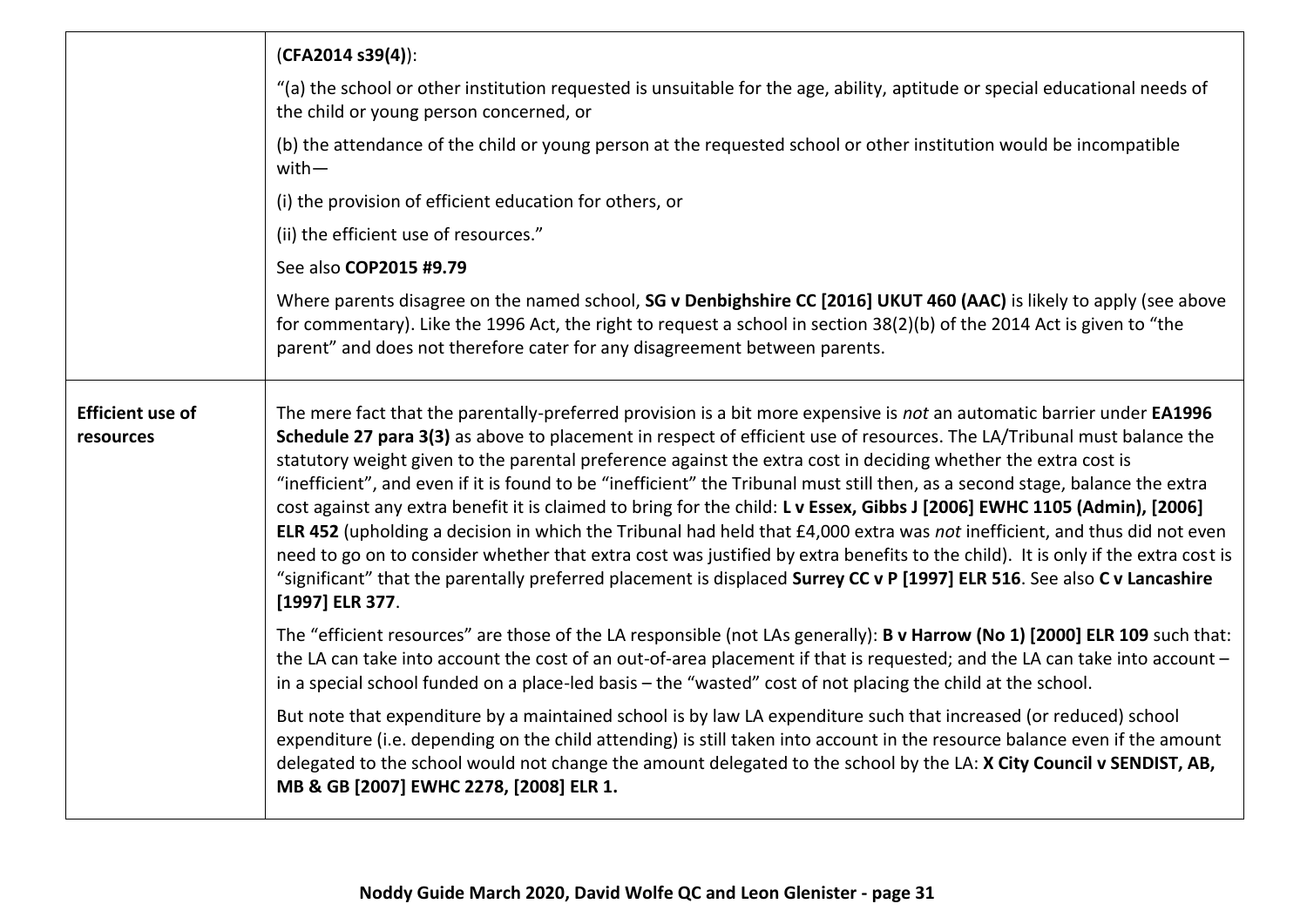| <b>EHCP</b>                                               | Given that the House of Lords' reasoning in B v Harrow (No 1) [2000] ELR 109 was premised on particular funding<br>arrangements in place at the time for mainstream schools and for special schools (something which has now changed)<br>and the (flawed even then) notion that all children with Statements were educated in special schools, it is unclear<br>whether consideration of "efficient use of resources" for CFA2014 s39(4)(b)(ii) would focus only (as the House of Lords<br>held to be the case in EA1996) on the resources of the particular LA.<br>In PD and AD v Stockton-on-Tees BC (SEN) [2019] UKUT 57 (AAC) the UT stated "section 39(4) requires the LA or the<br>Tribunal standing in its shoes to look at the resources of the LA itself whereas section 9 requires the Tribunal to take a<br>'holistic' look and take a wide view of public expenditure rather than just the resources of the LA". However this is<br>unlikely to be the final word on this point, as it is (arguably) not binding (because it was not essential to the UT's<br>reasoning), the UT having stated that in the context of that appeal it was not necessary to provide a "detailed exposition<br>of the well-known case law". |
|-----------------------------------------------------------|--------------------------------------------------------------------------------------------------------------------------------------------------------------------------------------------------------------------------------------------------------------------------------------------------------------------------------------------------------------------------------------------------------------------------------------------------------------------------------------------------------------------------------------------------------------------------------------------------------------------------------------------------------------------------------------------------------------------------------------------------------------------------------------------------------------------------------------------------------------------------------------------------------------------------------------------------------------------------------------------------------------------------------------------------------------------------------------------------------------------------------------------------------------------------------------------------------------------------------------|
| Parents willing to pay<br>transport costs                 | Where parents and LA both prefer maintained special schools, and the parental school incurs additional transport costs,<br>the stages to consider are (1) the parental school should be named alone (pursuant to EA1996 Sch 27 para 3(3)) if the<br>additional cost is not incompatible with the provision of efficient resources or such inefficiency is outweighed by<br>educational benefit, (2) if there is no duty to name the parental school, the Tribunal should determine whether the extra<br>transport costs are unreasonable public expenditure (EA1996 s9) - if not the parental choice of school should be named<br>alone, (3) if the costs are unreasonable, is it still incompatible if the parents pay for transport – if not, then both schools<br>can be named subject to parents paying travel costs to their preferred school: Dudley MBC v S [2012] EWCA Civ 346,<br>[2012] ELR 206.                                                                                                                                                                                                                                                                                                                           |
| <b>ECHP</b>                                               |                                                                                                                                                                                                                                                                                                                                                                                                                                                                                                                                                                                                                                                                                                                                                                                                                                                                                                                                                                                                                                                                                                                                                                                                                                      |
| Incompatible with<br>the efficient<br>education of others | A preference under EA1996 schedule 27 para 3(2) was only displaced by a positive finding of "incompatibility with the<br>efficient education of other children" and not merely by evidence of an impact on those other children: Hampshire v R &<br>SENDIST [2009] EWHC 626, (2009) ELR 371.<br>When considering the question (in EA1996 schedule 27 para 3(3)) whether "the attendance of the child at the school                                                                                                                                                                                                                                                                                                                                                                                                                                                                                                                                                                                                                                                                                                                                                                                                                   |
|                                                           | would be incompatible with the provision of efficient education for the children with whom he would be educated" the<br>Tribunal was entitled to consider the impact on all or any children at the school. When explaining its decision, however,<br>it needed to give a clear identification of just what difference D's admission (not the admission of all four children with                                                                                                                                                                                                                                                                                                                                                                                                                                                                                                                                                                                                                                                                                                                                                                                                                                                     |

 $\mathbf{I}$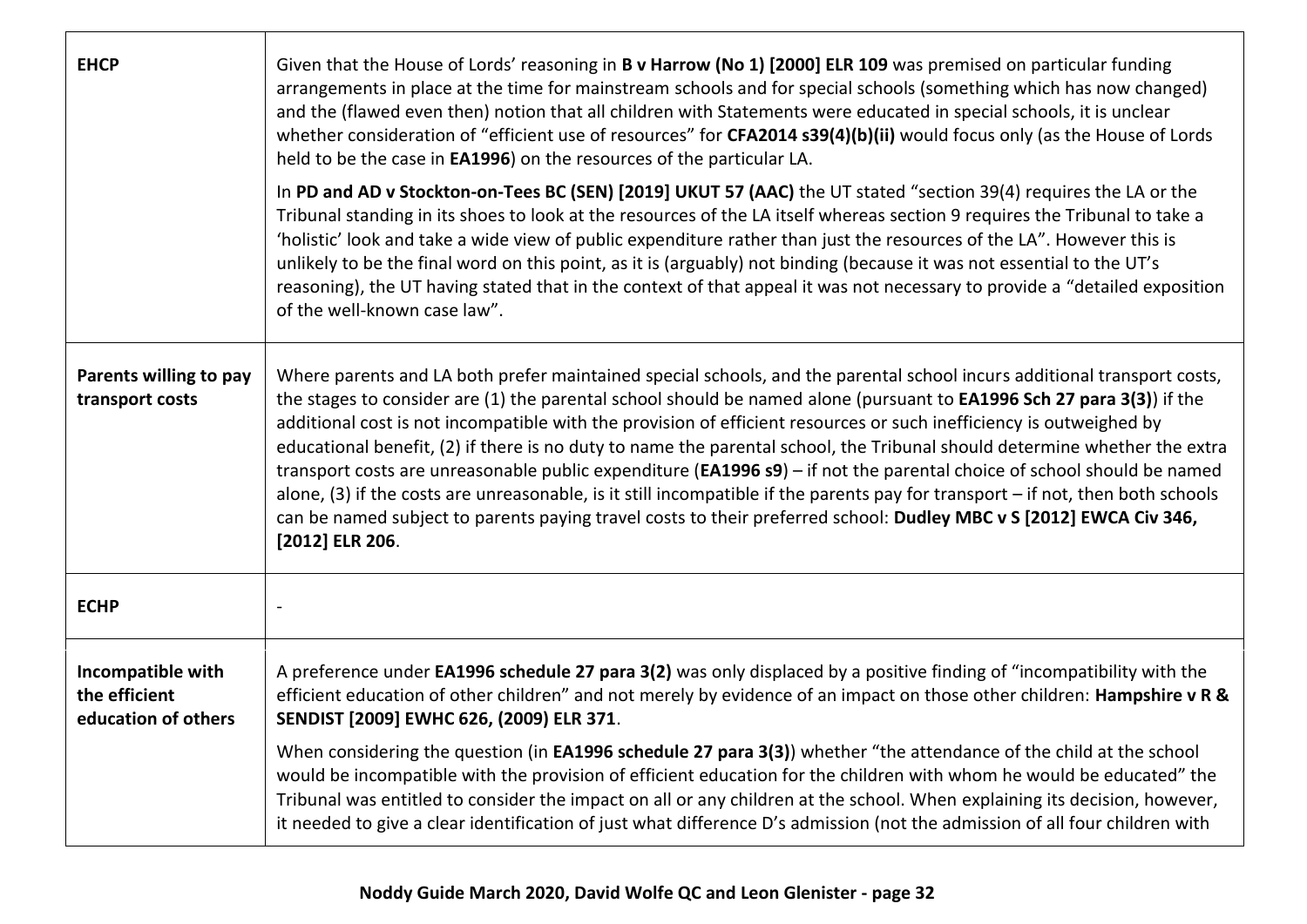|                                                                            | appeals pending) would have, and on the efficient education of which children. Where a school is nominally full,<br>admitting children over this number might be incompatible with the efficient education of others: NA v LB Barnet [2010]<br>UKUT 180 (AAC), [2010] ELR 617.                                                                                                                                                                                                                                                                            |
|----------------------------------------------------------------------------|-----------------------------------------------------------------------------------------------------------------------------------------------------------------------------------------------------------------------------------------------------------------------------------------------------------------------------------------------------------------------------------------------------------------------------------------------------------------------------------------------------------------------------------------------------------|
|                                                                            | The test for incompatibility is not met by a test of "adverse effect" or "impact on" or "prejudicial to": **M v LB Harrow<br>HS/4850/2013.                                                                                                                                                                                                                                                                                                                                                                                                                |
| <b>EHCP</b>                                                                |                                                                                                                                                                                                                                                                                                                                                                                                                                                                                                                                                           |
| EA 1996 s9 in play<br>even where parent<br>requests a<br>maintained school | Even where the EA1996 schedule 27 para 3(3) duty to name the maintained school requested by parents has been<br>displaced by (e.g.) "inefficient use of resources", the <b>EA1996 s9</b> obligation (as below) is still in play; i.e. s9 does not only<br>apply where an independent school is requested: O v Lewisham [2007] EWHC 2130, [2007] ELR 633; but note that the<br>decision maker must consider para 3(3) and section 9 separately - they do not collapse into a single test: Ealing v<br>SENDIST & K [2008] EWHC 193 (Admin), [2008] ELR 183. |
| <b>EHCP</b>                                                                | <b>EA1996 s9</b> is not affected by the shift from Statements to EHCPs (but only applies to parental requests $-$ i.e. not young<br>people's - and only to "pupils" (defined in EA1996 s3), namely persons for whom education is being provided at a school,<br>other than-(a) a person who has attained the age of 19 for whom further education is being provided, or (b) a person<br>for whom part-time education suitable to the requirements of persons of any age over compulsory school age is being<br>provided).                                 |
| Does EA1996 s9 apply<br>to a request for<br>change of name only?           | EA1996 s9 does apply to a request for a change of name pursuant to EA1996 schedule 27 paragraph 8: Mulla v Hackney<br>Learning Trust [2014] EWCA Civ 397, [2014] ELR 350. This assists an applicant who seeks mainstream provision outside<br>the authority's area, as the calculation of "efficient use of public resources" is of the public purse generally rather than<br>limited to the maintaining authority's resources.                                                                                                                           |
| <b>EHCP</b>                                                                | There is no equivalent in CFA2014 to EA1996 schedule 27 para 8, however the latter remains in force.                                                                                                                                                                                                                                                                                                                                                                                                                                                      |
| Where parents ask for a particular independent placement/provision         |                                                                                                                                                                                                                                                                                                                                                                                                                                                                                                                                                           |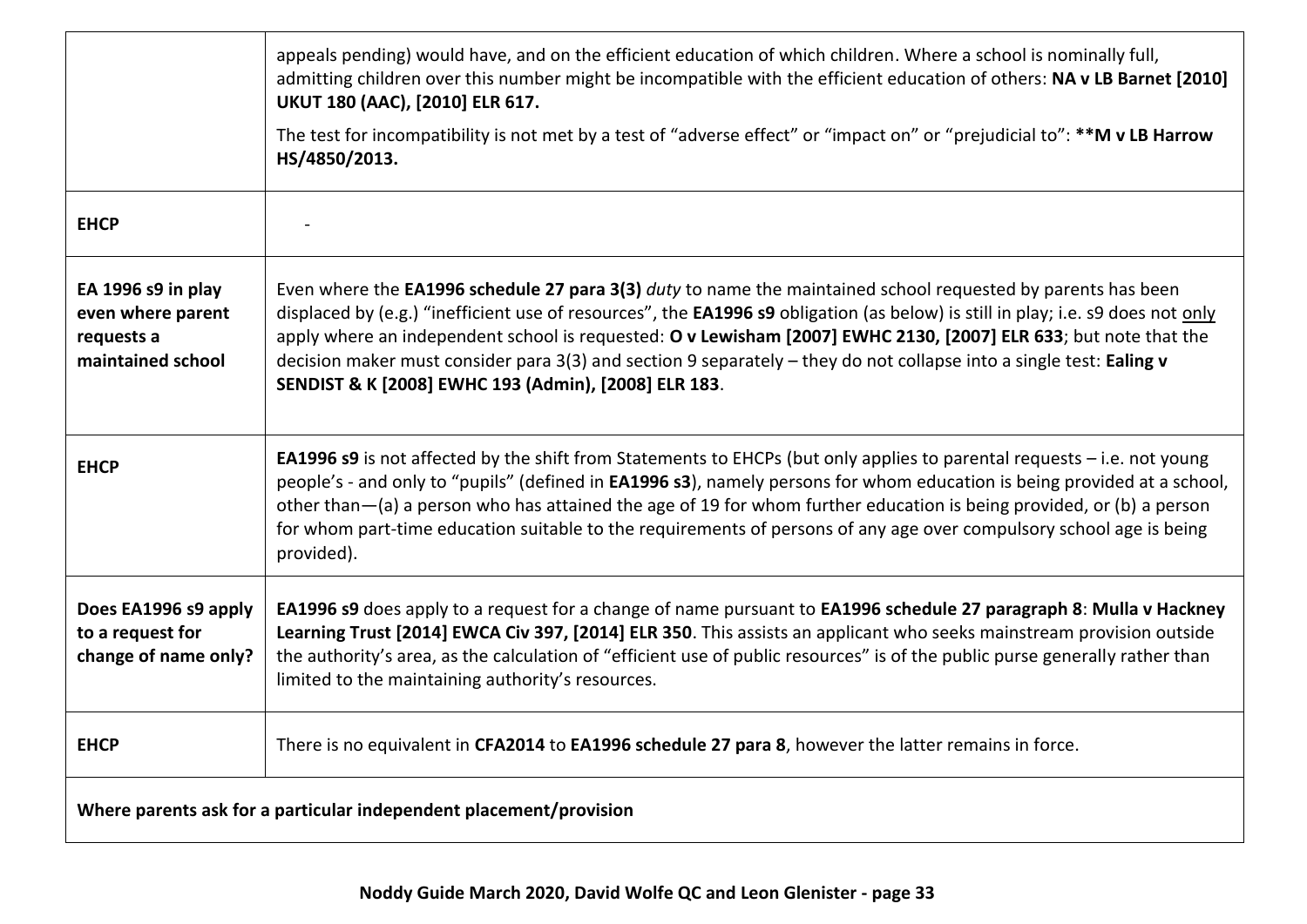| <b>Parental preference</b><br>for an independent<br>placement EA1996 s9 | Regard is to be had to the principle that education is in accordance with parental wishes unless that involves<br>unreasonable public expenditure. There is no obligation (as such) to give effect to parental preference under section 9: C<br>v Buckinghamshire (1999) ELR 179.<br>Section 9 does not impose a duty to act in accordance with parental preference, but to have regard to it: WH v<br>Warrington BC [2014] EWCA Civ 398, [2014] ELR 212.                                                                                         |
|-------------------------------------------------------------------------|---------------------------------------------------------------------------------------------------------------------------------------------------------------------------------------------------------------------------------------------------------------------------------------------------------------------------------------------------------------------------------------------------------------------------------------------------------------------------------------------------------------------------------------------------|
|                                                                         | Even if the Tribunal finds incompatibility under section 9, that is not the end of the process. It does not mean that the<br>Tribunal is entitled to ignore the reasons lying behind the parent's choice of school. Those are matters still to be taken<br>into account by the Tribunal in the exercise of its discretion under <b>EA1996 s324(4)</b> and weighed in the balance among<br>the other factors which the Tribunal considers to be relevant: Hampshire v R & SENDIST [2009] EWHC 626, [2009] ELR<br>371.                              |
|                                                                         | Section 9 should be approached in three stages: IM v LB Croydon [2010] UKUT 205 (AAC): (1) Are both schools<br>appropriate, (2) If they are, which is parent's preferred school? (3) Would naming the parent's preferred school be<br>incompatible with the provision of efficient instruction and training or the avoidance of unreasonable public<br>expenditure. If so, the school suggested by the LA must be named. [Note, however, the more nuanced explanation and<br>analysis in Hampshire v R & SENDIST [2009] EWHC 626, [2009] ELR 371] |
|                                                                         | A Tribunal cannot dodge these questions, and must answer them. For example, a failure to decide whether the parent's<br>preferred school is suitable constitutes an error of law: EC v North East Lincolnshire [2015] UKUT 0648 (AAC), [2016] ELR<br>$109$ [21].                                                                                                                                                                                                                                                                                  |
|                                                                         | Where a grandmother and local authority both had parental responsibility and disagreed over placement, neither<br>preference inherently carried more weight and the issue was to be decided on the facts having regard to both<br>preferences: ** K v LB Haringey HS/3004/2014.                                                                                                                                                                                                                                                                   |
|                                                                         | Section 9 only applies to pupils as defined in <b>EA 1996 s3</b> , as set out above.                                                                                                                                                                                                                                                                                                                                                                                                                                                              |
| <b>EHCP</b>                                                             | Because EA1996 s9 is untouched by the change from EA1996 to CFA2014, if the LA/Tribunal finds incompatibility, the<br>reasons lying behind the parent's expression of preference for a school can still be taken into account per CFA2014<br>s39(5). (Note above on the applicability of EA1996 s9 post 16.)                                                                                                                                                                                                                                      |
| <b>Whose efficient</b><br>instruction and                               | Reference to "the provision of efficient instruction and training" in <b>EA1996 s9</b> is to the impact on the education of the<br>other children with whom the child will be educated and not just the child concerned in the appeal: Hampshire v R &                                                                                                                                                                                                                                                                                            |

 $\mathsf{L}$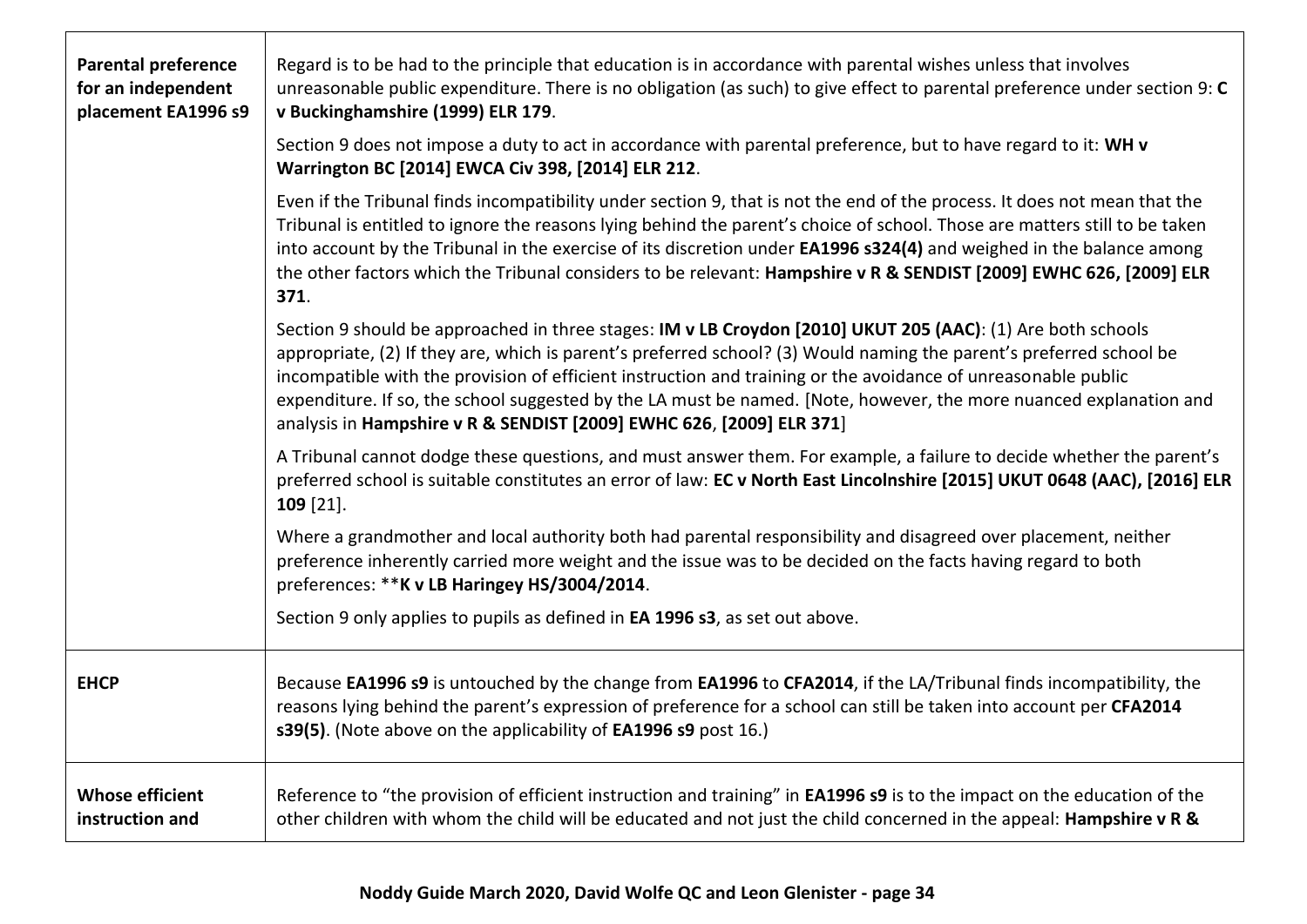| training?                                                       | SENDIST [2009] EWHC 626, [2009] ELR 371.                                                                                                                                                                                                                                                                                                                                                                                                                                                                                                                                                                                                                                                                                                                                                                     |
|-----------------------------------------------------------------|--------------------------------------------------------------------------------------------------------------------------------------------------------------------------------------------------------------------------------------------------------------------------------------------------------------------------------------------------------------------------------------------------------------------------------------------------------------------------------------------------------------------------------------------------------------------------------------------------------------------------------------------------------------------------------------------------------------------------------------------------------------------------------------------------------------|
| <b>EHCP</b>                                                     |                                                                                                                                                                                                                                                                                                                                                                                                                                                                                                                                                                                                                                                                                                                                                                                                              |
| <b>Whose public</b><br>expenditure?                             | The term "public expenditure" within <b>EA1996 s9</b> is concerned with the impact of the parent's choice on the public purse<br>generally and thus requires the Tribunal to take into account the cost of social services respite provision which would be<br>saved by placing the child in a residential rather than day school: WH v Warrington BC [2014] EWCA Civ 398, [2014] ELR<br>212; O v Lewisham [2007] ELR 633. See also EH v KCC [2010] UKUT 376 (AAC) and KE v Lancashire CC (SEN) [2017] UKUT<br>468 (AAC).                                                                                                                                                                                                                                                                                    |
|                                                                 | It also involves taking into account the (positive) financial impact on an another LA where the child being placed in a<br>school maintained by another LA would lead to an inter-authority payment by the 'home' LA; it is not to be 'read down'<br>so as to refer only to the resources of the home LA: CM v Bexley [2011] UKUT 215 (AAC), [2011] ELR 413.                                                                                                                                                                                                                                                                                                                                                                                                                                                 |
|                                                                 | If money is delegated to a school by the LA, that remains expenditure of the LA and should be taken into account for the<br>purposes of section 9: Coventry City Council v SENDIST [2007] EWHC 2278, [2008] ELR 1.                                                                                                                                                                                                                                                                                                                                                                                                                                                                                                                                                                                           |
| <b>EHCP</b>                                                     |                                                                                                                                                                                                                                                                                                                                                                                                                                                                                                                                                                                                                                                                                                                                                                                                              |
| <b>How to calculate</b><br>public expenditure<br>for section 9? | It is only the marginal (i.e. additional) cost of the placements under consideration which is relevant; thus, if the taxi is<br>already provided, or a learning support assistant could look after a second child at no extra cost, then there is no<br>additional public expenditure: Oxfordshire v GB [2001] EWCA 1358, [2002] ELR 8.                                                                                                                                                                                                                                                                                                                                                                                                                                                                      |
|                                                                 | But note that a specific evaluation is needed, particularly if the cost balance is critical to the choice between two<br>placements which have been found to be appropriate. Accordingly, where transport was needed, it could not be<br>assumed that the marginal cost of transporting the child was nil where a taxi was already covering that route: evidence<br>was needed as to how the price was affected, if at all, by the number of children carried. The Tribunal should have<br>identified the issues it was considering and then expressly dealt with them: (1) what would be the cost of transport<br>without an escort? (2) what would be the cost of the escort? (3) would an additional vehicle be required and, if so, at<br>what cost? W v LB Hillingdon [2005] EWHC 1580, [2005] ELR 599. |
|                                                                 | When considering relevant "public expenditure" for the purposes of <b>EA1996 s9</b> the LA's budgetary arrangements for an<br>individual school would usually be a sensible starting point. If those arrangements made provision for the payment of an                                                                                                                                                                                                                                                                                                                                                                                                                                                                                                                                                       |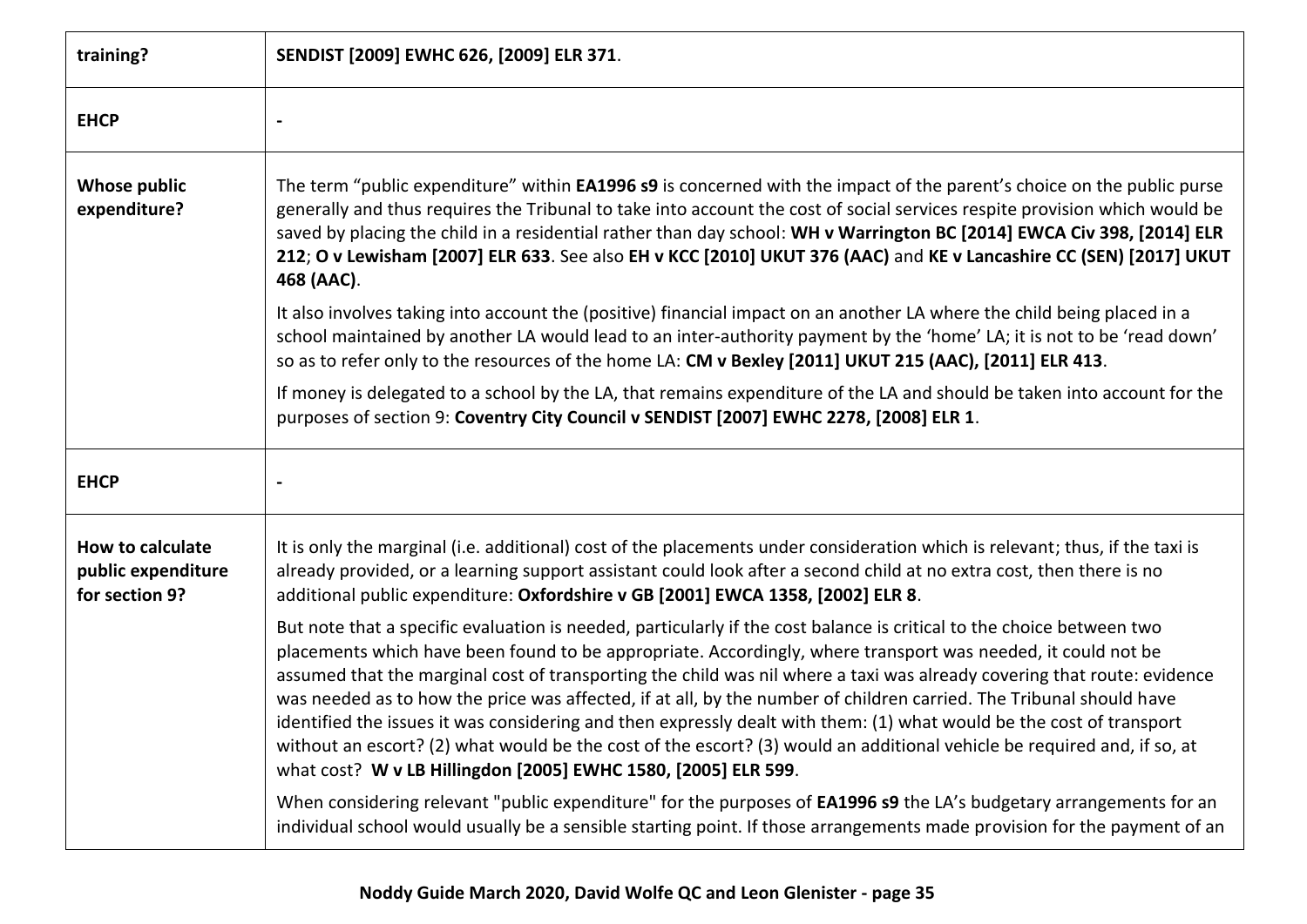|                                                 | age weighted pupil unit (AWPU) to the school then there was no reason why the First-tier Tribunal should not accept<br>that the AWPU, together with any additional costs specifically incurred in respect of the child in question, were a fair<br>reflection of the cost to the public purse of educating the child at that school: EH v Kent [2011] EWCA Civ 709.                                                                                                                                                                                                                                                                                                                                                                                                                                                                                                                                                                                                                   |
|-------------------------------------------------|---------------------------------------------------------------------------------------------------------------------------------------------------------------------------------------------------------------------------------------------------------------------------------------------------------------------------------------------------------------------------------------------------------------------------------------------------------------------------------------------------------------------------------------------------------------------------------------------------------------------------------------------------------------------------------------------------------------------------------------------------------------------------------------------------------------------------------------------------------------------------------------------------------------------------------------------------------------------------------------|
|                                                 | Additional expenditure by a maintained school arising from placing a child there is (as a matter of law) additional<br>expenditure by the LA even where the LA has in place a scheme of delegation which means that it would not provide any<br>extra funds to the school if the child was placed there: X City Council v SENDIST, AB, MB & GB [2007] EWHC 2278,<br>[2008] ELR 1                                                                                                                                                                                                                                                                                                                                                                                                                                                                                                                                                                                                      |
|                                                 | Under the "new" funding framework, when the LA determines budget shares for maintained schools, it must include<br>£10,000 per place reserved for children with SEN (School and Early Years Finance (England) Regulations 2013). It follows<br>that, generally, where there is a vacancy the £10,000 place funding is not treated as an additional cost. However, that is<br>only the starting point for the evaluation. If the place review mechanism is such that, in fact, the decision on placement<br>will impact on whether or not the £10,000 is paid now or in the future (albeit manifested in the allocation of a "place")<br>then that will become relevant for EA1996 s9 purposes: Hammersmith & Fulham LBC v L & F [2015] UKUT 523 (AAC),<br>[2015] ELR 528. This position applies to the Early Years Finance (England) Regulations 2014 and 2015 as well<br>(Hammersmith was decided under the 2013 Regs): P v Worcestershire CC [2016] UKUT 120 (AAC), [2016] ELR 194. |
|                                                 | The comparison exercise for unreasonable public expenditure is between the fees and advantages of the schools which<br>are proposed - see EC v North East Lincolnshire [2015] UKUT 648 (AAC), [2016] ELR 109, where the parents' argument<br>was rejected that account should be taken of savings the authority made when the child had previously not been<br>attending school, and the high fees of the school where the child previously attended.                                                                                                                                                                                                                                                                                                                                                                                                                                                                                                                                 |
|                                                 | Where a parent refuses to allow their child to the LA proposed school, if properly evidenced the "saved cost" of<br>prosecuting the mother in relation to non-attendance could be taken into account. However, the "wasted cost" of the LA<br>placement could not be taken into account where the LA would not carry on paying the cost of the placement if the child<br>did not go there: LB Richmond upon Thames v AC (SEN) [2017] UKUT 173 (AAC).                                                                                                                                                                                                                                                                                                                                                                                                                                                                                                                                  |
| <b>EHCP</b>                                     | $\overline{\phantom{a}}$                                                                                                                                                                                                                                                                                                                                                                                                                                                                                                                                                                                                                                                                                                                                                                                                                                                                                                                                                              |
| Over what time to<br>calculate for EA1996<br>s9 | When considering the cost balance, the LA/Tribunal should look at the effect over time of the choice of placement - thus<br>the Tribunal erred in not taking into account the fact that, at the parentally preferred school, a year extra would be<br>needed to complete GCSEs: Southampton v G [2002] EWHC 1516, [2002] ELR 698.                                                                                                                                                                                                                                                                                                                                                                                                                                                                                                                                                                                                                                                     |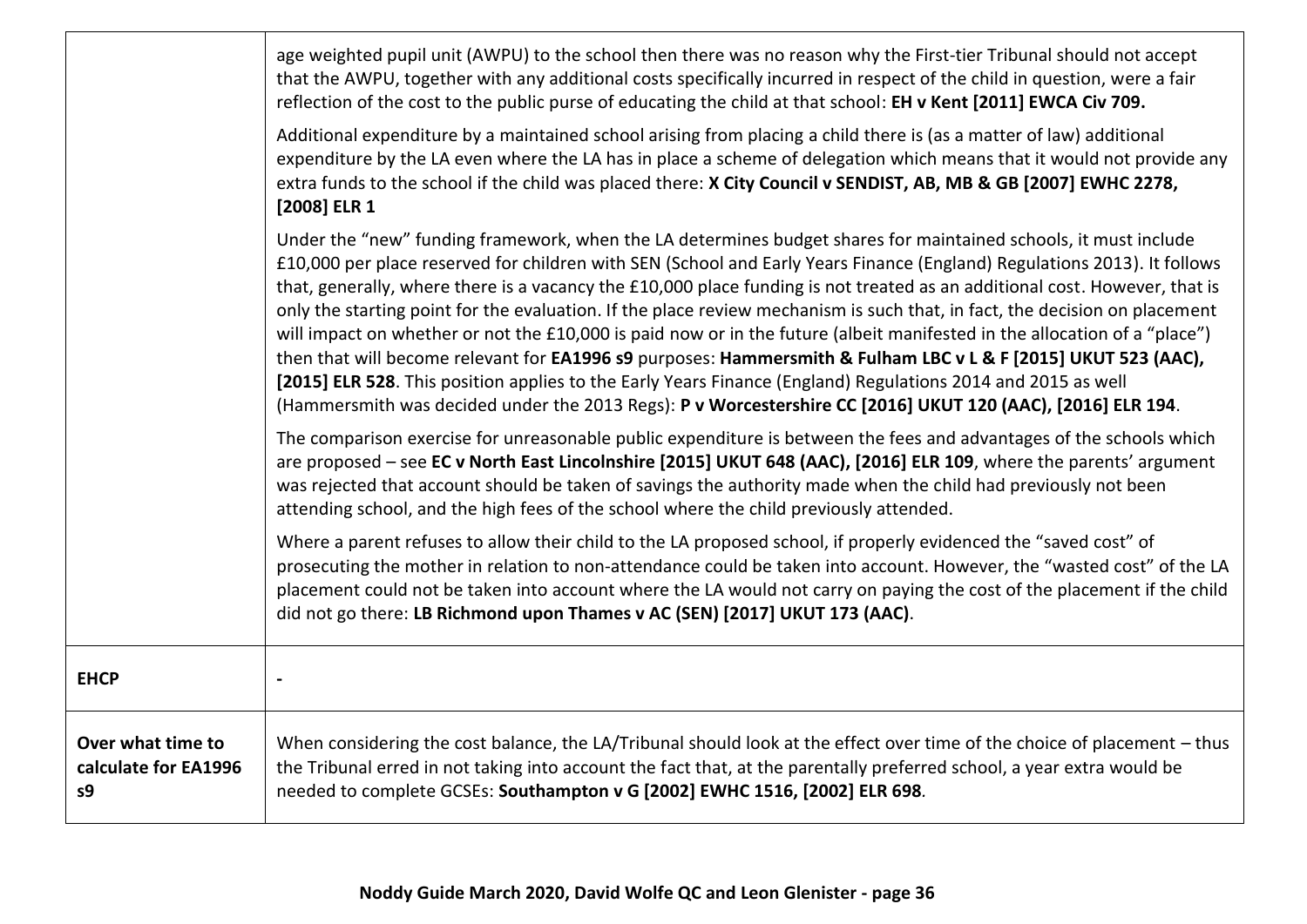| <b>EHCP</b>                                                                                     |                                                                                                                                                                                                                                                                                                                                                                                                                                                                                                                                                                                                                                                                                                                                                                                                                                                                                                                                                                                                                                                                                                                                                                                                                                                                                                                                                                                                                                                        |
|-------------------------------------------------------------------------------------------------|--------------------------------------------------------------------------------------------------------------------------------------------------------------------------------------------------------------------------------------------------------------------------------------------------------------------------------------------------------------------------------------------------------------------------------------------------------------------------------------------------------------------------------------------------------------------------------------------------------------------------------------------------------------------------------------------------------------------------------------------------------------------------------------------------------------------------------------------------------------------------------------------------------------------------------------------------------------------------------------------------------------------------------------------------------------------------------------------------------------------------------------------------------------------------------------------------------------------------------------------------------------------------------------------------------------------------------------------------------------------------------------------------------------------------------------------------------|
| What benefits to take<br>into account?                                                          | In deciding on the balance between extra costs and extra benefits all benefits (including thus health, social, etc.,<br>benefits) and not just educational benefits arising from the extra cost must be taken into account: SK v Hillingdon [2011]<br><b>UKUT 71 (AAC), [2011] ELR 165</b>                                                                                                                                                                                                                                                                                                                                                                                                                                                                                                                                                                                                                                                                                                                                                                                                                                                                                                                                                                                                                                                                                                                                                             |
| <b>EHCP</b>                                                                                     |                                                                                                                                                                                                                                                                                                                                                                                                                                                                                                                                                                                                                                                                                                                                                                                                                                                                                                                                                                                                                                                                                                                                                                                                                                                                                                                                                                                                                                                        |
| What is<br>unreasonable?                                                                        | As to what is "unreasonable", note Wardle-Heron v Newham [2002] EWHC 2806, [2004] ELR 68 in which the judge<br>remitted back to the Tribunal for it to consider whether the extra cost was "unreasonable" a case in which the LA<br>package would cost £5,641 and the parental package £12,286, thus recognising that the difference (nearly £7,000) was<br>not necessarily "unreasonable". Similarly £4,000 was not necessarily unreasonable given the benefits which arose in<br>Ealing v SENDIST & K [2008] EWHC 193, [2008] ELR 183.<br>See also MM & DM v Harrow [2010] UKUT 395 (AAC) where the UT declined to decide whether £17,000 (an extra 60%)<br>would inevitably be unreasonable public expenditure, and KE v Lancashire CC (SEN) [2017] UKUT 468 (AAC) where even<br>a £71,000 difference was still analysed on the facts and not dismissed as inevitably unreasonable.<br>Other appeals have, however, suggested that under the EA1996 s9 'unreasonable public expenditure' test even fairly<br>modest additional sums required to place a child in the parentally preferred school may prevent the Tribunal from<br>naming it unless there is a clear explanation as to the additional benefit to be derived from the parental placement and<br>the Tribunal explains why it is not unreasonable for this to be funded by the LA. As always, the detailed reasoning is key<br>when deciding appeals on the basis of respective costs. |
| <b>EHCP</b>                                                                                     |                                                                                                                                                                                                                                                                                                                                                                                                                                                                                                                                                                                                                                                                                                                                                                                                                                                                                                                                                                                                                                                                                                                                                                                                                                                                                                                                                                                                                                                        |
| <b>Academies and Free</b><br><b>Schools (including</b><br>special academies<br>and special free | Academies are independent schools not maintained schools. They operate under contract (the Funding Agreement)<br>between the SofS and an "Academy Trust" now taking effect under the Academies Act 2010.<br>EA1996 provisions relating to SEN apply to Academies only as if they were independent schools other than where they<br>are specifically mentioned in the specific provision in play.                                                                                                                                                                                                                                                                                                                                                                                                                                                                                                                                                                                                                                                                                                                                                                                                                                                                                                                                                                                                                                                       |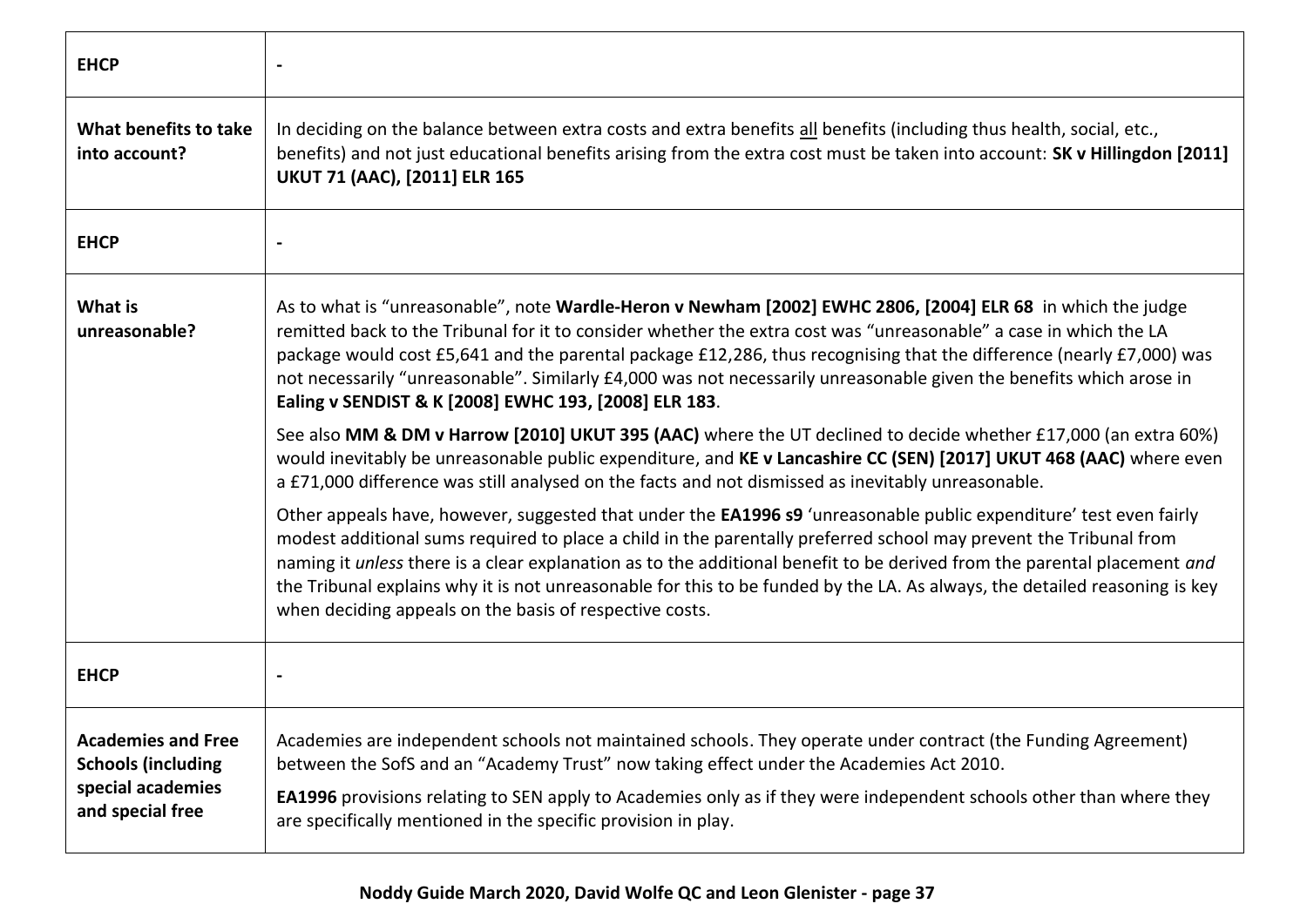| schools) | <b>EA1996 s316</b> (qualified duty to secure mainstream) expressly applies to Academies.                                                                                                                                                                                                                                                                                                                                                                                                                                                                                                                                                                                                           |
|----------|----------------------------------------------------------------------------------------------------------------------------------------------------------------------------------------------------------------------------------------------------------------------------------------------------------------------------------------------------------------------------------------------------------------------------------------------------------------------------------------------------------------------------------------------------------------------------------------------------------------------------------------------------------------------------------------------------|
| EA1996   | <b>EA1996 schedule 27 para 3(3)</b> does not apply to Academies. As with independent schools <b>EA1996 s9</b> still applies                                                                                                                                                                                                                                                                                                                                                                                                                                                                                                                                                                        |
|          | Early funding agreements were very variable often saying little about SEN                                                                                                                                                                                                                                                                                                                                                                                                                                                                                                                                                                                                                          |
|          | Latterly, a "model" was used as the basis for the contract, but the model changed over time                                                                                                                                                                                                                                                                                                                                                                                                                                                                                                                                                                                                        |
|          | However, the content of most if not all such agreements is such that the Academy is bound by contract to give effect to a<br>Statement which names the Academy in Part 4 following a Tribunal appeal and so, in practice, the Tribunal should be<br>able to proceed (in terms of its jurisdiction to deal with the case) as if this was a maintained school. The parental request<br>for the Academy is operative unless "admitting the child would be incompatible with the provision of efficient education<br>for other children, and no reasonable steps could secure compatibility" (from April 2016 model funding agreement).                                                                |
|          | Beware that some Academies (apparently sometimes acting in collaboration with LAs) seemingly do not apply this and,<br>instead, apply some other criteria, e.g. a quota of children with statements, or admitting only children with particular<br>types of SEN, or applying a distance threshold to children with statements, or some combination; none of which would<br>be lawful if they have the provisions above (which the overwhelming majority do).                                                                                                                                                                                                                                       |
|          | If the Academy wanted to apply such arrangements then they would need to be consistent with the Funding Agreement<br>and would almost certainly require an amendment to the Funding Agreement which previous Secretaries of State would<br>have resisted.                                                                                                                                                                                                                                                                                                                                                                                                                                          |
|          | SC v The Learning Trust [2012] UKUT 214 (AAC), [2012] ELR 474                                                                                                                                                                                                                                                                                                                                                                                                                                                                                                                                                                                                                                      |
|          | Even for an academy with a pre-2010 funding agreement (i.e. which did not specifically refer to the SENDIST or make<br>clear that the academy had to admit where named in a statement) the SENDIST has jurisdiction to hear an appeal and<br>order an academy placement which the academy resists.                                                                                                                                                                                                                                                                                                                                                                                                 |
|          | An issue remains, however, as to the test to apply. UT made it clear that the Tribunal looks to the test in the FA (and thus<br>must be through the prism of section 9 EA 1996). But the subsequent FTT hearings looked only at section 9.                                                                                                                                                                                                                                                                                                                                                                                                                                                         |
|          | "Free Schools" are, for these purposes, academies in all but name.                                                                                                                                                                                                                                                                                                                                                                                                                                                                                                                                                                                                                                 |
|          | There is likely to be nothing stopping a parent (1) making a request to the LA to name an academy in Part 4 and (2)<br>applying directly to the academy for a place for their child. The effect of that is that, if the academy refuses the place<br>(and the LA acts on that and refuses to specify the academy in part 4) then (unlike with a mainstream school request<br>where the parent would not have been able also to apply directly for a school place to the school) the parent can both<br>(a) appeal to the FTT against the LA's refusal to name and (b) bring a disability discrimination claim to the FTT in relation<br>to the academy's refusal: AB v DYRMS [2014] UKUT 403 (AAC) |
|          |                                                                                                                                                                                                                                                                                                                                                                                                                                                                                                                                                                                                                                                                                                    |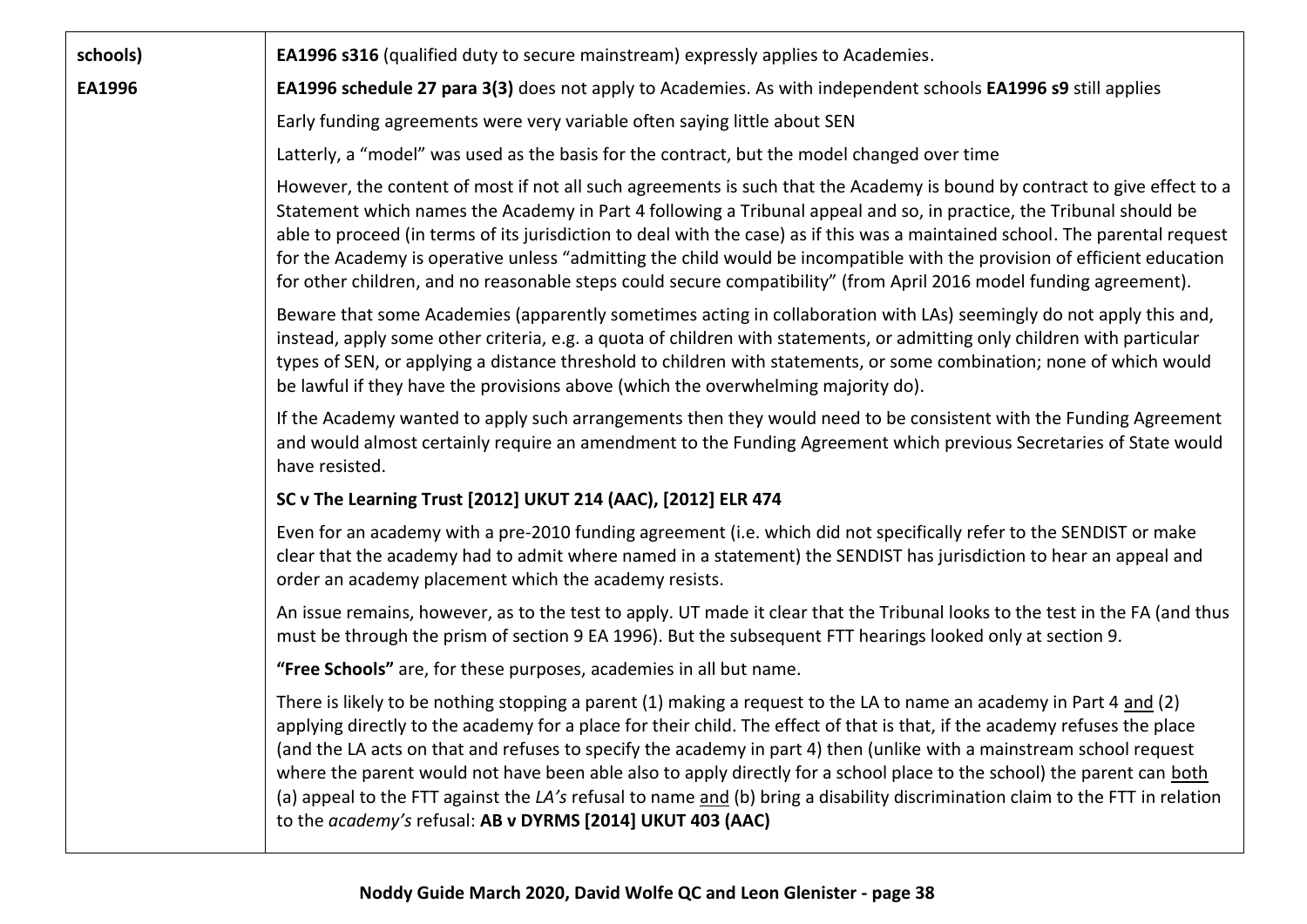| <b>EHCP</b>   | CFA2014 places statutory SEN duties on academies just as it does on maintained schools.                                                                                                                                                                                                                                                                            |
|---------------|--------------------------------------------------------------------------------------------------------------------------------------------------------------------------------------------------------------------------------------------------------------------------------------------------------------------------------------------------------------------|
|               | For example, they can be the subject of a parental request for a placement with the same effect as for a maintained<br>school (section 38(3)(c)) and have a duty to admit when named (CFA2014 s43(1) and (2)).                                                                                                                                                     |
|               | This is now reflected in the latest Model Academy Agreement (which will apply to newly created academies but has no<br>retrospective effect) at section 10.                                                                                                                                                                                                        |
|               | But existing academies based on older model agreements will include SEN provisions which pre-date the CFA2014. For<br>those:                                                                                                                                                                                                                                       |
|               | The provisions in the particular funding agreement (which should be specifically checked, as they vary) govern<br>1.<br>the position in relation to a Statement and EA1996.                                                                                                                                                                                        |
|               | For a CFA2014 situation (i.e. dealing with an EHCP) the provisions of the CFA2014 prevail over any conflicting<br>2.<br>provisions in the funding agreement (and there may well be a conflict in that the funding agreement may appear<br>to allow the academy to, for example, refuse a placement in the face of CFA2014 obligation) but,                         |
|               | 3. Provisions in the funding agreement which are consistent with the CFA2014 but which constrain the academy's<br>position can still be relied on.                                                                                                                                                                                                                 |
|               | Where parents want a maintained mainstream placement (or mainstream academy placement for EHCP)                                                                                                                                                                                                                                                                    |
| <b>EA1996</b> | <b>DFES Guidance 0774/2001:</b>                                                                                                                                                                                                                                                                                                                                    |
|               | "22. The starting point is always that children who have statements will receive mainstream education. The new section<br>316 states that a child who has special educational needs and a statement must be educated in a mainstream school<br>unless this would be incompatible with -                                                                            |
|               | (a) the wishes of the child's parents;                                                                                                                                                                                                                                                                                                                             |
|               | (b) or the provision of efficient education of other children.                                                                                                                                                                                                                                                                                                     |
|               | These are the only reasons why mainstream education can be refused outright."                                                                                                                                                                                                                                                                                      |
|               | "24. Mainstream education cannot be refused on the grounds that the child's needs cannot be provided for within the<br>mainstream sector. The general duty assumes that with the right strategies and support most children with special<br>educational needs can be included successfully at a mainstream school. The local education authority should be able to |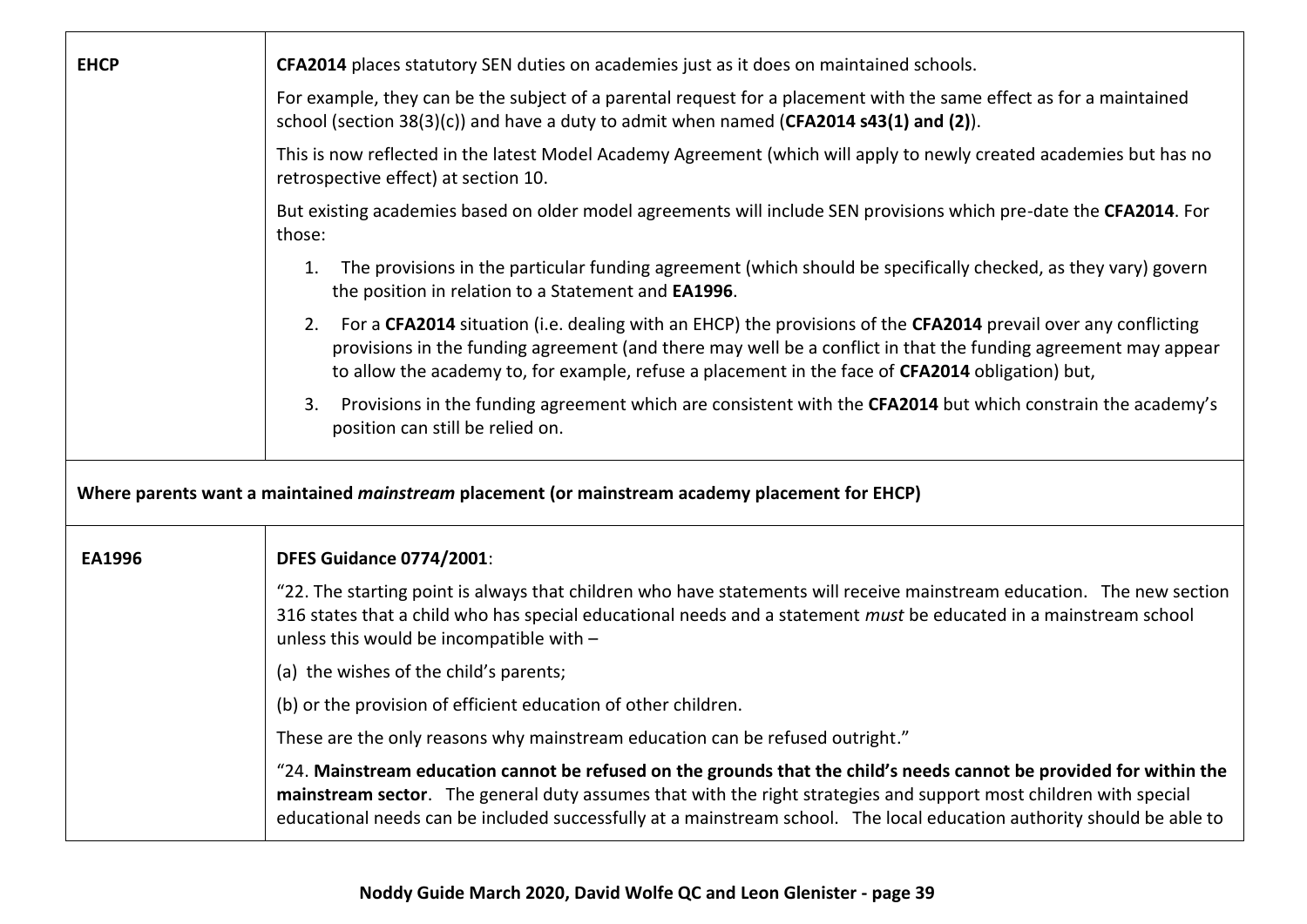|             | provide a mainstream option for all but a small minority of pupils. Local education authorities should look across all of<br>their schools and seek to provide appropriate mainstream provision where possible"                                                                                                                                                                                                                                                                                                                                                                                                                                                                                                                                                                                                                                                                                                                                                                                                                                                                  |
|-------------|----------------------------------------------------------------------------------------------------------------------------------------------------------------------------------------------------------------------------------------------------------------------------------------------------------------------------------------------------------------------------------------------------------------------------------------------------------------------------------------------------------------------------------------------------------------------------------------------------------------------------------------------------------------------------------------------------------------------------------------------------------------------------------------------------------------------------------------------------------------------------------------------------------------------------------------------------------------------------------------------------------------------------------------------------------------------------------|
|             | EA1996 s316(3): "If a statement is maintained under section 324 for the child, he must be educated in a mainstream<br>school unless that is incompatible with-                                                                                                                                                                                                                                                                                                                                                                                                                                                                                                                                                                                                                                                                                                                                                                                                                                                                                                                   |
|             | (a) the wishes of his parent, or                                                                                                                                                                                                                                                                                                                                                                                                                                                                                                                                                                                                                                                                                                                                                                                                                                                                                                                                                                                                                                                 |
|             | (b) the provision of efficient education for other children."                                                                                                                                                                                                                                                                                                                                                                                                                                                                                                                                                                                                                                                                                                                                                                                                                                                                                                                                                                                                                    |
|             | EA1996 s316A(5): "A local authority may, in relation to their mainstream schools taken as a whole, rely on the exception<br>in section 316(3)(b) only if they show that there are no reasonable steps that they could take to prevent the<br>incompatibility".                                                                                                                                                                                                                                                                                                                                                                                                                                                                                                                                                                                                                                                                                                                                                                                                                   |
|             | Where a parent requests a particular mainstream school but specifically rejected the idea of other mainstream schools,<br>the FTT was is not required to consider mainstream as a general type having concluded that the placement at the<br>particular mainstream school would be incompatible with the efficient education of other children; i.e. section 316 did<br>not require the FTT to override the parental wish as if the section 316 duty was a freestanding obligation on the FTT; nor<br>did it require the FTT (in exercise of its inquisitorial jurisdiction) to pursue the matter regardless of parental wishes: GK v<br>Essex CC [2017] UKUT 355 (AAC).                                                                                                                                                                                                                                                                                                                                                                                                         |
|             | The UT has upheld an FTT decision which found the mainstream placement sought by the parents "not suitable" for the<br>saying "We do not accept it would be reasonable to expect [school A] to create a school within a school to meet the<br>needs of [the girls]. [The cost of doing so] would be of the order of £60,000 pa and we accept that such expenditure<br>would be unreasonable and excessive in the circumstances" (although the UT did not deal specifically with the<br>authorities relating to suitability): AKT v Westminster CC [2018] UKUT 47 (AAC). Note, however, as our comment, that<br>the FTT decision had (apparently) been "short on black letter law"; before the UT the parent acted as a litigant in person;<br>also, the UT's decision itself makes no mention of any of the authorities relating to "suitability" and section 316/33 nor<br>deal with any of the issues they explain; nor have we been able to source a copy of the "clear written submissions on the<br>law" from the LA on which the FTT had apparently received and applied." |
| <b>EHCP</b> | Where (1) the maintained school requested by the parents is not named because of suitability or incompatibility with the<br>efficient education of others, or (2) no school is requested by the parents, then the LA:                                                                                                                                                                                                                                                                                                                                                                                                                                                                                                                                                                                                                                                                                                                                                                                                                                                            |
|             | "must secure that the plan provides for the child or young person to be educated in a maintained nursery school,<br>mainstream school or mainstream post-16 institution, unless that is incompatible with-                                                                                                                                                                                                                                                                                                                                                                                                                                                                                                                                                                                                                                                                                                                                                                                                                                                                       |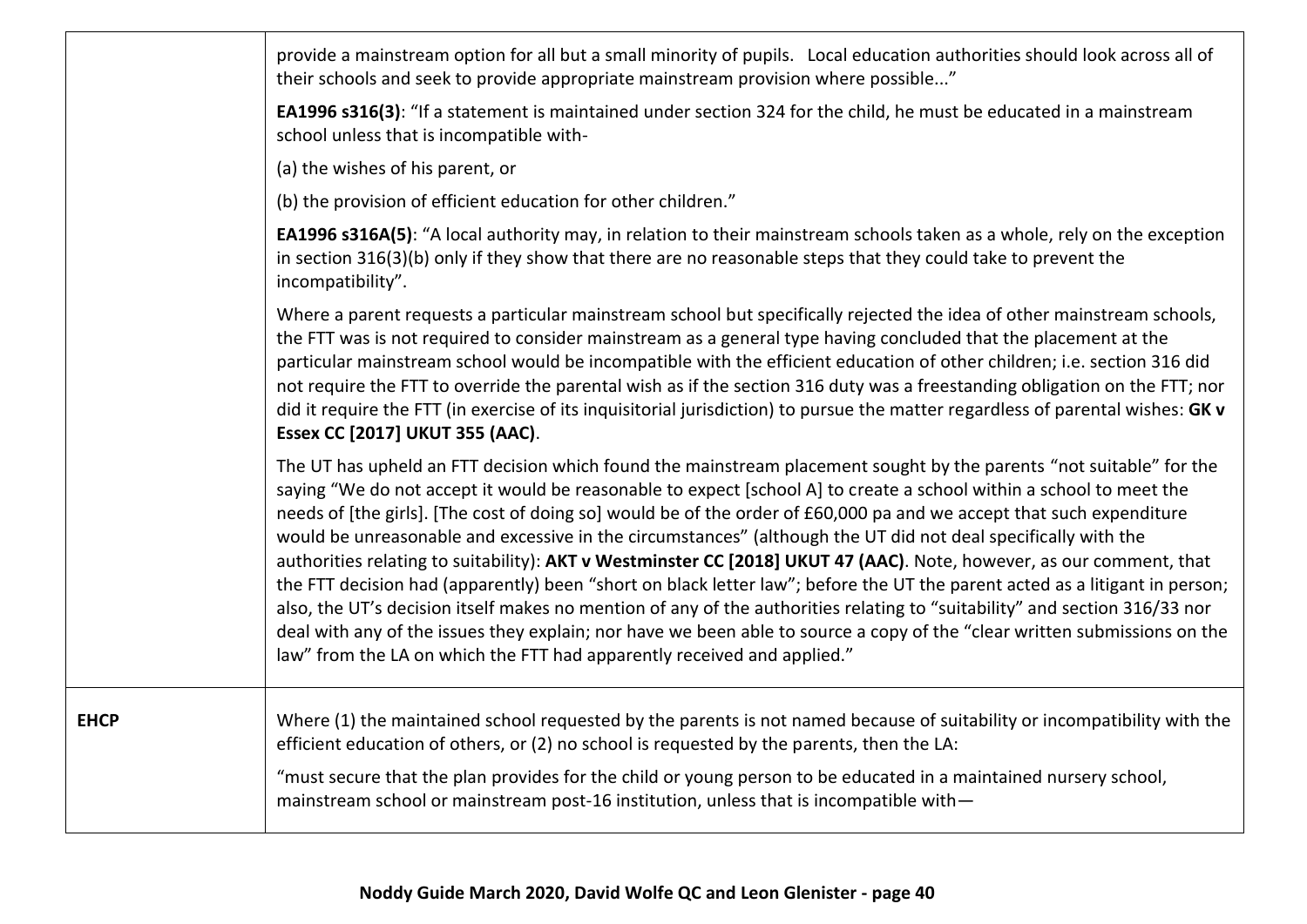|                                                                                                 | (a) the wishes of the child's parent or the young person, or                                                                                                                                                                                                                                                                                                                                                                                                                                                                                                                                                                                                                                                                                                                                                                                                                                                                                                                                                                                                                                                                 |
|-------------------------------------------------------------------------------------------------|------------------------------------------------------------------------------------------------------------------------------------------------------------------------------------------------------------------------------------------------------------------------------------------------------------------------------------------------------------------------------------------------------------------------------------------------------------------------------------------------------------------------------------------------------------------------------------------------------------------------------------------------------------------------------------------------------------------------------------------------------------------------------------------------------------------------------------------------------------------------------------------------------------------------------------------------------------------------------------------------------------------------------------------------------------------------------------------------------------------------------|
|                                                                                                 | (b) the provision of efficient education for others": CFA2014 s33(2).                                                                                                                                                                                                                                                                                                                                                                                                                                                                                                                                                                                                                                                                                                                                                                                                                                                                                                                                                                                                                                                        |
|                                                                                                 | In respect of not naming a mainstream placement generally, the LA "may rely on the exception in subsection (2)(b) [the<br>exception for provision of the efficient education of others] in relation to maintained nursery schools, mainstream<br>schools or mainstream post-16 institutions in its area taken as a whole only if it shows that there are no reasonable steps<br>that it could take to prevent the incompatibility": CFA2014 s33(3).                                                                                                                                                                                                                                                                                                                                                                                                                                                                                                                                                                                                                                                                          |
|                                                                                                 | In respect of not naming a particular mainstream placement, the LA "may rely on the exception in subsection (2)(b) in<br>relation to a particular maintained nursery school, mainstream school or mainstream post-16 institution only if it shows<br>that there are no reasonable steps that it or the governing body, proprietor or principal could take to prevent the<br>incompatibility" (CFA2014 s33(4)).                                                                                                                                                                                                                                                                                                                                                                                                                                                                                                                                                                                                                                                                                                               |
|                                                                                                 | See overall COP2015 #9.88-9.90.                                                                                                                                                                                                                                                                                                                                                                                                                                                                                                                                                                                                                                                                                                                                                                                                                                                                                                                                                                                                                                                                                              |
|                                                                                                 | What constitutes a reasonable step will "depend on all the circumstances of the case", and factors include whether<br>taking the step would be effective in removing incompatibility, whether the step is practical, what steps have already<br>been taken, financial implications, and disruption caused by the step: COP2015 #9.91-9.94.                                                                                                                                                                                                                                                                                                                                                                                                                                                                                                                                                                                                                                                                                                                                                                                   |
| But surely we have to<br>ask whether the<br>mainstream<br>placement is<br>suitable/appropriate? | No. "Suitability" is no longer an issue when considering whether to specify mainstream as a "type" in Part 4 if the parents<br>wants it. In effect, the statute deems that, for all children, mainstream is suitable or can (and thus must) be made<br>suitable, unless that results in incompatibility with the education of others. That requires the LEA/Tribunal to consider<br>(and include in Part 3) the additional support the child requires to make the placement suitable. Additional support must<br>be provided to ensure that a mainstream placement (albeit not necessarily a particular mainstream placement) is made<br>available. The only issue is whether the placement (including thus the additional support put in place to support the<br>child) would be incompatible with the education of other children (section 316(3)(b)) and that incompatibility cannot be<br>removed by the taking of "reasonable steps" (section 316A(5)/(6)). See MH v Hounslow [2004] EWCA Civ 770, (2004)<br>ELR 424; Bury MBC v SU [2010] UKUT 406 (AAC); CCC v London Borough of Tower Hamlets [2011] UKUT 393 (AAC). |
|                                                                                                 | See Harrow v AM [2013] UKUT 0157 (AAC): "In my judgment, the apparent incompatibility between the provision of<br>suitable education and the requirement to name a mainstream school without express regard to the suitability of the<br>school for the child can only be reconciled on the basis that the local education authority is under an absolute obligation<br>to make a school suitable, if there is no suitable school already, whether inside or outside its area, where the child can be<br>found a place, subject only to the qualification in section 316(3)(b). It has to provide for the identified needs. It cannot<br>say that it will educate the child in a mainstream school without providing for them. Nor can it rely on any independent                                                                                                                                                                                                                                                                                                                                                            |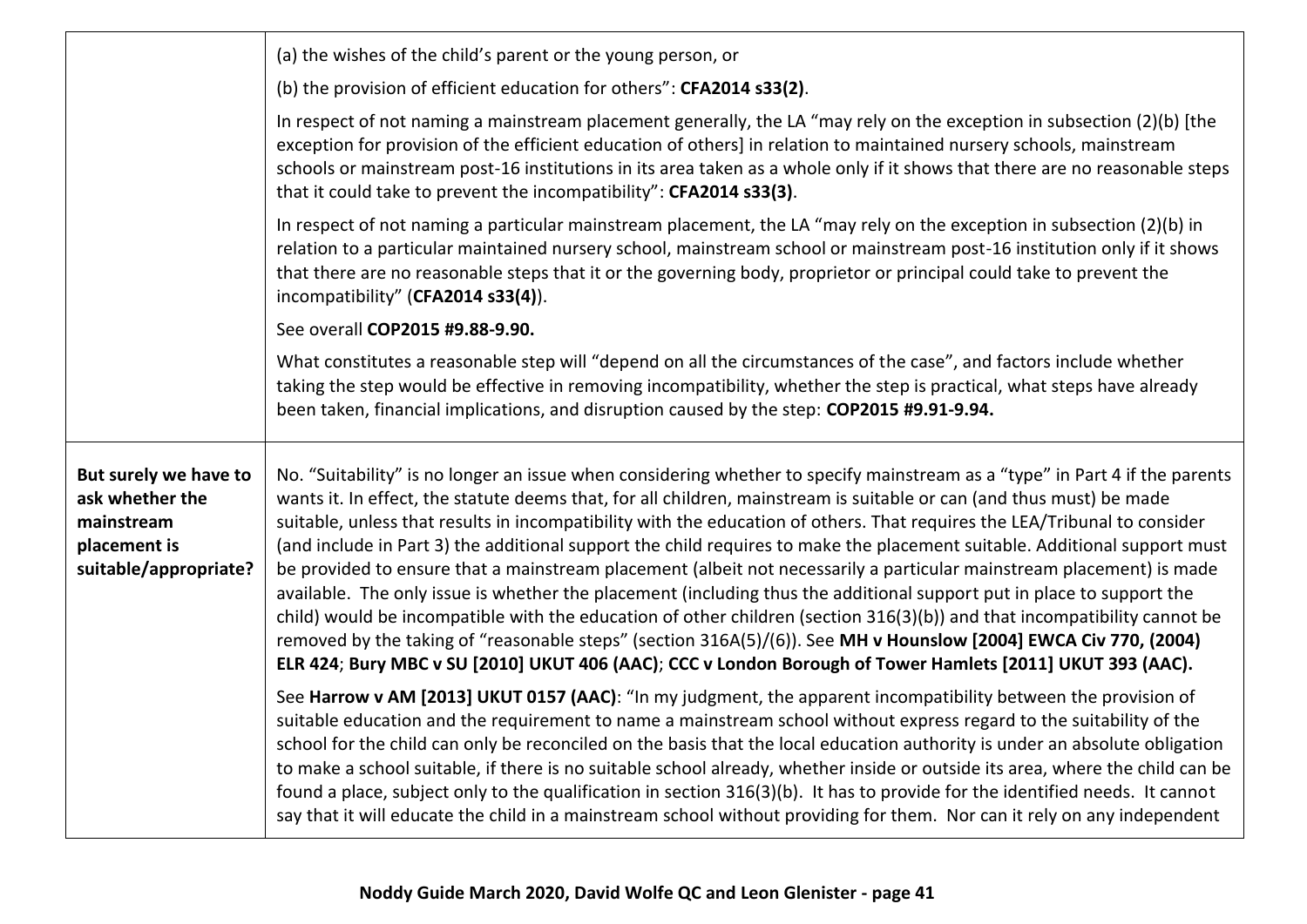|             | resources issue in this respect. This combines the need to protect the interests of the child with Parliament's intention,<br>in amending 1996 Act in 2001, to promote inclusion" (para 27).                                                                                                                                                                                                                                                                                                                                                                                                                                                                                                                                                                                                                                                                                                                                                                                                                                                                                                                                                                                                                                                                                                                                                                                                                                                                                                                                                                                           |
|-------------|----------------------------------------------------------------------------------------------------------------------------------------------------------------------------------------------------------------------------------------------------------------------------------------------------------------------------------------------------------------------------------------------------------------------------------------------------------------------------------------------------------------------------------------------------------------------------------------------------------------------------------------------------------------------------------------------------------------------------------------------------------------------------------------------------------------------------------------------------------------------------------------------------------------------------------------------------------------------------------------------------------------------------------------------------------------------------------------------------------------------------------------------------------------------------------------------------------------------------------------------------------------------------------------------------------------------------------------------------------------------------------------------------------------------------------------------------------------------------------------------------------------------------------------------------------------------------------------|
| <b>EHCP</b> | CFA2014 s33 and s39 provide essentially the same two stage process whereby the LA is under a duty to accede to the<br>parental preference for a particular maintained school/academy/etc (s39(3)) unless it is unsuitable or is incompatible<br>with the efficient use of resources or education of others (s39(4)); but even though a particular mainstream school fails<br>at that stage, the same school remains a candidate in naming an "appropriate" school or type of school (s39(5)) because<br>of the LA's duty to secure mainstream (s33) where the parent wants it unless that involves incompatibility with the<br>efficient education of others which cannot be removed by the taking of reasonable steps.                                                                                                                                                                                                                                                                                                                                                                                                                                                                                                                                                                                                                                                                                                                                                                                                                                                                |
|             | A school which is "unsuitable" (s39(4)) may nevertheless become "appropriate" (s39(5)) once reasonable steps have<br>been taken to upgrade it.                                                                                                                                                                                                                                                                                                                                                                                                                                                                                                                                                                                                                                                                                                                                                                                                                                                                                                                                                                                                                                                                                                                                                                                                                                                                                                                                                                                                                                         |
|             | See ME v LB Southwark [2017] UKUT 73 (AAC) for an extensive outline of the law on this point under the CFA2014. Note<br>also R (An Academy Trust) v Medway Council [2019] EWHC 156 (Admin) in which the UT explained that that a school<br>which found currently "unsuitable" (to resist a parental preference under section 39) may nevertheless become<br>"appropriate" with additional SEP input. The court accepted a submission from the Secretary of State: "There is no<br>"suitability" exception in section 33(2). Nor is there an "efficient use of resources" provision as a free-standing exception.<br>Indeed, if education of the child in a mainstream school is currently incompatible with the efficient education of other<br>children there, the local authority will be under a duty to spend money to overcome that incompatibility up to a<br>reasonable level. This is, in short, the effect of the "reasonable steps" requirement in subsections (3), (4) and (5) of<br>section 33, together with section 42." The underlined words need to be treated carefully and not be read in a way which<br>collapses the obligation to take "reasonable steps" to remove incompatibility with the efficient education of other<br>children with the obligation secure a mainstream placement by making it suitable for the child or young person<br>concerned without regard to the cost of doing so: they are not the same. The UT did not refer the case law which makes<br>clear that cost is not a reason to refuse a mainstream placement on suitability grounds. |
|             | As with the EA1996, the obligation on the LA becomes one of taking whatever steps are necessary (without regard to<br>cost or other resources) to make that placement suitable, and the obligation to place there remaining unless that<br>involves incompatibility with the efficient education of others which cannot be removed by the taking of reasonable<br>steps. Resources may be relevant in deciding on the reasonableness of those additional steps (i.e. those which are only<br>to remove incompatibility with the efficient education of others) but they are not relevant in relation to deciding what<br>was necessary to make the placement suitable for the particular child in the first place.                                                                                                                                                                                                                                                                                                                                                                                                                                                                                                                                                                                                                                                                                                                                                                                                                                                                     |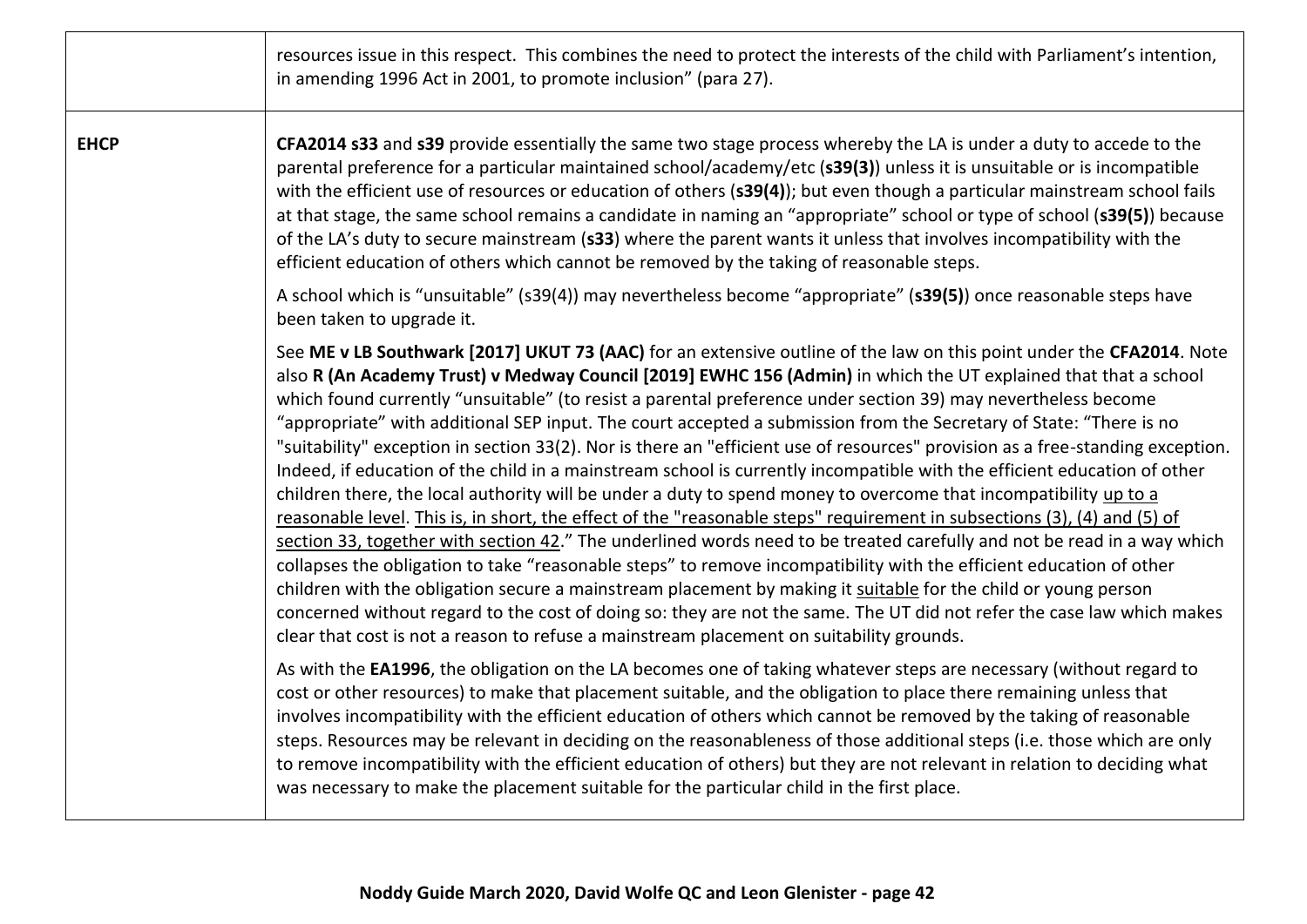| What if parents only<br>want part time<br>mainstream school?                                            | Provided that more than a de minimis part of the child's education could be provided in a mainstream school then<br><b>EA1996 s316</b> can be in play such that, if parents want a mainstream placement then there is a duty to provide it unless<br>(per section 316) it would be incompatible with the efficient education of other children (etc.). Pursuant to EA1996 s319,<br>where it is not appropriate to make all of that provision at school, the rest can then be made (as here) out of school: MS<br>v Brent [2011] UKUT 50 (AAC), [2011] ELR 301.                                                                                                                                                                                                                                                                                                                                                                                                                                                                                                                                                                                                                                                                                                                                                                                                                                                                                                                                                                                                                                                                                                                                                                                                                                                                                                                                                                                    |
|---------------------------------------------------------------------------------------------------------|---------------------------------------------------------------------------------------------------------------------------------------------------------------------------------------------------------------------------------------------------------------------------------------------------------------------------------------------------------------------------------------------------------------------------------------------------------------------------------------------------------------------------------------------------------------------------------------------------------------------------------------------------------------------------------------------------------------------------------------------------------------------------------------------------------------------------------------------------------------------------------------------------------------------------------------------------------------------------------------------------------------------------------------------------------------------------------------------------------------------------------------------------------------------------------------------------------------------------------------------------------------------------------------------------------------------------------------------------------------------------------------------------------------------------------------------------------------------------------------------------------------------------------------------------------------------------------------------------------------------------------------------------------------------------------------------------------------------------------------------------------------------------------------------------------------------------------------------------------------------------------------------------------------------------------------------------|
| <b>EHCP</b>                                                                                             | $\qquad \qquad \blacksquare$                                                                                                                                                                                                                                                                                                                                                                                                                                                                                                                                                                                                                                                                                                                                                                                                                                                                                                                                                                                                                                                                                                                                                                                                                                                                                                                                                                                                                                                                                                                                                                                                                                                                                                                                                                                                                                                                                                                      |
| So how do we deal<br>with a parental<br>request for a<br>particular<br>mainstream<br>maintained school? | Decision steps:<br>If parents have expressed a preference under EA1996 schedule 27 para 3 (i.e. for a maintained mainstream<br>1.<br>school), consider it by reference to that paragraph first.<br>Unless one of the disqualifiers in para 3(3), applies, they have a right to that placement.<br>2.<br>3.<br>If one of the disqualifiers bites (see above on inefficient use of resources), then consider the type of placement<br>under EA1996 s316.<br>Unless incompatible with the education of others and the steps to remove the incompatibility are unreasonable,<br>4.<br>then the Tribunal must specify mainstream as a type in Part 4.<br>5.<br>Deciding whether the steps to remove incompatibility with the efficient education of other children are<br>unreasonable can also involve considering their impact on the child in question (but that is not introducing a<br>'suitability' test by the back door).<br>6.<br>If there is no incompatibility the Tribunal should try and identify a particular placement.<br>7.<br>In doing so, all mainstream schools put forward by either parent or LA are candidates including the school put<br>forward by the parent under para 3 (and rejected under para 3).<br>8.<br>But the parent does not have a right to have any particular school named at this stage, only a right to have it<br>considered as a candidate, albeit helped by EA1996 s9 (the general duty to educate in accordance with parental<br>preference subject to unreasonable expenditure). Example: the child requires classes fitted with hearing aid<br>loops; the parents want mainstream; s316 can secure them mainstream, but not a particular mainstream, such<br>that the Tribunal could order placement at a mainstream school which has been equipped by the LA with loops.<br>But it may nonetheless be necessary (to comply with <b>EA1996 s316</b> ) to prescribe additional provision to make<br>9. |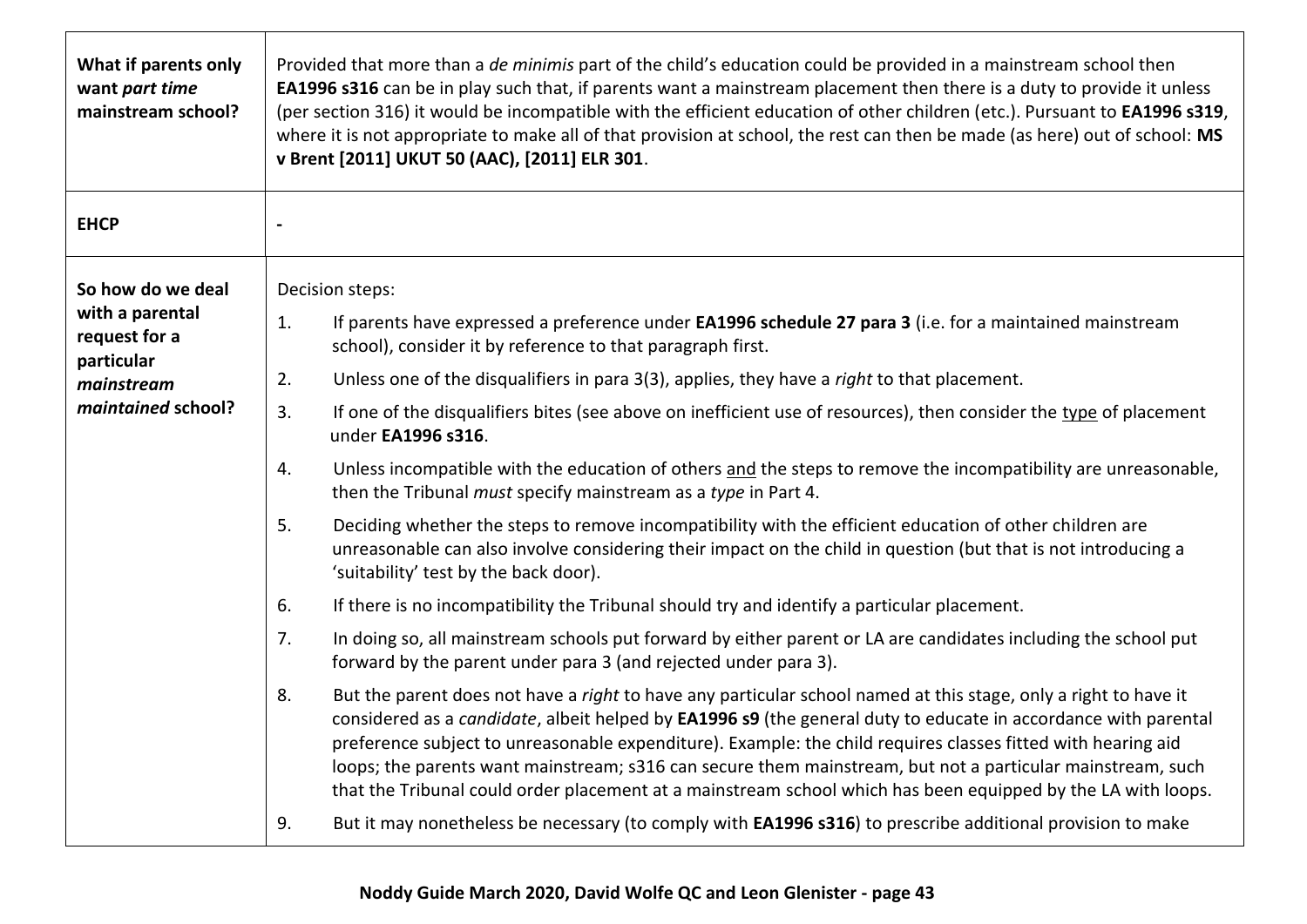|                                                                                   | "suitable" that which was considered "unsuitable" (EA1996 schedule 27 para 3).                                                                                                                                                                                                                                                                                                                                                                                                                                                                                                                                                                                                                                                                                                      |
|-----------------------------------------------------------------------------------|-------------------------------------------------------------------------------------------------------------------------------------------------------------------------------------------------------------------------------------------------------------------------------------------------------------------------------------------------------------------------------------------------------------------------------------------------------------------------------------------------------------------------------------------------------------------------------------------------------------------------------------------------------------------------------------------------------------------------------------------------------------------------------------|
| <b>EHCP</b>                                                                       | As above when it comes to the interaction between CFA2014 s33 and s39.                                                                                                                                                                                                                                                                                                                                                                                                                                                                                                                                                                                                                                                                                                              |
| Does EA1996 s316<br>apply to a request for<br>change of name only?                | EA1996 s316 does not apply when considering a parental request under EA1996 schedule 27 para 8 to change the name<br>of the placement in Part 4 (because changing name would not change the "type" i.e. from special to mainstream):<br>Slough v SENDIST [2004] EWHC 1759, [2004] ELR 546; although that would not be the case where the statement was<br>(unlawfully as it happens) silent as to "type" of placement and Part 3 was consistent with a mainstream placement, such<br>that changing the name was all that was needed to achieve the outcome the parents wanted.                                                                                                                                                                                                      |
| <b>EHCP</b>                                                                       | Not relevant in CFA2014 as it contains no equivalent of EA1996 schedule 27 para 8.                                                                                                                                                                                                                                                                                                                                                                                                                                                                                                                                                                                                                                                                                                  |
|                                                                                   | Where parents ask for a home programme or other non-school placement                                                                                                                                                                                                                                                                                                                                                                                                                                                                                                                                                                                                                                                                                                                |
| What about home<br>programmes or<br>placements out of<br>school? (EA1996<br>s319) | By section EA1996 s319, an LA can make provision out of school if appropriate provision cannot be made in school. The<br>first question to be asked is what does the child need (i.e. decide on Part 3) then decide if that can be provided in school:<br>S v Bracknell Forest [1999] ELR 51.                                                                                                                                                                                                                                                                                                                                                                                                                                                                                       |
|                                                                                   | TM v Hounslow [2009] EWCA Civ 859, [2011] ELR 137: To answer the question whether or not it would be<br>"inappropriate" for provision to be made in a school, it is not enough to ask whether the school "can" meet the needs<br>set out in Part 3. One must ask if the school "would not be suitable" or "would not be proper". That requires the LA to<br>take account of the circumstances of the case which would include the child's background and medical history, the<br>particular educational needs of the child, facilities that can be provided by a school and otherwise than at a school, the<br>comparative costs of alternative provisions, the child's reaction to the provisions, the parents' wishes and any other<br>particular circumstances that might apply. |
|                                                                                   | Where a "home programme" is identified (e.g. Lovaas) that should be described in Part 3 and can also be described in<br>Part 4: Wandsworth v K [2003] EWHC 1424 Admin, [2003] ELR 554.                                                                                                                                                                                                                                                                                                                                                                                                                                                                                                                                                                                              |
|                                                                                   | What is a school? A "unit" sited at a school but not part of it (and run as a partnership between several academies and<br>the LA known as GROW) could nonetheless be a "school" for the purposes of section 319 EA 1996 (and thus be a second                                                                                                                                                                                                                                                                                                                                                                                                                                                                                                                                      |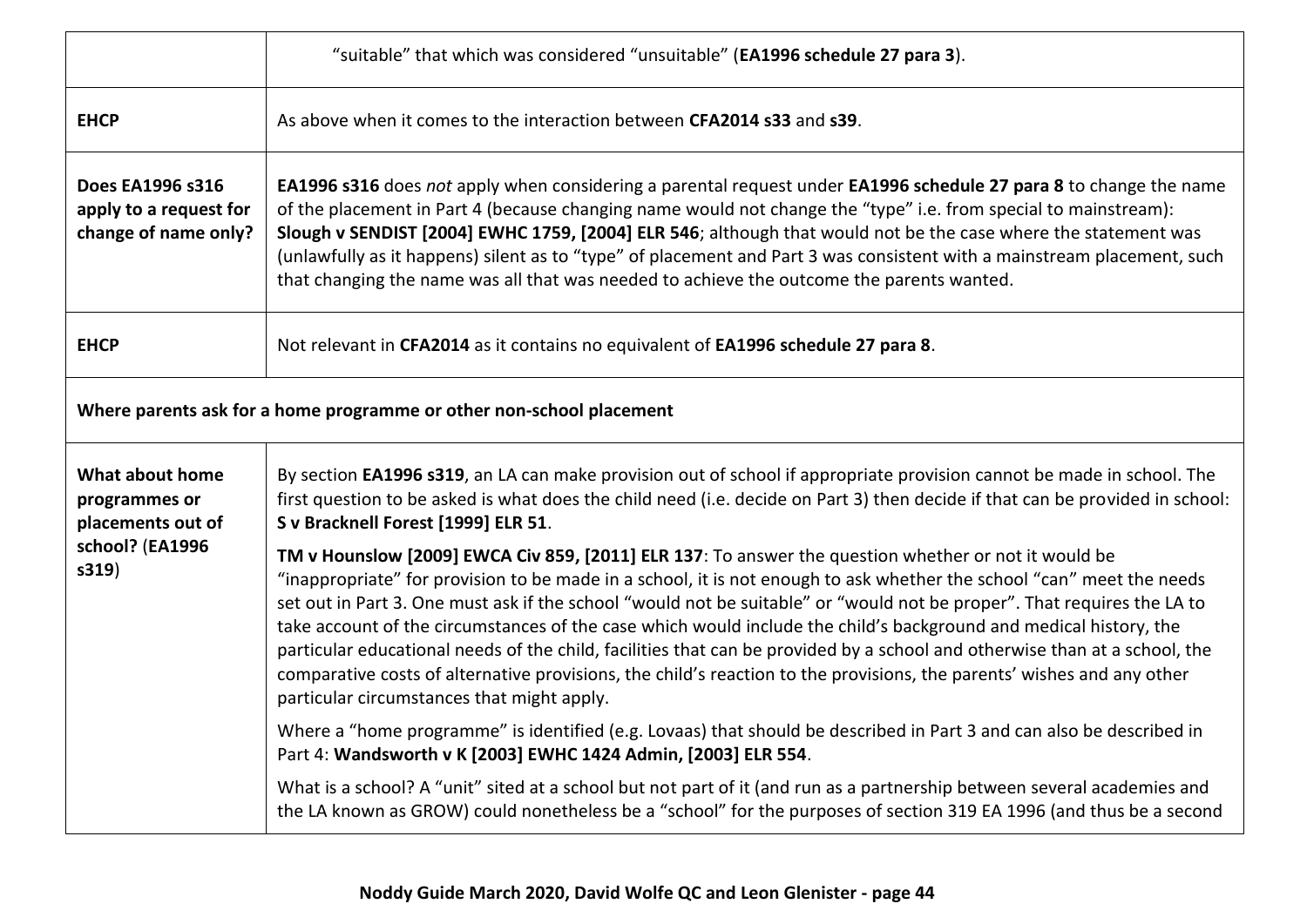|             | placement for children who were placed at PRU). Factors included the fact it had a management committee, a chain of<br>command, a teacher who works at GROW and an EP employed by the LA: TB v Essex CC [2013] UKUT 534 (AAC), [2014]<br>ELR 46. The question is a question of fact for the specialist FTT, and the decision should be reached considering at least<br>the factors listed in paragraph 34 of TB (and paragraph 33 may be disregarded): MA v Kensington and Chelsea [2015]<br>UKUT 186 (AAC), [2015] ELR 326.                                                                                                                                                                                                                                                                                                          |
|-------------|---------------------------------------------------------------------------------------------------------------------------------------------------------------------------------------------------------------------------------------------------------------------------------------------------------------------------------------------------------------------------------------------------------------------------------------------------------------------------------------------------------------------------------------------------------------------------------------------------------------------------------------------------------------------------------------------------------------------------------------------------------------------------------------------------------------------------------------|
| <b>EHCP</b> | CFA2014 s61:                                                                                                                                                                                                                                                                                                                                                                                                                                                                                                                                                                                                                                                                                                                                                                                                                          |
|             | "(1) A local authority in England may arrange for any special educational provision that it has decided is necessary for a<br>child or young person for whom it is responsible to be made otherwise than in a school or post-16 institution or a place<br>at which relevant early years education is provided.                                                                                                                                                                                                                                                                                                                                                                                                                                                                                                                        |
|             | (2) An authority may do so only if satisfied that it would be inappropriate for the provision to be made in a school or<br>post-16 institution or at such a place.                                                                                                                                                                                                                                                                                                                                                                                                                                                                                                                                                                                                                                                                    |
|             | (3) Before doing so, the authority must consult the child's parent or the young person."                                                                                                                                                                                                                                                                                                                                                                                                                                                                                                                                                                                                                                                                                                                                              |
|             | So CFA2014 is similar to EA1996 s319 although with linguistic tweaks.                                                                                                                                                                                                                                                                                                                                                                                                                                                                                                                                                                                                                                                                                                                                                                 |
|             | The LA must now decide if it is "necessary" to educate a child or young person other than in a school or post-16<br>institution, but what is "necessary" is cast in terms of whether it is "inappropriate" for provision to be made in school or<br>post 16 institution. Therefore case law on what "inappropriate" means is directly applicable, as are the cases on what<br>constitutes a school.                                                                                                                                                                                                                                                                                                                                                                                                                                   |
|             | A child's anxiety may lead for it to be "inappropriate" for provision to be made at school: M v Hertfordshire CC [2019]<br>UKUT 37 (AAC).                                                                                                                                                                                                                                                                                                                                                                                                                                                                                                                                                                                                                                                                                             |
|             | Any approved home tuition is not put into Section I: East Sussex CC v TW [2016] UKUT 528 (AAC). In M & M v West<br>Sussex CC (SEN) [2018] UKUT 347 (AAC), the UT decided that there remained a requirement to specify a type of school<br>in section I, which can be met by specifying the type of school which is the ultimate aim to become appropriate for the<br>child; or where part of the overall package is at a school, that type of school. However, in Derbyshire CC v EM and DM<br>[2019] UKUT 240 (AAC) the UT found that M & M is wrong on this point and that the duties in s39(5) and s40(2) on the<br>LA to name an "appropriate" school do not arise where it has decided a child should have education otherwise than at<br>school and therefore it would be inappropriate for the provision to be made at school. |
|             |                                                                                                                                                                                                                                                                                                                                                                                                                                                                                                                                                                                                                                                                                                                                                                                                                                       |

**Out of area placements**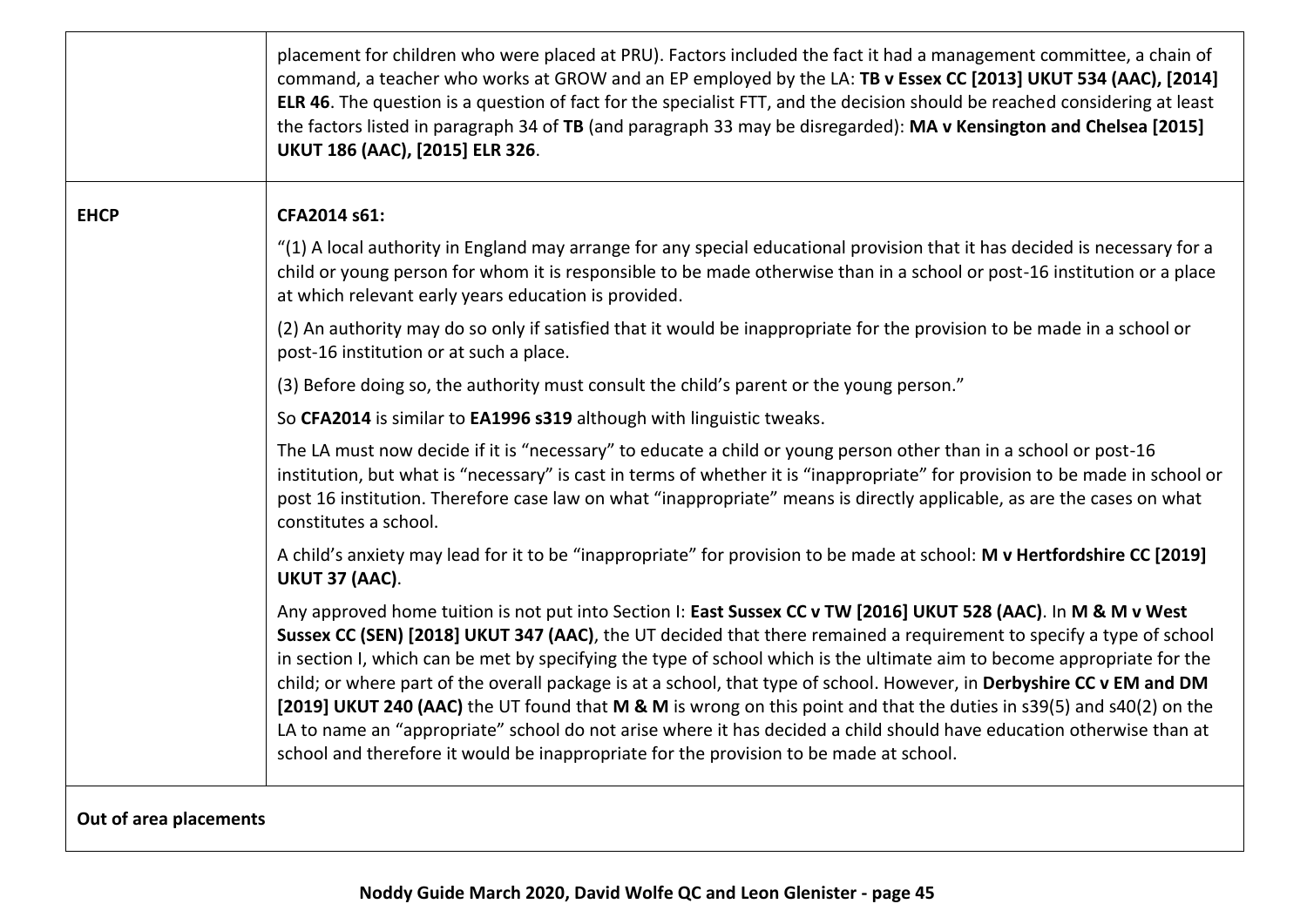| When is the placing<br>LA responsible for the<br>cost of<br>accommodation? | <b>EA1996 s517</b> states where a child is placed at a non-maintained school, the placing LA shall:                                                                                                                                   |
|----------------------------------------------------------------------------|---------------------------------------------------------------------------------------------------------------------------------------------------------------------------------------------------------------------------------------|
|                                                                            | "(1)(b) if board and lodging are provided for the pupil at the school and subsection (5) applies, pay the whole of the<br>fees payable in respect of the board and lodging.                                                           |
|                                                                            | (5) This subsection applies where the authority are satisfied that education suitable                                                                                                                                                 |
|                                                                            | (a) to the pupil's age, ability and aptitude, and                                                                                                                                                                                     |
|                                                                            | (b) to any special educational needs he may have,                                                                                                                                                                                     |
|                                                                            | cannot be provided by them for him at any school unless board and lodging are also provided for him (either at school or<br>elsewhere)."                                                                                              |
|                                                                            | The LA is only required to pay for accommodation where it is provided "at the school" and not, for example, a children's<br>home nearby the school: JC v LB Bromley (SEN) [2016] UKUT 388 (AAC).                                      |
| Where parents or young person does not make a request                      |                                                                                                                                                                                                                                       |
| <b>EHCP</b>                                                                | CFA2014 s40:                                                                                                                                                                                                                          |
|                                                                            |                                                                                                                                                                                                                                       |
|                                                                            | "(1) This section applies where no request is made to a local authority before the end of the period specified in a notice<br>under section 38(2)(b) to secure that a particular school or other institution is named in an EHC plan. |
|                                                                            | (2) The local authority must secure that the plan-                                                                                                                                                                                    |
|                                                                            | (a) names a school or other institution which the local authority thinks would be appropriate for the child or young<br>person concerned, or                                                                                          |
|                                                                            | (b) specifies the type of school or other institution which the local authority thinks would be appropriate for the child or<br>young person."                                                                                        |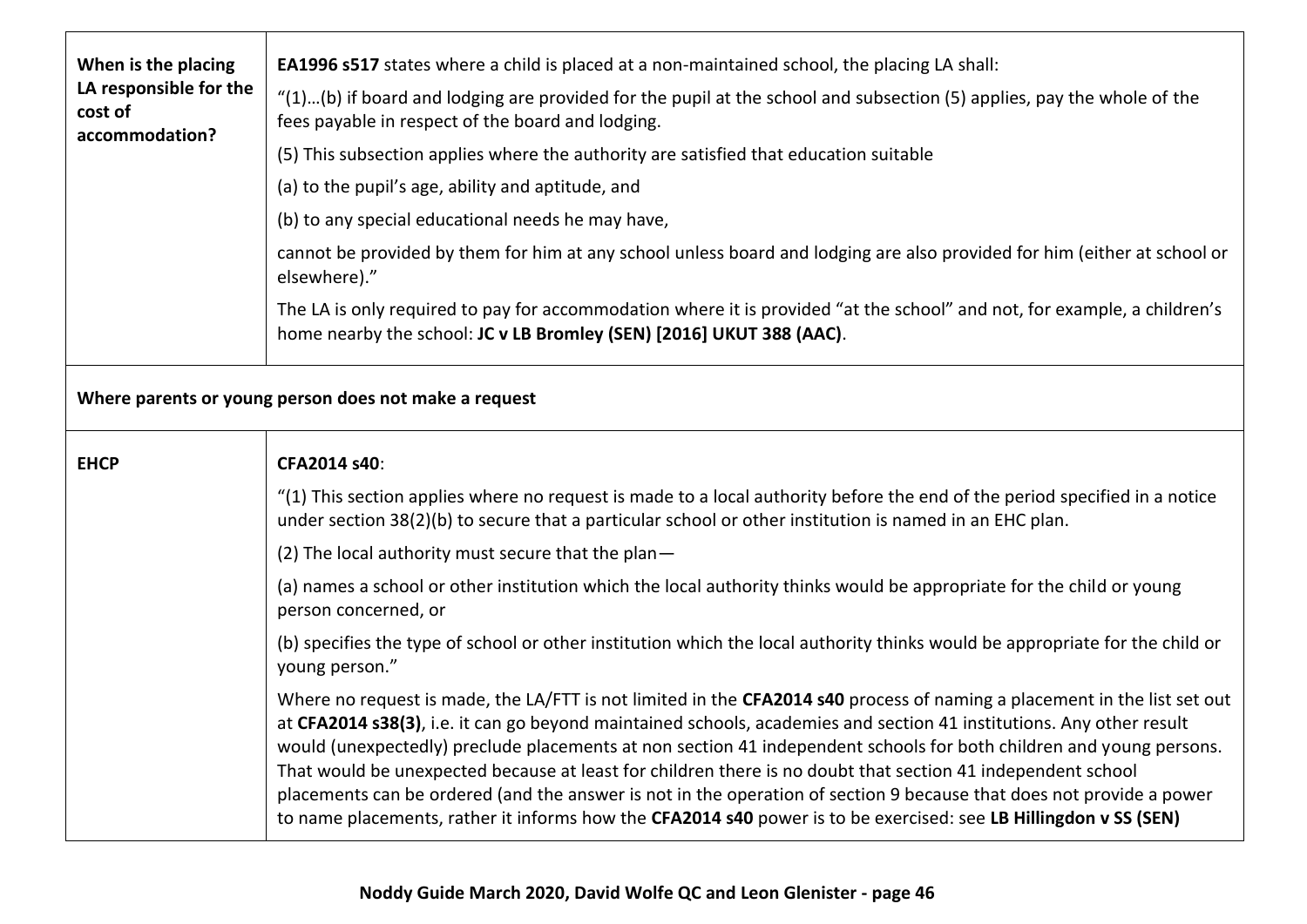|                                                                             | [2017] UKUT 250 (AAC) (Hillingdon was granted permission for an appeal to the Court of Appeal but did not in the end<br>pursue the appeal).                                                                                                                                                                                                                                                                                                                                                                                                                                                                                                                                      |  |
|-----------------------------------------------------------------------------|----------------------------------------------------------------------------------------------------------------------------------------------------------------------------------------------------------------------------------------------------------------------------------------------------------------------------------------------------------------------------------------------------------------------------------------------------------------------------------------------------------------------------------------------------------------------------------------------------------------------------------------------------------------------------------|--|
|                                                                             | <b>CEASING TO MAINTAIN A STATEMENT/EHCP</b>                                                                                                                                                                                                                                                                                                                                                                                                                                                                                                                                                                                                                                      |  |
| What happens when<br>the child reaches<br>compulsory school<br>leaving age? | Where live issues between the parties remained and it was possible that if an appeal went ahead, the Tribunal might<br>have made an order that special educational provision be provided by the LA, then the Tribunal had jurisdiction despite<br>the child being over compulsory school age and not on the roll of a school: KC v Newham [2010] UKUT 96, [2010] ELR<br>429.<br>See also Wolverhampton v Smith [2007] EWHC 1117, [2007] ELR 418 and Hill v Bedfordshire [2008] EWCA Civ 661,<br>[2008] ELR 660.                                                                                                                                                                  |  |
| <b>EHCP</b>                                                                 | The EHCP will continue until the end of the academic year in which the young person turns 25: see CFA2014 s37(1), s46<br>and 83(2), where there definition of "young person" is "over compulsory school age but under 25".                                                                                                                                                                                                                                                                                                                                                                                                                                                       |  |
|                                                                             | The LA may cease to maintain a plan only where (1) it is no longer responsible for the child or young person or (2) it is no<br>longer necessary for the plan to be maintained: CFA2014 s45(1).                                                                                                                                                                                                                                                                                                                                                                                                                                                                                  |  |
|                                                                             | See also COP2015 #9.199-9.210.                                                                                                                                                                                                                                                                                                                                                                                                                                                                                                                                                                                                                                                   |  |
|                                                                             | No additional considerations (other than the CFA2014 s45(3) obligation to have regard to whether the educational or<br>training outcomes specified in the plan have been achieved) come into play simply because the young person is no<br>longer of compulsory school age and may indeed be over 19. In particular, the continuing need for an EHCP is not<br>premised on (for example) any particular expectation of progress let alone any requirement that the young person is<br>expected to gain qualifications (see Buckinghamshire CC v SJ [2016] UKUT 254 (AAC), [2016] ELR 350 on issuing a plan,<br>although its reasoning can be applied in the context of ceasing). |  |
|                                                                             | The issue of ceasing to maintain was explained in B & M v Cheshire East Council [2018] UKUT 232 (AAC). In particular:                                                                                                                                                                                                                                                                                                                                                                                                                                                                                                                                                            |  |
|                                                                             | Achievement of outcomes may indicate that a YP no longer requires SEP specified in a plan, however it does not<br>$\bullet$<br>follow from CFA2014 s45(3) that, where "outcomes" have been achieved it is no longer necessary to maintain the<br>EHCP. Whether it is no longer necessary depends on a range of considerations "including for example the young<br>person's educational and training aspirations, the reasons why outcomes were achieved and whether the young                                                                                                                                                                                                    |  |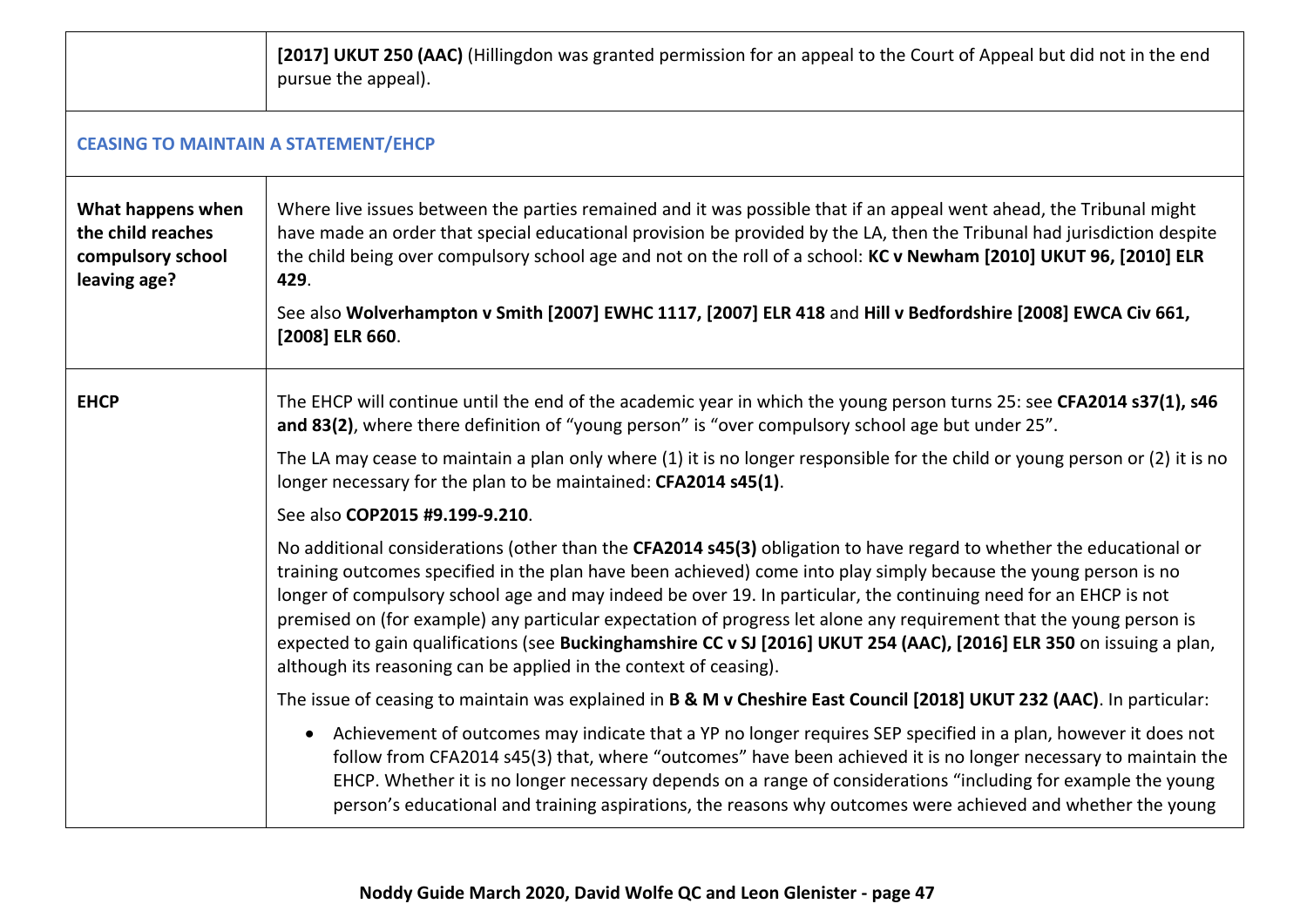|                                                           | person's special educational needs profile has altered as s/he has matured."                                                                                                                                                                                                                                                                                                                                                                                                                                                                                                                                                                                                                                                                                                                                                                                                                                                                                                                                                                                                                                                                                                                                                                                                       |
|-----------------------------------------------------------|------------------------------------------------------------------------------------------------------------------------------------------------------------------------------------------------------------------------------------------------------------------------------------------------------------------------------------------------------------------------------------------------------------------------------------------------------------------------------------------------------------------------------------------------------------------------------------------------------------------------------------------------------------------------------------------------------------------------------------------------------------------------------------------------------------------------------------------------------------------------------------------------------------------------------------------------------------------------------------------------------------------------------------------------------------------------------------------------------------------------------------------------------------------------------------------------------------------------------------------------------------------------------------|
|                                                           | There is an "affinity" between the test for ceasing to maintain and the test for deciding whether an EHC plan<br>should be prepared and maintained, and therefore in deciding whether to cease the LA should consider whether<br>a YP would meet the test for preparing and maintaining an EHC Plan in the first place.                                                                                                                                                                                                                                                                                                                                                                                                                                                                                                                                                                                                                                                                                                                                                                                                                                                                                                                                                            |
|                                                           | It therefore appears (as our comment) that a lawful cessation decision needs up to date information on what provision<br>the YP requires (including in the context of considering whether revised "outcomes" are needed), whether it is (special)<br>educational provision, and if so whether that SEP could and would be provided without the EHC Plan continuing.                                                                                                                                                                                                                                                                                                                                                                                                                                                                                                                                                                                                                                                                                                                                                                                                                                                                                                                |
|                                                           | If an appeal is made against a decision to cease, the EHC Plan continues pending the determination of the appeal<br>(CFA2014 s45(4)(b)).                                                                                                                                                                                                                                                                                                                                                                                                                                                                                                                                                                                                                                                                                                                                                                                                                                                                                                                                                                                                                                                                                                                                           |
|                                                           | As regards young people over 18 who have left education but then want to return, see Regs2014 r30.                                                                                                                                                                                                                                                                                                                                                                                                                                                                                                                                                                                                                                                                                                                                                                                                                                                                                                                                                                                                                                                                                                                                                                                 |
|                                                           | Where a young person aged 18 or over leaves education or training before the end of their course, the LA should review<br>to determine whether the young person wishes to return to education or training: Guidance19-25.                                                                                                                                                                                                                                                                                                                                                                                                                                                                                                                                                                                                                                                                                                                                                                                                                                                                                                                                                                                                                                                          |
| What happens when<br>the 'child' reaches<br>19?<br>EA1996 | Statements of SEN cease automatically when the child reaches 19, albeit that LAs have the power to continue to make<br>provision for the person beyond that point, including to finish the academic year: AW v Essex CC [2011] EWCA Civ 1315,<br>$[2012]$ ELR 1                                                                                                                                                                                                                                                                                                                                                                                                                                                                                                                                                                                                                                                                                                                                                                                                                                                                                                                                                                                                                    |
|                                                           |                                                                                                                                                                                                                                                                                                                                                                                                                                                                                                                                                                                                                                                                                                                                                                                                                                                                                                                                                                                                                                                                                                                                                                                                                                                                                    |
| <b>EHCP</b>                                               | "In line with preparing young people for adulthood, a local authority must not cease an EHC plan simply because a young<br>person is aged 19 or over. Young people with EHC plans may need longer in education or training in order to achieve<br>their outcomes and make an effective transition into adulthood. However, this position does not mean that there is an<br>automatic entitlement to continued support at age 19 or an expectation that those with an EHC plan should all remain in<br>education until age 25. A local authority may cease a plan for a 19- to 25-year-old if it decides that it is no longer<br>necessary for the EHC plan to be maintained. Such circumstances include where the young person no longer requires the<br>special educational provision specified in their EHC plan. In deciding that the special educational provision is no longer<br>required, the local authority must have regard to whether the educational or training outcomes specified in the plan<br>have been achieved (see the section on Outcomes, paragraphs 9.64 to 9.69) Young people who no longer need to<br>remain in formal education or training will not require special educational provision to be made for them through an EHC<br>plan": COP2015 #9.152-3 |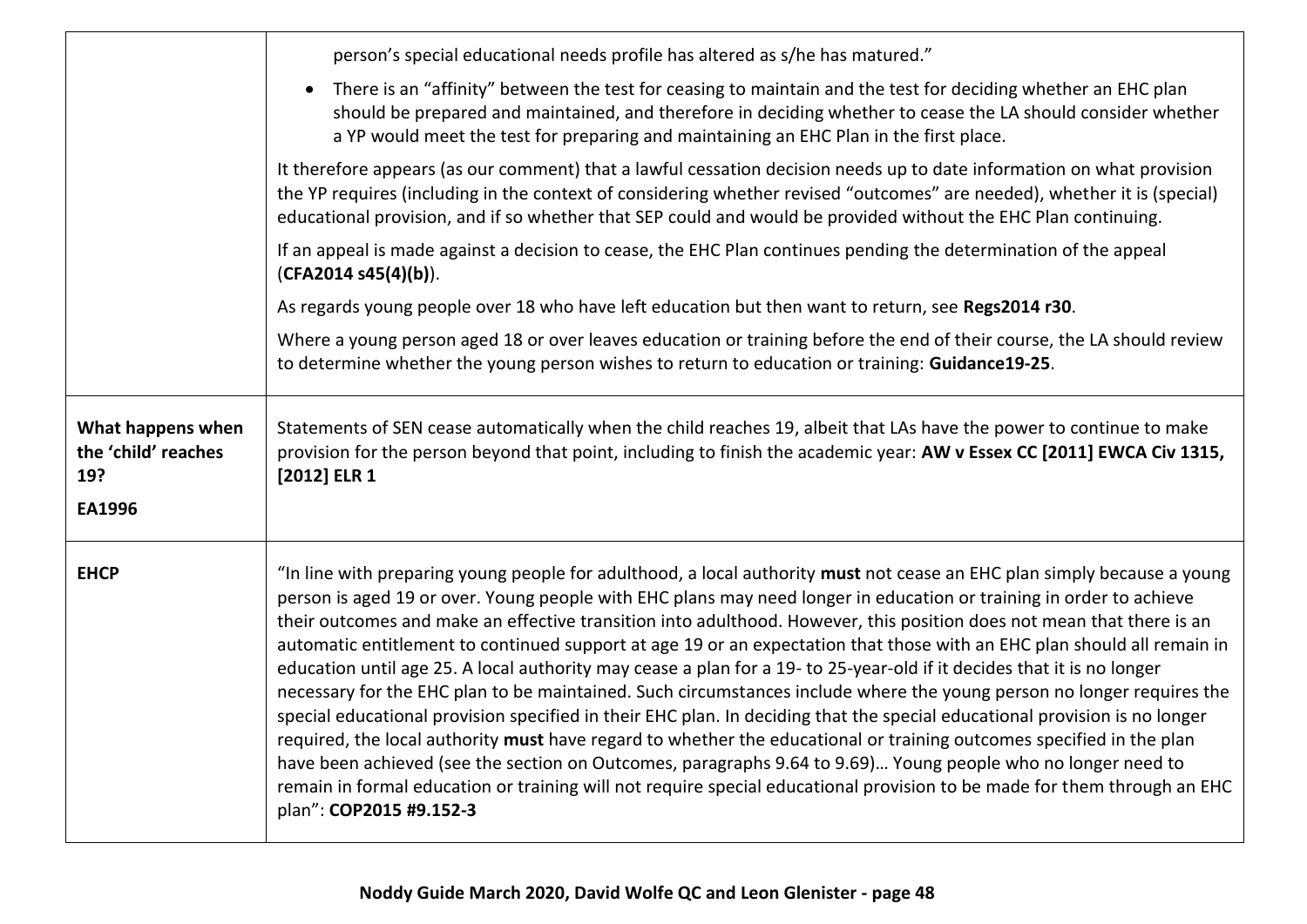|                                                                                                                           | When a young person is close to finishing their education and training, the LA should use the final annual review to agree<br>the support needed to help them engage with services after they turn 19: Guidance 19-25.                                                                                                                                                                                                                                                                                      |
|---------------------------------------------------------------------------------------------------------------------------|-------------------------------------------------------------------------------------------------------------------------------------------------------------------------------------------------------------------------------------------------------------------------------------------------------------------------------------------------------------------------------------------------------------------------------------------------------------------------------------------------------------|
| Can a statement be<br>ceased before a<br><b>Learning Disability</b><br><b>Assessment has been</b><br>completed?<br>EA1996 | Although the contents of an LDA can and should provide information relevant to the question (in a challenge to a<br>decision to cease to maintain a statement) of whether the statement continued to be needed, that was not the only<br>source of such information, nor even a mandatory source. Accordingly it is not a prerequisite when making considering a<br>cessation appeal for the Tribunal to have before it a complete and lawful LDA: LB v Kent [2011] UKUT 405 (AAC), [2012]<br><b>ELR 31</b> |
| <b>EHCP</b>                                                                                                               | No equivalence or relevance for CFA2014 because LDAs no longer apply and the provision for young people beyond<br>compulsory school age is dealt with through the ordinary EHCP regime under CFA2014.                                                                                                                                                                                                                                                                                                       |
| <b>TRANSPORT</b>                                                                                                          |                                                                                                                                                                                                                                                                                                                                                                                                                                                                                                             |
| Children of<br>compulsory school<br>age                                                                                   | Unless someone else has made free travel arrangements, an LA must make such travel arrangements as it considers<br>necessary in order to secure that suitable home to school travel arrangements, for the purpose of facilitating an "eligible<br>child's" attendance at the relevant educational establishment free of charge: EA1996 s508B(1).                                                                                                                                                            |
| <b>EA1996 and CFA2014</b>                                                                                                 | "Eligible child" means of compulsory school age and includes children living beyond the statutory walking distance and<br>children with SEN, a disability or mobility problems registered at a school within that distance who by reason of SEN etc.<br>cannot reasonably be expected to walk to school: EA1996 Schedule 35B para 2.                                                                                                                                                                        |
|                                                                                                                           | "Relevant educational establishment" means (essentially) nearest suitable school: EA1996 s508B(10).                                                                                                                                                                                                                                                                                                                                                                                                         |
|                                                                                                                           | "Travel arrangements" means transport or, with the consent of parents, an escort to accompany the child or payment of<br>expenses: EA1996 s508B(2). It follows from the above that parents of children with SEN cannot be required to escort<br>their child (although some LAs have tried to require this).                                                                                                                                                                                                 |
|                                                                                                                           | It does not necessarily have to be door to door transport, but it can be lawful to use pick up points other than at the<br>home of the eligible child: R (M and W) v LB Hounslow [2013] EWHC 579 (Admin). However, and in any event, the<br>transport must be non-stressful: R v Hereford & Worcestershire ex p P (1992) 2 FCR 732.                                                                                                                                                                         |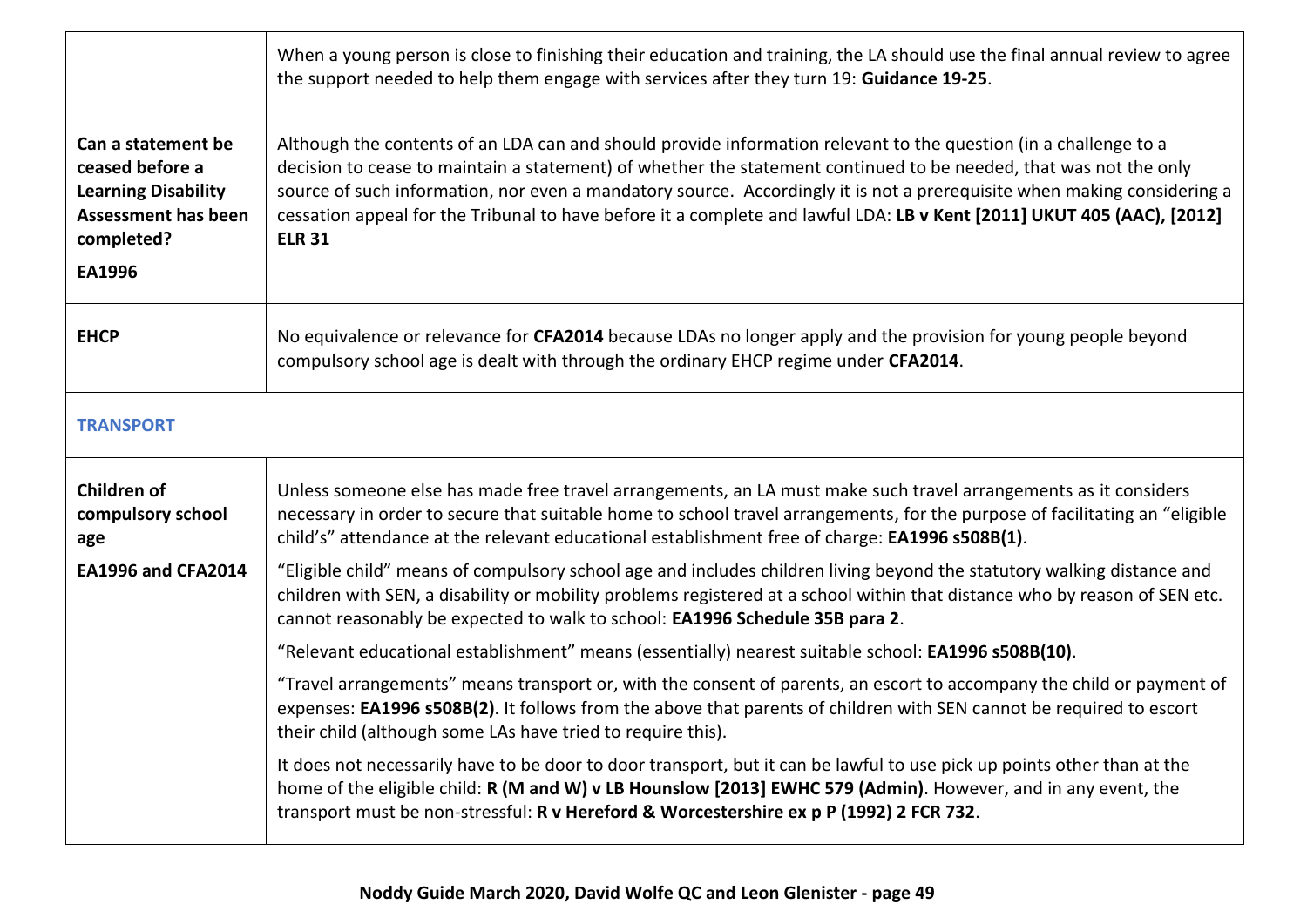|                | The LA in determining what it considers necessary can take account of cost and practicality, and there is no duty to<br>provide transport from after school clubs, or before the end of the day where a child has medical appointments in the<br>week: P v East Sussex CC [2014] EWHC 4634 (Admin), [2015] ELR 178.                                                                                                                                                                                                                                                                                                                                                                                                                                |
|----------------|----------------------------------------------------------------------------------------------------------------------------------------------------------------------------------------------------------------------------------------------------------------------------------------------------------------------------------------------------------------------------------------------------------------------------------------------------------------------------------------------------------------------------------------------------------------------------------------------------------------------------------------------------------------------------------------------------------------------------------------------------|
|                | Travel arrangements made by a parent only displace the LA's duty if the arrangements are made voluntarily: EA1996<br>s508B(5).                                                                                                                                                                                                                                                                                                                                                                                                                                                                                                                                                                                                                     |
|                | Whilst in a different format, equivalent obligations in Wales are contained within s3 of the Leaner Travel (Wales)<br>Measure 2008. Note the general duty (not just for children of compulsory school age) under s10 of the Learner Travel<br>(Wales) Measure 2008 that each Local Authority and the Welsh Minsters must promote access to education and training<br>through the medium of the Welsh language when exercising functions under that measure.                                                                                                                                                                                                                                                                                        |
| Sixth form age | Sixth form age means a young person under 19, or a young person who began a particular course of education before 19<br>and continues to attend that course.                                                                                                                                                                                                                                                                                                                                                                                                                                                                                                                                                                                       |
|                | The LA must provide a transport statement specifying arrangements for the provision of transport or otherwise that the<br>LA consider necessary to make for facilitating persons of sixth form age receiving education or training at school at<br>schools and other institutions: EA1996 s509AA.                                                                                                                                                                                                                                                                                                                                                                                                                                                  |
|                | The statement must include the arrangements made for disabled persons and persons with learning difficulties and<br>disabilities: EA1996 s509AB.                                                                                                                                                                                                                                                                                                                                                                                                                                                                                                                                                                                                   |
|                | The DfE's statutory guidance ('Post-16 transport to education and training (October 2017)) sets out: (1) the LA should<br>consider the impact of a learning difficulty or disability on the young person's ability to walk the distance [18], (2) the LA<br>should take account of its duty to encourage, enable and assist the participation of young people with learning<br>difficulties and disabilities up to the age of 25 in education and training pursuant to Education and Skills Act 2008 s68<br>[22], (3) it is good practice to account for the fact a learner with a learning difficulty or disability may take longer to<br>complete a particular programme and should consider extending travel arrangements for that period [23]. |
|                | The LA have a wide discretion as to what is "necessary" and some LAs implement an independent travel training scheme,<br>which is lawful, and it is good practice to put this in the transport statement.                                                                                                                                                                                                                                                                                                                                                                                                                                                                                                                                          |
|                | School transport falls within the ambit of ECHR article 8 ECHR and article 2 protocol 1, such that any discrimination based<br>on status (such as age) needs to be justified: R (Drexler v Leicestershire CC [2019] EWHC 1934 (Admin). As in that case, a<br>difference in transport policy based on age may be justified by the difference in statutory obligations between those of<br>compulsory school age and of sixth form age (but will of course depend on the facts).                                                                                                                                                                                                                                                                     |
|                | If the LA charge for transport, it must comply with the Equality Act 2010. Where there is a flat rate for travel, it will not                                                                                                                                                                                                                                                                                                                                                                                                                                                                                                                                                                                                                      |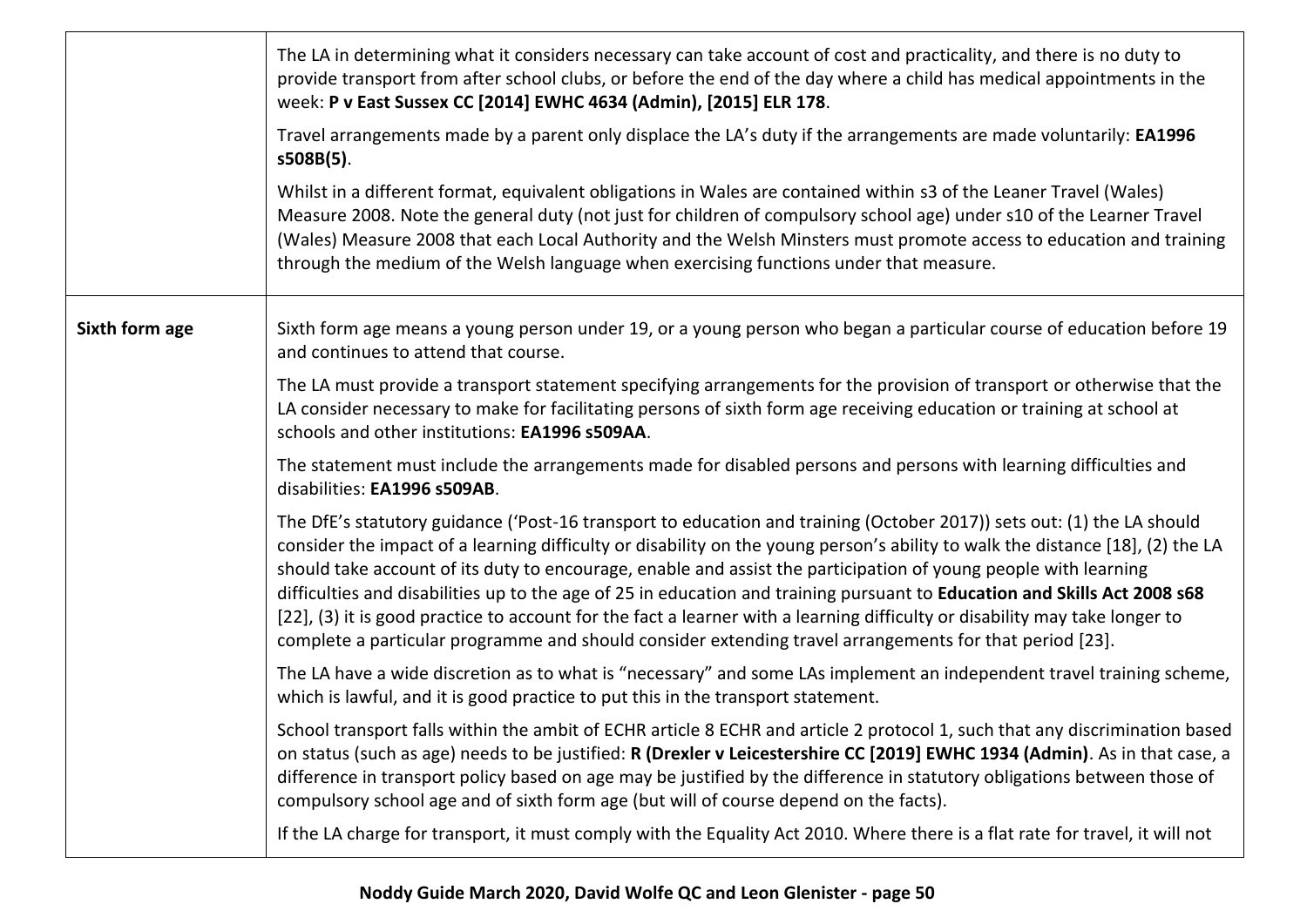|                                                                                                           | be lawful to charge higher than the flat rate for those with SEN (for example paying a % of the cost).<br>In Wales, s7 of the Learner Travel (Wales) Measure 2008 allows for Regulations to prescribe for such travel<br>arrangements for those of sixth form age.                                                                                                                                                                                                                                                                                                                                                                                                                                                                                                                                                                                                                                                   |
|-----------------------------------------------------------------------------------------------------------|----------------------------------------------------------------------------------------------------------------------------------------------------------------------------------------------------------------------------------------------------------------------------------------------------------------------------------------------------------------------------------------------------------------------------------------------------------------------------------------------------------------------------------------------------------------------------------------------------------------------------------------------------------------------------------------------------------------------------------------------------------------------------------------------------------------------------------------------------------------------------------------------------------------------|
| 18-25 year olds                                                                                           | The LA "must make such arrangements for the provision and otherwise as they consider necessary" free of charge, for<br>the purposes of (1) facilitating the attendance of adults at particular institutions (2) facilitating the attendance for those<br>with an EHC Plan at their placements: EA1996 s508F.<br>The duty is a weaker duty than that for eligible children of compulsory school age. In addition COP2015 #9.214-217 is<br>unclear in this respect, in particular appearing to cite a "free-standing rule allowing transport needs to be included in an<br>EHC plan if exceptional circumstances could be shown to exist, despite section 508F": Staffordshire CC v JM [2016] UKUT<br>246 (AAC), [2016] ELR 307.                                                                                                                                                                                       |
| Is transport<br>"educational" and<br>therefore within the<br><b>Tribunal's</b><br>jurisdiction?<br>EA1996 | For a child with a Statement, the transport would be "non-educational" - i.e. Part 6. And even then, COP1996 #8.89 it<br>would only exceptionally be put into the Statement (where child has particular transport needs). But, of course, the LA<br>remains under a EA1996 s509 duty to provide.                                                                                                                                                                                                                                                                                                                                                                                                                                                                                                                                                                                                                     |
| <b>EHCP</b>                                                                                               | Overall, see COP2015 #9.214-9.217.<br>It remains the case that home to school transport is generally non-educational and cannot be categorised as SEP:<br>Staffordshire CC v JM [2016] UKUT 246 (AAC), [2016] ELR 307 [24] and [27]. It should generally be in EHCP Section D and<br>not F: Regs2014 r43, Staffordshire CC v JM [32-33].<br>However, the FTT does retain jurisdiction over it if, on the facts of a particular case, it does constitute special educational<br>provision: AA v LBH [2017] UKUT 0241 (AAC).<br>The question is whether the provision "would educate or train so as to bring it within what is authorised by the 2014<br>Act"; "It is for the appellant to make the case that the transport fulfils some educational or training function or for the<br>First Tier Tribunal to consider this pursuant to its inquisitorial or quasi-inquisitorial function": Birmingham CC v KF [2018] |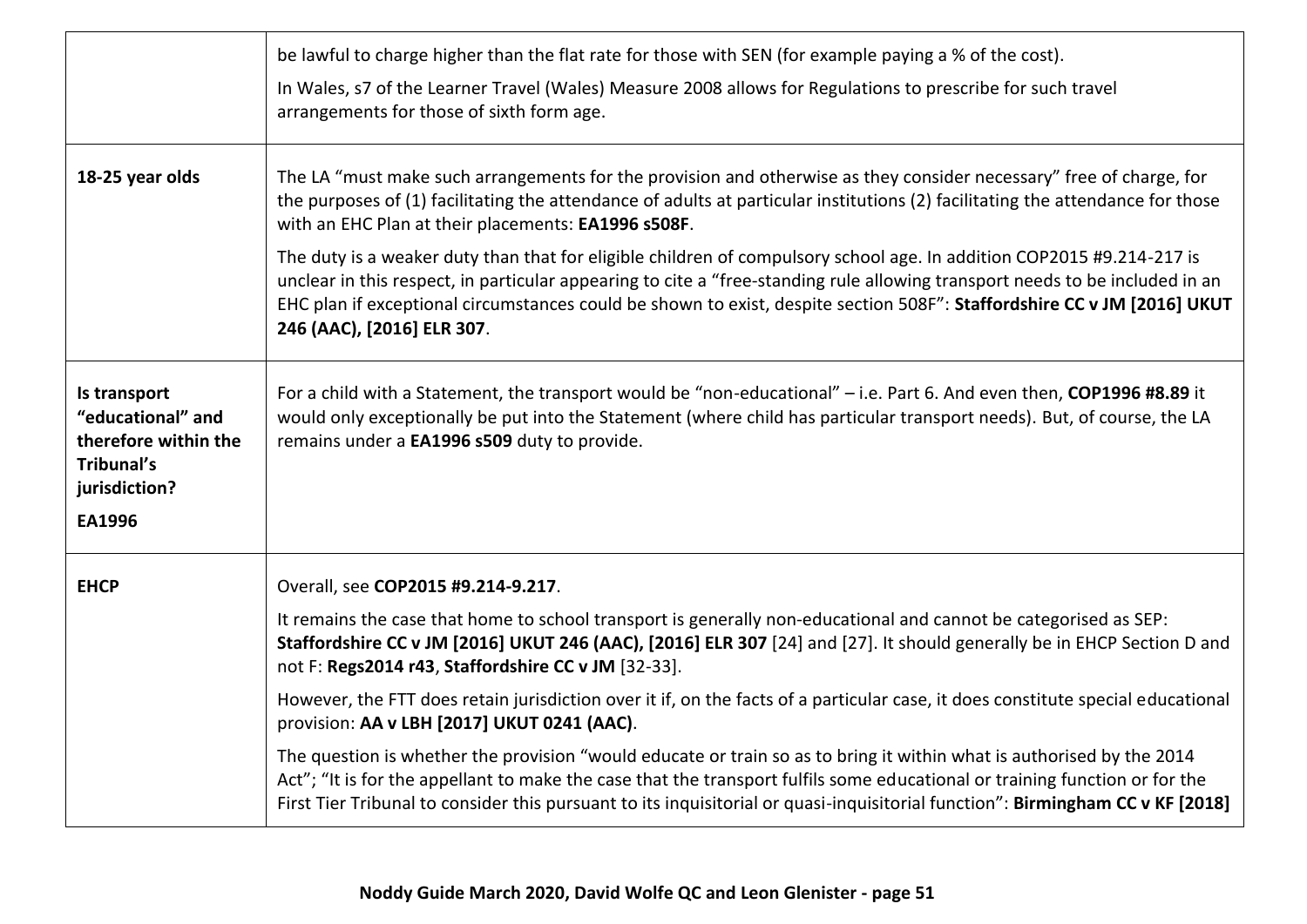| <b>UKUT 261 (AAC).</b><br><b>COP2015 #9.215:</b> "Transport should be recorded in the EHC plan only in exceptional cases where the child has particular<br>transport needs".                                                                                                                                                                                                                                                                                                                                                                                                                                                                                                                                                                                                                                                                                                       |  |
|------------------------------------------------------------------------------------------------------------------------------------------------------------------------------------------------------------------------------------------------------------------------------------------------------------------------------------------------------------------------------------------------------------------------------------------------------------------------------------------------------------------------------------------------------------------------------------------------------------------------------------------------------------------------------------------------------------------------------------------------------------------------------------------------------------------------------------------------------------------------------------|--|
| Where transport costs impact on the cost balance (whether under EA1996 schedule 27 para 3(3) or under EA1996 s9)<br>the Tribunal will have to properly evaluate the costs involved - see W v LB Hillingdon [2005] EWHC 1580, [2005] ELR<br>599. This includes deciding what would be needed by way of suitable transport.                                                                                                                                                                                                                                                                                                                                                                                                                                                                                                                                                          |  |
| MM & DM v Harrow [2010] UKUT 395 (AAC): "Transport is not an educational need. However, it has to be taken into<br>account. A placement cannot be appropriate if the authority cannot provide suitable transport to the school. On<br>appeal, the First-tier Tribunal is not concerned with whether the authority's proposed arrangements were within the<br>range of reasonableness; it had to decide whether or not they were suitable. I also accept that stress, safety and comfort<br>are not necessarily the only factors that might make a journey unsuitable."                                                                                                                                                                                                                                                                                                             |  |
| A statement can, in Part 4, name a school on the basis of parental preference and subject to an expressed agreement by<br>parents to transport the child to school without the statement identifying a particular fall-back to which the LA would<br>send the child if the parents ceased to transport: M v Sutton [2007] EWCA Civ 1205, [2008] ELR 123.                                                                                                                                                                                                                                                                                                                                                                                                                                                                                                                           |  |
| Transport remains relevant to placement cost, as under EA1996.                                                                                                                                                                                                                                                                                                                                                                                                                                                                                                                                                                                                                                                                                                                                                                                                                     |  |
| WHAT IF THE PARENTS WANT PROVISION IN EXCESS OF THAT WHICH THE TRIBUNAL CONSIDERS TO BE NECESSARY?                                                                                                                                                                                                                                                                                                                                                                                                                                                                                                                                                                                                                                                                                                                                                                                 |  |
| Even if the Tribunal considers that the school proposed by the LA is not suitable, it does not follow that it should<br>automatically name the school requested by parents if that latter school costs a lot more because it makes provision<br>(e.g. residential provision) which the child does not need. The Tribunal should specify a type or consider adjourning if<br>there may be other, less costly, options Hereford & Worcester v Lane [1998] ELR 319, LB Hackney v Silaydin [1999] ELR<br>571.<br>However, this does not mean in every hearing where the school named in Part 4 is inappropriate an LA should be given<br>an opportunity to suggest alternatives that are less expensive than the parental school - where there is a risk the LA<br>school will be found unsuitable the LA can suggest a fall-back: Rhondda Cynon Taff County Borough Council v SENDIST |  |
|                                                                                                                                                                                                                                                                                                                                                                                                                                                                                                                                                                                                                                                                                                                                                                                                                                                                                    |  |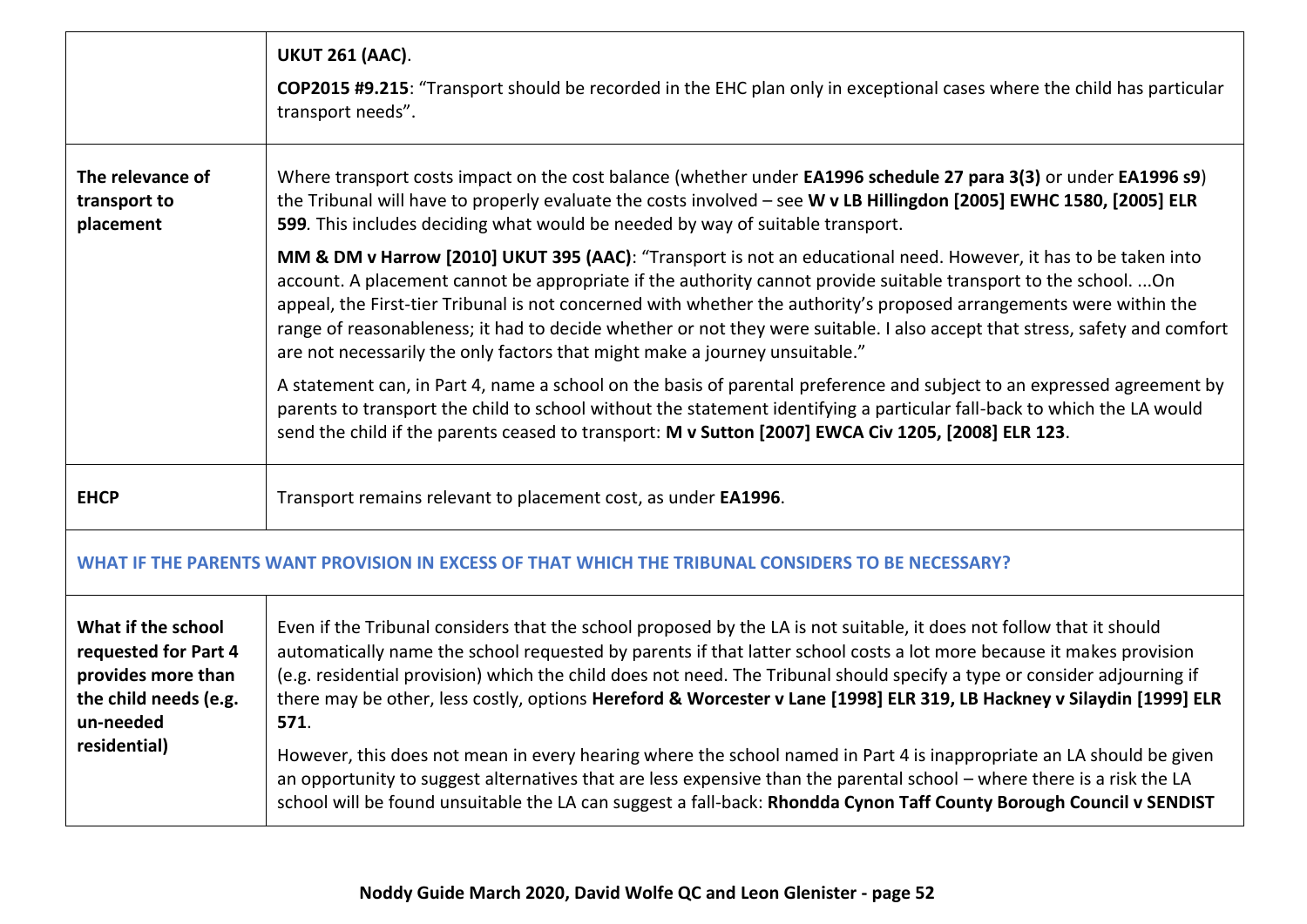|                            | [2002] ELR 290.                                                                                                                                                                                                                                                                                                                                                                                                                                                                                                                                                                                          |
|----------------------------|----------------------------------------------------------------------------------------------------------------------------------------------------------------------------------------------------------------------------------------------------------------------------------------------------------------------------------------------------------------------------------------------------------------------------------------------------------------------------------------------------------------------------------------------------------------------------------------------------------|
|                            | The onus is on an LA which is or should have been aware that there was a risk that the FTT might find its proposed school<br>unsuitable to bring forward alternatives if it wants to promote alternatives; and not therefore on the FTT to take the<br>initiative: **LB Hillingdon v G HS/2241/2016.                                                                                                                                                                                                                                                                                                     |
|                            | Extended day provision does not necessarily mean a residential placement provided that appropriate provision beyond<br>the normal school day is available: TA v Bowen & Solihull [2009] EWHC 5, [2009] ELR 148. Such provision must obviously<br>be taken into account in considering costs and it should also be specified to some extent in Part 3 rather than simply<br>stating "an extended day" or similar. The decision should make clear the extent of extended day that is being approved<br>as suitable provision for the child.                                                                |
| <b>EHCP</b>                |                                                                                                                                                                                                                                                                                                                                                                                                                                                                                                                                                                                                          |
| <b>Fall back positions</b> | In Bromley v SENT [1999] ELR 260, Sedley LJ rejected an argument by an LA that the SENDIST should have given it<br>opportunities to canvass alternative schools after it had rejected the LA's proposal. He held: "While proceedings before<br>SENTs are not expected to mimic litigation, a SENT is in the ordinary way entitled to expect each side to bring its full case<br>forward, at least to the extent of putting down the necessary markers. No such marker was put down by the LA."                                                                                                           |
|                            | See also Stanley Burnton J in Hammersmith & Fulham v Pivcevic & SENDIST [2006] EWHC 1709 (Admin), [2006] ELR 594<br>para 62 "if a considerable amount of money turns on a decision of the Tribunal it is incumbent on the LA to prepare for<br>and conduct its case with greater care."                                                                                                                                                                                                                                                                                                                  |
|                            | The onus is on an LA which is or should be aware that there is a risk that the FTT might find its proposed school<br>unsuitable to bring forward alternatives if it wants to promote alternatives; and not therefore on the FTT to take the<br>initiative: **LB Hillingdon v G HS/2241/2016.                                                                                                                                                                                                                                                                                                             |
|                            | A parent is entitled to express a first choice independent placement, and with a fall back mainstream provision. As in KC<br>v LB Hammersmith and Fulham [2015] UKUT 177 (AAC), [2015] ELR 317, the Tribunal found the parental first choice<br>school would involve unreasonable public expenditure as compared with the LA's first choice maintained special school;<br>however following this the Tribunal had to consider the parental mainstream fall back to which, by operation of s316 EA<br>1996, the parents would then have been entitled (over the LA's maintained special school proposal). |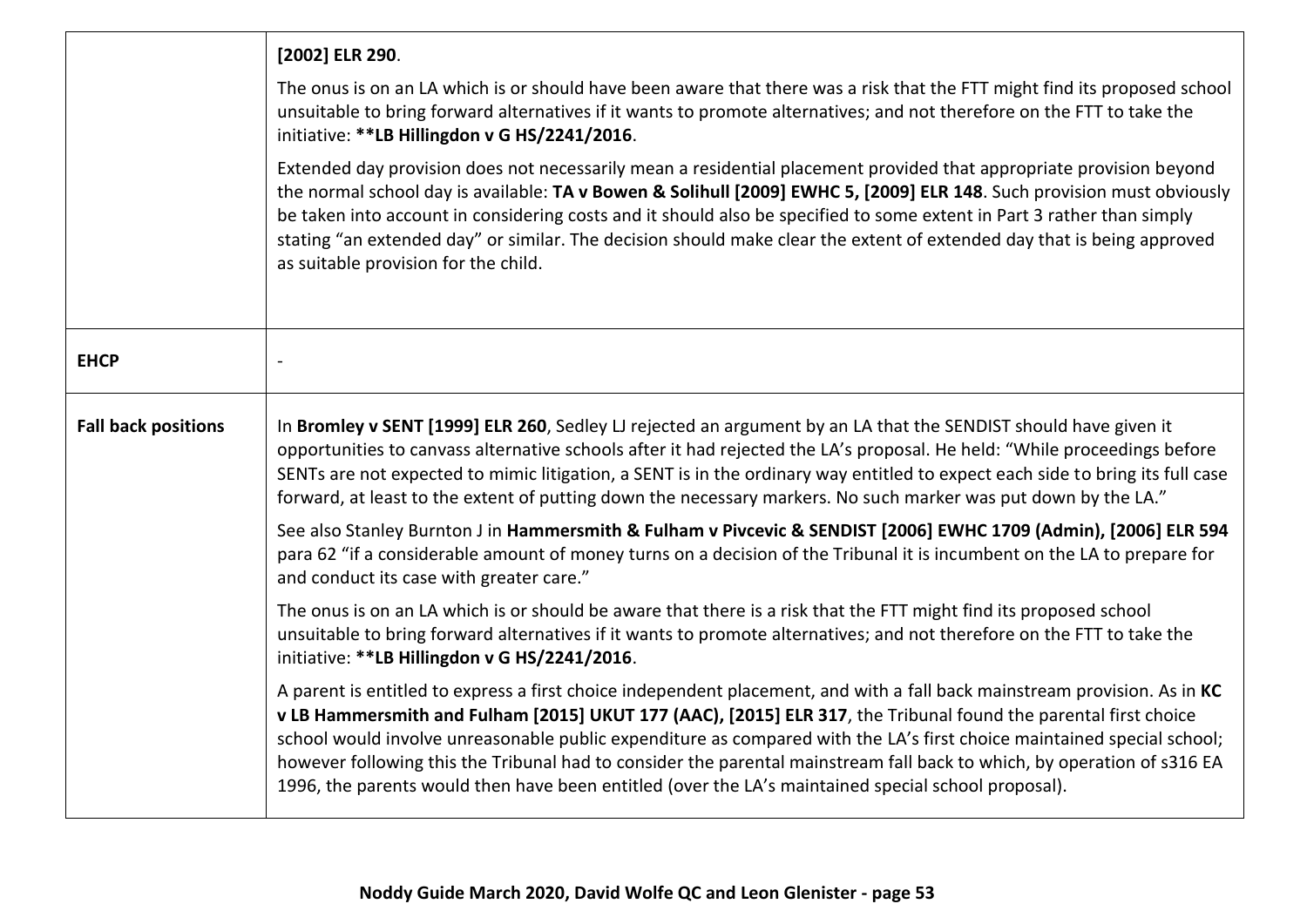| <b>EHCP</b>                 |                                                                                                                                                                                                                                                                                                                                                                                                                                                                                                                                                                                                                                                   |
|-----------------------------|---------------------------------------------------------------------------------------------------------------------------------------------------------------------------------------------------------------------------------------------------------------------------------------------------------------------------------------------------------------------------------------------------------------------------------------------------------------------------------------------------------------------------------------------------------------------------------------------------------------------------------------------------|
|                             | <b>EUROPEAN CONVENTION ON HUMAN RIGHTS (ECHR)/HUMAN RIGHTS ACT 1998</b>                                                                                                                                                                                                                                                                                                                                                                                                                                                                                                                                                                           |
| <b>Article 2 Protocol 1</b> | A2P1: "No person shall be denied the right to education. In the exercise of any functions which it assumes in relation to<br>education and to teaching the State shall respect the right of parents to ensure such education and teaching in<br>conformity with their own religious and philosophical convictions."                                                                                                                                                                                                                                                                                                                               |
|                             | Breach by a public body of A2P1 can give rise to a claim in damages pursuant to the Human Rights Act 1998 s8.                                                                                                                                                                                                                                                                                                                                                                                                                                                                                                                                     |
|                             | The right is to effective access, without discrimination, to whatever educational facilities the state provided. A child with<br>SEN was not denied that right unless the child was denied access to whatever educational facilities the state provided for<br>such pupils. Where a child was out of school but steps were being taken by the LA to provide him with high quality<br>education (albeit the LA could have acted more expeditiously) that was not a breach; but a failure to provide interim<br>educational assistance could have been a breach. In any event damages would be low or non-existent: A v Essex CC<br>[2010] UKSC 33. |
|                             | However, where a LA with responsibility for providing education, if it knew a pupil was not receiving it and engaged in a<br>completely ineffectual attempt to provide it, would be in breach of a2p1. HRA damages were payable for any loss shown<br>to be directly attributable to Islington's unlawful conduct. This was a "salutary reminder to all local education authorities<br>[sic] and their staff that in performing their day-to-day functions they are discharging the United Kingdom's obligations<br>under the Convention": E v LB Islington [2017] EWHC 1440 (Admin).                                                             |
| <b>Article 8</b>            | A8: "1. Everyone has the right to respect for his private and family life, his home and his correspondence 2. There shall<br>be no interference by a public authority with the exercise of this right except such as is in accordance with the law and is<br>necessary in a democratic society in the interests of national security, public safety or the economic well-being of the<br>country, for the prevention of disorder or crime, for the protection of health or morals, or for the protection of the rights<br>and freedoms of others."                                                                                                |
|                             | CB v LB Merton [2002] ELR 441, at [20] rejected the argument that naming a residential school against parental wishes<br>infringed the child's Article 8 rights; the tribunal had not ordered the child to attend the school. That was a matter for<br>the local authority if it decided to serve a school attendance order. Any challenge would then relate to that order, not to<br>the tribunal's decision to name the school.                                                                                                                                                                                                                 |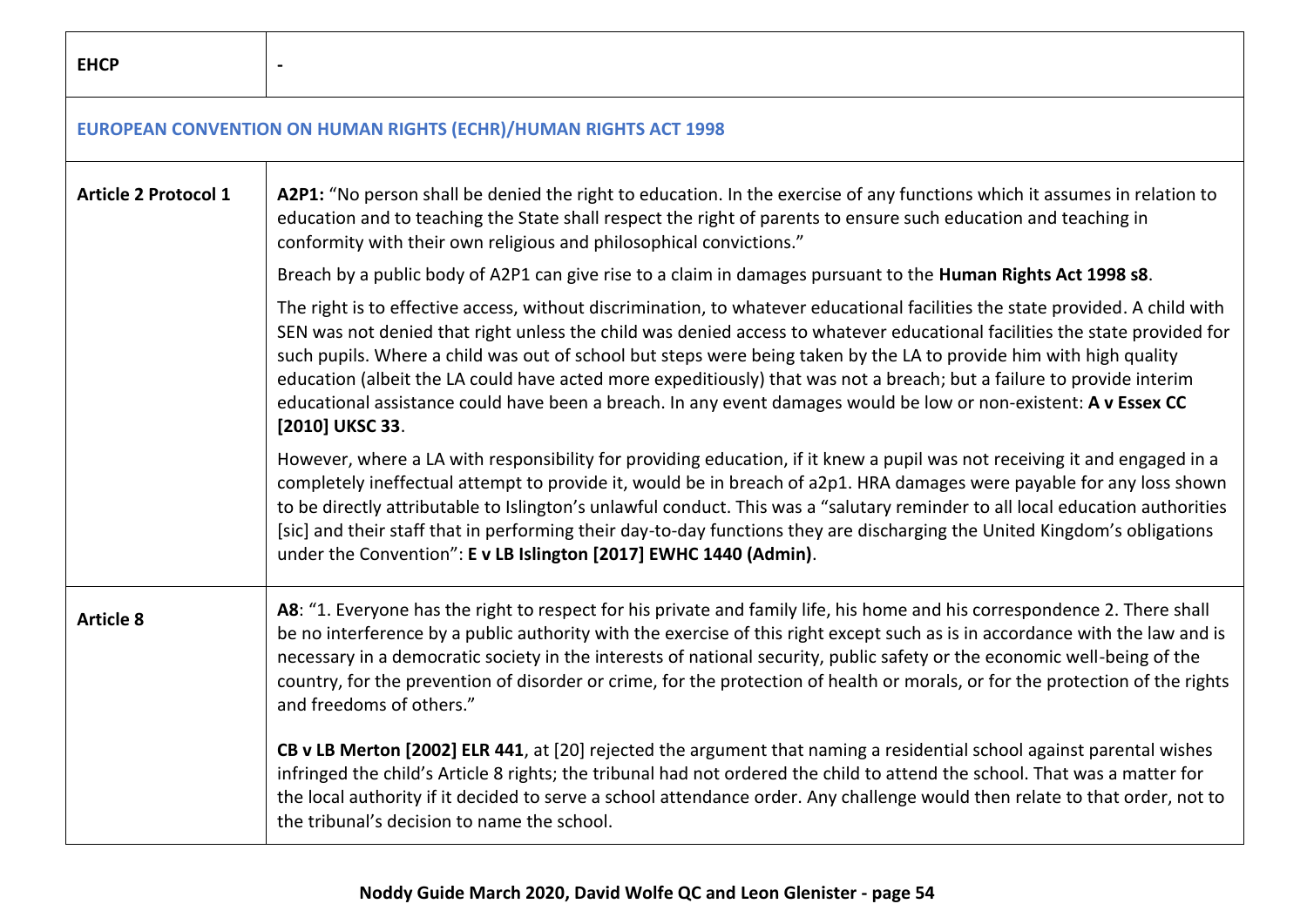|                                 | X County Council v DW [2005] EHHC 162 (Fam), at [20] the decision of a tribunal on placement did not oblige a parent to<br>accept that decision and were free to make other arrangements<br>See also: Buckinghamshire CC v SJ [2016] UKUT 254 (AAC), [2016] ELR 350 [14]                                                                                                                                                                                                                                                                                                                                                                                                                                                                                                                                                                                                                                                 |
|---------------------------------|--------------------------------------------------------------------------------------------------------------------------------------------------------------------------------------------------------------------------------------------------------------------------------------------------------------------------------------------------------------------------------------------------------------------------------------------------------------------------------------------------------------------------------------------------------------------------------------------------------------------------------------------------------------------------------------------------------------------------------------------------------------------------------------------------------------------------------------------------------------------------------------------------------------------------|
| <b>TRIBUNAL (FTT) PROCEDURE</b> |                                                                                                                                                                                                                                                                                                                                                                                                                                                                                                                                                                                                                                                                                                                                                                                                                                                                                                                          |
| Young people and<br>capacity    | A "young person" is "over compulsory school age but under 25": CFA2014 s83(2).<br>Unless there is evidence to displace the statutory presumption of capacity to conduct the appeal (contained in s1 Mental<br>Capacity Act 2005), the young person is the appellant (i.e. the appeal is in their name and they can appoint a<br>representative - i.e. an advocate - like anyone else): CFA2014 s51, LB Hillingdon v WW [2016] UKUT 253 (AAC), [2016]<br>ELR 431. It follows that, in such a case it is wrong in law for a parent (or similar) to be identified as bringing the appeal<br>"on behalf of" (or similar) the young person: it is the young person's appeal.                                                                                                                                                                                                                                                  |
|                                 | Where a young person lacks capacity to conduct an appeal, an 'alternative person' must bring the appeal - that being a<br>Court of Protection Deputy or donee of lasting power of attorney; and if there is no such person, the parent: Regs2014<br>r64(2)(b). They are then the appellant (i.e. the appeal is in their name) in respect of the young person, but not on behalf<br>of the young person in the way an SEN advocate would: Buckinghamshire CC v SJ [2016] UKUT 254 (AAC), [2016] ELR<br>350 [14]. It follows that, in such a case it is wrong in law for the alternative person to be identified as bringing the appeal<br>"on behalf of" (or similar) the young person: it is the alternative person's appeal. (Note in that regard that COP2015<br>p274 is therefore misleading in referring to "occasions when a representative or parent has to act on behalf of young<br>person who lacks capacity ") |
|                                 | The ordinary presumption of capacity applies (i.e. capacity is presumed unless the contrary is shown). If there is an issue<br>about the young person's capacity then the Tribunal itself must resolve that issue: Buckinghamshire CC v SJ [2016] UKUT<br>254 (AAC), [2016] ELR 350.                                                                                                                                                                                                                                                                                                                                                                                                                                                                                                                                                                                                                                     |
|                                 | Where a young person lacks capacity and attends a residential placement consider whether the test for deprivation of<br>liberty is met meaning the LA is required to make an application to the Court of Protection: see e.g. Birmingham CC v D<br>and W [2016] EWCOP 8.                                                                                                                                                                                                                                                                                                                                                                                                                                                                                                                                                                                                                                                 |
|                                 | In Wales, a child can bring an appeal to SENTW assisted by a "case friend": EA1996 s332ZA-332ZC. See WRegs 2012 Part<br>C for regulations determining "case friends".                                                                                                                                                                                                                                                                                                                                                                                                                                                                                                                                                                                                                                                                                                                                                    |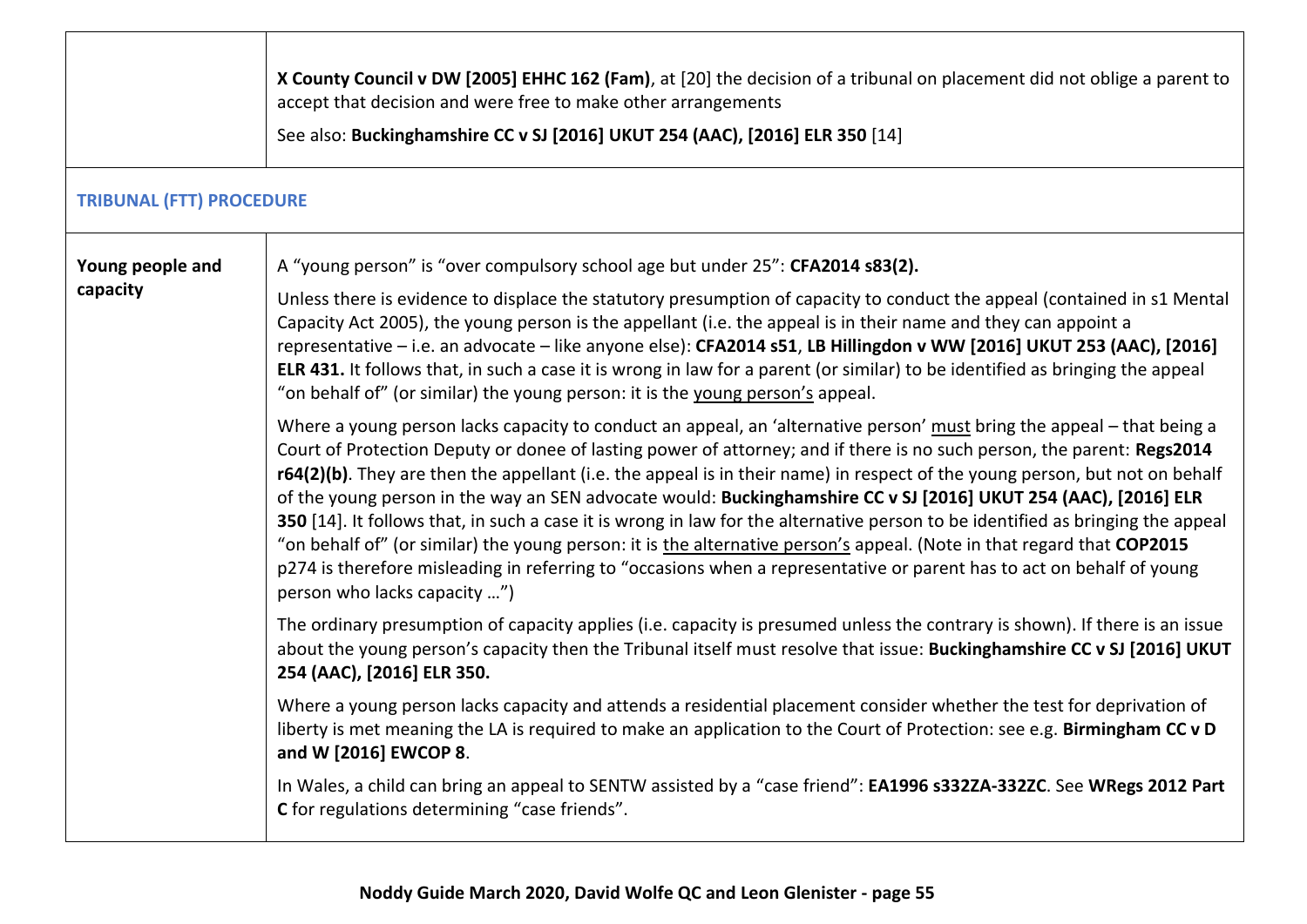| <b>FTT appeal</b><br>application notices       | "The application notice must be signed by the applicant and must include $-$ (a) the name and address of the applicant;<br>(b) the name and address of the applicant's representative (if any); (c) an address where documents for the applicant<br>may be sent or delivered; (d) the name and address of any respondent; (e) details of the decision or act, or failure to<br>decide or act, to which the proceedings relate; (f) the result the applicant is seeking; (g) the grounds on which the<br>applicant relies; and (h) any further information or documents required by an applicable practice direction": FTT (HESC)<br>Rules 2008 r20(2).<br>Failing to comply with the requirements in an application notice in rule 20(2) may not mean it is invalid - a defective |
|------------------------------------------------|-----------------------------------------------------------------------------------------------------------------------------------------------------------------------------------------------------------------------------------------------------------------------------------------------------------------------------------------------------------------------------------------------------------------------------------------------------------------------------------------------------------------------------------------------------------------------------------------------------------------------------------------------------------------------------------------------------------------------------------------------------------------------------------|
|                                                | notice can be sufficient to register an appeal. Only where the application notice is so incoherent or lacking in specifics<br>that that it cannot properly be construed as "disclosing an intention to start proceedings", the Tribunal may<br>conclude that it is not an application notice at all. In that situation, if the time limit has expired by the time the<br>individual has prepared a valid notice, the individual will face the presumption against admission of a late<br>application notice set out in rule 20(4): KD v Essex CC [2018] UKUT 147 (AAC).                                                                                                                                                                                                           |
|                                                | In Wales, under WRegs2012, an appeal application should be registered by the Secretary of the Tribunal (even if not<br>providing complete information) unless the Tribunal is being asked to consider a matter outside its powers. The<br>President of SENTW had no power to order that the appellant's appeal "shall not be registered": SG v Denbighshire CC<br>and MB [2018] UKUT 158 (AAC).                                                                                                                                                                                                                                                                                                                                                                                   |
| <b>Holding an oral</b><br>hearing              | The FTT must hold an oral hearing unless before making a final decision unless (1) each party has consented to the<br>matter being decided without a hearing and (2) the FTT considers that it is able to decide the matter without a hearing:<br>FTT (HESC) Rules 2008 r23(1).                                                                                                                                                                                                                                                                                                                                                                                                                                                                                                   |
|                                                | In GA and JA v Wirral MBC (SEN) [2020] UKUT 24 (AAC), the UT found the standard appeal form and directions used by<br>the FTT unlawfully 'inverted' the consent requirement and applied an 'opt out'. The fact a party had not 'opted out' was<br>not sufficient to constitute consent.                                                                                                                                                                                                                                                                                                                                                                                                                                                                                           |
| <b>Evidence from the</b><br>child/young person | The Tribunal, as well as the LA, has an obligation to take into account a child or young person's views, and the FTT is<br>required to expressly deal with their views (albeit not extensively and a paragraph or two should normally be sufficient,<br>or even less where there is no mismatch between the child and parental views): M & M v West Sussex CC (SEN) [2018]<br>UKUT 347 (AAC). If appropriate, a child's views can be given through parental evidence: BB v LB Barnet [2019] UKUT<br>285. However, in the case of a young person who brings the appeal, the Tribunal is not under a duty to give reasons for<br>departing from their views over and above why it rejected their appeal: S v Worcestershire [2017] UKUT 92 (AAC).                                   |

 $\mathsf{r}$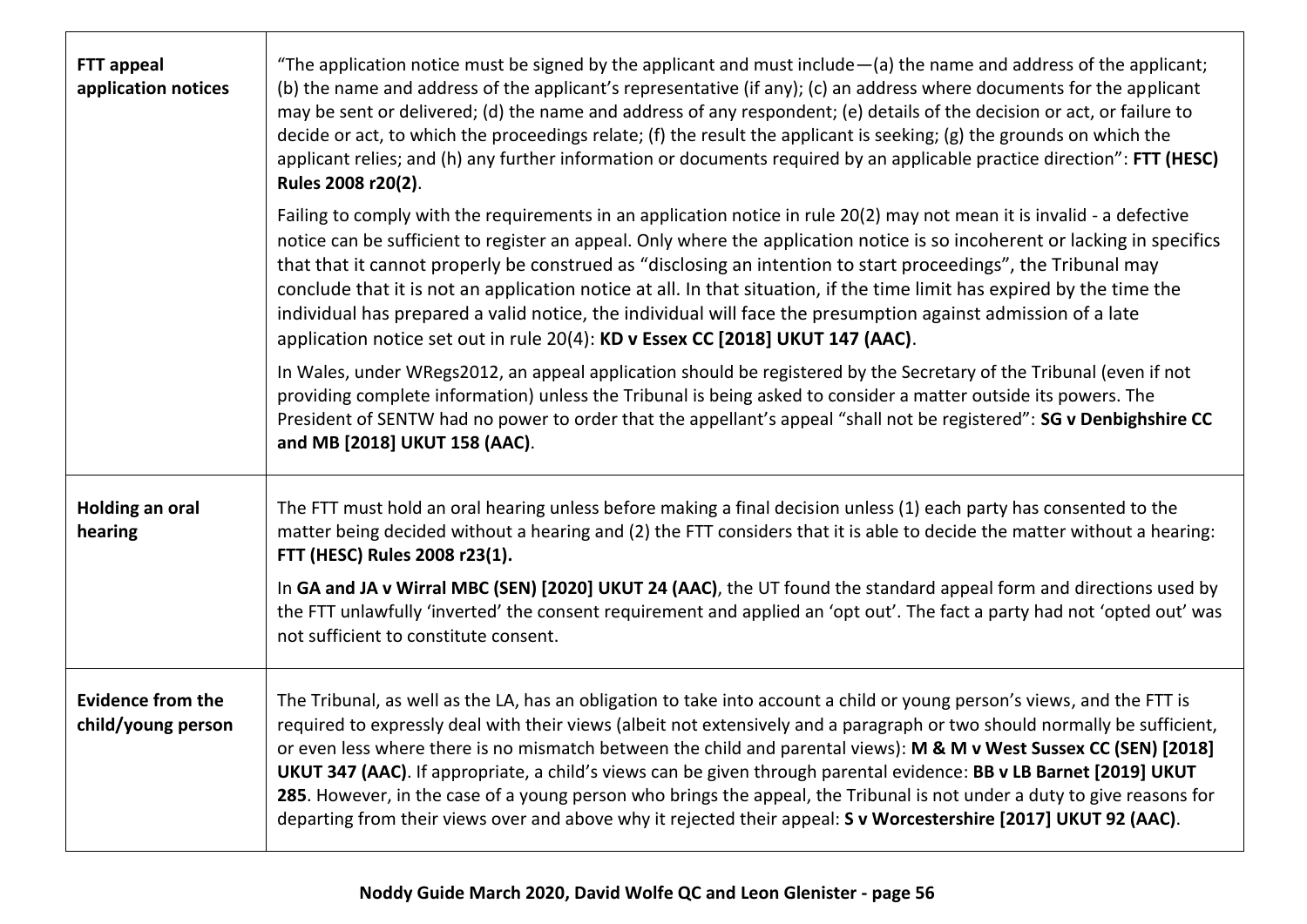|                             | The older and more mature the child, the greater weight the LA (and Tribunal) should place on a child's views: West<br><b>Sussex CC v ND [2010] UKUT 349 (AAC)</b>                                                                                                                                                                                                                                                                                                                                                                                                                                                                                                                                                                          |
|-----------------------------|---------------------------------------------------------------------------------------------------------------------------------------------------------------------------------------------------------------------------------------------------------------------------------------------------------------------------------------------------------------------------------------------------------------------------------------------------------------------------------------------------------------------------------------------------------------------------------------------------------------------------------------------------------------------------------------------------------------------------------------------|
|                             | In St Helens BC v TE and another [2018] UKUT 278 (AAC), the UT held that it was lawful for the FTT to conclude that a<br>school was not suitable solely by reference to its conclusion that the child "has formed an entrenched and currently<br>intractable opposition to attending [R] school or any mainstream provision" given that it recognised that "his<br>attitude to the proposed placement is part of the significant and complex needs that must be met by the provider"<br>and given EP advice which linked his attitude to his SEN. On the facts (so the UT held) this was not unlawfully giving<br>the child or YP a veto.                                                                                                   |
| <b>Working document</b>     | It does not assist to have two working documents, and the tribunal has the power to direct the parties to produce a<br>single working document under its general case management power under rule 5(2): **G v LB Lewisham HS/1956/2016                                                                                                                                                                                                                                                                                                                                                                                                                                                                                                      |
| Role of the<br>Tribunal/FTT | The Tribunal stands in the LA's shoes, re-evaluating the available information in order if necessary to recast the<br>statement: London Borough of Bromley v SENT [1999] ELR 260.                                                                                                                                                                                                                                                                                                                                                                                                                                                                                                                                                           |
|                             | " if there was inadequate information [about the proposed school placement], the Tribunal should have taken the<br>necessary steps to obtain it, if necessary adjourning to do so. Tribunals, it seems to me, cannot proceed on a purely<br>adversarial basis, but have a duty to act inquisitorially, when the occasion arises by making sure they have the necessary<br>information on which to decide the issues before them, rather than rely entirely on the evidence adduced by the parties.<br>The Tribunal will usually have much greater expertise than the parents who appear before them": W v Gloucestershire<br>CC [2001] EWHC Admin 481 [15]. See also J v SENDIST and Brent [2005] EWHC 3315 and MW v Halton [2010] UKUT 34. |
|                             | Where the appellant is unrepresented and there is an evidential shortfall, there may be a duty on the FTT to adjourn on<br>its own initiative even if no application has been made: ** C v Wiltshire CC HS/2270/2014.                                                                                                                                                                                                                                                                                                                                                                                                                                                                                                                       |
|                             | Where issues arise at the oral hearing where the parental experts are not present (for example, for costs reasons)<br>fairness can require that those experts have a chance to deal with essential points emerging for the first time during<br>others' oral evidence (e.g. by an adjournment): ** O v Devon City Council HS/716/2016.                                                                                                                                                                                                                                                                                                                                                                                                      |
|                             | Note earlier judicial comments to the effect that the Tribunal has no power to consider issues not raised by the parents'<br>grounds of appeal: M v Essex, 5 November 2001, unreported. It is not clear, however, whether the judge in that case<br>was referred to <b>Bromley</b> , which takes precedence.                                                                                                                                                                                                                                                                                                                                                                                                                                |
|                             | Where there is a crucial disagreement between experts and "the dispute involves something in the nature of an                                                                                                                                                                                                                                                                                                                                                                                                                                                                                                                                                                                                                               |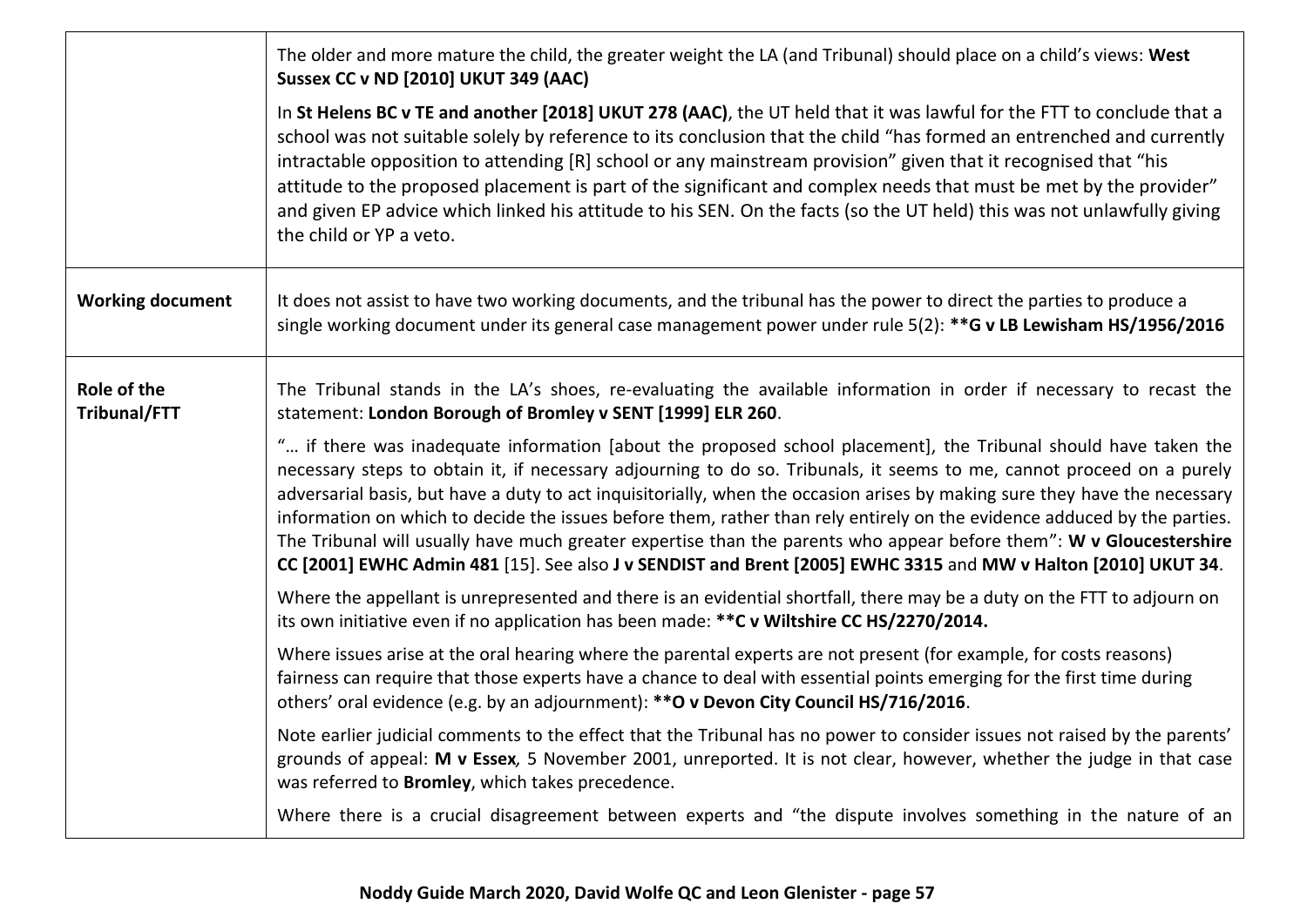|                                      | intellectual exchange with reasons and analysis advanced on either side, the judge must enter into the issues canvassed<br>before him and explain why he prefers one case over another": Hampshire CC v JP [2009] UKUT 239 (AAC), [2010] ELR<br>413.                                                                                                                                                                                                                                                                                                                                                                                                                                                                                                                                    |
|--------------------------------------|-----------------------------------------------------------------------------------------------------------------------------------------------------------------------------------------------------------------------------------------------------------------------------------------------------------------------------------------------------------------------------------------------------------------------------------------------------------------------------------------------------------------------------------------------------------------------------------------------------------------------------------------------------------------------------------------------------------------------------------------------------------------------------------------|
|                                      | It was impermissible for a Tribunal to decline to make findings on an issue subject to competing expert reports on the<br>basis that "the contents of the reports had not been agreed and the subject matterwas highly technical" (here<br>evidence on acoustics) – the Tribunal should have decided how to resolve the issues: RB Kensington & Chelsea v CD<br>[2015] UKUT 396, [2015] ELR 493.                                                                                                                                                                                                                                                                                                                                                                                        |
| <b>CFA2014</b>                       | The Tribunal's inquisitorial role remains. The powers of the Tribunal (FTT) are now set out in Regs2014 r43. Sometimes<br>there will be a tension between limiting an appeal to issues in dispute and the positive obligation that facts have been<br>properly found. In this situation the overriding objective should be applied, and for example where evidence has not<br>been provided an adjournment is not inevitable (including taking into account whether the cost and delay of an<br>adjournment is justified, whether the evidence is needed for the parties to participate fully, whether the tribunal's<br>special expertise would assist, and whether the parties have provided all the evidence available to them): DH & GH v<br>Staffordshire CC [2018] UKUT 49 (AAC). |
|                                      | An appeal is a "general appeal" and the issue for the Tribunal is whether, on the evidence and submissions before it, the<br>LA came to the correct conclusions on matters of fact, law and judgment, assessed at the time of the hearing: DH & GH v<br>Staffordshire CC [2018] UKUT 49 (AAC). Gloucestershire CC v EH [2017] UKUT 85 (AAC) confirms that for EHCP appeals<br>as for statement appeals, the FTT looks at the position at the date of the hearing and looking forward, not at the time of<br>the appealed decision.                                                                                                                                                                                                                                                      |
|                                      | The FTT should check for itself the appropriateness and legality of changes which the parties have agreed should be<br>made (e.g. in a working document), not simply rubber stamp them: East Sussex CC v TW [2016] UKUT 528 (AAC) 388                                                                                                                                                                                                                                                                                                                                                                                                                                                                                                                                                   |
| <b>Bias</b>                          | The 'fair minded and informed observer' test applies as set out in Porter v Magill [2001] UKHL 67. Bias was not<br>established where a judge who sat on an earlier unsuccessful disability discrimination appeal sat on a SEND case, even<br>though he raised inconsistencies between evidence he heard in the previous case and evidence in the present case: SG v<br>LB Bromley [2013] UKUT 619 (AAC), [2014] ELR 190.                                                                                                                                                                                                                                                                                                                                                                |
| Amendment to a<br>statement after an | Where the contents of a statement is appealed and subsequently amended, then the FTT may - by case management -<br>refocus an appeal to deal with the amended version: Essex CC v DH (SEN) [2016] UKUT 463 (AAC).                                                                                                                                                                                                                                                                                                                                                                                                                                                                                                                                                                       |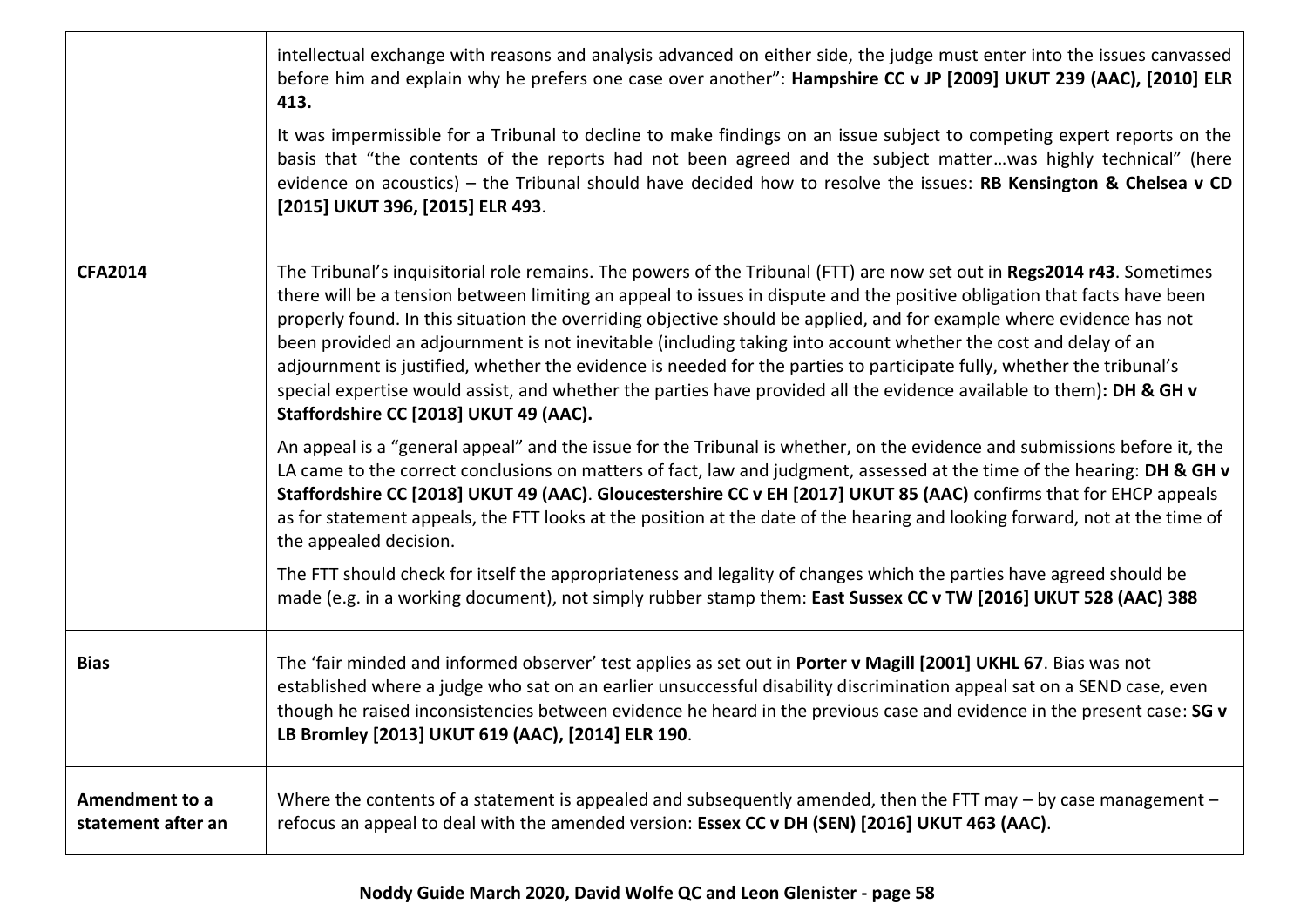| appeal is made                                                  |                                                                                                                                                                                                                                                                                                                                                                                                                                                                                                                                                                                                                                                                                                                         |
|-----------------------------------------------------------------|-------------------------------------------------------------------------------------------------------------------------------------------------------------------------------------------------------------------------------------------------------------------------------------------------------------------------------------------------------------------------------------------------------------------------------------------------------------------------------------------------------------------------------------------------------------------------------------------------------------------------------------------------------------------------------------------------------------------------|
| Appeal by non-party                                             | Where a parent who has not taken part in proceedings before the FTT seeks permission to appeal, the FTT has discretion<br>to add that parent at a party pursuant to FTT Rule 9, and then consider a permission application. The UT declined to give<br>guidance as to how that discretion should be used: JW v Kent CC [2017] UKUT 281 (AAC).                                                                                                                                                                                                                                                                                                                                                                           |
| Jurisdiction in respect<br>of sections other than<br>B, F and I | Where the FTT has make orders in relation to sections B, F or I, it has power to make "consequential amendments" to<br>other sections. There must be a link to sections B, F and I, but it need not be a strong connection. An example is moving a<br>young person's views from section B to section A: LB Hillingdon v SS [2017] UKUT 250 (AAC).<br>See further above in relation to the FTT's jurisdiction to make consequential amendments in relation to Outcomes.                                                                                                                                                                                                                                                  |
|                                                                 |                                                                                                                                                                                                                                                                                                                                                                                                                                                                                                                                                                                                                                                                                                                         |
| LA's duty to the<br><b>Tribunal</b>                             | Although the proceedings are in part adversarial because the LA will be responding to the parents' appeal, the role of an<br>education authority as a public body at such a hearing is to assist the Tribunal by making all relevant information<br>available. Its role is not to provide only so much information as will assist its own case. At the hearing, the LA should be<br>placing all its cards on the table, including those which might assist the parents' case. It is not an adequate answer to a<br>failure to disclose information to the Tribunal for an LA to say that the parents could have unearthed the information for<br>themselves if they had dug deep enough: JF v Croydon [2006] EWHC 2368. |
|                                                                 | As an example of that, it was incumbent on the LA to tell the FTT about the impending conversion into an academy of<br>the school it was proposing: LS v Oxfordshire CC [2013] UKUT 135 (AAC), [2013] ELR 429                                                                                                                                                                                                                                                                                                                                                                                                                                                                                                           |
| Can the FTT use its<br>own expertise?                           | "A specialist tribunal, such as the SENDIST, can use its expertise in deciding issues [including rejecting expert evidence],<br>but if it rejects expert evidence before it, it should state so specifically.  where the specialist tribunal uses its<br>expertise to decide an issue, it should give the parties an opportunity to comment on its thinking and to challenge it.": L<br>v Waltham Forest [2003] EWHC 2907, [2004] ELR 161.                                                                                                                                                                                                                                                                              |
|                                                                 | However, the Tribunal can use its expertise in deciding between competing expert views and, for example, in ordering a<br>level of provision in between that contended for by competing experts. Wiltshire CC v TM and SENDIST [2005] EWHC<br>2521 (Admin), [2006] ELR 56; T & A v London Borough of Wandsworth [2005] EWHC 1869; D v SENDIST [2005] EWHC<br>2722, [2006] ELR 370.                                                                                                                                                                                                                                                                                                                                      |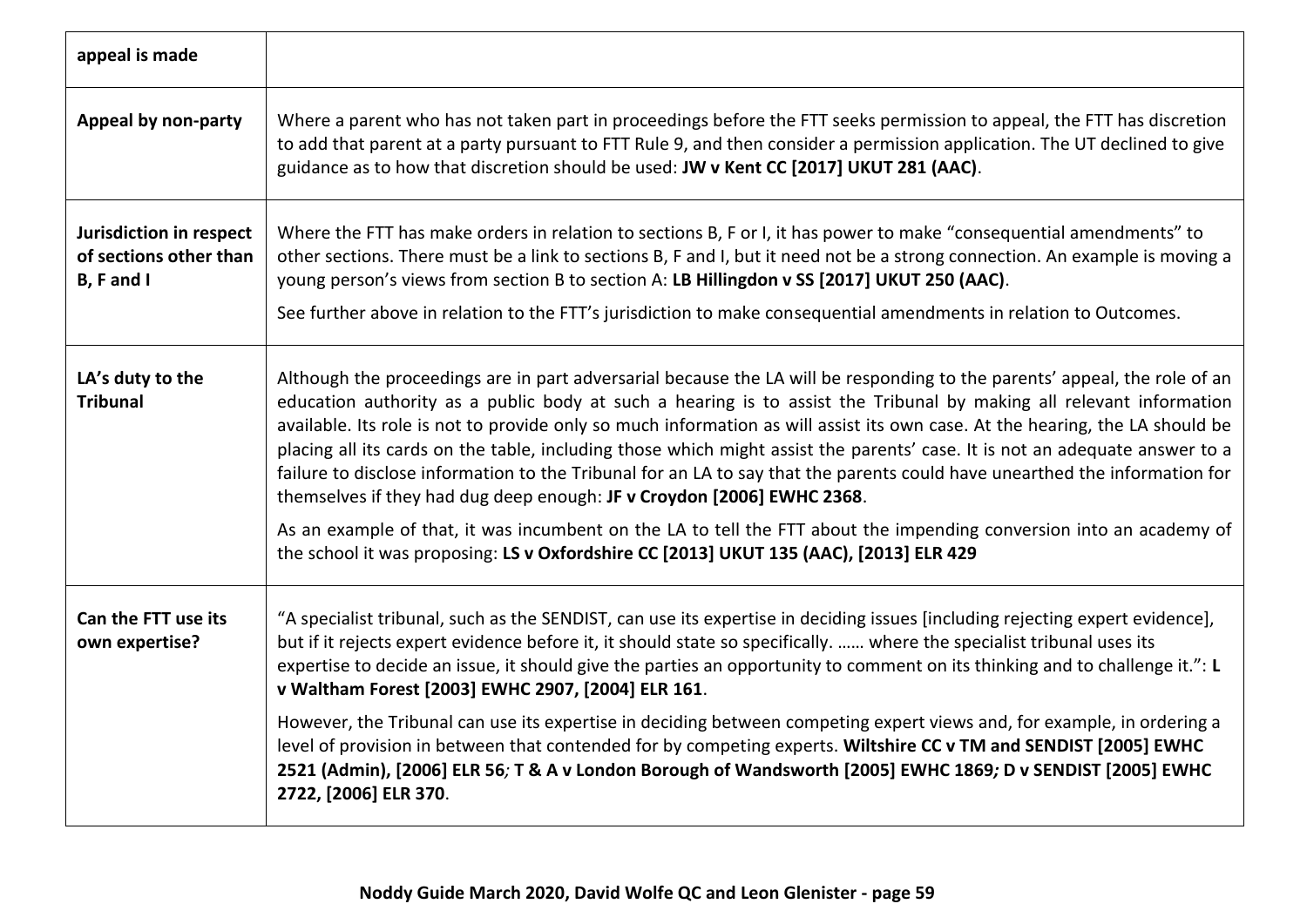| <b>CFA2014</b> | How the FTT may use its expertise, and whether it is required to put their thinking to the parties, is fact dependent.<br>In BB v LB Barnet [2019] UKUT 285, it was not unlawful for the FTT to disagree with the parental OT evidence where the<br>LA had not put in any OT evidence without canvassing this with the parties: "The tribunal is entitled to proceed on the<br>basis that the submissions and evidence are complete at the end of the hearing and that further reference back to the<br>parties is not necessary unless something new arises that has not been fairly covered. The tribunal is entitled to expect<br>the representatives to anticipate the likely range of options that the tribunal will consider and present their case<br>accordingly". The UT further noted in this context the duty of the parties to assist the Tribunal: "the parties should have<br>provided evidence, if they wished to do so, and assisted the tribunal by inviting the members to put their ideas to the<br>parties and the witnesses. They should not sit back and then criticise the tribunal for not doing what they could have<br>prevented. I am not saying that this absolved the tribunal from its duty of fairness, only that the parties were required to<br>assist the panel."                                                                                                                                                                                 |
|----------------|-------------------------------------------------------------------------------------------------------------------------------------------------------------------------------------------------------------------------------------------------------------------------------------------------------------------------------------------------------------------------------------------------------------------------------------------------------------------------------------------------------------------------------------------------------------------------------------------------------------------------------------------------------------------------------------------------------------------------------------------------------------------------------------------------------------------------------------------------------------------------------------------------------------------------------------------------------------------------------------------------------------------------------------------------------------------------------------------------------------------------------------------------------------------------------------------------------------------------------------------------------------------------------------------------------------------------------------------------------------------------------------------------------------------------------------------------------------------------------------|
|                | In NE and DE v Southampton CC (SEN) [2019] UKUT 388 (AAC), the FTT had acted unlawfully when considering progress<br>in the context of suitability of a placement when it relied on a review which whilst in the bundle but was never cited by<br>the Tribunal or the LA: "In all the circumstances it seems that the proceedings were fundamentally unfair because a<br>central evidential plank on which the tribunal based its decision was not one which either of the parties or the tribunal<br>had ever raised as having any importance to the issues the tribunal had to decide: see, if it is needed, L v Waltham<br>Forest [2003] EWHC 2907 (Admin); [2004] ELR 161 at paragraph [15] and page 279 of O'Reilly v Mackman [1982] 2 AC<br>237. This is not diluted in my judgment by the fact that the March 2018 additional annual review was in the bundle and<br>'viewed by' two of the witnesses. The issues before the tribunal were framed by the parties' submissions and the<br>evidence they called in support of them, as supplemented by probing and questions from the tribunal. It is uncontested<br>before me that at no stage was a case advanced prior to the tribunal's decision that founded the answer to current<br>progress significantly or at all on the March 2018 additional review. To then find as the tribunal did was unfair to the<br>parents and amounted to a material error of law on the part of the tribunal in coming to its decision." |
| Procedure      | Barking & Dagenham v SENDIST & MG [2007] EWHC 343: A tribunal had been correct in its decision to proceed with an<br>appeal hearing in the absence of the LA and had been correct to rule that staff shortages were not an excuse for failing<br>to submit a statement of case within the requisite time limit.<br>HJ v Brent [2010] UKUT 15 (AAC): The Tribunal should have given reasons for its refusal to admit in evidence a video<br>submitted at the hearing. The Tribunal needed to consider whether the evidence was relevant, whether it went to the<br>issues in dispute, why it was submitted late and the overriding objective.<br>Camden v FG [2010] UKUT 249 (AAC): It is not the case that the Tribunal can only bar a party from attending a hearing                                                                                                                                                                                                                                                                                                                                                                                                                                                                                                                                                                                                                                                                                                               |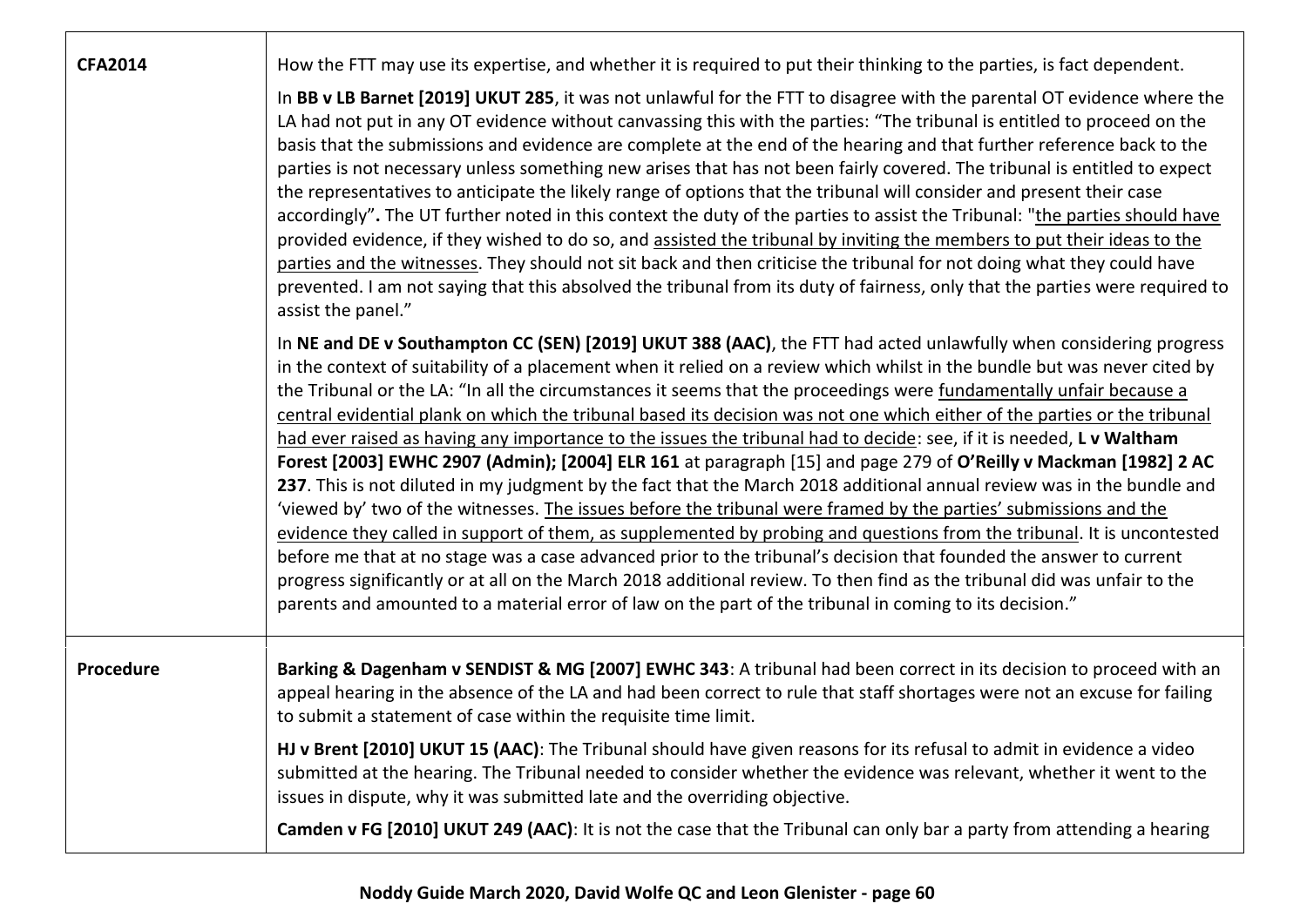|                              | following a failure to comply with a direction where there was wilful and repeated disobedience.<br>NW v Poole & SENDIST [2007] EWCA Civ 1145, (2008) ELR 232: Where a case had been remitted to the Tribunal for it to<br>provide additional specificity in the statement, that did not necessarily require that there should be a complete<br>rehearing of all the issues.                                                                                                                                                                                                                                                      |
|------------------------------|-----------------------------------------------------------------------------------------------------------------------------------------------------------------------------------------------------------------------------------------------------------------------------------------------------------------------------------------------------------------------------------------------------------------------------------------------------------------------------------------------------------------------------------------------------------------------------------------------------------------------------------|
| <b>Time limit for appeal</b> | Appeal has to be made within 2 months after written notice of the decision or final statement or EHCP is sent to (i.e. not<br>received by) parents or young person: FTT (HESC) Rules 2008 r20(1)(c). In Wales, the same deadline applies: WRegs2012<br>r12(1). Tribunal has power to extend time under FTT (HESC) Rules 2008 r20(1)(c) or WRegs 2012 r16(a) in Wales.                                                                                                                                                                                                                                                             |
|                              | Factors to be taken into account include: (1) length of delay, (2) reasons for the delay, (3) the chances of the appeal<br>succeeding and (4) degree of prejudice to the respondent if the application is granted: KS v FTT and CICA [2012] UKUT<br>281 (AAC). These were approved in CM v Surrey CC (SEN) [2014] UKUT 4 (AAC), [2014] ELR 91, in which emphasis was<br>placed on the fact that it is not only the explanation of the delay that is relevant.                                                                                                                                                                     |
|                              | Note appellants (excluding appeals only about a school or institution, or type of school or institution) must obtain a<br>mediation certificate: CFA2014 s55. In such cases the appellant must contact the mediation adviser within 2 months:<br>Regs2014 r33. This does not apply to appeals concerning a statement.                                                                                                                                                                                                                                                                                                             |
| <b>Evidence/submissions</b>  | Assertions that are made only by representatives cannot be treated as evidence, see e.g. JS v Worcestershire [2012]<br>UKUT 451 (AAC), [2013] ELR 138: "It is trite law that submissions are not evidence and if a representative puts forward<br>alleged facts that are not otherwise in evidence, the tribunal should elicit how far the facts alleged are within his<br>personal knowledge or based on some other evidence that can be produced. Little, if any, weight should normally be<br>attached to assertions by the representative on instructions where there is no other evidence to back up those<br>instructions." |
|                              | However, see CB v Birmingham [2018] UKUT 13 (AAC) for a seemingly contrary position: "Tribunals are not required to<br>distinguish rigidly between information coming from witnesses and representatives", in respect of the LA's<br>"confirmation" that the cost of the provision which was set out in an expert report.                                                                                                                                                                                                                                                                                                         |
|                              | A school witness cannot be excluded from giving evidence just because they have a financial interest in the school,<br>although it may be a factor that goes to the weight to be given to the evidence: DH & GH v Staffordshire CC [2018] UKUT<br>49 (AAC).                                                                                                                                                                                                                                                                                                                                                                       |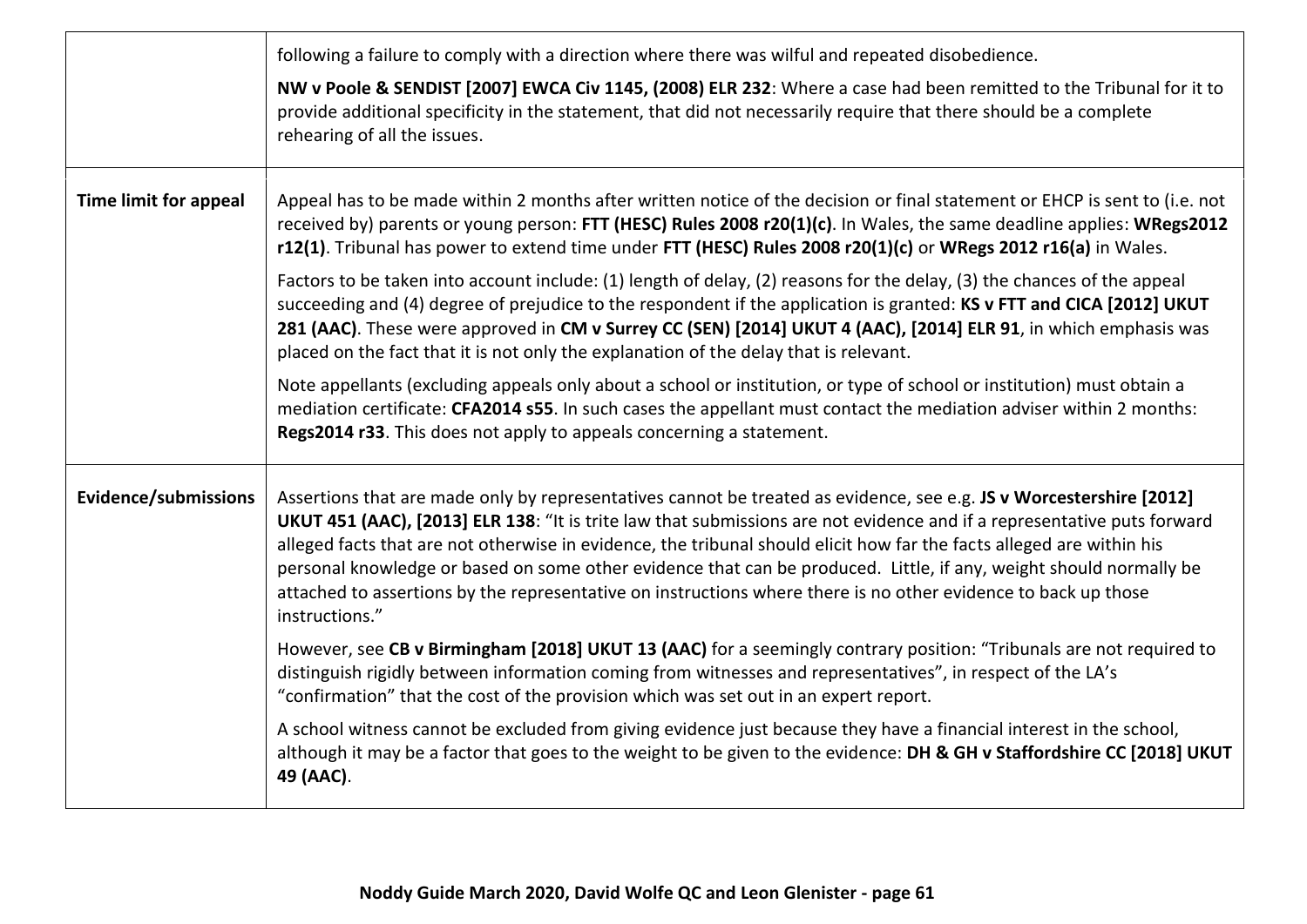| <b>Striking out</b> | Under FTT (HESC) Rules 2008 r8(4)(c), "no realistic prospect of success" means "where the case is clearly unfounded or<br>the opponents case is clear and incontestable": ** G v Governing Body of Queen Elizabeth's Girls School HS/817/2014.<br>A decision to strike out an unrepresented appellant entails particular dangers as laymen may be unable to explain a case<br>in writing they may be able to do so orally - a strike out decision should contain a notice that the appellant may apply for<br>reinstatement: ** W v Upwood Primary School HS/1033/2014. |
|---------------------|-------------------------------------------------------------------------------------------------------------------------------------------------------------------------------------------------------------------------------------------------------------------------------------------------------------------------------------------------------------------------------------------------------------------------------------------------------------------------------------------------------------------------------------------------------------------------|
|                     | "Striking-out is a draconian remedy of last resort, perhaps especially in an inquisitorial jurisdiction where the<br>participation of both parties is most likely to contribute to achieving the "correct" outcome": RBKC v MJ [2017] UKUT<br>102 (AAC). It may be preferable for orders to contemplate discretionary barring rather than automatic barring, thus<br>retaining judicial discretion in relation to the consequences of a failure to comply.                                                                                                              |
|                     | In Wales, the grounds on which an appeal can be struck out are contained in WRegs2012 r29(2). Namely, the appeal (a)<br>is made otherwise than in accordance with those regulations, (2) is not, or is no longer, within the jurisdiction of the<br>Tribunal, (3) discloses no reasonable grounds, or (4) is an abuse of the Tribunal's process.                                                                                                                                                                                                                        |
|                     | The FTT can make directions which provide for automatic barring in the event of non-compliance (often known as an<br>'unless order'): FTT (HESC) Rules 2008 r8(2). If a party is barred they can request reinstatement with an application<br>within 28 days after the date on which the Tribunal sent notification of the striking out to that party (r8(6)-(7)).                                                                                                                                                                                                      |
|                     | However an unless order has to be clear, and cannot be conditional – for example, an order which only bars a party in<br>the event it fails to comply "without reasonable explanation" is not automatic because it requires an assessment of any<br>explanation: LB Enfield v NH and anor (SEN) [2019] UKUT 1 (AAC).                                                                                                                                                                                                                                                    |
| <b>Reasons</b>      | In H v East Sussex CC [2009] EWCA Civ 249, [2009] ELR 161, the Court of Appeal explained that the Tribunal "is not<br>required to be an elaborate formalistic product of refined legal draftsmanship, but it must contain an outline of the story<br>which has given rise to the complaint and a summary of the Tribunal's basic factual conclusions and a statement of the<br>reasons which have led them to reach the conclusion which they do on those basic facts."                                                                                                 |
|                     | Despite that concerning an obligation only to give 'summary reasons' (which is no longer the position for the FTT) the UT<br>has applied that approach to FTT decisions: SG v Somerset [2012] UKUT 353 (AAC); DC v Hertfordshire [2016] UKUT 379<br>(AAC); Hertfordshire v MC [2016] UKUT 385 (AAC); **L v Cheshire West HS/3089/2016: "The basic principles relating to<br>adequacy of a decision are summed up  in H v East Sussex".                                                                                                                                  |
|                     | However, the obligation on the FTT is not distinct from that of a court, as any rate where there is a duty to address<br>expert evidence: "Where there is a straightforward factual dispute whose resolution depends simply on which witness is<br>telling the truth about events which he claims to recall, it is likely to be enough for the [FTT] (having no doubt                                                                                                                                                                                                   |

ா

┱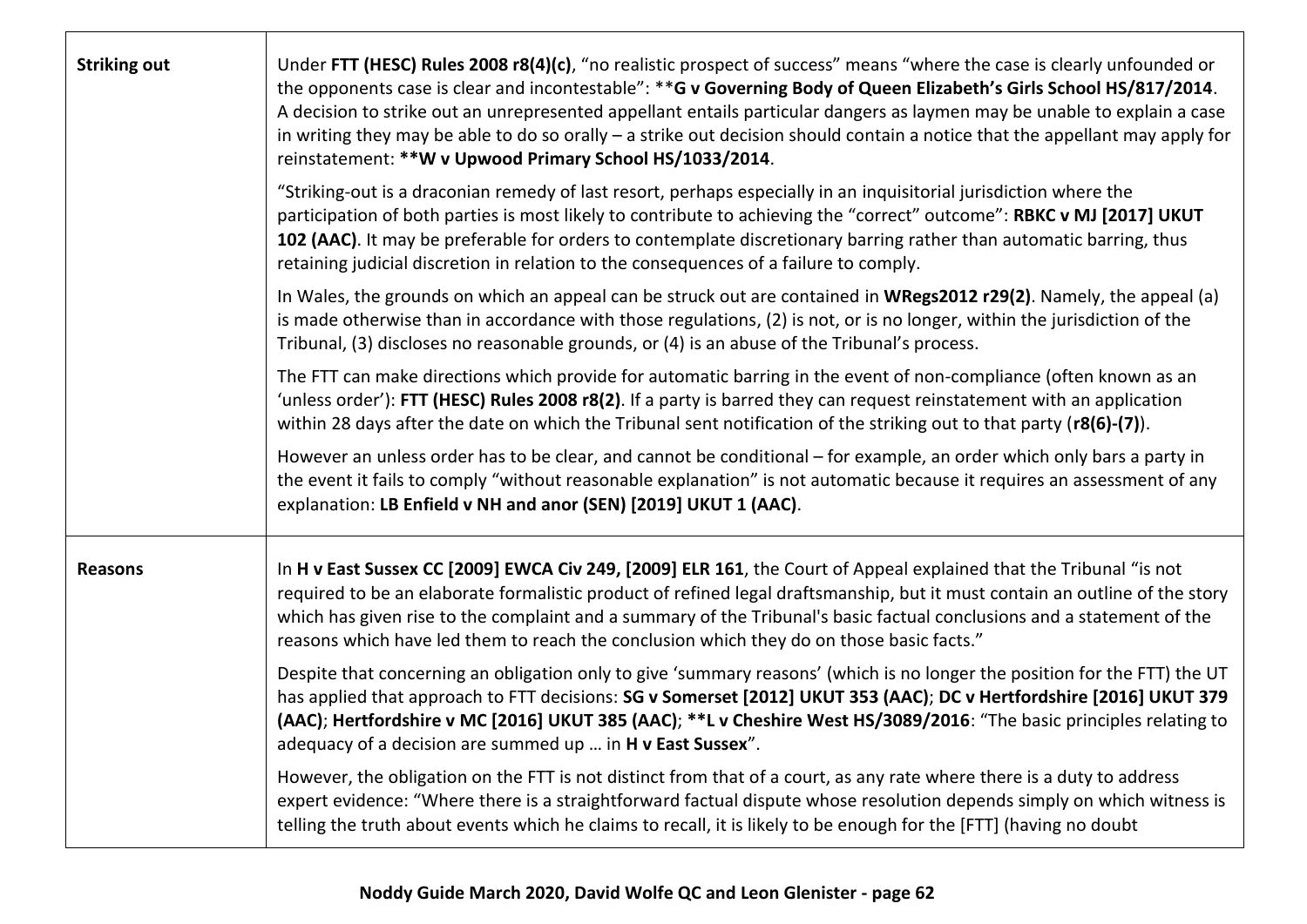|                                                               | summarised the evidence) to indicate simply that [it] believes X rather than Y; indeed there may be nothing else to say.<br>But where the dispute involves something in the nature of an intellectual exchange, with reasons and analysis advanced<br>on either side, the [FTT] must enter into the issues canvassed before [it] and explain why [it] prefers one case over<br>another. That is likely to apply particularly in [appeals] where, as here, there is disputed expert evidence; but it is not<br>necessarily limited to such cases": Flannery v Halifax Estate Agencies Ltd [2000] 1 WLR 377, applied in Hampshire CC v<br>JP [2009] UKUT 239 (AAC), [2010] ELR 413.<br>The FTT is "entitled to limit its consideration to the matters identified in the working document": DL v LB Redbridge<br>[2010] UKUT 293 (AAC). |
|---------------------------------------------------------------|--------------------------------------------------------------------------------------------------------------------------------------------------------------------------------------------------------------------------------------------------------------------------------------------------------------------------------------------------------------------------------------------------------------------------------------------------------------------------------------------------------------------------------------------------------------------------------------------------------------------------------------------------------------------------------------------------------------------------------------------------------------------------------------------------------------------------------------|
| <b>Non-standard experts</b><br>(i.e. not OT, EP, SALT,<br>PT) | Some guidance was given in RB Kensington and Chelsea v CD [2015] UKUT 396, [2015] ELR 493. Parties should<br>communicate their intention to rely on expert evidence as soon as possible; the Tribunal should consider a joint expert;<br>and in case management directions a tribunal judge could helpfully identify precisely the issues which the experts are to<br>address.                                                                                                                                                                                                                                                                                                                                                                                                                                                       |
| <b>Review and seeking</b><br>permission to appeal             | The FTT may set aside a decision which disposes of proceedings and remake it if (1) it is in the interests of justice to do so<br>and (2) EITHER a document relating to the proceedings was not sent/received by party OR a document relating top<br>proceedings was not sent to the FTT at an appropriate time OR a party/representative was not present at a hearing OR<br>there has been some other procedural irregularity: FTT (HESC) Rules 2008 r45. This power is limited to procedural<br>mishaps and errors, not matters that go to the substance of the decision: Worcestershire CC v JJ [2014] UKUT 406 (AAC),<br>[2014] ELR 553.                                                                                                                                                                                         |
|                                                               | An application for permission to appeal to the UT must be made first to the FTT within 28 days of the latest of (1) the<br>decision notice, (2) written reasons, (3) notification of amended reasons, (4) notification an application to set aside has<br>been unsuccessful: FTT (HESC) Rules 2008 r46. Upon receipt the FTT must consider whether to review the decision in<br>accordance with FTT (HESC) Rules 2008 r49 and if it declines it must provide reasons and notification of the right to seek<br>permission to appeal from the UT.                                                                                                                                                                                                                                                                                      |
|                                                               | The FTT can undertake a review in two situations: FTT (HESC) Rules 2008 r49.                                                                                                                                                                                                                                                                                                                                                                                                                                                                                                                                                                                                                                                                                                                                                         |
|                                                               | First, it can undertake a review if it is satisfied there is an error of law in the decision: FTT (HESC) Rules 2008 r47(1) and<br>r49(1)(a). As to the scope of this power, see RB v First Tier Tribunal (Review) [2010] UKUT 160 (AAC): "It cannot have<br>been intended that the power of review should enable the First Tier Tribunal to usurp the Upper Tribunal's function of<br>determining appeals on contentious points of law. Nor can it have been intended to enable a later First Tier Tribunal                                                                                                                                                                                                                                                                                                                          |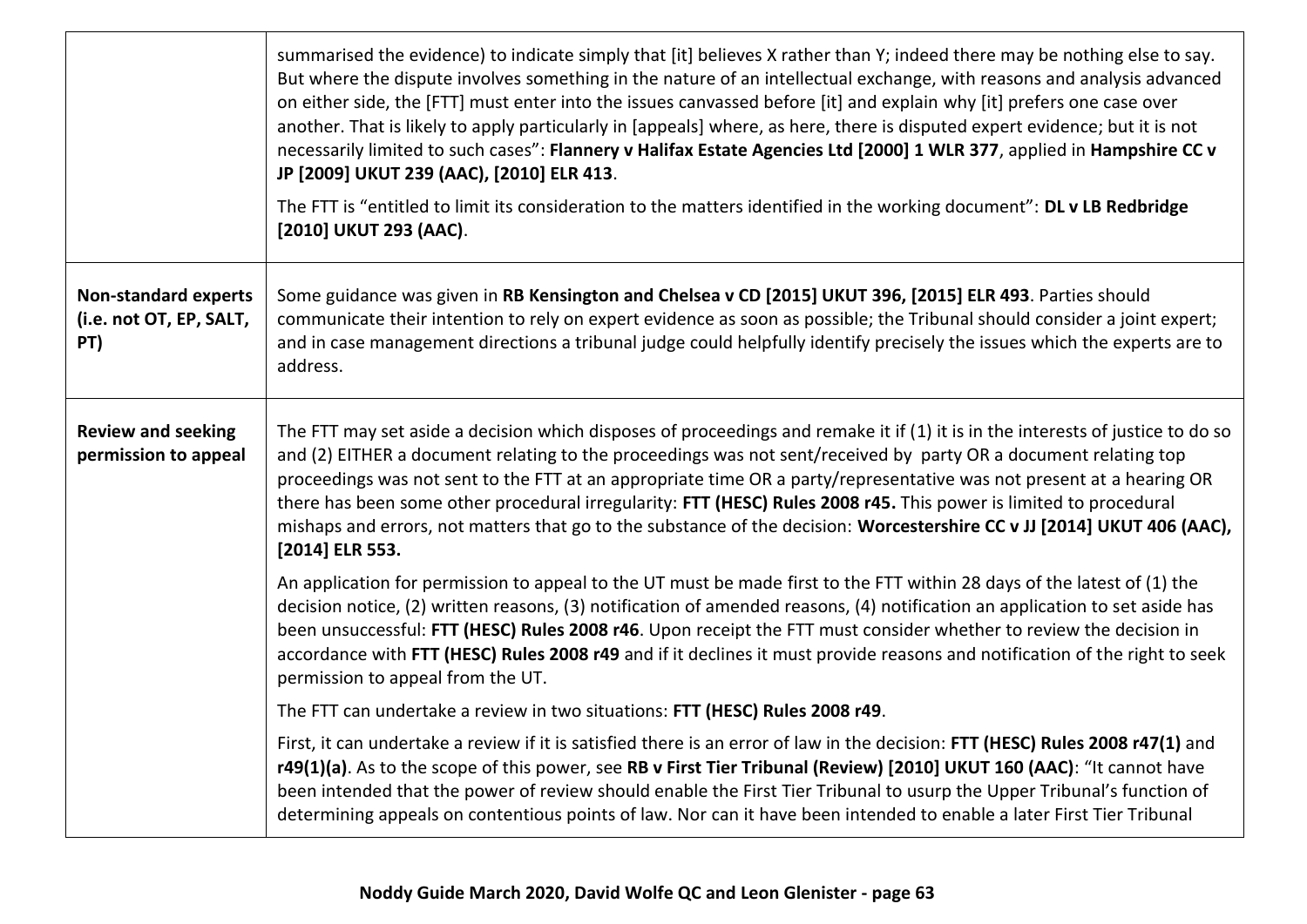|                           | judge or panel, or the original First Tier Tribunal judge or panel, to re-decide the matter. This [the power of review] is<br>intended to capture decisions that are clearly wrong, so avoiding the need for an appeal. The power has been provided<br>in the form of a discretionary power for the Tribunal so that only appropriate decisions are reviewed. This contrasts with<br>cases where an appeal on a point of law is made because, for instance, it is important to have an authoritative ruling<br>The key question is what, in all the circumstances of the case, including the degree of delay that may arise from<br>alternative courses of action, will best advance the overriding objective of dealing with a case fairly and justly". See<br>further Oxfordshire CC v GB [2001] EWCA Civ 1358. [2002] ELR 8: the Tribunal is required to give reasoned decisions and<br>should not respond to an appeal by purporting to amplify its reasons. |
|---------------------------|------------------------------------------------------------------------------------------------------------------------------------------------------------------------------------------------------------------------------------------------------------------------------------------------------------------------------------------------------------------------------------------------------------------------------------------------------------------------------------------------------------------------------------------------------------------------------------------------------------------------------------------------------------------------------------------------------------------------------------------------------------------------------------------------------------------------------------------------------------------------------------------------------------------------------------------------------------------|
|                           | Second, it can review if "circumstances relevant to the decision have changed since the decision was made: FTT (HESC)<br>Rules 2008 r48 and r49(1)(b). Although the provisions in relation to a change in circumstances are not drafted<br>particularly clearly, that there is a change of circumstances is a "threshold" question, which if satisfied, triggers a review.<br>Whether there is a change of circumstances is a matter for the FTT, but where it had relied heavily upon an Ofsted<br>report which was superseded shortly after the decision was published the test was satisfied and the FTT had to at least<br>conduct a review: R (EL and JB) v STT and Surrey CC (JR) [2020] UKUT (AAC).                                                                                                                                                                                                                                                       |
|                           | As for staying the FTT decision pending a UT appeal: "A stay is the exception rather than the rule, solid grounds have to<br>be put forward by the party seeking the stay, and, if such grounds are established, then the court will undertake a<br>balancing exercise weighing the risks of injustice to each side if a stay is or is not granted.": Carmarthenshire v M & JW<br>(SEN) [2010] UKUT 348 (AAC)). Where an FTT decision has been implemented, it is possible but unlikely that a stay is<br>appropriate: Essex CC v FA and anor [2019] UKUT 38.                                                                                                                                                                                                                                                                                                                                                                                                    |
|                           | In reviewing a decision, the UT judge should not discuss matters with the FTT judge (whose decision is under challenge),<br>nor should the UT (having allowed an appeal) determine the scope of the decision to be made by the panel re-deciding<br>the matter: LW v Norfolk CC [2015] UKUT 65 (AAC), [2015] ELR 167.                                                                                                                                                                                                                                                                                                                                                                                                                                                                                                                                                                                                                                            |
|                           | It is generally not a proper exercise of the FTT's discretion in deciding whether to review, to refer a matter to the UT<br>which requires practical educational expertise: Harrow Council v AM [2013] UKUT 157 (AAC), [2013] ELR 351.                                                                                                                                                                                                                                                                                                                                                                                                                                                                                                                                                                                                                                                                                                                           |
|                           | A consent order constitutes a decision for the purposes of FTT (HESC) Rules 2008 Part V and therefore can be appealed:<br>R v FTT and Hertfordshire CC [2012] UKUT 213 (AAC), [2012] ELR 456.                                                                                                                                                                                                                                                                                                                                                                                                                                                                                                                                                                                                                                                                                                                                                                    |
|                           | Where, following review, the FTT is to re-decide a case it should hold a hearing unless both parties do not want one:<br>Essex CC v TB [2014] UKUT 559 (AAC), [2015] ELR 67.                                                                                                                                                                                                                                                                                                                                                                                                                                                                                                                                                                                                                                                                                                                                                                                     |
| <b>Appeals before the</b> | The UT is badly placed to adjudicate on what was said by witnesses before the FTT $-$ in the absence of a transcript, the                                                                                                                                                                                                                                                                                                                                                                                                                                                                                                                                                                                                                                                                                                                                                                                                                                        |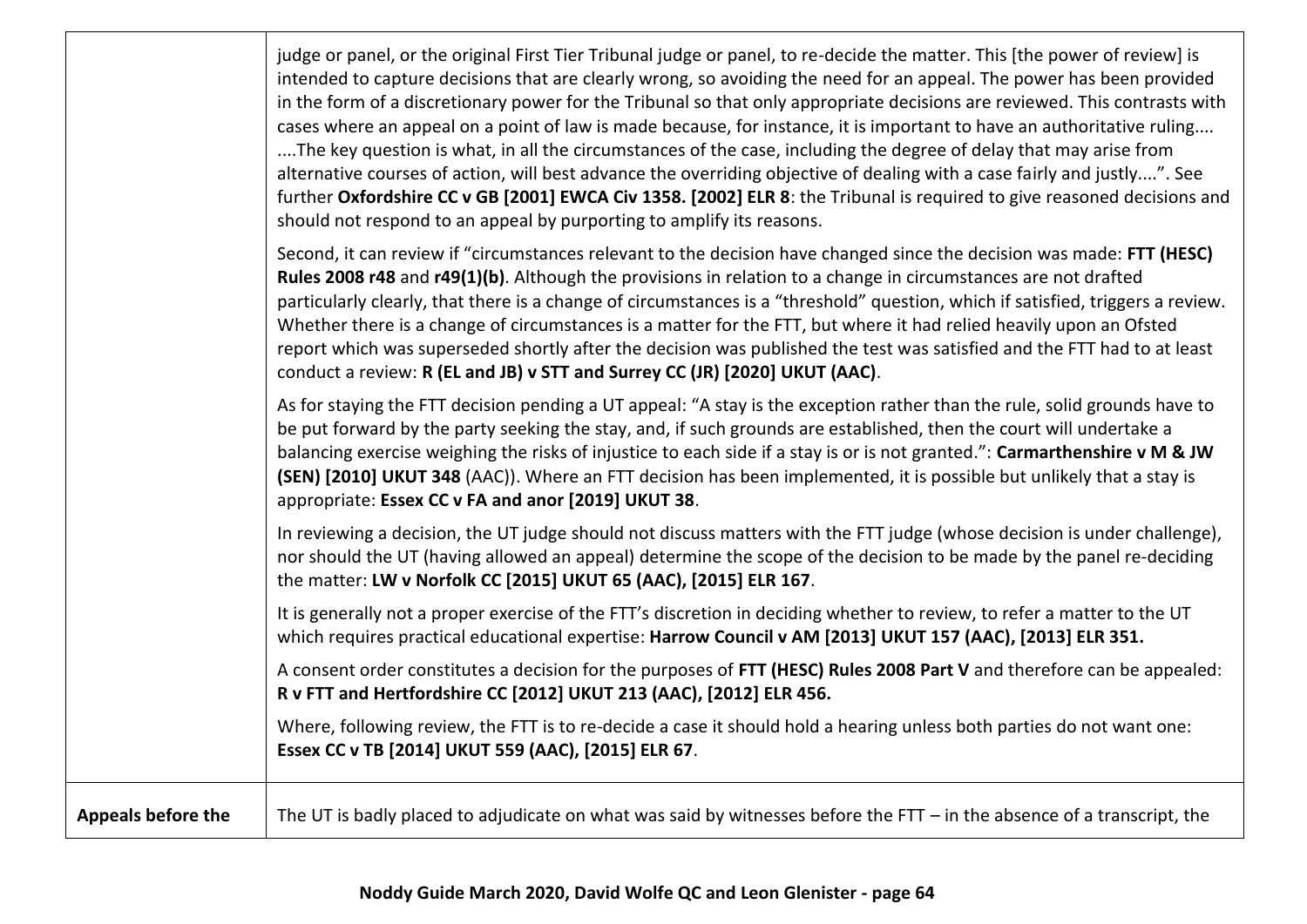| <b>UT</b>                                | hand written note of the Chair is the only authoritative guide to the evidence adduced: NC and DH v Leicestershire CC<br>[2012] UKUT 85 (AAC), [2012] ELR 365.                                                                                                                                                                                                                                                                                                          |
|------------------------------------------|-------------------------------------------------------------------------------------------------------------------------------------------------------------------------------------------------------------------------------------------------------------------------------------------------------------------------------------------------------------------------------------------------------------------------------------------------------------------------|
|                                          | The UT has criticised attempts by the FTT to become involved in UT proceedings. In SG v Denbighshire CC and MB [2018]<br>UKUT 158, the Tribunal President of SENTW sought to make written submissions, and the UT said it was "quite wrong" in<br>principle for the Tribunal to "dogmatically advance a particular standpoint" before going on to criticise the substance as<br>demonstrating "no discernible chain of reasoning to support the Tribunal's assertions". |
|                                          | At a hearing following an appeal, a second panel is not entitled to simply uphold the first tribunal's decision if it has been<br>found to include an error of law: JS v FTT and LB Greenwich [2011] UKUT 374 (AAC).                                                                                                                                                                                                                                                    |
|                                          | The fact that an annual review of the Statement has been undertaken in the meantime, or is pending, does not mean<br>that the UT appeal is rendered academic or that no relief should be given in the appeal: "its decision on whether errors<br>were made may be important": SG v Bromley [2013] UKUT 0619 (AAC)                                                                                                                                                       |
| Compliance with a<br><b>FTT decision</b> | The time an LA has to comply with an FTT order depends on what the order is in respect of, and the time limits are set<br>out in Regs2014 r44(2) or WRegs 2012 r61 in Wales.                                                                                                                                                                                                                                                                                            |
|                                          | Where a LA makes amendments which are different to those that are ordered by the FTT, Regs2014 r28 applies, and the<br>amendments require the procedural requirements in Regs2014 r22 to be complied with and there is a fresh appeal right:<br>Essex CC v FA and anor [2019] UKUT 38 (AAC). See also R (S) v Camden [2018] EWHC 3354 (Admin).                                                                                                                          |
| <b>Costs</b>                             | The general rule is no order as to costs, but the Tribunal may make an order where "a party or its representative has<br>acted unreasonably in bringing, defending or conducting the proceedings": FTT (HESC) Rules 2008 10(1).                                                                                                                                                                                                                                         |
|                                          | Where the parties have agreed matters and the appeal is withdrawn, FTT (HESC) Rules 2008 r10 allows a costs<br>application to be made within 14 days: UA v LB Haringey [2016] UKUT 0087 (AAC), [2016] ELR 219.                                                                                                                                                                                                                                                          |
|                                          | The proper approach is a three stage process, (1) did the party against whom an order for costs is sought act<br>unreasonably in bringing, defending or conducting the proceedings? (2) if it did, should the tribunal make an order for<br>costs? and (3) if so what is the quantum of those costs?": MG v Cambridgeshire CC [2017] UKUT 172 (AAC), LW v<br>Hertfordshire CC (SEN) [2019] UKUT 109 (AAC).                                                              |
|                                          | As to (1), just because one party wins a case does not mean it was unreasonable to defend it - the reasonableness of<br>conduct must take into account the ongoing and evolving nature of proceedings: HJ v LB Brent [2011] UKUT 191 (AACV),<br>[2011] ELR 295.                                                                                                                                                                                                         |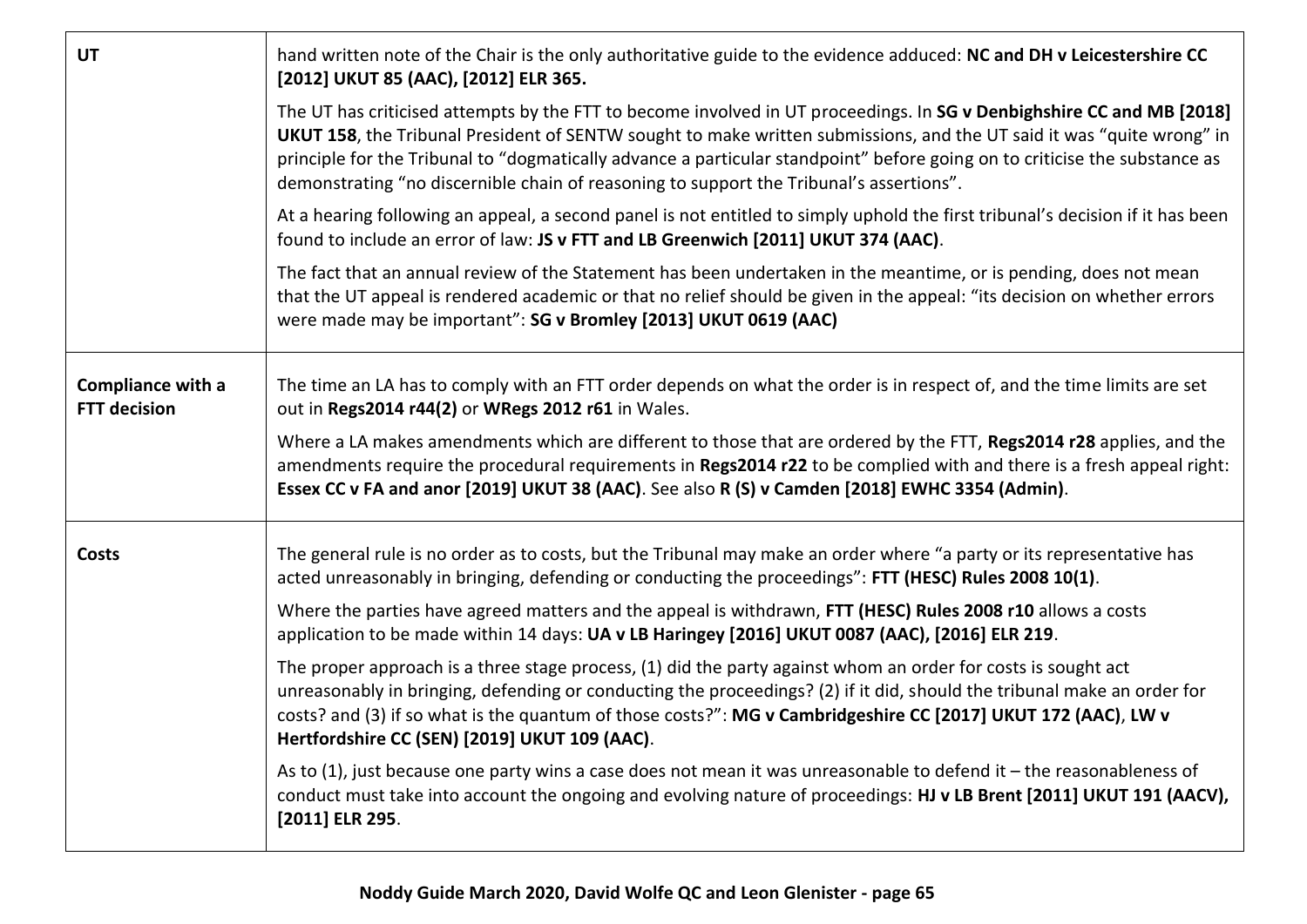Those who make costs applications "face a high hurdle. The requirement to demonstrate unreasonable conduct of the proceedings is not easily met, especially where the applicant's conduct of the proceedings was itself in some respects remiss. A party should think carefully before instituting costs order proceedings. There is no point throwing good money after bad." **\*\*A v Durham CC HS/231/2016 per UTJ Mitchell**

"..nothing in this decision should be taken as encouraging applications for costs. The general rule in this jurisdiction is that there should be no order as to costs. There are good and obvious reasons for the rule. Tribunal proceedings should be as brief, straightforward and informal as possible. And it is crucial that parties should not be deterred from bringing or defending appeals through fear of an application for costs…Furthermore, tribunals should apply considerable restraint when considering an application under rule 10, and should make an order only in the most obvious cases. In other words, an order for costs will be very much the exception rather than the rule": **MG v Cambridgeshire CC [2017] UKUT 172 (AAC).**

An example of unreasonable conduct is where the LA had provided misleading evidence to the FTT in oral evidence at the hearing: **NK v LB Barnet [2017] UKUT 265 (AAC)**. Another example is where a parent appealed to the UT on the basis of wanting a mainstream school where the UT found it "could not really have been believed by her" that mainstream school was suitable and that she "wanted to thwart the F-tT's decision by whatever means necessary", her grounds of appeal relied on an inaccurate account of proceedings, and that appeal was subsequently withdrawn: **LW v Hertfordshire CC (SEN) [2019] UKUT 109 (AAC)**.

However, where the LA conceded the appeal the day before the hearing, and only minor issues of wording remained but the parent (represented by an advocate) pressed ahead with the hearing, this was not unreasonable – but it may have been unreasonable had the concession occurred earlier: **Walsall MBC v SPC and KU (SEN) [2018] UKUT 37 (AAC)**.

As to (2), the Tribunal will have regard to all the circumstances including the nature of the unreasonable conduct, how serious it was, and what the effect of it was: **MG v Cambridgeshire CC [2017] UKUT 172 (AAC)**. In **NK v LB Barnet [2017] UKUT 265 (AAC)**, the effect of the unreasonable conduct was the UT appeal to correct the unreasonable evidential error, however at that appeal the LA showed the error was not material, and therefore no order for costs was made.

A costs order does not necessarily need to be confined to the costs attributable to the unreasonable conduct: **LW v Hertfordshire CC (SEN) [2019] UKUT 109 (AAC)**, approving **McPherson v BNP Paribas (London Branch) [2004] ICR 1398**. **LW** also approved of case law that held the party's ability to pay was not a relevant factor and at a minimum should cover the costs attributable to the unreasonable behaviour.

As to (3), the amount payable did not depend on whether the claiming party was legally aided or not – the same was payable: **MG v Cambridgeshire CC [2017] UKUT 172 (AAC).**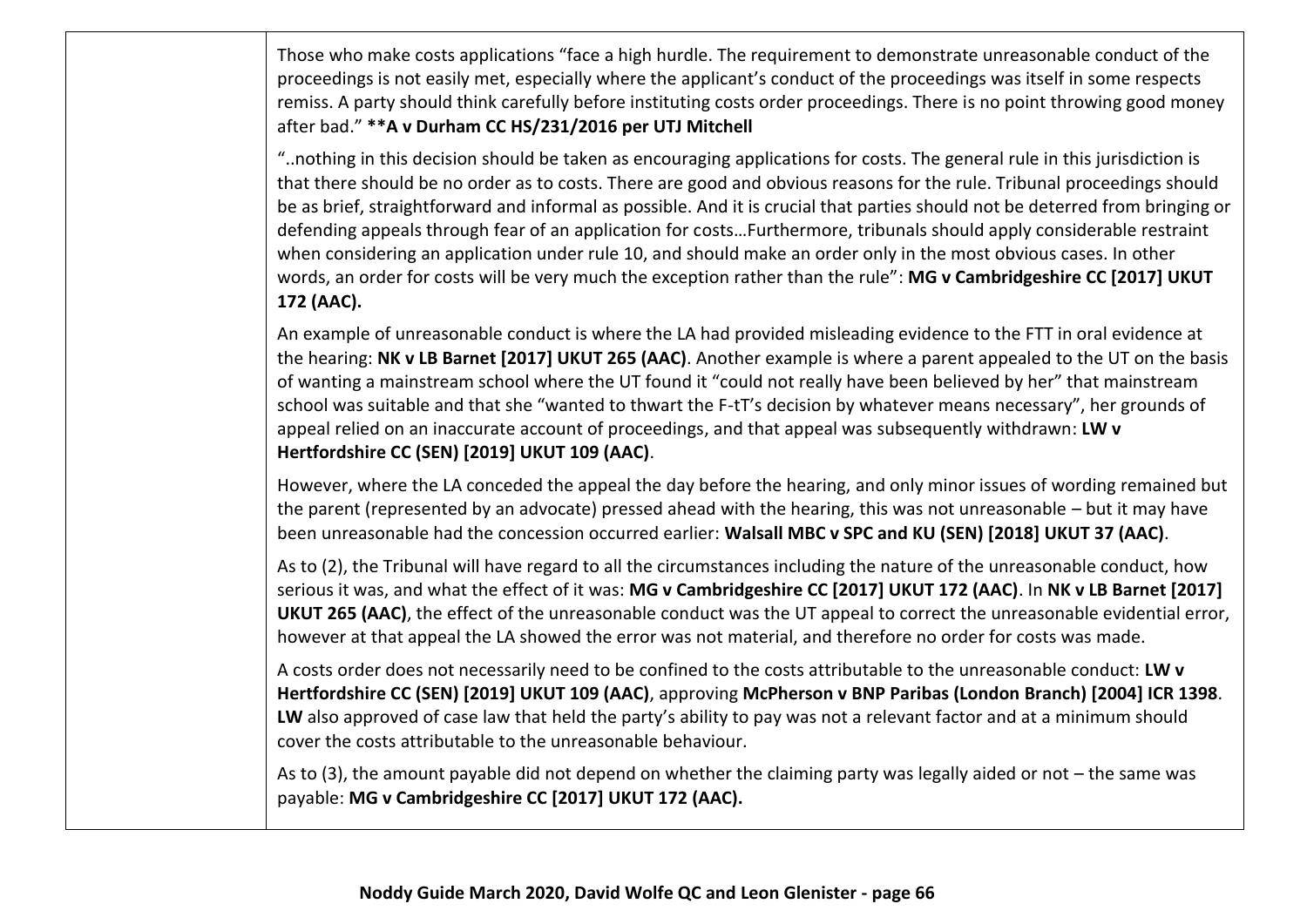| <b>RELATIONSHIP OF CFA2014 AND OTHER STATUTORY SCHEMES</b> |                                                                                                                                                                                                                                                                                                                                                                                                                                                                                                                                                                                                                                                                                                                                                                                                                                                                                                                                                                                                                                                                                                                                                                                          |  |
|------------------------------------------------------------|------------------------------------------------------------------------------------------------------------------------------------------------------------------------------------------------------------------------------------------------------------------------------------------------------------------------------------------------------------------------------------------------------------------------------------------------------------------------------------------------------------------------------------------------------------------------------------------------------------------------------------------------------------------------------------------------------------------------------------------------------------------------------------------------------------------------------------------------------------------------------------------------------------------------------------------------------------------------------------------------------------------------------------------------------------------------------------------------------------------------------------------------------------------------------------------|--|
| General                                                    | The COP2015 places considerable emphasis on effective partnerships between (amongst others) care and education: see<br>e.g. "Local authorities must work to integrate educational provision and training provision with health and social care<br>provision where they think that this would promote the wellbeing of children and young people with SEN or disabilities,<br>or improve the quality of special educational provision": COP2015 #3.13.                                                                                                                                                                                                                                                                                                                                                                                                                                                                                                                                                                                                                                                                                                                                    |  |
|                                                            | Any decision by a local authority after 3 April 2018 will fall under the Special Educational Needs and Disability (First-tier<br>Tribunal Recommendations Power) Regulations 2017, which give the Tribunal the power to make recommendations on<br>health and social care need and provision. This is an extension of the pilot that has run since 2015 involving 17 local<br>authorities. It was initially a scheduled run until 31 March 2020 but by letter dated 4 November 2019, Michelle Donelan<br>MP (Parliamentary Under-Secretary of State for Children and Families) extended the trial to run until 31 August 2020.                                                                                                                                                                                                                                                                                                                                                                                                                                                                                                                                                           |  |
|                                                            | For further information in respect of the relationship between education, health and social care see above under Section<br>F and the law on what is educational vs non-educational.                                                                                                                                                                                                                                                                                                                                                                                                                                                                                                                                                                                                                                                                                                                                                                                                                                                                                                                                                                                                     |  |
| <b>Education v social</b><br>care                          | An LA can be responsible for funding an educational placement under an Adult Social Care Plan pursuant to the Care Act<br>2014: CP v NE Lincolnshire [2019] EWCA Civ 1614. In that case, CP had a statement of SEN which lapsed when she was<br>19, but the LA nonetheless put in place an ASC Plan pursuant to the Care Act 2014 which needed to promote her "well-<br>being" which, by s1(2)(e) of that Act included her "participation in work, education, training or recreation". Her ASC plan<br>explained her need to attend a particular educational placement. The LA provided a personal health budget which did<br>not include the cost of the placement. The Court of Appeal held that this was unlawful, and the LA can be responsible for<br>funding educational placements through ASC plans. The High Court had adjourned the JR whilst an appeal was pending.<br>The Court of Appeal held there was no reason why placement in the ASC plan could not be considered by the Court<br>whilst the FTT proceedings were ongoing. The LA was ordered to compensate CP for her accrued right to the cost of her<br>attendance at the placement during the intervening period. |  |
| <b>Education v NHS</b>                                     | The fact that a placement cost includes both SEP and HCP elements does not mean that the FTT has jurisdiction over the<br>HCP, and the LA is not obliged to (indeed cannot) secure/fund other HCP, even if that HCP is "essential for [the child] to<br>be educated". That part of the funding should come from the CCG: East Sussex CC v KS (SEN) [2017] UKUT 273 (AAC). It<br>is potentially surprising that an LA (with its wide powers outside the education statutes) has no power to provide health<br>services, even if it has no duty to do so. Consider the cases on EA1996 s9 which have held "public expenditure" concerns                                                                                                                                                                                                                                                                                                                                                                                                                                                                                                                                                    |  |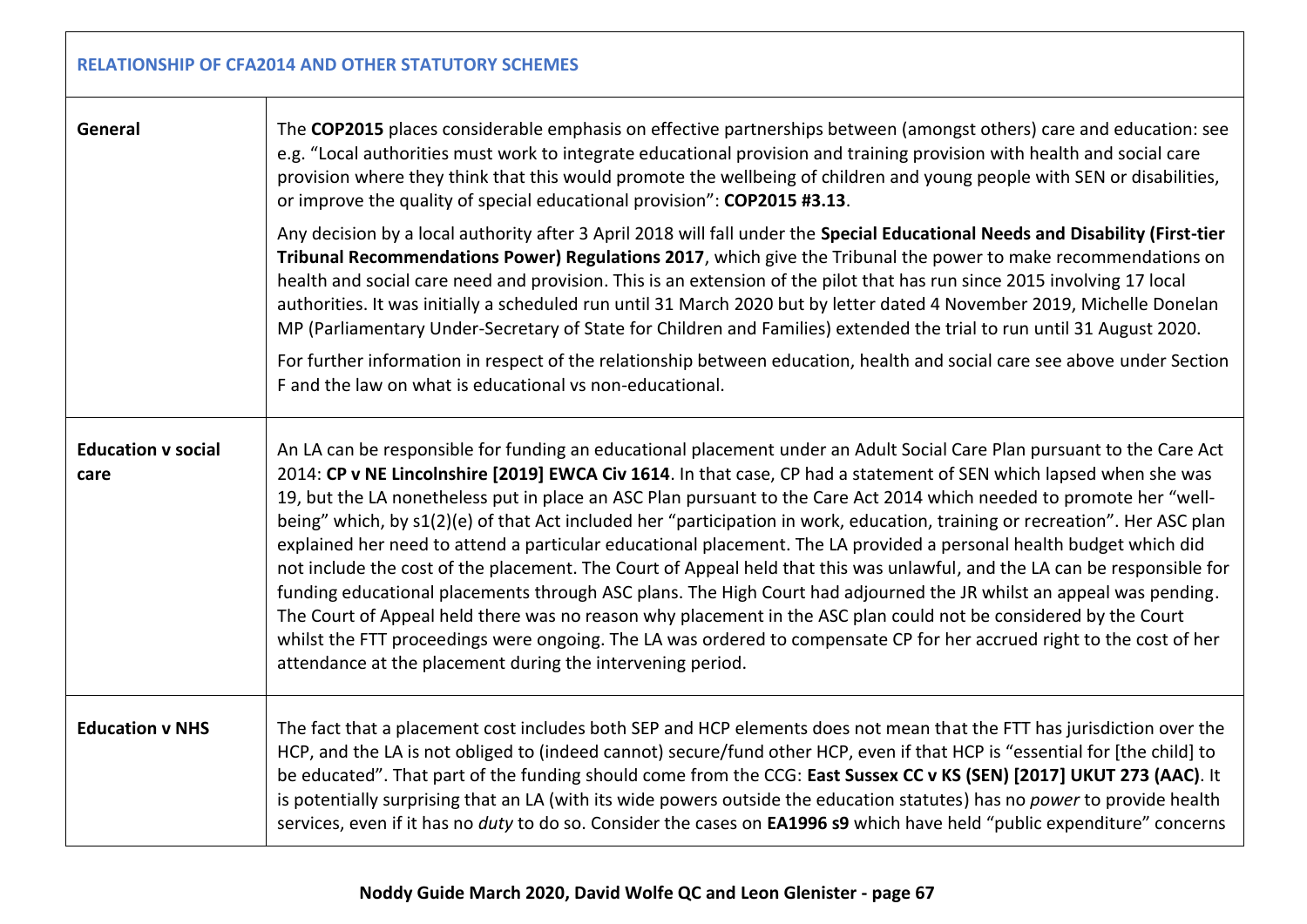|                                            | the public purse generally. Those decisions were premised on the fact that the FTT can order $-$ as educational $-$ a school<br>placement which also provides social care (with the LA having to pay for it all). And there is nothing in principle different<br>with health provision. In neither case does the FTT have power to determine the SCP or HCP, but what it can do is order<br>a placement at which the LA will have to pay all the costs (particularly, but perhaps not necessarily, where that is all<br>wrapped up as a single fee).<br>It is not a necessary requirement of fairness to join a CCG as a party where the FTT makes a health care recommendation<br>as part of the 'national trial': NHS West Berkshire CCG v FTT [2019] UKUT 44 (AAC). The FTT only has power to<br>recommend, and the legal consequences for the CCG are not unduly onerous - it must consider the recommendation<br>and provide written reasons if it decides not to follow it. In this case, the FTT had taken case management steps to<br>appraise itself of the CCG's position which was sufficient, and the fact it did not have a legal representative was not<br>necessary in the case as the CCG's legal obligations were not being determined by the FTT. Any dispute between the LA |
|--------------------------------------------|------------------------------------------------------------------------------------------------------------------------------------------------------------------------------------------------------------------------------------------------------------------------------------------------------------------------------------------------------------------------------------------------------------------------------------------------------------------------------------------------------------------------------------------------------------------------------------------------------------------------------------------------------------------------------------------------------------------------------------------------------------------------------------------------------------------------------------------------------------------------------------------------------------------------------------------------------------------------------------------------------------------------------------------------------------------------------------------------------------------------------------------------------------------------------------------------------------------------------------------------------------------------------------------------|
|                                            | and CCG as to the scope of the CCG's legal obligations was a matter for another jurisdiction.                                                                                                                                                                                                                                                                                                                                                                                                                                                                                                                                                                                                                                                                                                                                                                                                                                                                                                                                                                                                                                                                                                                                                                                                  |
| <b>Tribunal v the family</b><br>law courts | The Family Division exercising its powers under the Children Act 1989 could not dictate to the Special Educational Needs<br>and Disability Tribunal how it was to exercise its statutory jurisdiction under the EA1996 in relation to a child who<br>happened to be subject to a care order. The family court was no more bound in practical terms by a decision of the<br>tribunal than was a parent and if the family court was able to make other "suitable arrangements" for the child's<br>education then the family court was not obliged to agree that the child be sent to the school identified in the statement<br>of special educational needs: X CC v DW, PW and SW [2005] EWHC 162.                                                                                                                                                                                                                                                                                                                                                                                                                                                                                                                                                                                               |
|                                            | A family proceedings court did not have the power to make an order under the Children Act 1989 s91(14) to prevent a<br>mother from applying to the FTT without permission from the family court for the further assessment of the educational<br>needs of her son who was in care. Re: M (a child) [2007] EWCA Civ 1550.                                                                                                                                                                                                                                                                                                                                                                                                                                                                                                                                                                                                                                                                                                                                                                                                                                                                                                                                                                       |
|                                            | Even though her child (being M in the case above) was in care, MG could still appeal to the SENDIST against the<br>Statement of Special Educational Needs made for him by the local authority. And, where the SENDIST directed that the<br>local authority make him available for assessment, the local authority (having not challenged the legality of that<br>direction) was obliged to do so $-$ it had no residual discretion to decide not to obey the direction in the light of its view<br>that further assessment was "abusive" (of which, as it happened, it offered no evidence) MG v Tower Hamlets [2008]<br>EWHC 1577, [2008] ELR 523.                                                                                                                                                                                                                                                                                                                                                                                                                                                                                                                                                                                                                                            |
|                                            | The child's parents wanted him to attend a residential special school. The LA wanted him to attend a day special school<br>which (because his parents were no longer able to look after him) he could only do so if accommodated by the local<br>authority. The parents sought to exercise a power of veto in Children Act 1989 s20(7) over the accommodation, thus                                                                                                                                                                                                                                                                                                                                                                                                                                                                                                                                                                                                                                                                                                                                                                                                                                                                                                                            |